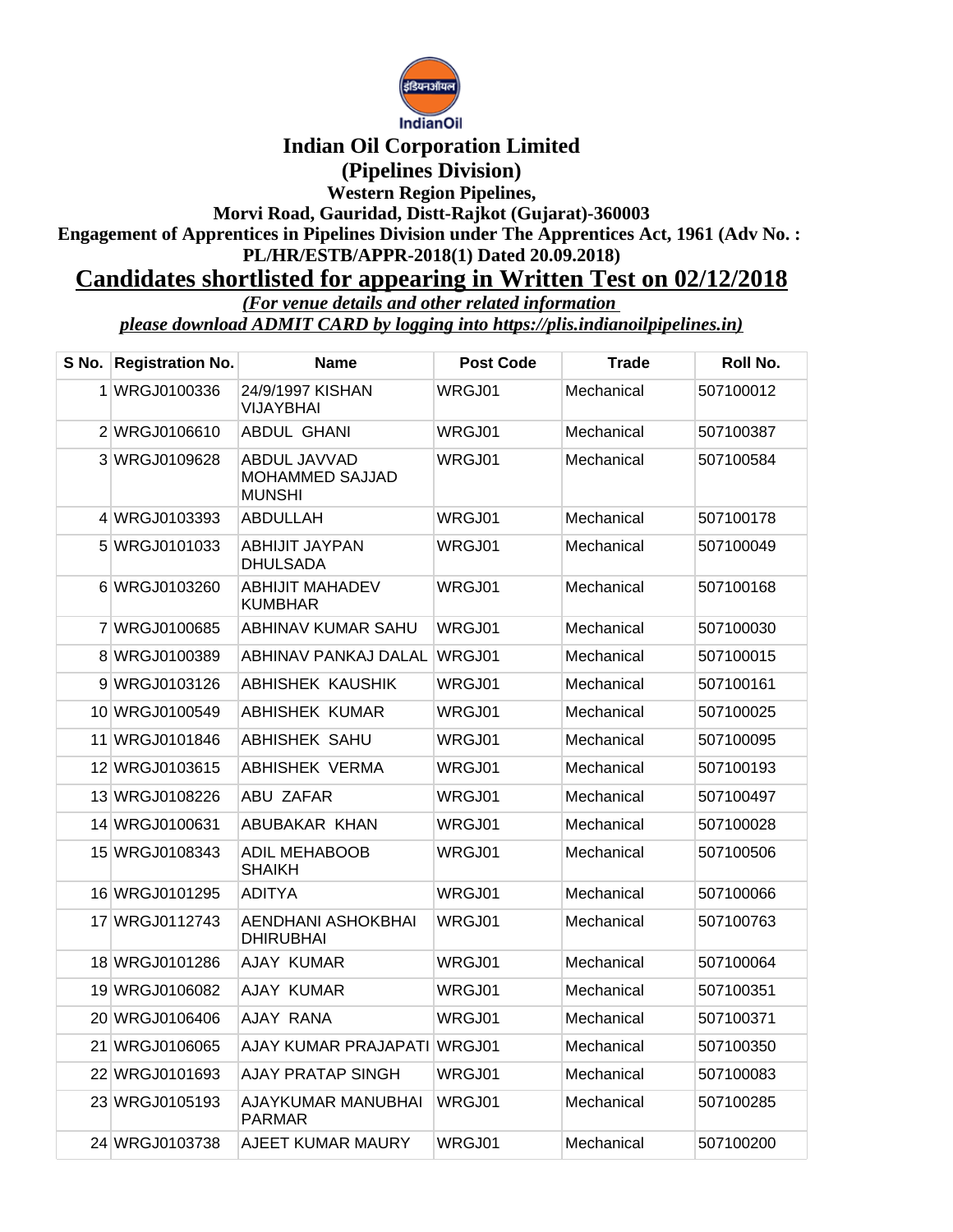| 25 WRGJ0106742 | <b>AJIT KUMAR GUPTA</b>                    | WRGJ01 | Mechanical | 507100397 |
|----------------|--------------------------------------------|--------|------------|-----------|
| 26 WRGJ0107657 | <b>AJIT KUMAR SHARMA</b>                   | WRGJ01 | Mechanical | 507100457 |
| 27 WRGJ0105689 | AJIT MANGALRAO<br><b>BURADE</b>            | WRGJ01 | Mechanical | 507100325 |
| 28 WRGJ0105771 | <b>AJIT SURESH</b><br><b>WANDHEKAR</b>     | WRGJ01 | Mechanical | 507100329 |
| 29 WRGJ0104705 | AKASH KUMAR                                | WRGJ01 | Mechanical | 507100248 |
| 30 WRGJ0109052 | AKASH SINGH                                | WRGJ01 | Mechanical | 507100546 |
| 31 WRGJ0109933 | <b>AKASH DILIPKUMAR</b><br><b>UPADHYAY</b> | WRGJ01 | Mechanical | 507100610 |
| 32 WRGJ0100754 | AKASH SATISH SHARMA                        | WRGJ01 | Mechanical | 507100035 |
| 33 WRGJ0104527 | AKASH YOGESHBHAI<br><b>MAVANI</b>          | WRGJ01 | Mechanical | 507100234 |
| 34 WRGJ0106496 | <b>AKASHBHAI</b><br>PRAVINKUMAR SOLANKI    | WRGJ01 | Mechanical | 507100381 |
| 35 WRGJ0112570 | <b>AKHILESH KUMAR</b>                      | WRGJ01 | Mechanical | 507100753 |
| 36 WRGJ0105877 | AKHILESH MISHRA                            | WRGJ01 | Mechanical | 507100340 |
| 37 WRGJ0112694 | <b>AKSHAY DILIP PATIL</b>                  | WRGJ01 | Mechanical | 507100757 |
| 38 WRGJ0100698 | AKSHAY DINKAR<br><b>SOLASKAR</b>           | WRGJ01 | Mechanical | 507100032 |
| 39 WRGJ0104708 | ALIYAS AMINBHAI<br><b>SANGHAR</b>          | WRGJ01 | Mechanical | 507100249 |
| 40 WRGJ0101215 | <b>ALOK KUMAR PAL</b>                      | WRGJ01 | Mechanical | 507100058 |
| 41 WRGJ0111907 | <b>ALPESHKUMAR</b><br>PRAVINBHAI PATEL     | WRGJ01 | Mechanical | 507100708 |
| 42 WRGJ0102505 | AMAN KUAMR GUPTA                           | WRGJ01 | Mechanical | 507100127 |
| 43 WRGJ0107505 | AMAR BAHADUR SINGH<br><b>PATEL</b>         | WRGJ01 | Mechanical | 507100447 |
| 44 WRGJ0101030 | AMARJEET KUMAR                             | WRGJ01 | Mechanical | 507100048 |
| 45 WRGJ0103672 | AMIR ASHOK<br><b>WAGHMARE</b>              | WRGJ01 | Mechanical | 507100195 |
| 46 WRGJ0110945 | AMIT ANAND                                 | WRGJ01 | Mechanical | 507100651 |
| 47 WRGJ0100231 | <b>AMIT KUMAR</b>                          | WRGJ01 | Mechanical | 507100010 |
| 48 WRGJ0110532 | <b>AMIT RAI</b>                            | WRGJ01 | Mechanical | 507100636 |
| 49 WRGJ0105279 | <b>AMIT KUMAR GUPTA</b>                    | WRGJ01 | Mechanical | 507100296 |
| 50 WRGJ0105111 | <b>AMIT KUMAR RAJAK</b>                    | WRGJ01 | Mechanical | 507100276 |
| 51 WRGJ0112092 | AMIT NAVINRAJ<br><b>RAMTEKE</b>            | WRGJ01 | Mechanical | 507100725 |
| 52 WRGJ0106356 | <b>AMOL SAMADHAN</b><br><b>NIMBALKAR</b>   | WRGJ01 | Mechanical | 507100367 |
| 53 WRGJ0101665 | AMRESH KUMAR                               | WRGJ01 | Mechanical | 507100081 |
| 54 WRGJ0104528 | <b>AMRUTKUMAR</b><br>NATUBHAI PRAJAPATI    | WRGJ01 | Mechanical | 507100235 |
| 55 WRGJ0105308 | <b>ANAND BALU BHAVE</b>                    | WRGJ01 | Mechanical | 507100297 |
| 56 WRGJ0101138 | <b>ANAND NARENDRA</b><br><b>BODHE</b>      | WRGJ01 | Mechanical | 507100053 |
| 57 WRGJ0111519 | ANAS AYYUB SHAIKH                          | WRGJ01 | Mechanical | 507100691 |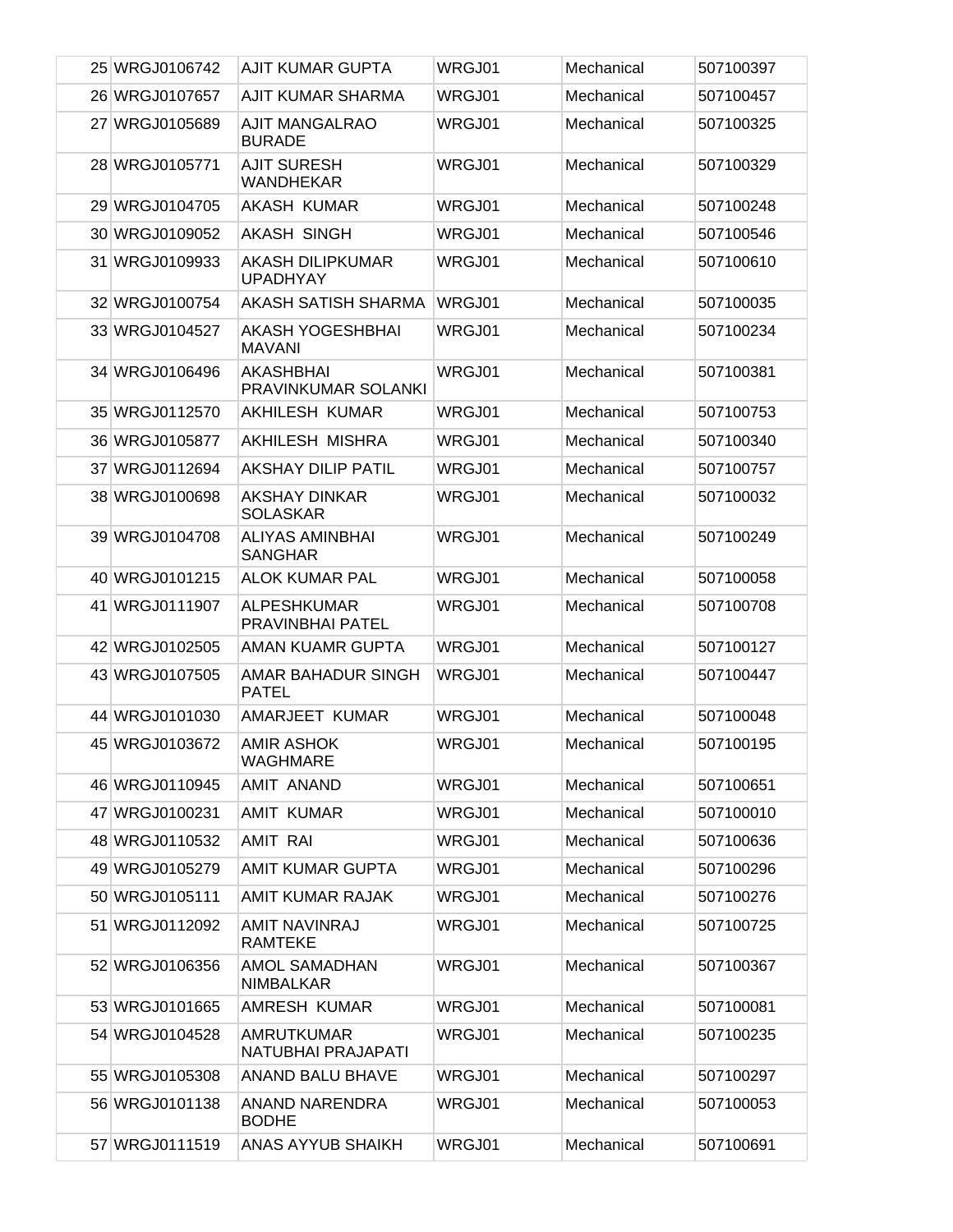| 58 WRGJ0102860 | ANDE POLESWARA RAO                                 | WRGJ01 | Mechanical | 507100147 |
|----------------|----------------------------------------------------|--------|------------|-----------|
| 59 WRGJ0100435 | ANIKET CHANDRAKANT<br><b>BHAYTANDEL</b>            | WRGJ01 | Mechanical | 507100019 |
| 60 WRGJ0103316 | <b>ANIKET JITENDRABHAI</b><br><b>SHARMA</b>        | WRGJ01 | Mechanical | 507100173 |
| 61 WRGJ0100688 | <b>ANIKET PRAMOD</b><br><b>KUMBHARE</b>            | WRGJ01 | Mechanical | 507100031 |
| 62 WRGJ0111436 | <b>ANIL ASHOKBHAI</b><br><b>PATANI</b>             | WRGJ01 | Mechanical | 507100683 |
| 63 WRGJ0108100 | ANILPURI KARSHANPURI WRGJ01<br><b>GOSWAMI</b>      |        | Mechanical | 507100486 |
| 64 WRGJ0106182 | <b>ANISHKUMAR</b><br>NARENDRABHAI<br><b>PARMAR</b> | WRGJ01 | Mechanical | 507100356 |
| 65 WRGJ0111209 | ANJANI KUMAR                                       | WRGJ01 | Mechanical | 507100669 |
| 66 WRGJ0111203 | ANJANI LAL AWASTHI                                 | WRGJ01 | Mechanical | 507100666 |
| 67 WRGJ0112222 | <b>ANKIT KUMAR</b>                                 | WRGJ01 | Mechanical | 507100731 |
| 68 WRGJ0108033 | <b>ANKIT KUMAR</b>                                 | WRGJ01 | Mechanical | 507100480 |
| 69 WRGJ0104419 | <b>ANKIT SARASWAT</b>                              | WRGJ01 | Mechanical | 507100230 |
| 70 WRGJ0103288 | ANKIT SHARMA                                       | WRGJ01 | Mechanical | 507100170 |
| 71 WRGJ0111455 | ANKITA TIWARI                                      | WRGJ01 | Mechanical | 507100684 |
| 72 WRGJ0103228 | ANSARI GULAM RASOOL<br>ABDUL WADOOD                | WRGJ01 | Mechanical | 507100167 |
| 73 WRGJ0102810 | ANSARI MOHAMMED<br><b>ALTAMASH</b>                 | WRGJ01 | Mechanical | 507100142 |
| 74 WRGJ0108816 | ANUJ KUMAR                                         | WRGJ01 | Mechanical | 507100528 |
| 75 WRGJ0101267 | ANURAG UTTAM                                       | WRGJ01 | Mechanical | 507100062 |
| 76 WRGJ0106611 | APURVBHAI PRAVINBHAI WRGJ01<br><b>VADHER</b>       |        | Mechanical | 507100388 |
| 77 WRGJ0108754 | ARCHANA SHUKLA                                     | WRGJ01 | Mechanical | 507100526 |
| 78 WRGJ0105654 | <b>ARMAN ALAM</b>                                  | WRGJ01 | Mechanical | 507100322 |
| 79 WRGJ0101977 | <b>ARSHAD YOUNUS</b><br><b>SHAIKH</b>              | WRGJ01 | Mechanical | 507100100 |
| 80 WRGJ0105584 | <b>ARTI</b>                                        | WRGJ01 | Mechanical | 507100315 |
| 81 WRGJ0109395 | ARUN KUMAR SHARMA                                  | WRGJ01 | Mechanical | 507100563 |
| 82 WRGJ0105830 | ARUNKUMAR MULJIBHAI<br>JADAV                       | WRGJ01 | Mechanical | 507100333 |
| 83 WRGJ0105096 | ARVIND KUMAR                                       | WRGJ01 | Mechanical | 507100272 |
| 84 WRGJ0108406 | <b>ARVIND KUMAR</b>                                | WRGJ01 | Mechanical | 507100509 |
| 85 WRGJ0111578 | <b>ARVIND KUMAR</b>                                | WRGJ01 | Mechanical | 507100695 |
| 86 WRGJ0102851 | <b>ARVIND KUMAR</b><br><b>SHARMA</b>               | WRGJ01 | Mechanical | 507100145 |
| 87 WRGJ0108042 | ARVIND KUMAR THAKUR                                | WRGJ01 | Mechanical | 507100482 |
| 88 WRGJ0107164 | ARVIND VANTYA GAVIT                                | WRGJ01 | Mechanical | 507100427 |
| 89 WRGJ0109335 | ARYAN ABHINAV                                      | WRGJ01 | Mechanical | 507100560 |
| 90 WRGJ0109683 | ASHISH CHAUHAN                                     | WRGJ01 | Mechanical | 507100591 |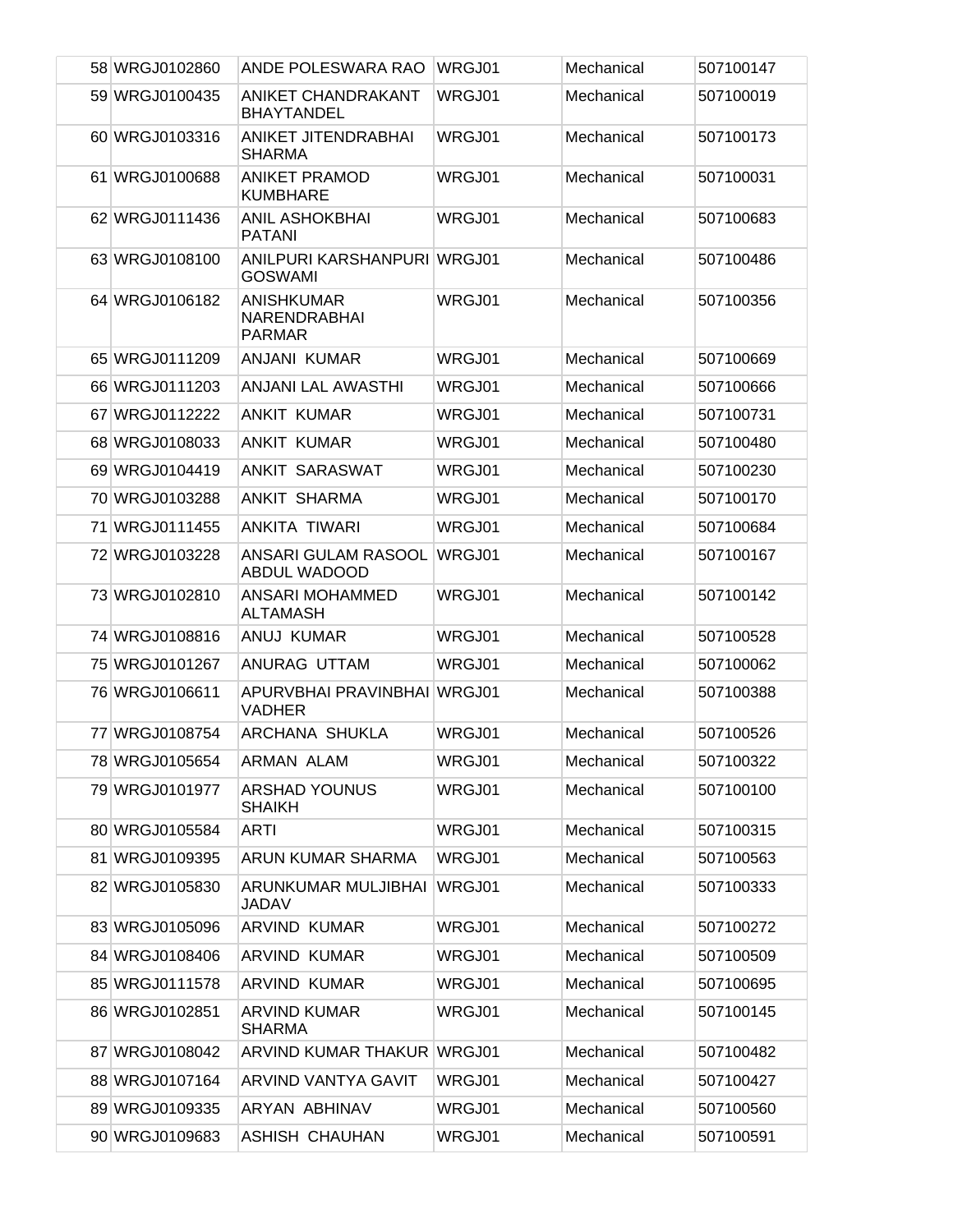| 91 WRGJ0112787  | ASHISH KUMAR<br><b>DINESHBHAI PARMAR</b>       | WRGJ01        | Mechanical | 507100765 |
|-----------------|------------------------------------------------|---------------|------------|-----------|
| 92 WRGJ0110755  | <b>ASHISH KUMAR</b><br><b>MAHANTA</b>          | WRGJ01        | Mechanical | 507100648 |
| 93 WRGJ0109918  | <b>ASHISH KUMAR VERMA</b>                      | WRGJ01        | Mechanical | 507100608 |
| 94 WRGJ0100190  | ASHISH KUMAR<br><b>VISHWAKARMA</b>             | WRGJ01        | Mechanical | 507100008 |
| 95 WRGJ0106913  | ASHISHKUMAR MOHAN<br><b>KAMALAKAR</b>          | WRGJ01        | Mechanical | 507100405 |
| 96 WRGJ0111554  | ASHOK KACHHAWAHA                               | <b>WRGJ01</b> | Mechanical | 507100693 |
| 97 WRGJ0109531  | <b>ASHOK KUMAR</b>                             | WRGJ01        | Mechanical | 507100572 |
| 98 WRGJ0102590  | <b>ASHOK BALU TATE</b>                         | WRGJ01        | Mechanical | 507100128 |
| 99 WRGJ0109023  | ASHOK KUMAR MANDAL                             | WRGJ01        | Mechanical | 507100544 |
| 100 WRGJ0103427 | ASHOKBHAI<br>ARVINDBHAI JADAV                  | WRGJ01        | Mechanical | 507100180 |
| 101 WRGJ0105202 | ASHTITVA SINGH                                 | WRGJ01        | Mechanical | 507100288 |
| 102 WRGJ0109620 | ASHUTOSH<br><b>BHARATBHAI GORJI</b>            | WRGJ01        | Mechanical | 507100582 |
| 103 WRGJ0104150 | ATANU ORANG                                    | WRGJ01        | Mechanical | 507100217 |
| 104 WRGJ0101206 | AVADHESH PAL                                   | WRGJ01        | Mechanical | 507100056 |
| 105 WRGJ0109672 | AVINASH SINGH                                  | WRGJ01        | Mechanical | 507100590 |
| 106 WRGJ0111958 | AVINASH YADAV                                  | WRGJ01        | Mechanical | 507100714 |
| 107 WRGJ0108237 | <b>AVINASH BALASO</b><br><b>SUTAR</b>          | WRGJ01        | Mechanical | 507100499 |
| 108 WRGJ0106419 | AVNISH GUPTA                                   | WRGJ01        | Mechanical | 507100375 |
| 109 WRGJ0112435 | <b>AVNIT KUMAR</b>                             | WRGJ01        | Mechanical | 507100746 |
| 110 WRGJ0102638 | AYUSH MISHRA                                   | WRGJ01        | Mechanical | 507100131 |
| 111 WRGJ0105642 | AZHARKHAN RAMZAN<br><b>KHAN</b>                | WRGJ01        | Mechanical | 507100319 |
| 112 WRGJ0105373 | <b>BABLU RAY</b>                               | WRGJ01        | Mechanical | 507100303 |
| 113 WRGJ0102096 | <b>BAIDYANATH MARANDI</b>                      | WRGJ01        | Mechanical | 507100106 |
| 114 WRGJ0102670 | <b>BALAJI RAMCHANDRA</b><br><b>SHRIRAME</b>    | WRGJ01        | Mechanical | 507100133 |
| 115 WRGJ0106270 | <b>BAMBHANIYA</b><br><b>UDAYKUMAR NATHALAL</b> | WRGJ01        | Mechanical | 507100362 |
| 116 WRGJ0109949 | <b>BANDU BANDU</b><br>WAGHMARE                 | WRGJ01        | Mechanical | 507100613 |
| 117 WRGJ0101906 | <b>BANOTH CHARAN</b><br><b>SAIRAM</b>          | WRGJ01        | Mechanical | 507100097 |
| 118 WRGJ0105546 | <b>BARIA PANKAJSINH</b><br><b>ARVINDSINH</b>   | WRGJ01        | Mechanical | 507100311 |
| 119 WRGJ0112454 | <b>BHANU PRATAP SINGH</b><br><b>RAWAT</b>      | WRGJ01        | Mechanical | 507100747 |
| 120 WRGJ0111378 | <b>BHARATKUMAR</b><br><b>SHANTILAL ROHIT</b>   | WRGJ01        | Mechanical | 507100682 |
| 121 WRGJ0109637 | <b>BHARGAVKUMAR</b><br>KIRITBHAI RAVAL         | WRGJ01        | Mechanical | 507100586 |
| 122 WRGJ0111514 | <b>BHAVESH MULJIBHAI</b><br><b>DABHI</b>       | WRGJ01        | Mechanical | 507100690 |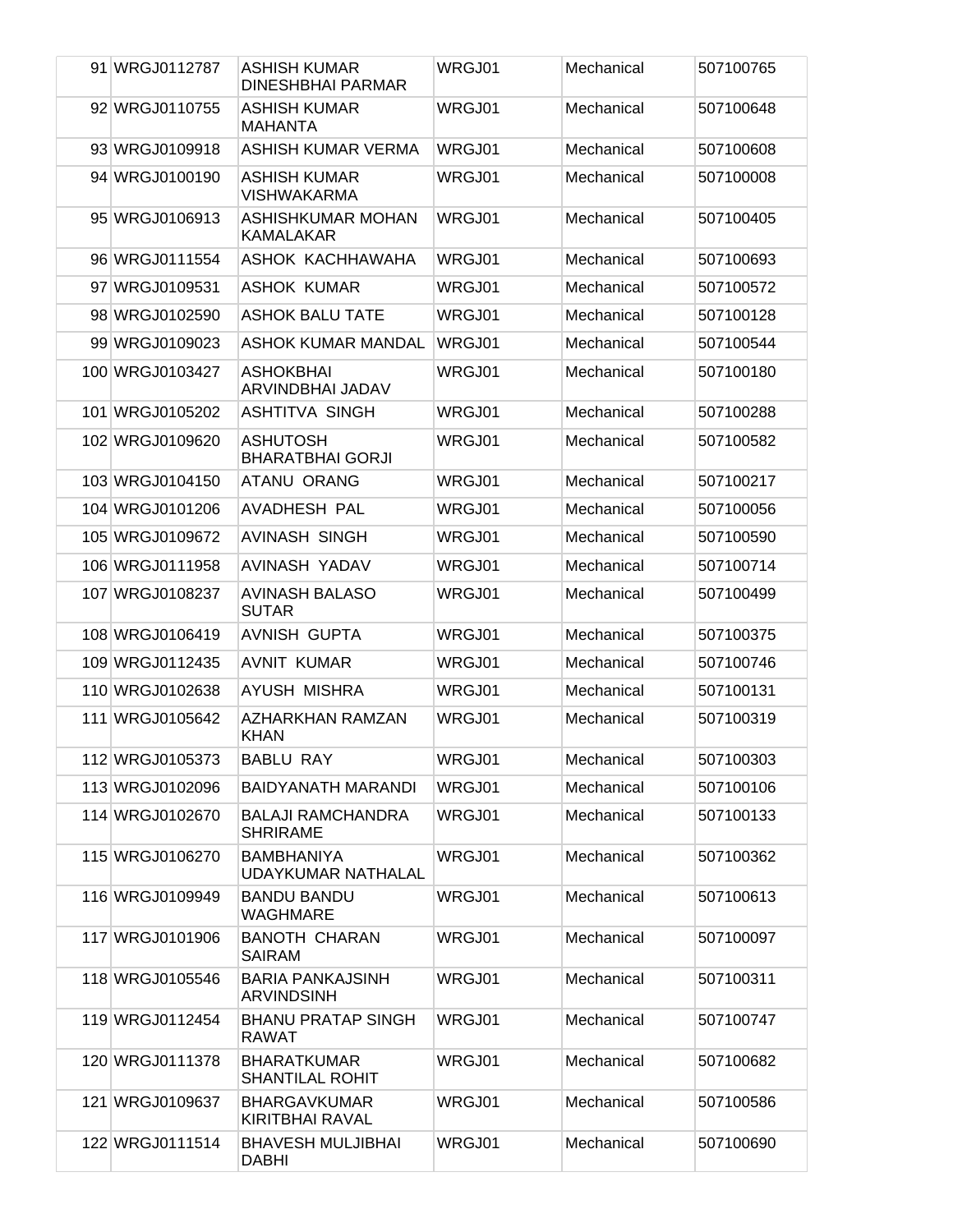| 123 WRGJ0109011 | BHAVIKKUMAR JAYANTI<br><b>BHAI PRAJAPATI</b>                | WRGJ01 | Mechanical | 507100542 |
|-----------------|-------------------------------------------------------------|--------|------------|-----------|
| 124 WRGJ0100506 | <b>BHAVIN SHAILESH</b><br>AMESARA                           | WRGJ01 | Mechanical | 507100024 |
| 125 WRGJ0111875 | <b>BHAVINKUMAR</b><br>NAYANBHAI MAHERIYA                    | WRGJ01 | Mechanical | 507100705 |
| 126 WRGJ0108639 | <b>BHOI BALVANTSINH</b><br><b>RAIJIBHAI</b>                 | WRGJ01 | Mechanical | 507100522 |
| 127 WRGJ0102936 | <b>BHRANTI</b><br><b>HEMANTKUMAR</b><br>VAGHELA             | WRGJ01 | Mechanical | 507100151 |
| 128 WRGJ0101388 | <b>BIJESH BABU NAIR</b>                                     | WRGJ01 | Mechanical | 507100071 |
| 129 WRGJ0111206 | <b>BINAY MURMU</b>                                          | WRGJ01 | Mechanical | 507100668 |
| 130 WRGJ0104128 | <b>BIRENDER RAJENDER</b><br>YADAV                           | WRGJ01 | Mechanical | 507100215 |
| 131 WRGJ0100367 | <b>BIRENDRA KUMAR</b><br><b>RAJBHAR</b>                     | WRGJ01 | Mechanical | 507100013 |
| 132 WRGJ0109539 | <b>BISHNU PRASAD RATH</b>                                   | WRGJ01 | Mechanical | 507100573 |
| 133 WRGJ0108482 | <b>BRAJESH KUMAR</b>                                        | WRGJ01 | Mechanical | 507100516 |
| 134 WRGJ0108969 | <b>BRIJESH YADAV</b>                                        | WRGJ01 | Mechanical | 507100540 |
| 135 WRGJ0105363 | <b>BRIJESH DINESHBHAI</b><br>JADAV                          | WRGJ01 | Mechanical | 507100301 |
| 136 WRGJ0102041 | <b>BRIJESH KUMAR</b><br><b>AGRAHARI</b>                     | WRGJ01 | Mechanical | 507100104 |
| 137 WRGJ0101027 | <b>BRIJESH KUMAR DUBEY</b>                                  | WRGJ01 | Mechanical | 507100047 |
| 138 WRGJ0105675 | <b>CHAITANYA</b><br><b>HARESHBHAI RANA</b>                  | WRGJ01 | Mechanical | 507100324 |
| 139 WRGJ0112626 | <b>CHANDAN KUMAR</b>                                        | WRGJ01 | Mechanical | 507100755 |
| 140 WRGJ0101832 | <b>CHANDAN KUMAR</b>                                        | WRGJ01 | Mechanical | 507100092 |
| 141 WRGJ0111991 | <b>CHANDRAKANT</b>                                          | WRGJ01 | Mechanical | 507100718 |
| 142 WRGJ0108889 | <b>CHANDRASEN YADAV</b>                                     | WRGJ01 | Mechanical | 507100533 |
| 143 WRGJ0101705 | <b>CHANDULAL</b><br>PARAMANAND BANSOD                       | WRGJ01 | Mechanical | 507100086 |
| 144 WRGJ0102322 | <b>CHAUDHARI NAMDEO</b><br><b>NAMDEO</b>                    | WRGJ01 | Mechanical | 507100118 |
| 145 WRGJ0107668 | <b>CHAUHAN</b><br><b>KAMLESHSINH</b><br><b>JAYENDRASINH</b> | WRGJ01 | Mechanical | 507100459 |
| 146 WRGJ0102193 | <b>CHAUHAN MILAN</b><br><b>NAVINBHAI</b>                    | WRGJ01 | Mechanical | 507100111 |
| 147 WRGJ0106509 | <b>CHAUHAN VIJAYKUMAR</b><br><b>HASUBHAI</b>                | WRGJ01 | Mechanical | 507100384 |
| 148 WRGJ0107592 | <b>CHET RAM MEENA</b>                                       | WRGJ01 | Mechanical | 507100451 |
| 149 WRGJ0106420 | <b>CHIRAG RAKESHBHAI</b><br><b>RANA</b>                     | WRGJ01 | Mechanical | 507100376 |
| 150 WRGJ0107247 | <b>CHIRAG SHANTILAL</b><br><b>PARMAR</b>                    | WRGJ01 | Mechanical | 507100437 |
| 151 WRGJ0107057 | <b>CHIRAG</b><br><b>THAKARSHIBHAI</b><br><b>THUMAR</b>      | WRGJ01 | Mechanical | 507100415 |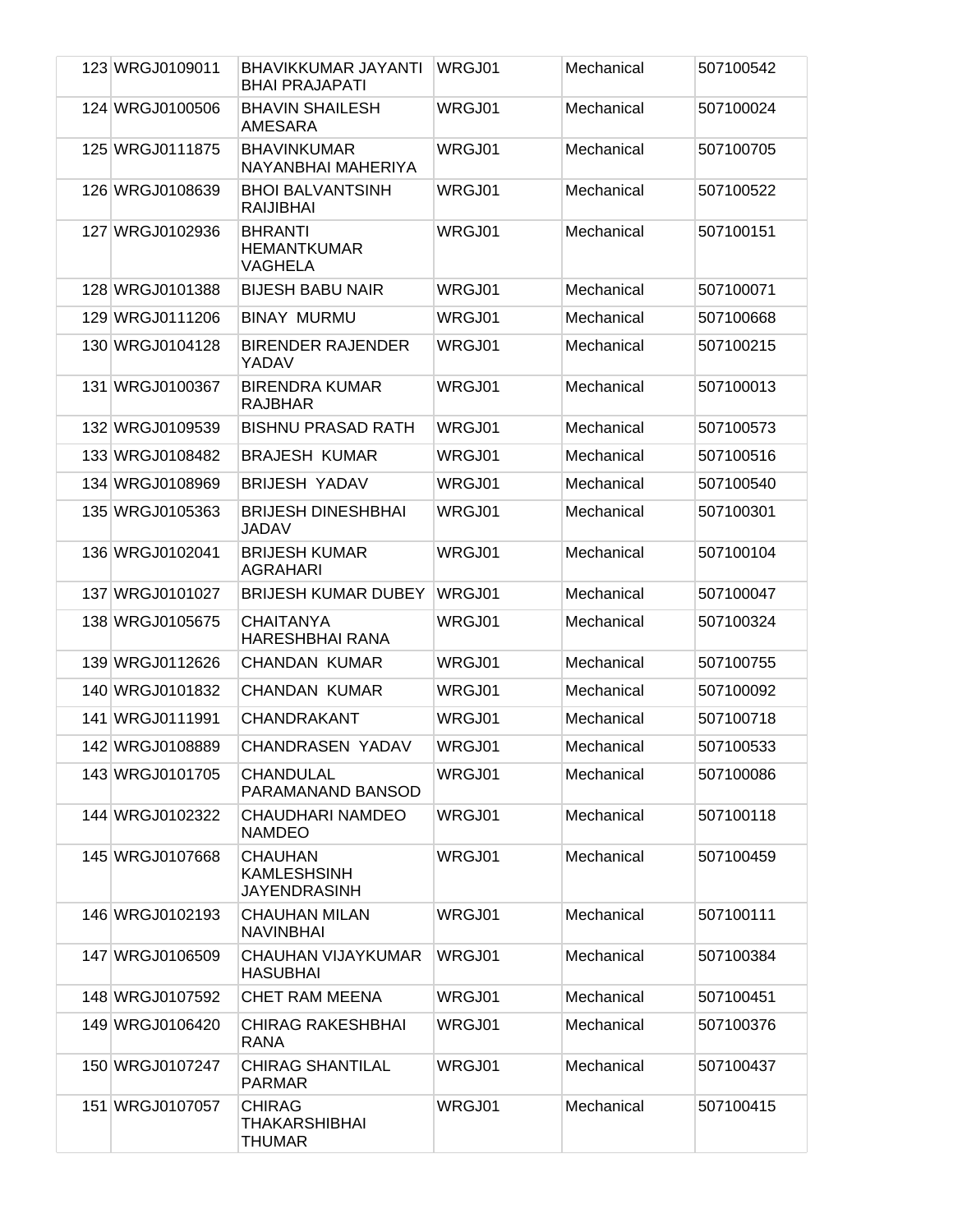| 152 WRGJ0102986 | <b>CHIRAGKUMAR</b><br>KHIMABHAI SOLANKI                 | WRGJ01 | Mechanical | 507100154 |
|-----------------|---------------------------------------------------------|--------|------------|-----------|
| 153 WRGJ0104318 | CHIRANJI LAL MEENA                                      | WRGJ01 | Mechanical | 507100226 |
| 154 WRGJ0104514 | <b>DARSHANKUMAR</b><br>SATISHBHAI CHAUHAN               | WRGJ01 | Mechanical | 507100233 |
| 155 WRGJ0111225 | <b>DASHARATHBHAI</b><br>RAYSANGBHAI PARMAR              | WRGJ01 | Mechanical | 507100674 |
| 156 WRGJ0101562 | <b>DEEPAK PATEL</b>                                     | WRGJ01 | Mechanical | 507100077 |
| 157 WRGJ0105657 | <b>DEEPAK BABULAL</b><br><b>VARMA</b>                   | WRGJ01 | Mechanical | 507100323 |
| 158 WRGJ0105499 | DEEPAK KUMAR BIND                                       | WRGJ01 | Mechanical | 507100309 |
| 159 WRGJ0104950 | <b>DEEPANSHU SHEKHAR</b>                                | WRGJ01 | Mechanical | 507100261 |
| 160 WRGJ0112006 | <b>DEEPESH KUMAR</b><br><b>TIWARI</b>                   | WRGJ01 | Mechanical | 507100719 |
| 161 WRGJ0108053 | <b>DEV PRASAD</b>                                       | WRGJ01 | Mechanical | 507100484 |
| 162 WRGJ0108957 | <b>DEVENDRA SINGH</b>                                   | WRGJ01 | Mechanical | 507100539 |
| 163 WRGJ0100371 | <b>DEVENDRA</b><br><b>BHAGVANSINGH</b><br><b>THANUA</b> | WRGJ01 | Mechanical | 507100014 |
| 164 WRGJ0107098 | <b>DEVENDRASINH</b><br>KISHORSINH CHAUHAN               | WRGJ01 | Mechanical | 507100418 |
| 165 WRGJ0110725 | DEWANG SHARMA                                           | WRGJ01 | Mechanical | 507100646 |
| 166 WRGJ0100553 | DHAIRYA SANDIPBHAI<br><b>SHAH</b>                       | WRGJ01 | Mechanical | 507100026 |
| 167 WRGJ0112151 | <b>DHANRAJSINH</b><br><b>DIPAKSINH SOLANKI</b>          | WRGJ01 | Mechanical | 507100726 |
| 168 WRGJ0104261 | <b>DHARMENDRA</b><br>KANNAUJIYA                         | WRGJ01 | Mechanical | 507100221 |
| 169 WRGJ0107016 | DHARMENDRA SOREN                                        | WRGJ01 | Mechanical | 507100414 |
| 170 WRGJ0102867 | DHARMENDRA KUMAR<br><b>THAKUR</b>                       | WRGJ01 | Mechanical | 507100148 |
| 171 WRGJ0105744 | DHAVAL SATISHKUMAR<br><b>LIMBAD</b>                     | WRGJ01 | Mechanical | 507100327 |
| 172 WRGJ0107791 | <b>DHAVALKUMAR</b><br>PRAVINBHAI NAYI                   | WRGJ01 | Mechanical | 507100467 |
| 173 WRGJ0102231 | DHEERAJ KUMAR SINGH WRGJ01                              |        | Mechanical | 507100114 |
| 174 WRGJ0108543 | DHRUV KUMAR YADAV                                       | WRGJ01 | Mechanical | 507100518 |
| 175 WRGJ0100932 | <b>DHRUVIL</b><br>JITENDRAKUMAR RAVAL                   | WRGJ01 | Mechanical | 507100044 |
| 176 WRGJ0106156 | DIGVIJAYSINH KIRITSINH WRGJ01<br>JADEJA                 |        | Mechanical | 507100354 |
| 177 WRGJ0109456 | <b>DIKSHANT VAIBHAV</b><br><b>JAGTAP</b>                | WRGJ01 | Mechanical | 507100565 |
| 178 WRGJ0105913 | <b>DILIP KUMAR RAJAK</b>                                | WRGJ01 | Mechanical | 507100343 |
| 179 WRGJ0104927 | DILIPBHAI KIRITBHAI<br><b>CHAUHAN</b>                   | WRGJ01 | Mechanical | 507100260 |
| 180 WRGJ0110552 | DILIPBHAI MOHANBHAI<br><b>KHALIYECHA</b>                | WRGJ01 | Mechanical | 507100638 |
| 181 WRGJ0105097 | <b>DINESH KUMAR</b>                                     | WRGJ01 | Mechanical | 507100273 |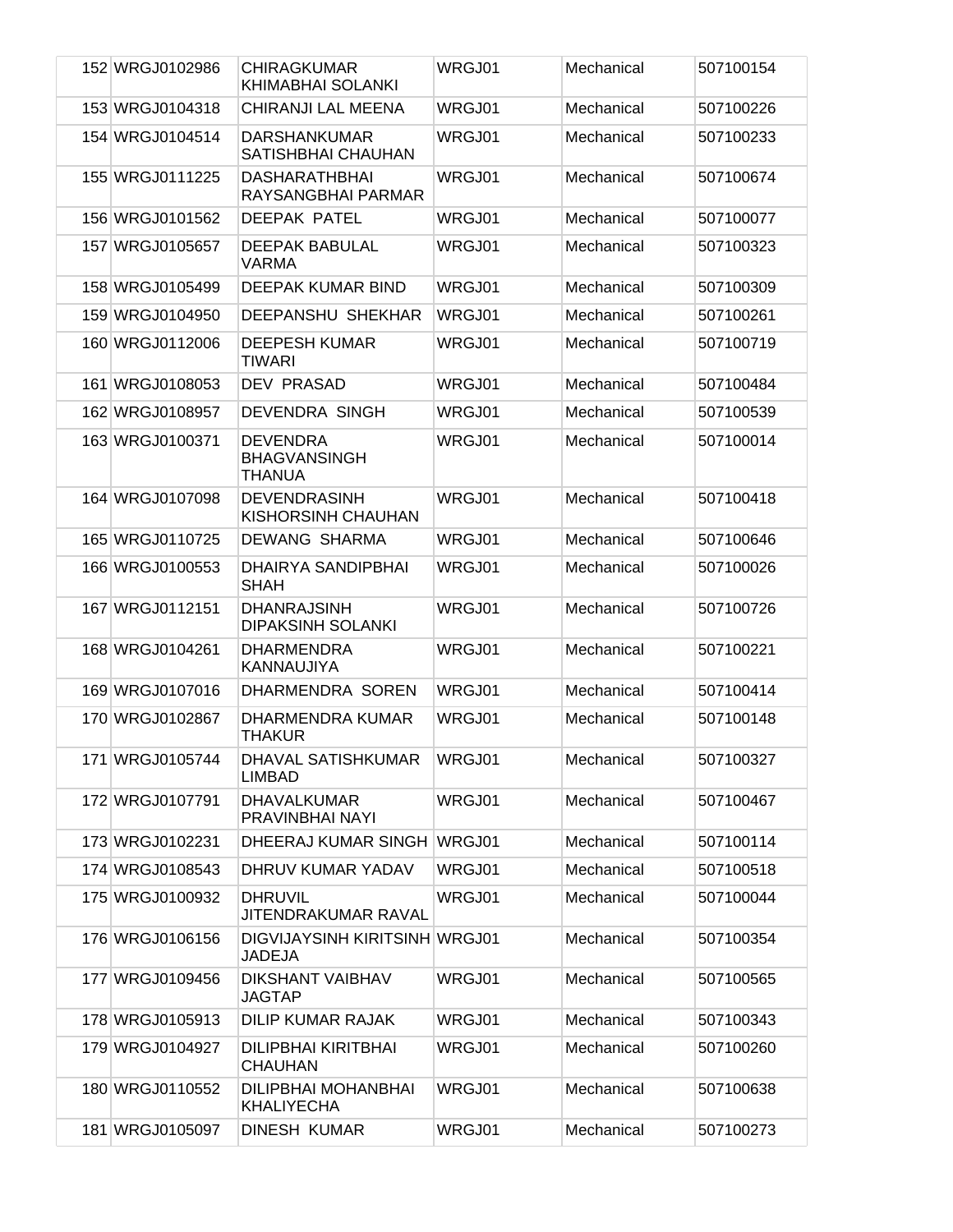| 182 WRGJ0104302 | DINESH DATTU<br><b>GHORPADE</b>                              | WRGJ01 | Mechanical | 507100224 |
|-----------------|--------------------------------------------------------------|--------|------------|-----------|
| 183 WRGJ0107896 | <b>DIPENDRA KUMAR</b><br><b>SINHA</b>                        | WRGJ01 | Mechanical | 507100471 |
| 184 WRGJ0106966 | <b>DIPESH BAJRANGBHAI</b><br><b>KEVAT</b>                    | WRGJ01 | Mechanical | 507100409 |
| 185 WRGJ0105618 | <b>DISHANT BHARATBHAI</b><br><b>MODI</b>                     | WRGJ01 | Mechanical | 507100317 |
| 186 WRGJ0105881 | DIVYESH HARISHKUMAR WRGJ01<br>RANA                           |        | Mechanical | 507100341 |
| 187 WRGJ0110669 | <b>DIVYESHKUMAR</b><br><b>NARENDRASINH</b><br><b>MAKWANA</b> | WRGJ01 | Mechanical | 507100643 |
| 188 WRGJ0112620 | <b>DURGESH GUPTA</b>                                         | WRGJ01 | Mechanical | 507100754 |
| 189 WRGJ0105741 | <b>FAIJAN IRFANBHAI</b><br><b>VAHORA</b>                     | WRGJ01 | Mechanical | 507100326 |
| 190 WRGJ0110130 | <b>FAIZAN SAHID MEMON</b>                                    | WRGJ01 | Mechanical | 507100620 |
| 191 WRGJ0106699 | <b>GADHAVI</b><br><b>HITENDRAKUMAR</b><br><b>RAJUBHAI</b>    | WRGJ01 | Mechanical | 507100393 |
| 192 WRGJ0110972 | <b>GAMIT MOHITKUMAR</b><br><b>KANUBHAI</b>                   | WRGJ01 | Mechanical | 507100656 |
| 193 WRGJ0112731 | <b>GANESH VISHNUKANT</b><br><b>SIDDESHWARE</b>               | WRGJ01 | Mechanical | 507100761 |
| 194 WRGJ0109979 | <b>GAURANG</b><br>ASHOKKUMAR PATANI                          | WRGJ01 | Mechanical | 507100616 |
| 195 WRGJ0103360 | <b>GAURANG LAXMANSINH</b><br><b>MAHIDA</b>                   | WRGJ01 | Mechanical | 507100175 |
| 196 WRGJ0109947 | <b>GAURAV VERMA</b>                                          | WRGJ01 | Mechanical | 507100612 |
| 197 WRGJ0109207 | <b>GAURAV SANJEEV</b><br><b>SONAR</b>                        | WRGJ01 | Mechanical | 507100554 |
| 198 WRGJ0109522 | <b>GAURAVBHAI</b><br>RAJESHBHAI RATHOD                       | WRGJ01 | Mechanical | 507100571 |
| 199 WRGJ0108187 | GAVISH KUMAR PANDEY WRGJ01                                   |        | Mechanical | 507100492 |
| 200 WRGJ0108115 | GHANSHYAMKUMAR<br><b>VIRABHAI SENMA</b>                      | WRGJ01 | Mechanical | 507100489 |
| 201 WRGJ0101207 | <b>GIRIDHARI RAI</b>                                         | WRGJ01 | Mechanical | 507100057 |
| 202 WRGJ0103954 | <b>GIRISH RAJNIBHAI</b><br><b>NAYAK</b>                      | WRGJ01 | Mechanical | 507100209 |
| 203 WRGJ0100132 | <b>GOLU KUMAR SAH</b>                                        | WRGJ01 | Mechanical | 507100007 |
| 204 WRGJ0103737 | <b>GOPALBHAI SHIVABHAI</b><br><b>PARMAR</b>                  | WRGJ01 | Mechanical | 507100199 |
| 205 WRGJ0106869 | <b>GOPALBHAI SOMABHAI</b><br>SADIYA                          | WRGJ01 | Mechanical | 507100403 |
| 206 WRGJ0102833 | <b>GOVIND P</b>                                              | WRGJ01 | Mechanical | 507100143 |
| 207 WRGJ0107967 | <b>GUGULOTHU ASHOK</b>                                       | WRGJ01 | Mechanical | 507100474 |
| 208 WRGJ0100044 | <b>HANSIE NAAGAN DORAI</b><br><b>PANDA</b>                   | WRGJ01 | Mechanical | 507100003 |
| 209 WRGJ0112280 | <b>HARDIK KUMAR</b><br>JAGDISHBHAI PATEL                     | WRGJ01 | Mechanical | 507100737 |
| 210 WRGJ0109614 | <b>HARDIK KUMAR</b><br>NARESHBHAI PATEL                      | WRGJ01 | Mechanical | 507100581 |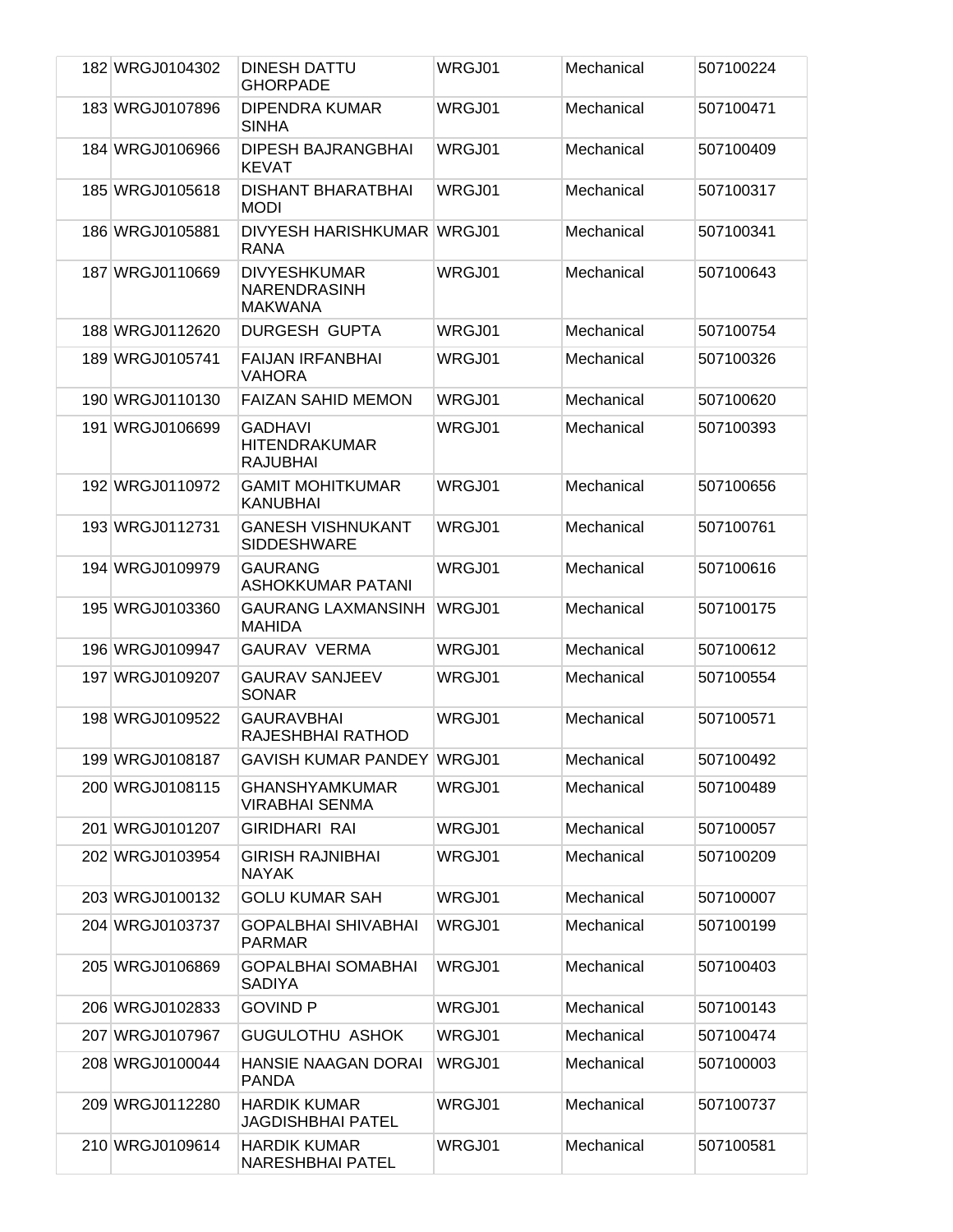| 211 WRGJ0105551 | HARDIK MANHARBHAI                                             | WRGJ01 | Mechanical | 507100312 |
|-----------------|---------------------------------------------------------------|--------|------------|-----------|
| 212 WRGJ0102972 | <b>PRAJAPATI</b><br><b>HARDIK PINAKIN LEUVA</b>               | WRGJ01 | Mechanical | 507100153 |
| 213 WRGJ0107987 | <b>HARDIKBHAI</b>                                             | WRGJ01 | Mechanical | 507100476 |
|                 | <b>KAMLESHBHAI KAKU</b>                                       |        |            |           |
| 214 WRGJ0109035 | <b>HARDIKKUMAR</b><br>JAYPRAKASH PANCHAL                      | WRGJ01 | Mechanical | 507100545 |
| 215 WRGJ0103451 | HARENDAR JANGID                                               | WRGJ01 | Mechanical | 507100182 |
| 216 WRGJ0108743 | <b>HARESH</b><br><b>PARASOTAMBHAI</b><br><b>KHASIYA</b>       | WRGJ01 | Mechanical | 507100525 |
| 217 WRGJ0112670 | <b>HARIKRUSHANA</b><br><b>GOVINDBHAI</b><br><b>JAKASANIYA</b> | WRGJ01 | Mechanical | 507100756 |
| 218 WRGJ0108289 | HARIMOHAN MEENA                                               | WRGJ01 | Mechanical | 507100502 |
| 219 WRGJ0108030 | <b>HARIOM LODHA</b>                                           | WRGJ01 | Mechanical | 507100479 |
| 220 WRGJ0100445 | <b>HARISH GAUTAM</b><br><b>BORADE</b>                         | WRGJ01 | Mechanical | 507100020 |
| 221 WRGJ0107888 | <b>HARISH MORESHWAR</b><br><b>BHOYAR</b>                      | WRGJ01 | Mechanical | 507100470 |
| 222 WRGJ0107077 | HARSH ANAKBHAI VALA                                           | WRGJ01 | Mechanical | 507100416 |
| 223 WRGJ0108785 | <b>HARSH DHANDEEPBHAI</b><br><b>MIRANI</b>                    | WRGJ01 | Mechanical | 507100527 |
| 224 WRGJ0105859 | <b>HARSH GAURANGBHAI</b><br><b>VYAS</b>                       | WRGJ01 | Mechanical | 507100339 |
| 225 WRGJ0108820 | <b>HARSH NARENDRABHAI</b><br><b>BHATT</b>                     | WRGJ01 | Mechanical | 507100530 |
| 226 WRGJ0104176 | <b>HARSHAL MANOJBHAI</b><br><b>PATEL</b>                      | WRGJ01 | Mechanical | 507100219 |
| 227 WRGJ0108020 | <b>HARSHAL SURESHBHAI</b><br><b>JADAV</b>                     | WRGJ01 | Mechanical | 507100478 |
| 228 WRGJ0105024 | <b>HARSHKUMAR</b><br>JAGDISHBHAI KHANDLA                      | WRGJ01 | Mechanical | 507100267 |
| 229 WRGJ0102119 | <b>HEMANT KUMAR</b>                                           | WRGJ01 | Mechanical | 507100107 |
| 230 WRGJ0109304 | HIMALAYA DAS                                                  | WRGJ01 | Mechanical | 507100557 |
| 231 WRGJ0101195 | <b>HIMANSHU GUPTA</b>                                         | WRGJ01 | Mechanical | 507100055 |
| 232 WRGJ0109019 | HIMANSHU BHAILALBHAI WRGJ01<br><b>PARMAR</b>                  |        | Mechanical | 507100543 |
| 233 WRGJ0107785 | <b>HIREN GHELABHAI</b><br><b>VEGAD</b>                        | WRGJ01 | Mechanical | 507100465 |
| 234 WRGJ0107162 | HITESH JAYSUKHBHAI<br><b>PARMAR</b>                           | WRGJ01 | Mechanical | 507100426 |
| 235 WRGJ0103163 | HITESH JIVRAJBHAI<br>DAKHRA                                   | WRGJ01 | Mechanical | 507100163 |
| 236 WRGJ0103930 | <b>HITESHKUMAR</b><br>RAMESHLAL KACHHIYA                      | WRGJ01 | Mechanical | 507100208 |
| 237 WRGJ0111034 | <b>INDRJEET KUMAR</b>                                         | WRGJ01 | Mechanical | 507100658 |
| 238 WRGJ0106783 | <b>IRFAN MAHAMADISMAIL</b><br><b>SHAIKH</b>                   | WRGJ01 | Mechanical | 507100400 |
| 239 WRGJ0109838 | <b>ISHU KANAUJIYA</b>                                         | WRGJ01 | Mechanical | 507100599 |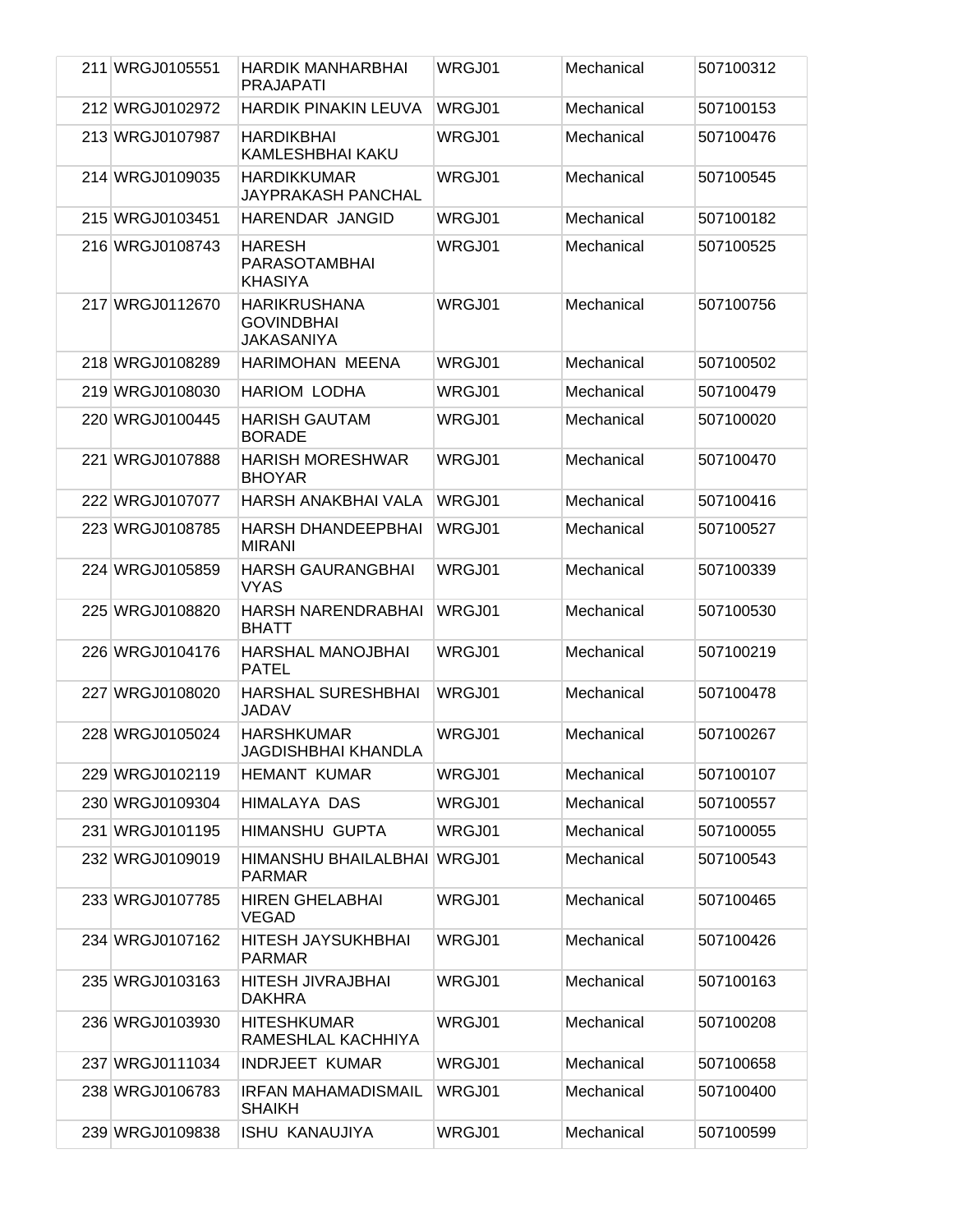| 240 WRGJ0108461 | <b>ISHWARDAS BABARAO</b><br>RAUT                        | WRGJ01 | Mechanical | 507100514 |
|-----------------|---------------------------------------------------------|--------|------------|-----------|
| 241 WRGJ0104960 | JADAV BHARATKUMAR<br><b>JAYANTIBHAI</b>                 | WRGJ01 | Mechanical | 507100262 |
| 242 WRGJ0103153 | <b>JADAV RAVIRAJSINH</b><br><b>HARENDRASINH</b>         | WRGJ01 | Mechanical | 507100162 |
| 243 WRGJ0109564 | JAGDISH RAJENDRA<br><b>RATHOD</b>                       | WRGJ01 | Mechanical | 507100575 |
| 244 WRGJ0110523 | <b>JAGVEER SINGH</b>                                    | WRGJ01 | Mechanical | 507100635 |
| 245 WRGJ0112567 | <b>JAINIL BHAVESHKUMAR</b><br><b>KAPATEL</b>            | WRGJ01 | Mechanical | 507100752 |
| 246 WRGJ0108466 | JAINUL ANSARI                                           | WRGJ01 | Mechanical | 507100515 |
| 247 WRGJ0101227 | <b>JAIPRAKASH SINGH</b>                                 | WRGJ01 | Mechanical | 507100060 |
| 248 WRGJ0104453 | JAY DINESH VASUNIYA                                     | WRGJ01 | Mechanical | 507100232 |
| 249 WRGJ0109114 | JAYDEEPSINH<br>KISHORSINH PARMAR                        | WRGJ01 | Mechanical | 507100549 |
| 250 WRGJ0105644 | JAYESH RAJENDRABHAI<br><b>PATEL</b>                     | WRGJ01 | Mechanical | 507100320 |
| 251 WRGJ0102206 | JAYPAL SONAGARA                                         | WRGJ01 | Mechanical | 507100113 |
| 252 WRGJ0100457 | JAYPAL RAMHARI<br><b>SURYAWANSHI</b>                    | WRGJ01 | Mechanical | 507100022 |
| 253 WRGJ0111623 | JAYSINH ARVINDBHAI<br><b>CHAUHAN</b>                    | WRGJ01 | Mechanical | 507100699 |
| 254 WRGJ0100045 | JEEL ASHISHKUMAR<br><b>PARIKH</b>                       | WRGJ01 | Mechanical | 507100004 |
| 255 WRGJ0108051 | <b>JEET VIJAYKUMAR</b><br><b>BHALAKIYA</b>              | WRGJ01 | Mechanical | 507100483 |
| 256 WRGJ0100713 | JEETU KISHAN THAKARE WRGJ01                             |        | Mechanical | 507100033 |
| 257 WRGJ0111039 | <b>JEREMY WILSONBHAI</b><br><b>MACWAN</b>               | WRGJ01 | Mechanical | 507100660 |
| 258 WRGJ0107975 | JIGARKUMAR BABUBHAI<br><b>HARIJAN</b>                   | WRGJ01 | Mechanical | 507100475 |
| 259 WRGJ0107920 | <b>JITENDER SINGH</b><br><b>RAWAT</b>                   | WRGJ01 | Mechanical | 507100472 |
| 260 WRGJ0102786 | JITENDRA KUMAR                                          | WRGJ01 | Mechanical | 507100137 |
| 261 WRGJ0105231 | JITENDRA KUMAR                                          | WRGJ01 | Mechanical | 507100291 |
| 262 WRGJ0103382 | JITENDRA KUMAR                                          | WRGJ01 | Mechanical | 507100176 |
| 263 WRGJ0101543 | JITENDRA SINGH                                          | WRGJ01 | Mechanical | 507100075 |
| 264 WRGJ0101873 | JITENDRA MADHUKAR<br><b>TIWAR</b>                       | WRGJ01 | Mechanical | 507100096 |
| 265 WRGJ0103325 | JITENDRA MAHENDRA<br><b>SHINDE</b>                      | WRGJ01 | Mechanical | 507100174 |
| 266 WRGJ0109888 | <b>JITENDRA</b><br><b>MAHESHKUMAR</b><br><b>KAYASTH</b> | WRGJ01 | Mechanical | 507100604 |
| 267 WRGJ0107374 | <b>JITENDRASINH</b><br><b>MAHENDRASINH RAULJI</b>       | WRGJ01 | Mechanical | 507100442 |
| 268 WRGJ0107129 | JOSHI BHAVINKUMAR<br><b>RAMESHBHAI</b>                  | WRGJ01 | Mechanical | 507100422 |
| 269 WRGJ0105229 | <b>JYOTI SINGH</b>                                      | WRGJ01 | Mechanical | 507100290 |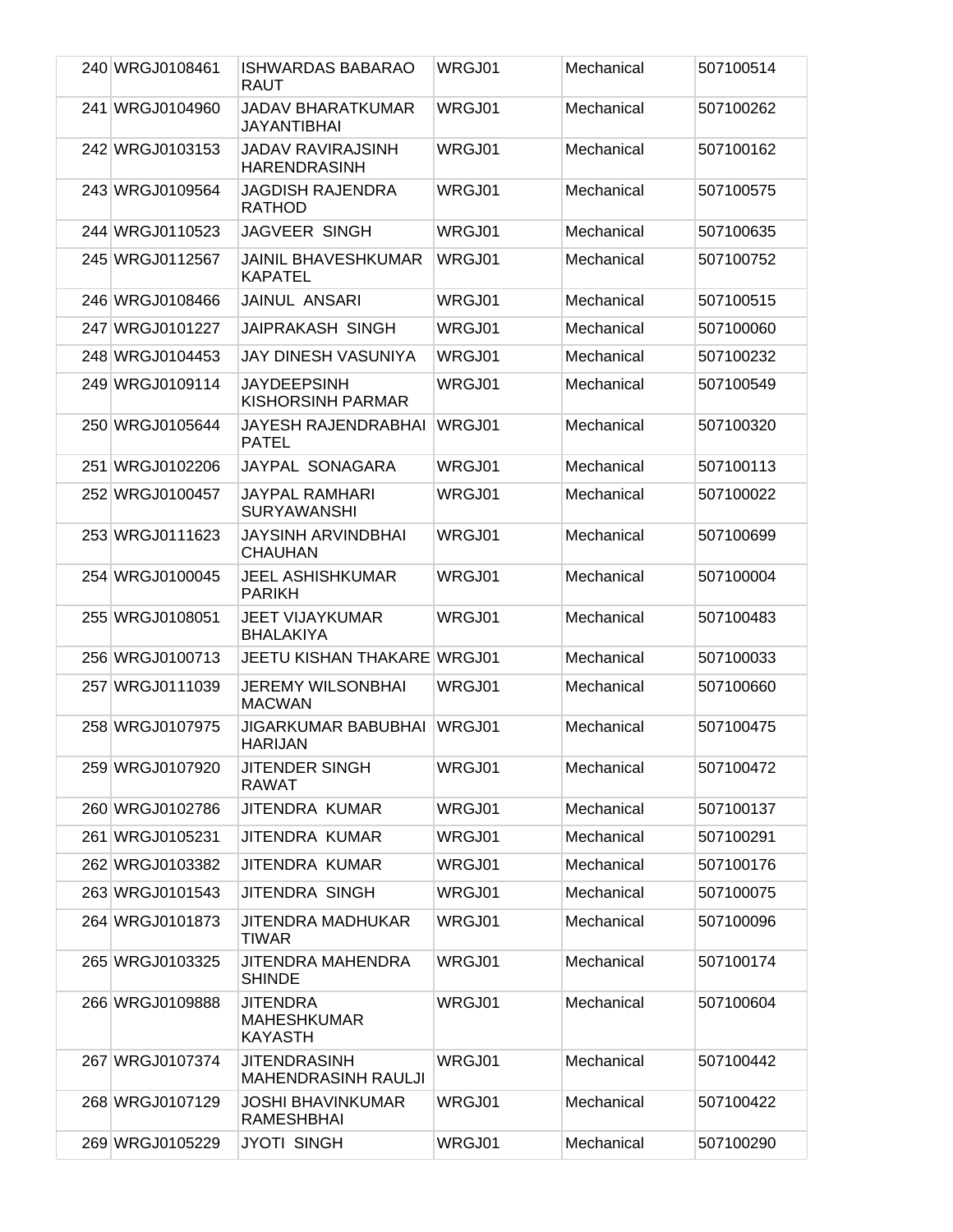| 270 WRGJ0111216 | <b>JYOTI LAL</b><br>VISHWAKARMA                           | WRGJ01 | Mechanical | 507100671 |
|-----------------|-----------------------------------------------------------|--------|------------|-----------|
| 271 WRGJ0107638 | <b>KADIYA</b><br><b>SAURABHKUMAR</b><br><b>BHARATBHAI</b> | WRGJ01 | Mechanical | 507100456 |
| 272 WRGJ0107160 | KADRI NAKIBUDDIN<br>AMINUDDIN                             | WRGJ01 | Mechanical | 507100425 |
| 273 WRGJ0108278 | KAILASHKUMAR<br>PREMAJIBHAI VALA                          | WRGJ01 | Mechanical | 507100501 |
| 274 WRGJ0111219 | KALPAJYOTI DUTTA                                          | WRGJ01 | Mechanical | 507100672 |
| 275 WRGJ0105836 | <b>KAMAL KUMAR PAL</b>                                    | WRGJ01 | Mechanical | 507100334 |
| 276 WRGJ0112252 | KAMLESH KUMAR                                             | WRGJ01 | Mechanical | 507100735 |
| 277 WRGJ0103626 | KAMLESH JITENDRA<br><b>CHAVHAN</b>                        | WRGJ01 | Mechanical | 507100194 |
| 278 WRGJ0101361 | <b>KAMLESH KUMAR</b><br>YADAV                             | WRGJ01 | Mechanical | 507100070 |
| 279 WRGJ0110951 | <b>KARAM CHAND PATEL</b>                                  | WRGJ01 | Mechanical | 507100654 |
| 280 WRGJ0103066 | KARAN NARESHBHAI<br><b>PATEL</b>                          | WRGJ01 | Mechanical | 507100158 |
| 281 WRGJ0101836 | <b>KARAN SURESH</b><br>PARMAR                             | WRGJ01 | Mechanical | 507100093 |
| 282 WRGJ0106090 | KARANBHAI<br>RAMESHBHAI CHENVA                            | WRGJ01 | Mechanical | 507100352 |
| 283 WRGJ0105158 | KARANKUMAR<br>PRAHLADBHAI<br><b>CHAUDHARI</b>             | WRGJ01 | Mechanical | 507100280 |
| 284 WRGJ0112315 | KARANKUMAR<br>SARMANBHAI KODVALA                          | WRGJ01 | Mechanical | 507100738 |
| 285 WRGJ0109508 | <b>KARANSINH</b><br><b>BHUPENDRASINH</b><br><b>MAHIDA</b> | WRGJ01 | Mechanical | 507100569 |
| 286 WRGJ0103012 | <b>KARTIK</b><br><b>RAMESHCHANDRA</b><br>VAGHELA          | WRGJ01 | Mechanical | 507100156 |
| 287 WRGJ0109189 | <b>KARTTICK CHANDRA</b><br>PAL                            | WRGJ01 | Mechanical | 507100552 |
| 288 WRGJ0111344 | <b>KATHAN PATEL</b><br><b>KIRANKUMAR</b>                  | WRGJ01 | Mechanical | 507100678 |
| 289 WRGJ0103753 | KAUSHAL KUMUDBHAI<br>DAVE                                 | WRGJ01 | Mechanical | 507100202 |
| 290 WRGJ0108415 | KAUSHALESH KUMAR                                          | WRGJ01 | Mechanical | 507100511 |
| 291 WRGJ0105180 | KAUSHIK FATANIYA                                          | WRGJ01 | Mechanical | 507100284 |
| 292 WRGJ0104535 | KAUSHIKKUMAR<br>RAMJIBHAI PARMAR                          | WRGJ01 | Mechanical | 507100237 |
| 293 WRGJ0108205 | <b>KAZI MOHAMMED</b><br>TEHAN                             | WRGJ01 | Mechanical | 507100494 |
| 294 WRGJ0107409 | <b>KELVIN RASIKBHAI</b><br><b>CHUDASAMA</b>               | WRGJ01 | Mechanical | 507100444 |
| 295 WRGJ0103431 | KETAN RAMESH JOIL                                         | WRGJ01 | Mechanical | 507100181 |
| 296 WRGJ0106877 | KEVAL SHARDULBHAI<br><b>PAMAK</b>                         | WRGJ01 | Mechanical | 507100404 |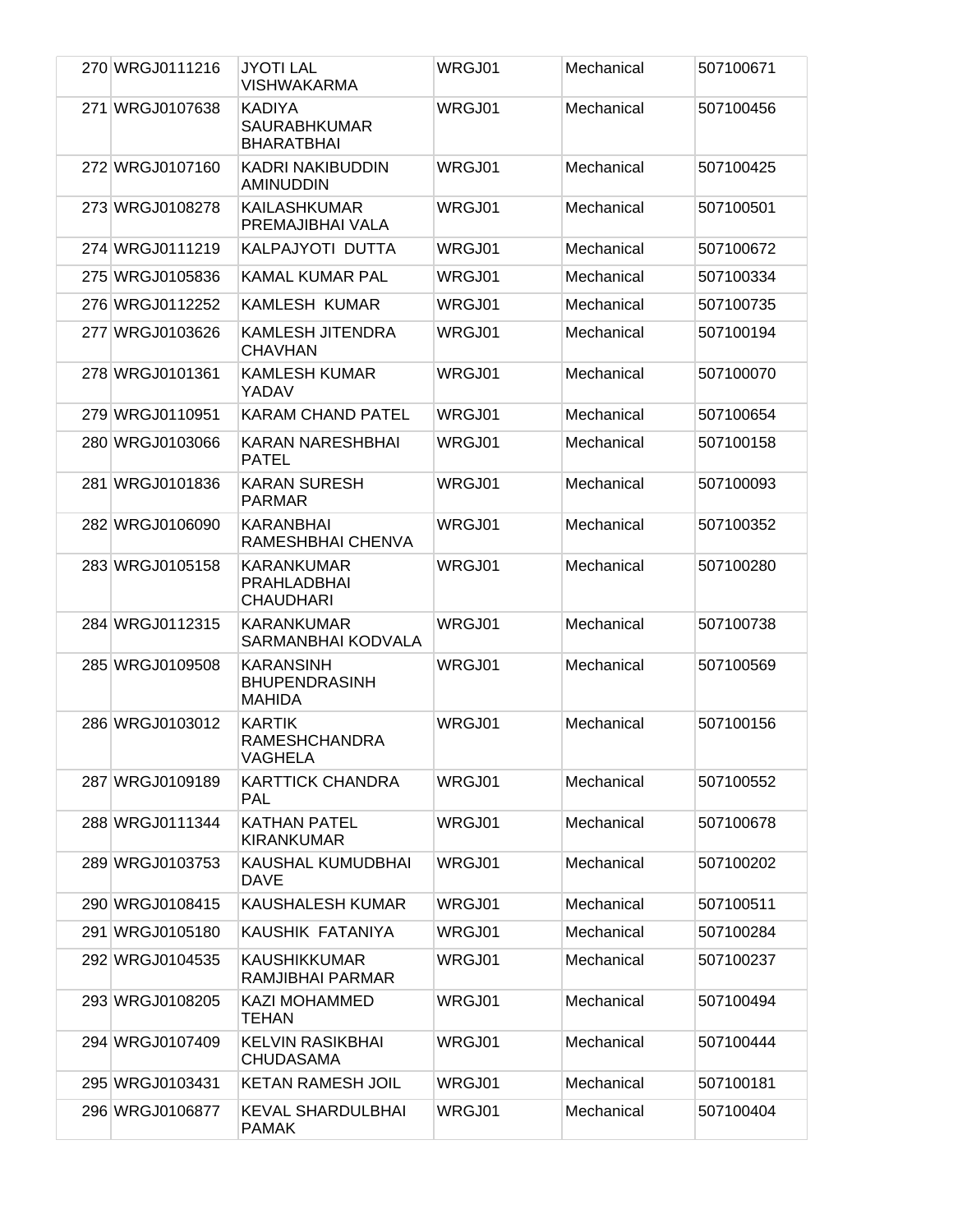| 297 WRGJ0106827 | <b>KEYUR BHARATBHAI</b><br><b>SUTHAR</b>               | WRGJ01 | Mechanical | 507100402 |
|-----------------|--------------------------------------------------------|--------|------------|-----------|
| 298 WRGJ0107610 | KHACHARIYA HARDIK<br><b>RASIKBHAI</b>                  | WRGJ01 | Mechanical | 507100453 |
| 299 WRGJ0100126 | <b>KHORAJIYA</b><br>IMTIYAZAEHMAD<br>YUNUSH            | WRGJ01 | Mechanical | 507100006 |
| 300 WRGJ0109668 | KISHAN PRAVINBHAI<br><b>GODHANIYA</b>                  | WRGJ01 | Mechanical | 507100589 |
| 301 WRGJ0103219 | KM CHANDANI JAISWAL                                    | WRGJ01 | Mechanical | 507100166 |
| 302 WRGJ0111904 | <b>KOTWAL</b><br>JITENDRAKUMAR<br><b>SOMAJI</b>        | WRGJ01 | Mechanical | 507100707 |
| 303 WRGJ0112728 | <b>KRISHNA KANT</b>                                    | WRGJ01 | Mechanical | 507100760 |
| 304 WRGJ0111352 | KRISHNA KUMAR YADAV                                    | WRGJ01 | Mechanical | 507100679 |
| 305 WRGJ0103561 | <b>KRISHNA TEJERAO</b><br><b>PAWAR</b>                 | WRGJ01 | Mechanical | 507100190 |
| 306 WRGJ0105753 | <b>KRUNALKUMAR</b><br><b>PRAKASHCHANDRA</b><br>MAKWANA | WRGJ01 | Mechanical | 507100328 |
| 307 WRGJ0106393 | <b>KRUSHNA RAJENDRA</b><br><b>NALE</b>                 | WRGJ01 | Mechanical | 507100370 |
| 308 WRGJ0107105 | <b>KRUSHNA RAMESH</b><br><b>SALUNKE</b>                | WRGJ01 | Mechanical | 507100419 |
| 309 WRGJ0110768 | <b>KRUTIKKUMAR</b><br><b>DINESHBHAI PATEL</b>          | WRGJ01 | Mechanical | 507100649 |
| 310 WRGJ0111102 | <b>KULDEEP KUMAR</b>                                   | WRGJ01 | Mechanical | 507100661 |
| 311 WRGJ0107521 | KULDEEP KUSHWAH                                        | WRGJ01 | Mechanical | 507100448 |
| 312 WRGJ0108827 | <b>KULDEEP</b><br>DEVENDRABHAI PATEL                   | WRGJ01 | Mechanical | 507100531 |
| 313 WRGJ0111370 | <b>KULDIPSINH</b><br>PRAVINSINH RAULJI                 | WRGJ01 | Mechanical | 507100681 |
| 314 WRGJ0103558 | <b>KUMAR BABUL</b>                                     | WRGJ01 | Mechanical | 507100189 |
| 315 WRGJ0100586 | KUNAL KUMAR DAS                                        | WRGJ01 | Mechanical | 507100027 |
| 316 WRGJ0102196 | KUNWAR ABHISHEK<br><b>SINGH</b>                        | WRGJ01 | Mechanical | 507100112 |
| 317 WRGJ0107736 | <b>KUPAL SURESHBHAI</b><br><b>CHAUHAN</b>              | WRGJ01 | Mechanical | 507100461 |
| 318 WRGJ0106642 | LAKESH KUMAR SAHU                                      | WRGJ01 | Mechanical | 507100391 |
| 319 WRGJ0110621 | <b>LALIT MOHAN MEENA</b>                               | WRGJ01 | Mechanical | 507100641 |
| 320 WRGJ0107752 | LALIT SANJAY BAVISKAR                                  | WRGJ01 | Mechanical | 507100462 |
| 321 WRGJ0111481 | LAXMAN KUMAR                                           | WRGJ01 | Mechanical | 507100688 |
| 322 WRGJ0110746 | LOKENDRA SINGH<br><b>SISODIYA</b>                      | WRGJ01 | Mechanical | 507100647 |
| 323 WRGJ0106590 | <b>MAAEEZ FIROZBHAI</b><br><b>VAHORA</b>               | WRGJ01 | Mechanical | 507100386 |
| 324 WRGJ0101679 | <b>MADHAVPATEL</b><br>JAYESHBHAI PATEL                 | WRGJ01 | Mechanical | 507100082 |
| 325 WRGJ0110420 | MADHURESH KUMAR                                        | WRGJ01 | Mechanical | 507100630 |
| 326 WRGJ0105466 | <b>MADHURI</b>                                         | WRGJ01 | Mechanical | 507100306 |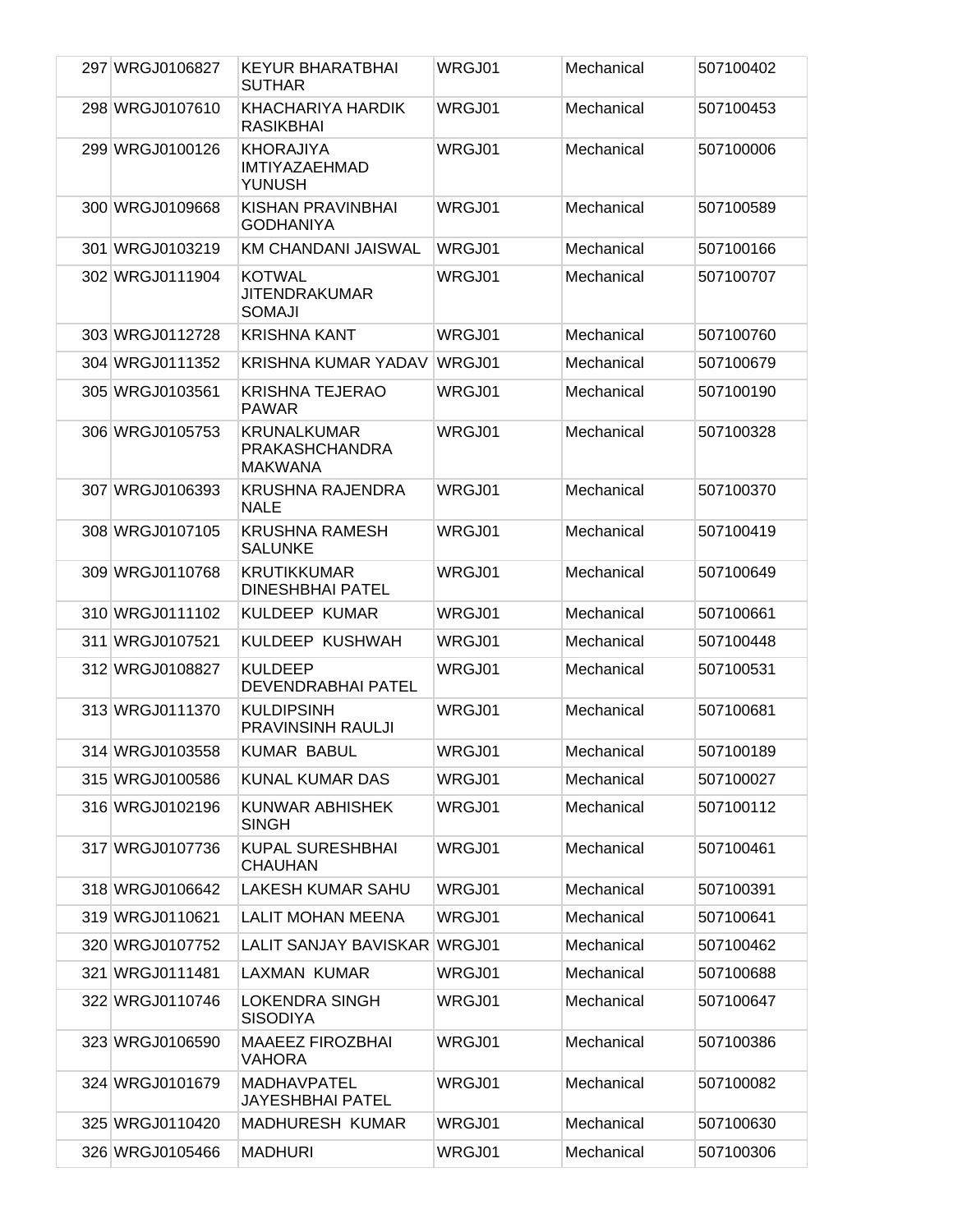| 327 WRGJ0111894 | <b>MAHAMMADJABIR</b><br>SALIMMIYAN MALEK                  | WRGJ01 | Mechanical | 507100706 |
|-----------------|-----------------------------------------------------------|--------|------------|-----------|
| 328 WRGJ0103553 | <b>MAHAVIRSINH</b><br><b>JITENDRASINH RATHOD</b>          | WRGJ01 | Mechanical | 507100188 |
| 329 WRGJ0102987 | <b>MAHENDRA KUMAR</b><br><b>SAINI</b>                     | WRGJ01 | Mechanical | 507100155 |
| 330 WRGJ0102029 | <b>MAHENDRA RAJENDRA</b><br><b>CHUNGDE</b>                | WRGJ01 | Mechanical | 507100102 |
| 331 WRGJ0102837 | <b>MAHESH KANJIBHAI</b><br><b>KALAL</b>                   | WRGJ01 | Mechanical | 507100144 |
| 332 WRGJ0104577 | <b>MAHESH UKABHAI</b><br>JOTVA                            | WRGJ01 | Mechanical | 507100238 |
| 333 WRGJ0108234 | <b>MAHIWAL</b><br><b>RITESHKUMAR</b><br><b>GHEMARBHAI</b> | WRGJ01 | Mechanical | 507100498 |
| 334 WRGJ0101102 | <b>MAHLA CHANDRAKANT</b><br><b>BHAGUBHAI</b>              | WRGJ01 | Mechanical | 507100052 |
| 335 WRGJ0111874 | <b>MAKAWANA</b><br>DINESHBHAI JASHUBHAI                   | WRGJ01 | Mechanical | 507100704 |
| 336 WRGJ0105171 | <b>MAKWANA</b><br><b>MANISHKUMAR</b><br><b>CHATURBHAI</b> | WRGJ01 | Mechanical | 507100281 |
| 337 WRGJ0102607 | <b>MALI KISHANBHAI</b><br><b>BUDHABHAI</b>                | WRGJ01 | Mechanical | 507100129 |
| 338 WRGJ0109959 | MANEESH PANDEY                                            | WRGJ01 | Mechanical | 507100614 |
| 339 WRGJ0103314 | <b>MANEK IMRAN HUSSAIN</b>                                | WRGJ01 | Mechanical | 507100172 |
| 340 WRGJ0105564 | <b>MANINDER SINGH</b><br><b>SANDHU</b>                    | WRGJ01 | Mechanical | 507100313 |
| 341 WRGJ0110280 | <b>MANISH</b>                                             | WRGJ01 | Mechanical | 507100625 |
| 342 WRGJ0107357 | <b>MANISH KUMAR</b>                                       | WRGJ01 | Mechanical | 507100440 |
| 343 WRGJ0109963 | <b>MANISH SINGH</b>                                       | WRGJ01 | Mechanical | 507100615 |
| 344 WRGJ0106706 | <b>MANJEET HARIHAR PAL</b>                                | WRGJ01 | Mechanical | 507100394 |
| 345 WRGJ0110312 | <b>MANOJ KUMAR SINGH</b>                                  | WRGJ01 | Mechanical | 507100627 |
| 346 WRGJ0106635 | <b>MANOJ KUMAR</b><br><b>SWARNKAR</b>                     | WRGJ01 | Mechanical | 507100390 |
| 347 WRGJ0105272 | <b>MANSURI ALTAFBHAI</b><br><b>ISMAILBHAI</b>             | WRGJ01 | Mechanical | 507100295 |
| 348 WRGJ0103189 | <b>MATALUB ANSARI</b>                                     | WRGJ01 | Mechanical | 507100164 |
| 349 WRGJ0104295 | <b>MAYANK KUMAR</b>                                       | WRGJ01 | Mechanical | 507100223 |
| 350 WRGJ0102344 | <b>MAYANK KUMAR SINGH</b>                                 | WRGJ01 | Mechanical | 507100119 |
| 351 WRGJ0105232 | <b>MAYANKKUMAR</b><br>SURESHBHAI VASAVA                   | WRGJ01 | Mechanical | 507100292 |
| 352 WRGJ0109145 | <b>MAYUR KHIMJIBHAI</b><br><b>THAKAR</b>                  | WRGJ01 | Mechanical | 507100550 |
| 353 WRGJ0106497 | <b>MAYURKUMAR</b><br>JAYANTIBHAI PRAJAPATI                | WRGJ01 | Mechanical | 507100382 |
| 354 WRGJ0111359 | <b>MD ADNAN</b>                                           | WRGJ01 | Mechanical | 507100680 |
| 355 WRGJ0109984 | <b>MD ARSHAD</b>                                          | WRGJ01 | Mechanical | 507100617 |
| 356 WRGJ0109185 | <b>MD SHAMSHER ALAM</b>                                   | WRGJ01 | Mechanical | 507100551 |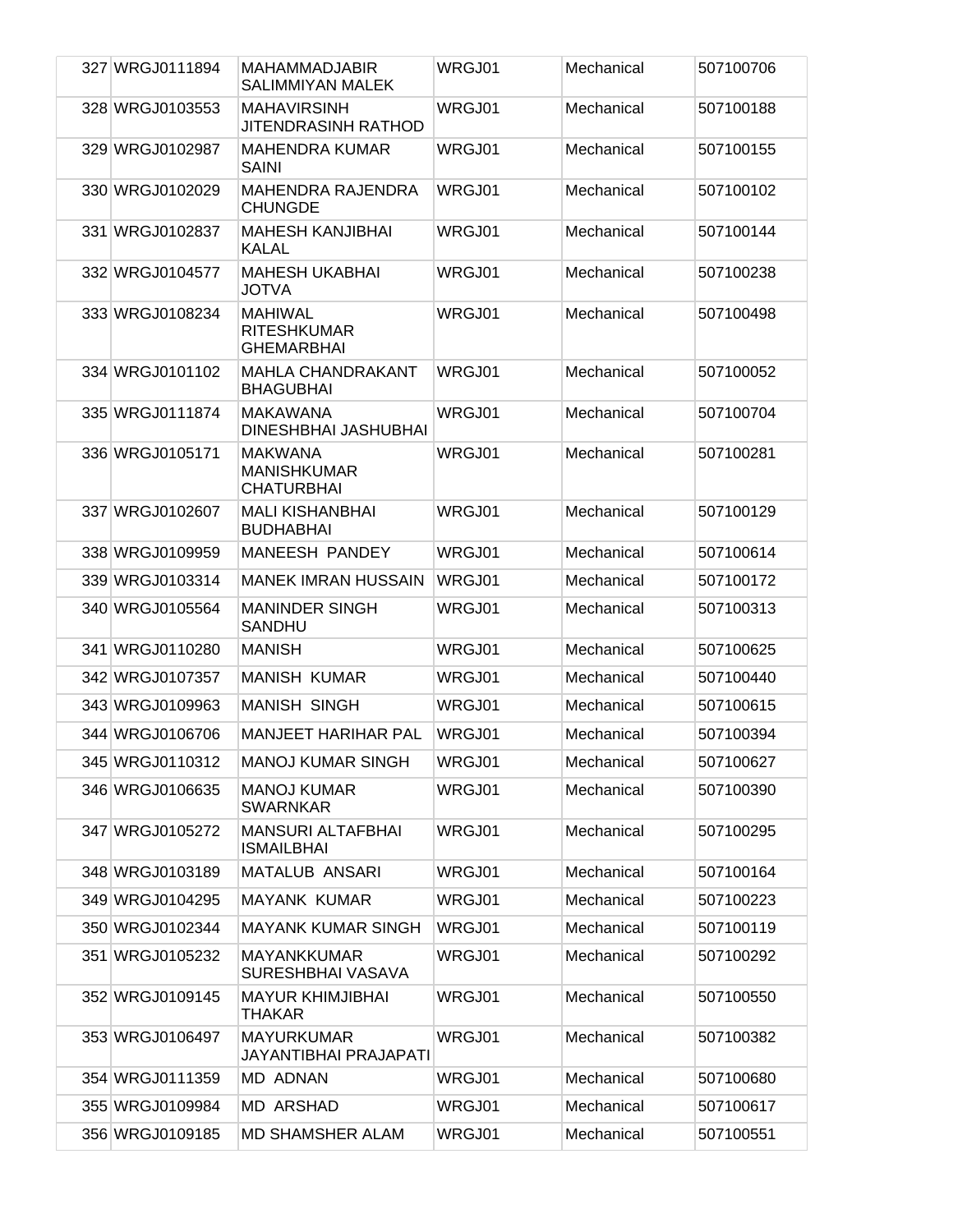| 357 WRGJ0107659 | <b>MD TAUSID ALAM</b>                                        | WRGJ01 | Mechanical | 507100458 |
|-----------------|--------------------------------------------------------------|--------|------------|-----------|
| 358 WRGJ0111200 | <b>MD WAHAB ANSARI</b>                                       | WRGJ01 | Mechanical | 507100665 |
| 359 WRGJ0108318 | <b>MD ZAKIR HUSSAIN</b>                                      | WRGJ01 | Mechanical | 507100505 |
| 360 WRGJ0107151 | <b>MEET SHAILESH</b><br><b>JAISWAL</b>                       | WRGJ01 | Mechanical | 507100423 |
| 361 WRGJ0112317 | <b>MEHULKUMAR</b><br><b>KIRANSINH PARMAR</b>                 | WRGJ01 | Mechanical | 507100739 |
| 362 WRGJ0107780 | <b>MEHULKUMAR</b><br><b>NARVATSINH PARMAR</b>                | WRGJ01 | Mechanical | 507100464 |
| 363 WRGJ0107006 | <b>MEHULKUMAR</b><br>RAMANBHAI SOLANKI                       | WRGJ01 | Mechanical | 507100413 |
| 364 WRGJ0107212 | <b>MENIYA ANILBHAI</b><br>VAJABHAI                           | WRGJ01 | Mechanical | 507100431 |
| 365 WRGJ0108262 | MIHIR JAYANTILAL<br><b>KAGATHARA</b>                         | WRGJ01 | Mechanical | 507100500 |
| 366 WRGJ0109912 | <b>MILAN VIRAJIBHAI TANK</b>                                 | WRGJ01 | Mechanical | 507100606 |
| 367 WRGJ0104002 | <b>MILANKUMAR</b><br><b>MINESHBHAI PATEL</b>                 | WRGJ01 | Mechanical | 507100210 |
| 368 WRGJ0100856 | <b>MISHRA PARTH</b><br><b>HAREKRISHNA</b>                    | WRGJ01 | Mechanical | 507100039 |
| 369 WRGJ0101839 | <b>MISHRA SHUBHAM</b>                                        | WRGJ01 | Mechanical | 507100094 |
| 370 WRGJ0105314 | <b>MITESH PRAFULKUMAR</b><br><b>GOHIL</b>                    | WRGJ01 | Mechanical | 507100299 |
| 371 WRGJ0111852 | <b>MITUL DIPAKKUMAR</b><br><b>RANA</b>                       | WRGJ01 | Mechanical | 507100703 |
| 372 WRGJ0105172 | <b>MODI VRUTIK</b><br><b>DHARMENDRABHAI</b>                  | WRGJ01 | Mechanical | 507100282 |
| 373 WRGJ0111472 | <b>MOHAMEDAZAZ</b><br><b>ILTAFMAHAMMED</b><br><b>ANSARI</b>  | WRGJ01 | Mechanical | 507100687 |
| 374 WRGJ0106438 | <b>MOHAMMAD SHAKIR</b><br>SADIKALI KHOJA                     | WRGJ01 | Mechanical | 507100378 |
| 375 WRGJ0110256 | <b>MOHAMMED TAHIR</b><br><b>ISMAIL FRUITWALA</b>             | WRGJ01 | Mechanical | 507100623 |
| 376 WRGJ0110257 | <b>MOHAMMED USAMA</b><br><b>MOHAMMED YAKUB</b><br>TANSUJWALA | WRGJ01 | Mechanical | 507100624 |
| 377 WRGJ0102448 | <b>MOHAN TUDU</b>                                            | WRGJ01 | Mechanical | 507100124 |
| 378 WRGJ0105572 | MOHD NASEEM                                                  | WRGJ01 | Mechanical | 507100314 |
| 379 WRGJ0105484 | <b>MOHD AARIF MOHD</b><br><b>NASEEM KHAN</b>                 | WRGJ01 | Mechanical | 507100308 |
| 380 WRGJ0105196 | <b>MOHIT KHATARKAR</b>                                       | WRGJ01 | Mechanical | 507100286 |
| 381 WRGJ0109309 | <b>MOHIT KUMAR</b>                                           | WRGJ01 | Mechanical | 507100558 |
| 382 WRGJ0103527 | <b>MOHIT SINGH</b>                                           | WRGJ01 | Mechanical | 507100187 |
| 383 WRGJ0102418 | <b>MOHIT DILIP BACHHAV</b>                                   | WRGJ01 | Mechanical | 507100121 |
| 384 WRGJ0101316 | <b>MOHIT JAYANTIBHAI</b><br><b>VAGHASIYA</b>                 | WRGJ01 | Mechanical | 507100067 |
| 385 WRGJ0108650 | <b>MOHIT RATILAL LAKHANI WRGJ01</b>                          |        | Mechanical | 507100523 |
| 386 WRGJ0102151 | <b>MOINKHAN FIROJKHAN</b><br><b>RATHOD</b>                   | WRGJ01 | Mechanical | 507100108 |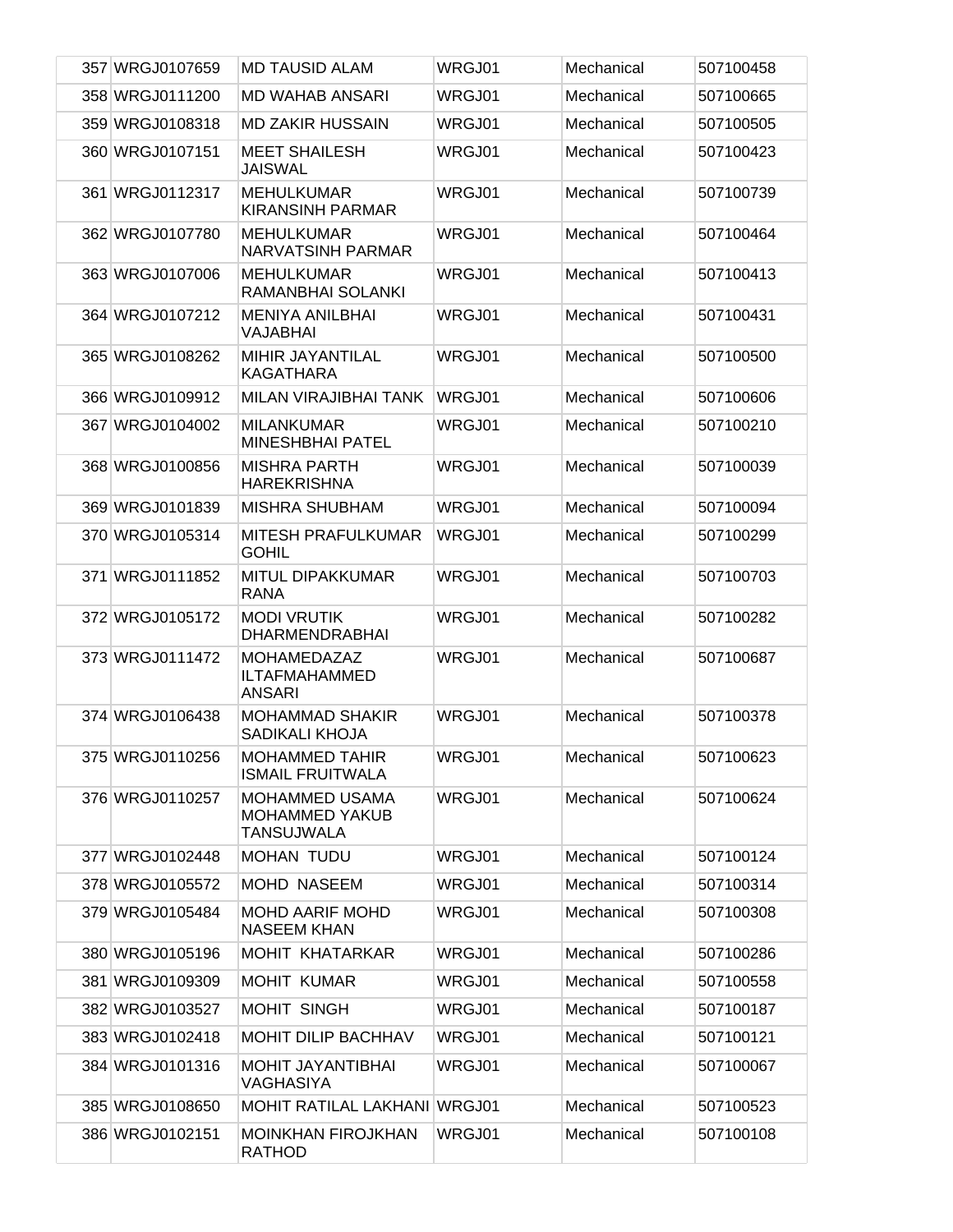| 387 WRGJ0112381 | <b>MONU KUMAR</b>                                            | WRGJ01 | Mechanical | 507100742 |
|-----------------|--------------------------------------------------------------|--------|------------|-----------|
| 388 WRGJ0110668 | <b>MRITYUNJAY KUMAR</b>                                      | WRGJ01 | Mechanical | 507100642 |
| 389 WRGJ0104751 | MUCHHADIYA ABHISHEK WRGJ01<br><b>VIRENDRABHAI</b>            |        | Mechanical | 507100251 |
| 390 WRGJ0101177 | MUDASSIR ANSARI                                              | WRGJ01 | Mechanical | 507100054 |
| 391 WRGJ0109885 | <b>MUHAMMAD</b><br><b>QUAMRUDDIN QUAMAR</b><br>ALI           | WRGJ01 | Mechanical | 507100603 |
| 392 WRGJ0102809 | <b>MUJAHID AKHTAR</b><br><b>MOHAMMAD ILAHI</b>               | WRGJ01 | Mechanical | 507100141 |
| 393 WRGJ0102666 | <b>MUJAWAR ABDUL</b><br><b>SAQUIB</b>                        | WRGJ01 | Mechanical | 507100132 |
| 394 WRGJ0110544 | <b>MUKESH KUMAR</b>                                          | WRGJ01 | Mechanical | 507100637 |
| 395 WRGJ0104630 | <b>MUKESH KUMAR</b>                                          | WRGJ01 | Mechanical | 507100241 |
| 396 WRGJ0104636 | <b>MUKESH KUMAR</b>                                          | WRGJ01 | Mechanical | 507100242 |
| 397 WRGJ0111987 | <b>MUKESH KUMAR</b>                                          | WRGJ01 | Mechanical | 507100717 |
| 398 WRGJ0109504 | <b>MUNIT KUMAR</b>                                           | WRGJ01 | Mechanical | 507100568 |
| 399 WRGJ0107468 | <b>MUSTAKAHMED</b><br>MUSTAKAHMED SHAIKH                     | WRGJ01 | Mechanical | 507100446 |
| 400 WRGJ0112042 | NA VIJAYBHAI PARMAR                                          | WRGJ01 | Mechanical | 507100720 |
| 401 WRGJ0107206 | <b>NAGESH</b><br>RADHAKRISHNA GHULE                          | WRGJ01 | Mechanical | 507100430 |
| 402 WRGJ0109397 | <b>NAIMBHAI</b><br><b>MOHAMMADARIF</b><br><b>MANSURI</b>     | WRGJ01 | Mechanical | 507100564 |
| 403 WRGJ0109206 | <b>NAKUL</b>                                                 | WRGJ01 | Mechanical | 507100553 |
| 404 WRGJ0108591 | <b>NARESH PALABHAI</b><br><b>PARMAR</b>                      | WRGJ01 | Mechanical | 507100520 |
| 405 WRGJ0102916 | <b>NAVEEN KUMAR</b>                                          | WRGJ01 | Mechanical | 507100150 |
| 406 WRGJ0108513 | <b>NAWGHARE</b><br>MUKTESHWAR KERBA                          | WRGJ01 | Mechanical | 507100517 |
| 407 WRGJ0105838 | NEERAJ KUMAR                                                 | WRGJ01 | Mechanical | 507100335 |
| 408 WRGJ0105841 | NEERAJ KUMAR<br><b>SHARMA</b>                                | WRGJ01 | Mechanical | 507100336 |
| 409 WRGJ0108202 | NEERAJ KUMAR YADAV                                           | WRGJ01 | Mechanical | 507100493 |
| 410 WRGJ0108114 | NEETISH KUMAR                                                | WRGJ01 | Mechanical | 507100488 |
| 411 WRGJ0112391 | NEHA BAJPAI                                                  | WRGJ01 | Mechanical | 507100743 |
| 412 WRGJ0104010 | <b>NEHALKHAN</b><br><b>MUSTUFABHAI NAGORI</b>                | WRGJ01 | Mechanical | 507100211 |
| 413 WRGJ0109580 | NIKHIL BHARDWAJ                                              | WRGJ01 | Mechanical | 507100577 |
| 414 WRGJ0112166 | NIKUNJ MANOJKUMAR<br><b>JYOTISHI</b>                         | WRGJ01 | Mechanical | 507100728 |
| 415 WRGJ0109635 | <b>NIKUNJKUMAR</b><br><b>BHIKHABHAI RANA</b>                 | WRGJ01 | Mechanical | 507100585 |
| 416 WRGJ0107798 | <b>NIKUNJKUMAR</b><br><b>JITENDRAKUMAR</b><br><b>MAKWANA</b> | WRGJ01 | Mechanical | 507100468 |
| 417 WRGJ0106358 | <b>NILAY RASIKBHAI</b><br><b>PRAJAPATI</b>                   | WRGJ01 | Mechanical | 507100368 |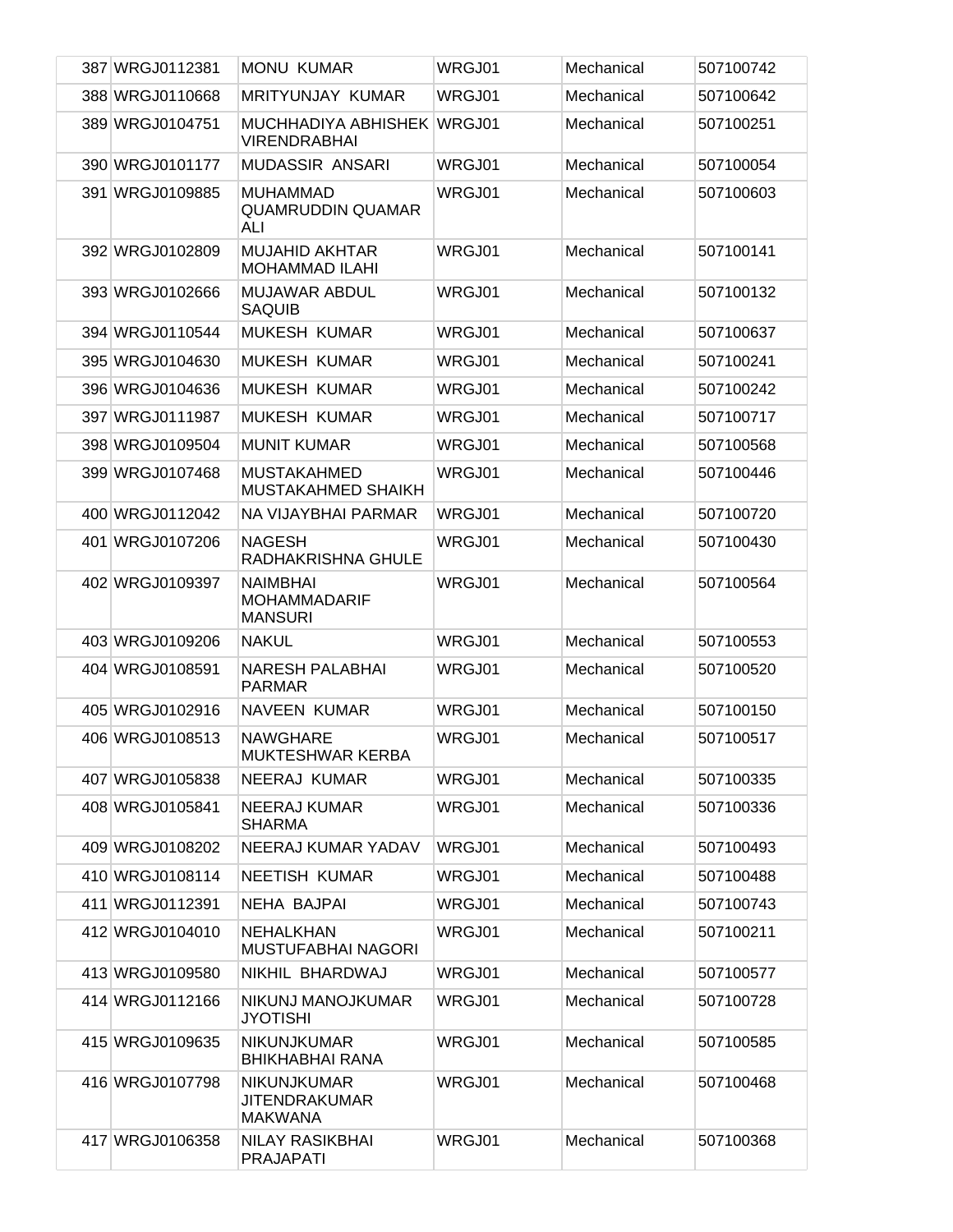| 418 WRGJ0108951 | <b>NILESHKUMAR</b><br><b>HASHMUKHBHAI PATEL</b>           | WRGJ01 | Mechanical | 507100538 |
|-----------------|-----------------------------------------------------------|--------|------------|-----------|
| 419 WRGJ0105910 | <b>NIMBARK</b><br><b>KAUSHALKUMAR</b><br>KANAIYALAL       | WRGJ01 | Mechanical | 507100342 |
| 420 WRGJ0107722 | <b>NIRAVKUMAR</b><br>ARVINDBHAI CHAUHAN                   | WRGJ01 | Mechanical | 507100460 |
| 421 WRGJ0111154 | NITESH KUMAR MAHATO                                       | WRGJ01 | Mechanical | 507100662 |
| 422 WRGJ0100024 | NITESH KUMAR PAL                                          | WRGJ01 | Mechanical | 507100002 |
| 423 WRGJ0105338 | <b>NITIN KAILAS KURIL</b>                                 | WRGJ01 | Mechanical | 507100300 |
| 424 WRGJ0106052 | <b>NITINKUMAR</b>                                         | WRGJ01 | Mechanical | 507100348 |
| 425 WRGJ0111214 | OIYAU BIKASH PEGU                                         | WRGJ01 | Mechanical | 507100670 |
| 426 WRGJ0111561 | OM PRAKASH CHAUHAN                                        | WRGJ01 | Mechanical | 507100694 |
| 427 WRGJ0109571 | <b>OMKAR VAIBHAV</b><br><b>BOBADE</b>                     | WRGJ01 | Mechanical | 507100576 |
| 428 WRGJ0100920 | <b>ONKAR GAURU PATIL</b>                                  | WRGJ01 | Mechanical | 507100043 |
| 429 WRGJ0111945 | <b>PADHYUMALSINH</b><br>PRAVINSINH MATROJA                | WRGJ01 | Mechanical | 507100713 |
| 430 WRGJ0112209 | PAL RAVISHANKAR<br><b>CHANDARMABHAI</b>                   | WRGJ01 | Mechanical | 507100730 |
| 431 WRGJ0108441 | PALA RAM KUMAWAT                                          | WRGJ01 | Mechanical | 507100513 |
| 432 WRGJ0102616 | <b>PANCHAL PARTH</b><br><b>YOGESHBHAI</b>                 | WRGJ01 | Mechanical | 507100130 |
| 433 WRGJ0108008 | PANKAJ KUMAR                                              | WRGJ01 | Mechanical | 507100477 |
| 434 WRGJ0105140 | PANKAJ KUMAR                                              | WRGJ01 | Mechanical | 507100278 |
| 435 WRGJ0102039 | PANKAJ KUMAR                                              | WRGJ01 | Mechanical | 507100103 |
| 436 WRGJ0109355 | PANKAJ KUMAR                                              | WRGJ01 | Mechanical | 507100561 |
| 437 WRGJ0102053 | PANKAJ KAMALAKAR<br><b>SAPKALE</b>                        | WRGJ01 | Mechanical | 507100105 |
| 438 WRGJ0111933 | PANKAJ KUMAR YADAV                                        | WRGJ01 | Mechanical | 507100711 |
| 439 WRGJ0108076 | PANSURIYA JAYDEEP<br><b>MANSUKHBHAI</b>                   | WRGJ01 | Mechanical | 507100485 |
| 440 WRGJ0108383 | PARAMVEER SINGH<br><b>HADA</b>                            | WRGJ01 | Mechanical | 507100508 |
| 441 WRGJ0107004 | PARAS DINESHBHAI<br>JADAV                                 | WRGJ01 | Mechanical | 507100412 |
| 442 WRGJ0110595 | PARMAR JAYMIN<br><b>SURESHBHAI</b>                        | WRGJ01 | Mechanical | 507100640 |
| 443 WRGJ0103745 | <b>PARMAR</b><br><b>JIGNESHKUMAR</b><br><b>RAMESHBHAI</b> | WRGJ01 | Mechanical | 507100201 |
| 444 WRGJ0104016 | PARMAR KRUNALBHAI<br><b>MANHARBHAI</b>                    | WRGJ01 | Mechanical | 507100212 |
| 445 WRGJ0110477 | PARMAR PARTHKUMAR<br><b>RAJENDRAKUMAR</b>                 | WRGJ01 | Mechanical | 507100632 |
| 446 WRGJ0101043 | PARMAR ROHAN<br><b>ATULBHAI</b>                           | WRGJ01 | Mechanical | 507100050 |
| 447 WRGJ0104352 | PARMAR RUTVIK<br><b>MANUBHAI</b>                          | WRGJ01 | Mechanical | 507100228 |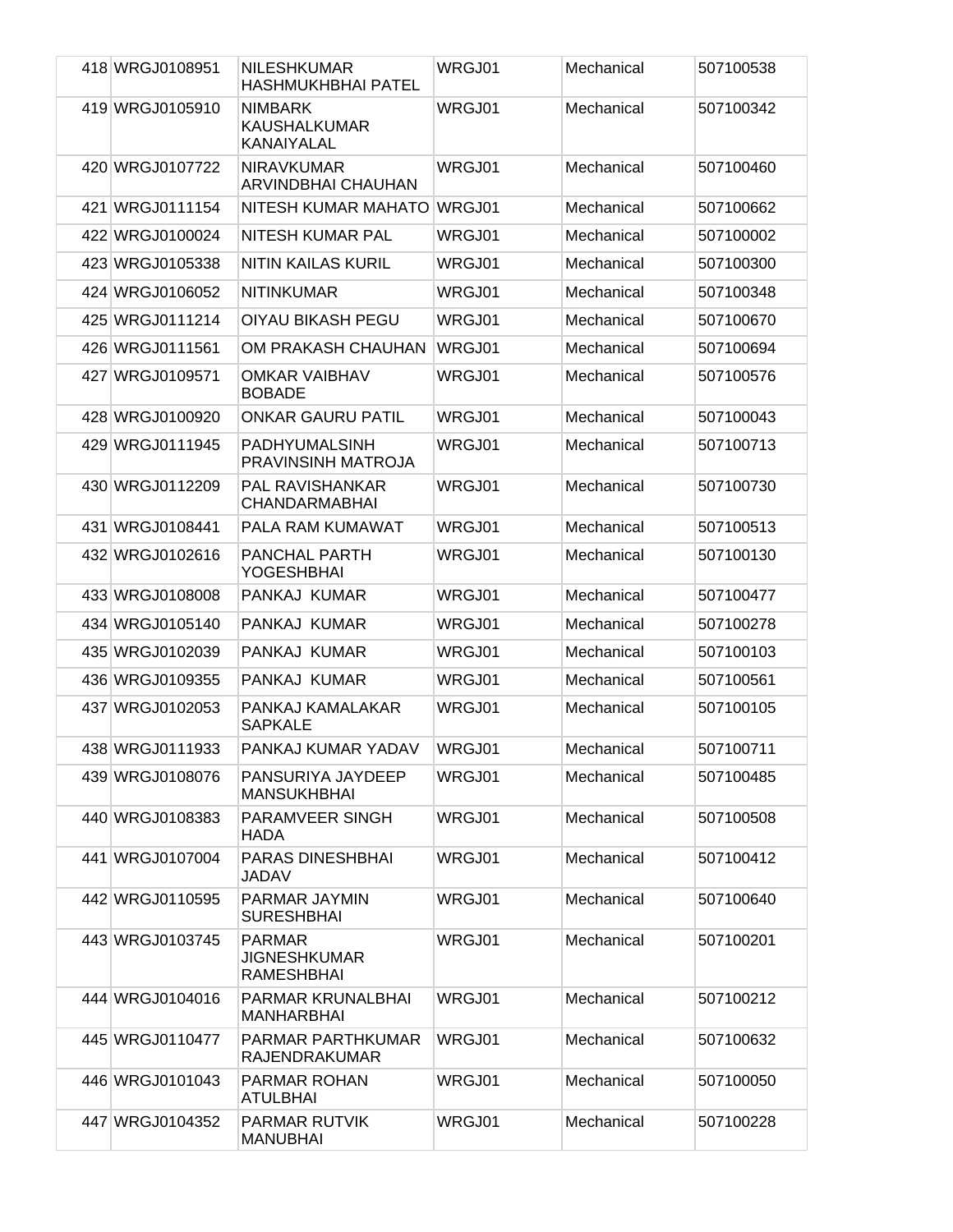| 448 WRGJ0107777 | <b>PAROJI PRABHAKAR</b><br><b>PAWAR</b>                      | WRGJ01        | Mechanical | 507100463 |
|-----------------|--------------------------------------------------------------|---------------|------------|-----------|
| 449 WRGJ0105368 | PARTH BHARATKUMAR<br><b>PARMAR</b>                           | WRGJ01        | Mechanical | 507100302 |
| 450 WRGJ0100756 | <b>PARTH KUMAR</b><br><b>BHUPENDRABHAI PATEL</b>             | WRGJ01        | Mechanical | 507100036 |
| 451 WRGJ0107614 | PARTH NARESHBHAI<br><b>MAKWANA</b>                           | WRGJ01        | Mechanical | 507100454 |
| 452 WRGJ0109218 | <b>PARTH NIKUNJBHAI</b><br><b>KHAMBHATI</b>                  | WRGJ01        | Mechanical | 507100555 |
| 453 WRGJ0108617 | PARTH SHANTILAL<br><b>PATEL</b>                              | WRGJ01        | Mechanical | 507100521 |
| 454 WRGJ0107591 | <b>PARTHKUMAR</b><br><b>MANSUKHBHAI</b><br><b>RANAPARIYA</b> | WRGJ01        | Mechanical | 507100450 |
| 455 WRGJ0104961 | PATEL AXAYKUMAR<br><b>BHARATBHAI</b>                         | <b>WRGJ01</b> | Mechanical | 507100263 |
| 456 WRGJ0109501 | <b>PATEL RUSHI</b><br><b>JAGDISHBHAI</b>                     | WRGJ01        | Mechanical | 507100567 |
| 457 WRGJ0111298 | PATIL SANDIP PRALHAD                                         | WRGJ01        | Mechanical | 507100676 |
| 458 WRGJ0102304 | PAVAN BHAVLAL BAGUL                                          | WRGJ01        | Mechanical | 507100117 |
| 459 WRGJ0104696 | PAWAN DEV                                                    | WRGJ01        | Mechanical | 507100247 |
| 460 WRGJ0107111 | PAWAN KUMAR                                                  | WRGJ01        | Mechanical | 507100420 |
| 461 WRGJ0109107 | PINTU KUMAR                                                  | WRGJ01        | Mechanical | 507100548 |
| 462 WRGJ0112063 | PIRU SINGH DANGI                                             | WRGJ01        | Mechanical | 507100722 |
| 463 WRGJ0105106 | PIYUSH RAJENDRA<br><b>PAITHANKAR</b>                         | WRGJ01        | Mechanical | 507100275 |
| 464 WRGJ0109627 | PRADEEP KUMAR                                                | WRGJ01        | Mechanical | 507100583 |
| 465 WRGJ0106732 | PRADEEP SINGH                                                | WRGJ01        | Mechanical | 507100395 |
| 466 WRGJ0107818 | <b>PRADEEP KUMAR</b><br><b>MAURYA</b>                        | WRGJ01        | Mechanical | 507100469 |
| 467 WRGJ0112470 | PRADIP KAMLESHBHAI<br><b>MISHRA</b>                          | WRGJ01        | Mechanical | 507100748 |
| 468 WRGJ0111205 | <b>PRAFULL</b><br>CHANDRAKANT<br><b>KHACHANE</b>             | WRGJ01        | Mechanical | 507100667 |
| 469 WRGJ0101082 | <b>PRAFULLA</b><br><b>CHANDRABHAN</b><br><b>DESHMUKH</b>     | WRGJ01        | Mechanical | 507100051 |
| 470 WRGJ0109559 | PRAGYA GUPTA                                                 | WRGJ01        | Mechanical | 507100574 |
| 471 WRGJ0109740 | PRAJAPATI KARAN<br><b>YOGESHKUMAR</b>                        | WRGJ01        | Mechanical | 507100595 |
| 472 WRGJ0109917 | <b>PRAJAPATI PRITESH</b><br><b>MUKESHBHAI</b>                | WRGJ01        | Mechanical | 507100607 |
| 473 WRGJ0102942 | PRAJWAL POPATRAO<br><b>BORSE</b>                             | WRGJ01        | Mechanical | 507100152 |
| 474 WRGJ0110488 | PRAKASH HARIOM<br><b>SHARMA</b>                              | WRGJ01        | Mechanical | 507100633 |
| 475 WRGJ0101813 | <b>PRAMOD NIVRUTTI</b><br><b>SONARE</b>                      | WRGJ01        | Mechanical | 507100091 |
| 476 WRGJ0106490 | <b>PRAN PATAKER</b>                                          | WRGJ01        | Mechanical | 507100380 |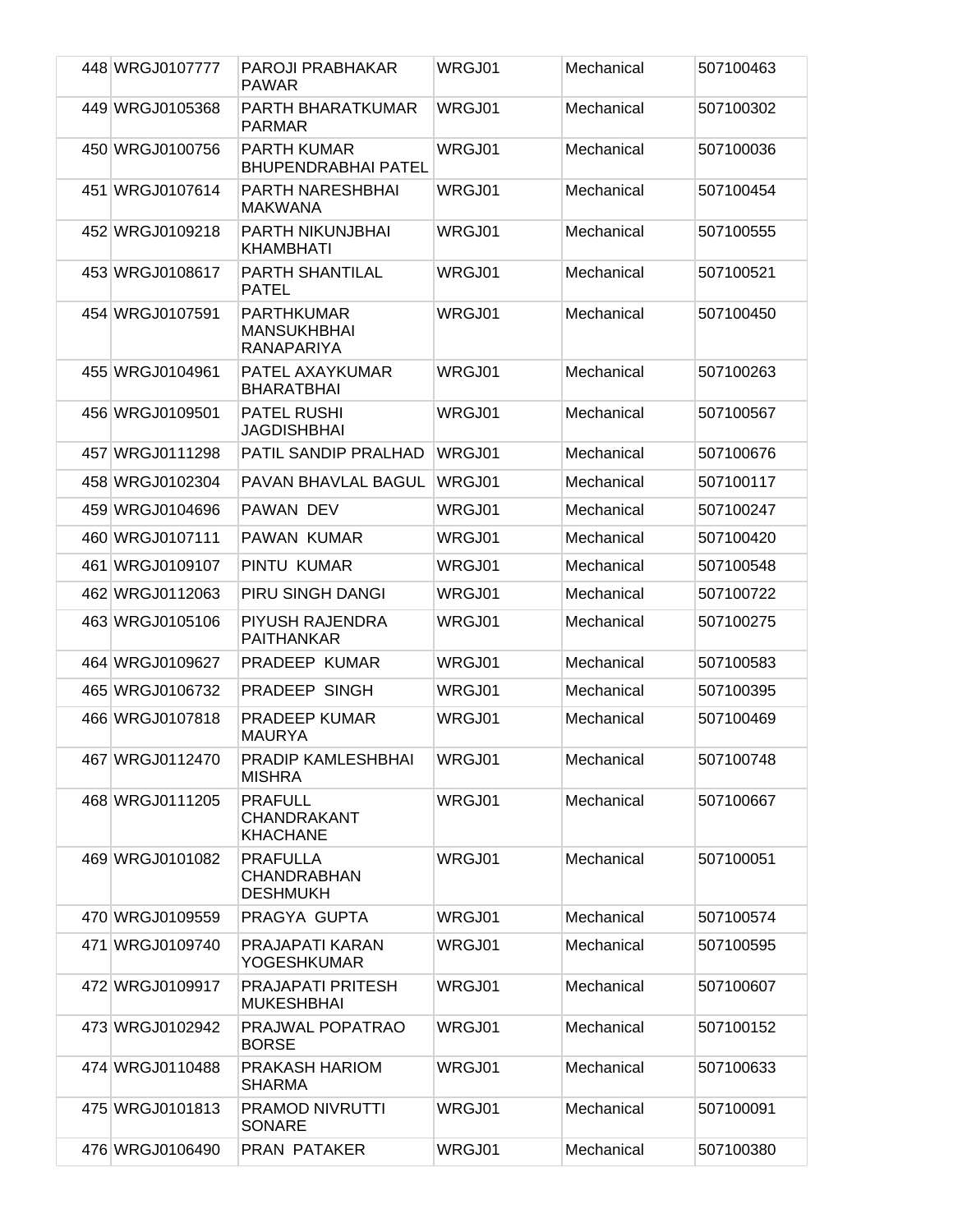| 477 WRGJ0102480 | PRANAV NIRAVKUMAR<br><b>PANDYA</b>                                                                                                | WRGJ01 | Mechanical | 507100125 |
|-----------------|-----------------------------------------------------------------------------------------------------------------------------------|--------|------------|-----------|
| 478 WRGJ0109598 | <b>PRANAVKUMAR</b><br>MAHESHKUMAR RANA<br><b>PRANAVKUMAR</b><br><b>MAHESHKUMAR RANA</b><br>PRANAVKUMAR<br><b>MAHESHKUMAR RANA</b> | WRGJ01 | Mechanical | 507100580 |
| 479 WRGJ0109311 | PRASHANT YADAV                                                                                                                    | WRGJ01 | Mechanical | 507100559 |
| 480 WRGJ0101909 | <b>PRASHANT KUMAR</b><br><b>MALVIYA</b>                                                                                           | WRGJ01 | Mechanical | 507100098 |
| 481 WRGJ0104129 | PRASHANT VALABHAI<br><b>RATHOD</b>                                                                                                | WRGJ01 | Mechanical | 507100216 |
| 482 WRGJ0111551 | <b>PRASHANTBHAI</b><br>PRAKASHBHAI RATHOD                                                                                         | WRGJ01 | Mechanical | 507100692 |
| 483 WRGJ0104773 | PRATIK BHAI<br><b>RAJESHBHAI</b><br><b>CHAUDHARI</b>                                                                              | WRGJ01 | Mechanical | 507100253 |
| 484 WRGJ0108576 | <b>PRATIK KISHOR</b><br><b>BHARAMBE</b>                                                                                           | WRGJ01 | Mechanical | 507100519 |
| 485 WRGJ0103470 | <b>PRATIKKUMAR</b><br>RAVJIBHAI GOHEL                                                                                             | WRGJ01 | Mechanical | 507100184 |
| 486 WRGJ0101014 | PRATIM RAJENDRA<br><b>CHORMARE</b>                                                                                                | WRGJ01 | Mechanical | 507100046 |
| 487 WRGJ0112260 | <b>PRAVEEN KUMAR</b><br><b>MAURYA</b>                                                                                             | WRGJ01 | Mechanical | 507100736 |
| 488 WRGJ0102292 | PRAWEEN KUMAR                                                                                                                     | WRGJ01 | Mechanical | 507100116 |
| 489 WRGJ0106508 | <b>PREM SUMAN</b>                                                                                                                 | WRGJ01 | Mechanical | 507100383 |
| 490 WRGJ0104271 | PRINCE KUMAR                                                                                                                      | WRGJ01 | Mechanical | 507100222 |
| 491 WRGJ0106249 | <b>PRITHVI SINGH</b><br><b>RANAWAT</b>                                                                                            | WRGJ01 | Mechanical | 507100361 |
| 492 WRGJ0112065 | <b>PRUTHVIRAJSINH</b><br><b>DILIPSINH PARMAR</b>                                                                                  | WRGJ01 | Mechanical | 507100723 |
| 493 WRGJ0110675 | PUNEET SHARMA                                                                                                                     | WRGJ01 | Mechanical | 507100644 |
| 494 WRGJ0103517 | PURUSHOTTAM KUMAR                                                                                                                 | WRGJ01 | Mechanical | 507100186 |
| 495 WRGJ0110175 | PUSHPENDER KUMAR                                                                                                                  | WRGJ01 | Mechanical | 507100621 |
| 496 WRGJ0107215 | RABINDRA MALIK                                                                                                                    | WRGJ01 | Mechanical | 507100432 |
| 497 WRGJ0101279 | <b>RAHUL</b>                                                                                                                      | WRGJ01 | Mechanical | 507100063 |
| 498 WRGJ0107227 | RAHUL KUMAR                                                                                                                       | WRGJ01 | Mechanical | 507100435 |
| 499 WRGJ0108987 | RAHUL KUMAR                                                                                                                       | WRGJ01 | Mechanical | 507100541 |
| 500 WRGJ0102787 | RAHUL PANDEY                                                                                                                      | WRGJ01 | Mechanical | 507100138 |
| 501 WRGJ0103383 | RAHUL EKANATH<br><b>SHINDE</b>                                                                                                    | WRGJ01 | Mechanical | 507100177 |
| 502 WRGJ0110366 | RAHUL JANARDHAN<br>SONAWANE                                                                                                       | WRGJ01 | Mechanical | 507100628 |
| 503 WRGJ0109742 | RAHUL KESHAVRAO<br>ANDHALGAONKAR                                                                                                  | WRGJ01 | Mechanical | 507100596 |
| 504 WRGJ0109732 | RAHUL KUMAR GUPTA                                                                                                                 | WRGJ01 | Mechanical | 507100594 |
| 505 WRGJ0101264 | RAHUL KUMAR LODHI                                                                                                                 | WRGJ01 | Mechanical | 507100061 |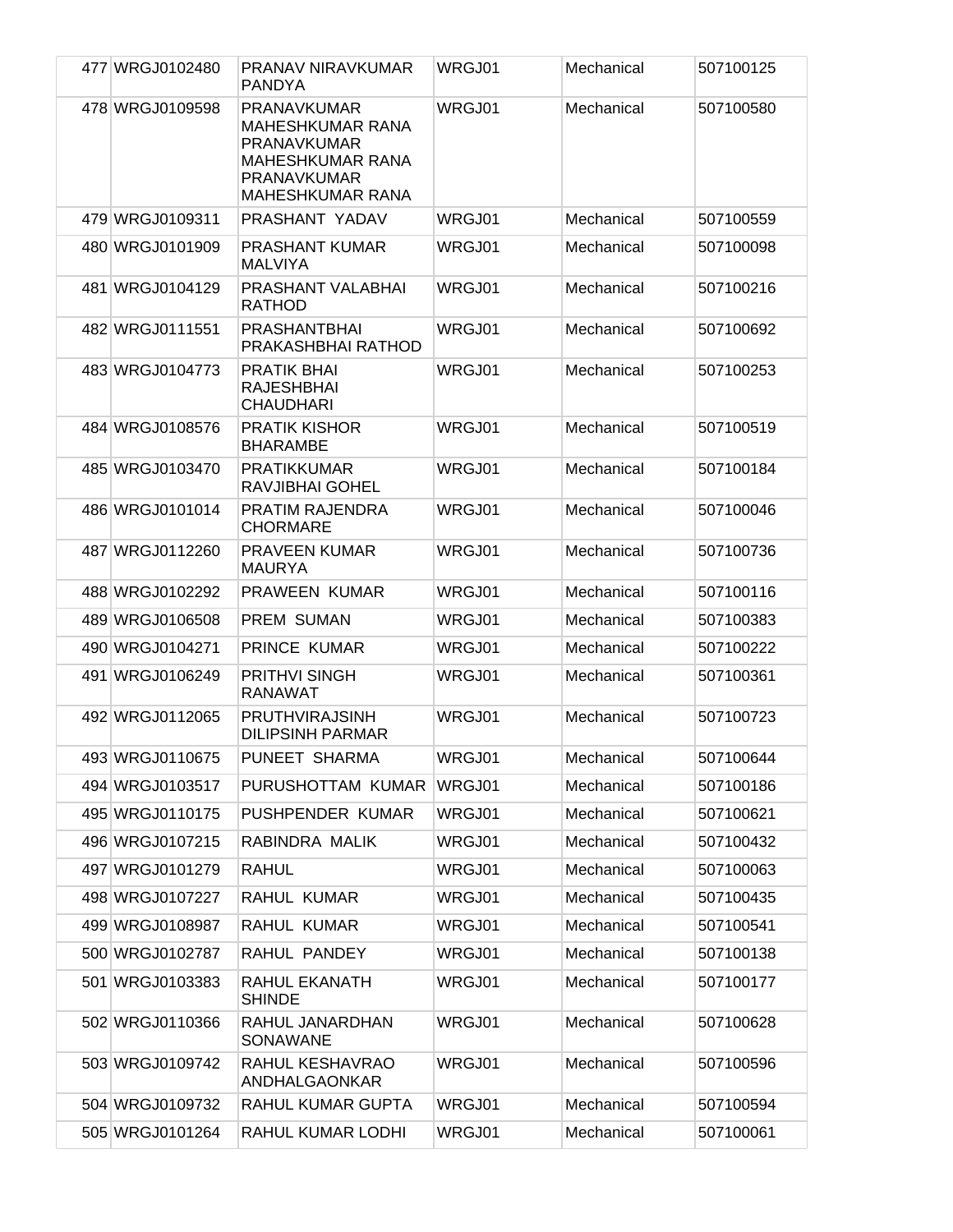| 506 WRGJ0102433 | RAHUL SANJAY BORSE                                        | WRGJ01 | Mechanical | 507100122 |
|-----------------|-----------------------------------------------------------|--------|------------|-----------|
| 507 WRGJ0111312 | <b>RAHULKUMAR</b><br><b>RAMESHCHANDRA</b><br><b>JOSHI</b> | WRGJ01 | Mechanical | 507100677 |
| 508 WRGJ0109590 | <b>RAHULKUMAR</b><br><b>VINODBHAI PARMAR</b>              | WRGJ01 | Mechanical | 507100578 |
| 509 WRGJ0102186 | RAJ KUMAR                                                 | WRGJ01 | Mechanical | 507100110 |
| 510 WRGJ0106478 | RAJA RAJKER                                               | WRGJ01 | Mechanical | 507100379 |
| 511 WRGJ0101499 | RAJBAHADUR PATEL                                          | WRGJ01 | Mechanical | 507100074 |
| 512 WRGJ0112780 | RAJBEER SINGH                                             | WRGJ01 | Mechanical | 507100764 |
| 513 WRGJ0107604 | <b>RAJDIP RANJITSINH</b><br><b>VAGHELA</b>                | WRGJ01 | Mechanical | 507100452 |
| 514 WRGJ0105262 | RAJESH KUMAR                                              | WRGJ01 | Mechanical | 507100293 |
| 515 WRGJ0106292 | RAJESH RAMAJIBHAI<br><b>DHEDHI</b>                        | WRGJ01 | Mechanical | 507100363 |
| 516 WRGJ0106433 | RAJNISH KUMAR                                             | WRGJ01 | Mechanical | 507100377 |
| 517 WRGJ0109477 | RAJU KUMAR                                                | WRGJ01 | Mechanical | 507100566 |
| 518 WRGJ0112495 | RAJU KUMAR                                                | WRGJ01 | Mechanical | 507100750 |
| 519 WRGJ0100652 | RAJU KUMAR VERMA                                          | WRGJ01 | Mechanical | 507100029 |
| 520 WRGJ0104843 | RAKESH KUMAR                                              | WRGJ01 | Mechanical | 507100257 |
| 521 WRGJ0108303 | RAKESH CHAND MEENA                                        | WRGJ01 | Mechanical | 507100503 |
| 522 WRGJ0112242 | RAKESH RAJUBHAI MALI                                      | WRGJ01 | Mechanical | 507100733 |
| 523 WRGJ0105066 | RAMANAND SAHANI                                           | WRGJ01 | Mechanical | 507100270 |
| 524 WRGJ0100477 | RAMEEZ KHAN                                               | WRGJ01 | Mechanical | 507100023 |
| 525 WRGJ0101942 | RAMESHBHAI RAJUBHAI<br><b>SINDHA</b>                      | WRGJ01 | Mechanical | 507100099 |
| 526 WRGJ0102369 | RAMKRUSHNA BHAVLAL<br><b>BAGUL</b>                        | WRGJ01 | Mechanical | 507100120 |
| 527 WRGJ0105079 | RAMLAKHAN KUMAR                                           | WRGJ01 | Mechanical | 507100271 |
| 528 WRGJ0101742 | RANA RUTURAJSINH<br><b>KISHORSINH</b>                     | WRGJ01 | Mechanical | 507100089 |
| 529 WRGJ0106919 | RANABIR MISHRA                                            | WRGJ01 | Mechanical | 507100406 |
| 530 WRGJ0108435 | RANDHIR KUMAR                                             | WRGJ01 | Mechanical | 507100512 |
| 531 WRGJ0106163 | RANJAN SRIVASTAV                                          | WRGJ01 | Mechanical | 507100355 |
| 532 WRGJ0106413 | RANJAY KUMAR                                              | WRGJ01 | Mechanical | 507100374 |
| 533 WRGJ0108413 | RANJEET KUMAR                                             | WRGJ01 | Mechanical | 507100510 |
| 534 WRGJ0106409 | RANJEET SINGH                                             | WRGJ01 | Mechanical | 507100372 |
| 535 WRGJ0108212 | RANJEET YADAV YADAV WRGJ01                                |        | Mechanical | 507100496 |
| 536 WRGJ0103080 | RANJIT KUMAR                                              | WRGJ01 | Mechanical | 507100160 |
| 537 WRGJ0106217 | RATHOD JAYESHKUMAR WRGJ01<br><b>VINUBHAI</b>              |        | Mechanical | 507100358 |
| 538 WRGJ0105811 | <b>RATHOD SAGAR</b><br><b>JAYESHBHAI</b>                  | WRGJ01 | Mechanical | 507100330 |
| 539 WRGJ0110507 | RATHVA VIPULBHAI<br><b>ANDARSINH</b>                      | WRGJ01 | Mechanical | 507100634 |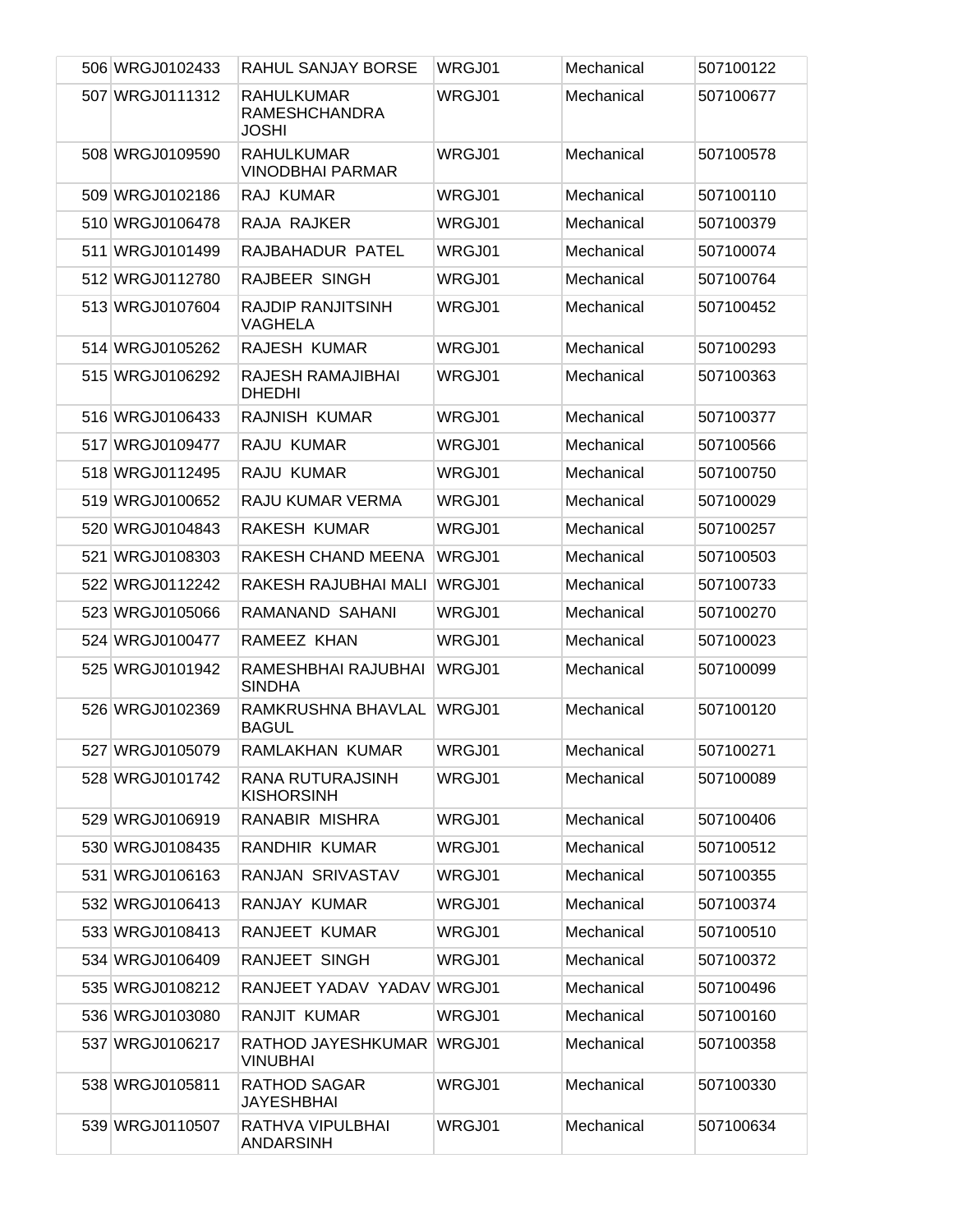| 540 WRGJ0106764 | RAULJI<br><b>SIDDHARTHKUMAR</b><br><b>ASHOKBHAI</b> | WRGJ01 | Mechanical | 507100399 |
|-----------------|-----------------------------------------------------|--------|------------|-----------|
| 541 WRGJ0111583 | RAVI KUMAR                                          | WRGJ01 | Mechanical | 507100696 |
| 542 WRGJ0105065 | RAVI RAJ                                            | WRGJ01 | Mechanical | 507100269 |
| 543 WRGJ0108104 | RAVI NAROTAMBHAI<br><b>MEHARIYA</b>                 | WRGJ01 | Mechanical | 507100487 |
| 544 WRGJ0104383 | RAVIKUMAR JERAMBHAI<br><b>KANJARIYA</b>             | WRGJ01 | Mechanical | 507100229 |
| 545 WRGJ0112711 | RAVINDRA BHAUSAHEB<br><b>BHAND</b>                  | WRGJ01 | Mechanical | 507100759 |
| 546 WRGJ0102689 | RAVINDRA LALMAN<br><b>BHOYE</b>                     | WRGJ01 | Mechanical | 507100134 |
| 547 WRGJ0102176 | REHANALI ZAKIRALI<br><b>SAIYED</b>                  | WRGJ01 | Mechanical | 507100109 |
| 548 WRGJ0103600 | <b>RIDHAMKUMAR</b><br><b>HASARATBHAI PATEL</b>      | WRGJ01 | Mechanical | 507100192 |
| 549 WRGJ0109773 | RISHABH JOSHI                                       | WRGJ01 | Mechanical | 507100597 |
| 550 WRGJ0106802 | RITESH KUMAR MAURYA WRGJ01                          |        | Mechanical | 507100401 |
| 551 WRGJ0109394 | <b>RITESH KUMAR</b><br><b>MODANWAL</b>              | WRGJ01 | Mechanical | 507100562 |
| 552 WRGJ0112739 | ROHAN DILIPBHAI<br><b>DABASRA</b>                   | WRGJ01 | Mechanical | 507100762 |
| 553 WRGJ0108867 | ROHAN RAJAN PATIL                                   | WRGJ01 | Mechanical | 507100532 |
| 554 WRGJ0108934 | ROHAN VIPULBHAI<br><b>PATEL</b>                     | WRGJ01 | Mechanical | 507100537 |
| 555 WRGJ0103867 | <b>ROHIT KUMAR</b>                                  | WRGJ01 | Mechanical | 507100205 |
| 556 WRGJ0105201 | <b>ROHIT KUMAR</b>                                  | WRGJ01 | Mechanical | 507100287 |
| 557 WRGJ0112091 | ROHIT MAHTO                                         | WRGJ01 | Mechanical | 507100724 |
| 558 WRGJ0111944 | ROHIT KUMAR GAUTAM                                  | WRGJ01 | Mechanical | 507100712 |
| 559 WRGJ0109081 | ROHIT KUMAR SHARMA                                  | WRGJ01 | Mechanical | 507100547 |
| 560 WRGJ0106989 | ROHIT KUMAR VARMA                                   | WRGJ01 | Mechanical | 507100411 |
| 561 WRGJ0109660 | ROJASARA HITESH<br><b>RAMANBHAI</b>                 | WRGJ01 | Mechanical | 507100587 |
| 562 WRGJ0106343 | ROMIL MANOJBHAI<br><b>PATEL</b>                     | WRGJ01 | Mechanical | 507100366 |
| 563 WRGJ0102788 | <b>RONAK SUBHAG</b><br><b>SHYAMSUKHA</b>            | WRGJ01 | Mechanical | 507100139 |
| 564 WRGJ0106155 | ROSHAN M AINAMANDA                                  | WRGJ01 | Mechanical | 507100353 |
| 565 WRGJ0112244 | <b>RUBY KUMARI</b>                                  | WRGJ01 | Mechanical | 507100734 |
| 566 WRGJ0100327 | <b>RUPESH SHIVRAM</b><br><b>SHIVANKAR</b>           | WRGJ01 | Mechanical | 507100011 |
| 567 WRGJ0104842 | <b>RUSHABH DHIREN</b><br><b>PATEL</b>               | WRGJ01 | Mechanical | 507100256 |
| 568 WRGJ0107562 | RUTVIK RAKESHKUMAR<br>VALAND                        | WRGJ01 | Mechanical | 507100449 |
| 569 WRGJ0107223 | <b>SABIRMIYA</b><br>MURTUZAMIYA SAIYAD              | WRGJ01 | Mechanical | 507100433 |
| 570 WRGJ0101599 | <b>SACHIN BABULAL</b><br><b>CHOUDHARY</b>           | WRGJ01 | Mechanical | 507100080 |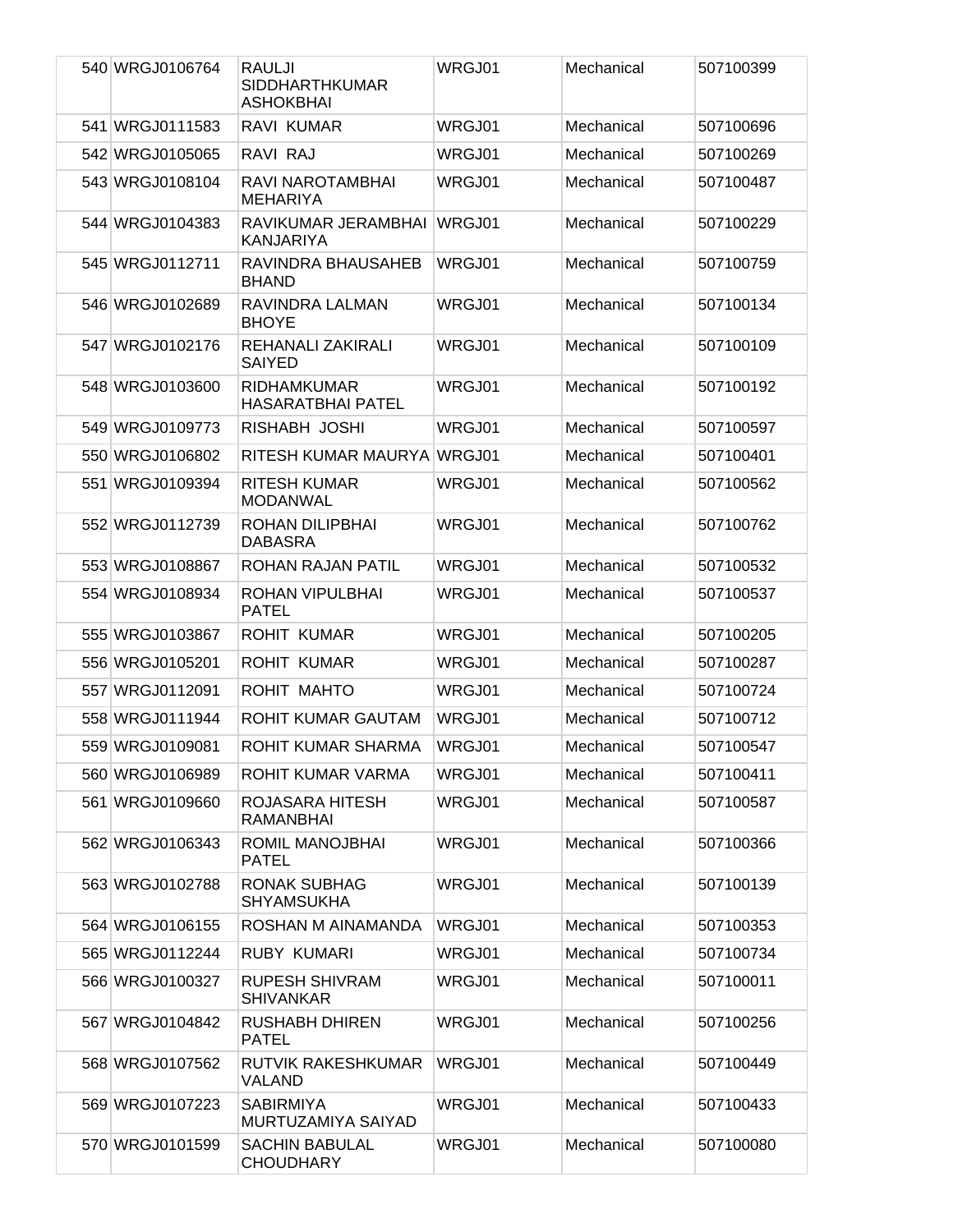| 571 WRGJ0100798 | <b>SACHIN BHAULAL</b><br><b>BORADE</b>                       | WRGJ01 | Mechanical | 507100038 |
|-----------------|--------------------------------------------------------------|--------|------------|-----------|
| 572 WRGJ0105131 | <b>SACHIN PANDURANG</b><br><b>NIMSATKAR</b>                  | WRGJ01 | Mechanical | 507100277 |
| 573 WRGJ0110947 | <b>SACHINKUMAR</b><br><b>GOPALBHAI CHAUHAN</b>               | WRGJ01 | Mechanical | 507100652 |
| 574 WRGJ0109987 | SADIK MOHAMMAD                                               | WRGJ01 | Mechanical | 507100618 |
| 575 WRGJ0103927 | <b>SAGAR MAHESHBHAI</b><br><b>PATADIWALA</b>                 | WRGJ01 | Mechanical | 507100207 |
| 576 WRGJ0109859 | <b>SAGAR PRAKASHRAO</b><br>TALHAN                            | WRGJ01 | Mechanical | 507100601 |
| 577 WRGJ0101718 | <b>SAGAR SOPAN BANKAR</b>                                    | WRGJ01 | Mechanical | 507100088 |
| 578 WRGJ0101223 | SAHEL SHAIKH ALTAF                                           | WRGJ01 | Mechanical | 507100059 |
| 579 WRGJ0108153 | <b>SAHNAWAZ</b>                                              | WRGJ01 | Mechanical | 507100490 |
| 580 WRGJ0110676 | <b>SAIYAD</b><br><b>MOHAMMADAVESH</b><br><b>ASIFALI</b>      | WRGJ01 | Mechanical | 507100645 |
| 581 WRGJ0106672 | <b>SALIK RAM</b>                                             | WRGJ01 | Mechanical | 507100392 |
| 582 WRGJ0103204 | <b>SALIM NURMAMAND</b><br><b>SORA</b>                        | WRGJ01 | Mechanical | 507100165 |
| 583 WRGJ0107254 | SAMEER SAHU                                                  | WRGJ01 | Mechanical | 507100438 |
| 584 WRGJ0112483 | SAMEER GAIBU PATHAN                                          | WRGJ01 | Mechanical | 507100749 |
| 585 WRGJ0102772 | SAMEER SAURABH                                               | WRGJ01 | Mechanical | 507100136 |
| 586 WRGJ0101552 | <b>SAMIRKUMAR</b><br><b>SHAILESHBHAI</b><br><b>CHAUDHARI</b> | WRGJ01 | Mechanical | 507100076 |
| 587 WRGJ0102739 | SANDEEP KUMAR                                                | WRGJ01 | Mechanical | 507100135 |
| 588 WRGJ0106411 | SANDEEP KUMAR GOND                                           | WRGJ01 | Mechanical | 507100373 |
| 589 WRGJ0109593 | <b>SANDEEP KUMAR</b><br>LAWANIYA                             | WRGJ01 | Mechanical | 507100579 |
| 590 WRGJ0109247 | SANDIP KARSHANBHAI<br><b>NAYI</b>                            | WRGJ01 | Mechanical | 507100556 |
| 591 WRGJ0102240 | SANDIP KASHINATH<br><b>VIRNAK</b>                            | WRGJ01 | Mechanical | 507100115 |
| 592 WRGJ0111737 | SANJAY CHAUDHARY                                             | WRGJ01 | Mechanical | 507100701 |
| 593 WRGJ0110197 | SANJAY MULCHAND<br><b>KANOUJIYA</b>                          | WRGJ01 | Mechanical | 507100622 |
| 594 WRGJ0107121 | SANJAYKUMAR UKABHAI WRGJ01<br><b>GOHIL</b>                   |        | Mechanical | 507100421 |
| 595 WRGJ0110422 | SANJEEV KUMAR                                                | WRGJ01 | Mechanical | 507100631 |
| 596 WRGJ0104769 | SANJEEV KUMAR                                                | WRGJ01 | Mechanical | 507100252 |
| 597 WRGJ0111597 | <b>SANJEEV</b><br><b>VISHWAKARMA</b>                         | WRGJ01 | Mechanical | 507100697 |
| 598 WRGJ0105852 | SANJEEV INDRANATH<br><b>TRIPATHI</b>                         | WRGJ01 | Mechanical | 507100337 |
| 599 WRGJ0106631 | SANNI PRAJAPATI                                              | WRGJ01 | Mechanical | 507100389 |
| 600 WRGJ0105638 | <b>SANNIKUMAR</b><br>SURESHBHAI RAVAL                        | WRGJ01 | Mechanical | 507100318 |
| 601 WRGJ0106339 | SANTOSH KUMAR                                                | WRGJ01 | Mechanical | 507100365 |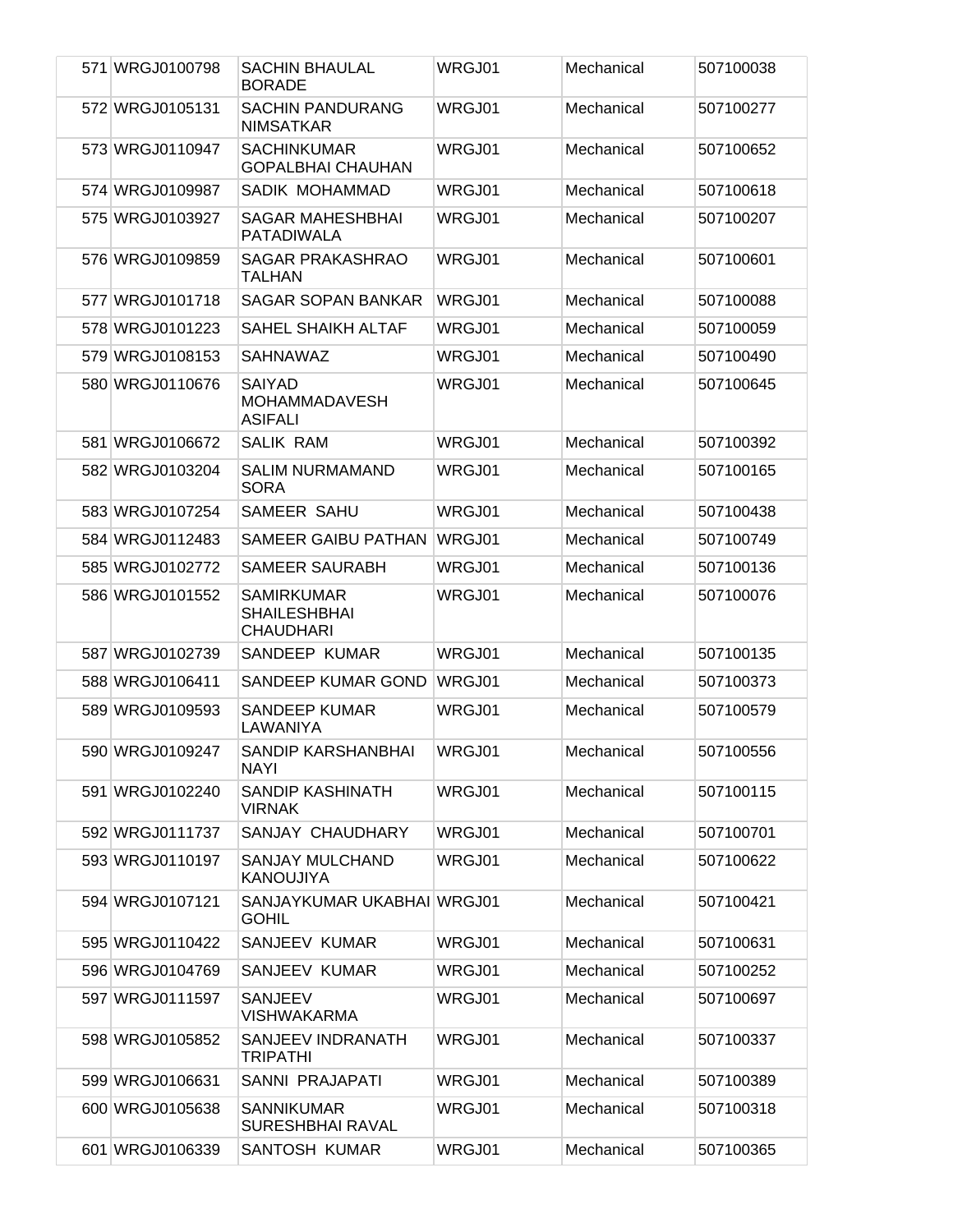| 602 WRGJ0108041 | SANTOSH SHIVAJI PATIL                       | WRGJ01 | Mechanical | 507100481 |
|-----------------|---------------------------------------------|--------|------------|-----------|
| 603 WRGJ0100871 | <b>SARODE RUSHIKESH</b><br><b>TULSHIDAS</b> | WRGJ01 | Mechanical | 507100041 |
| 604 WRGJ0100423 | <b>SARTHAK VIJAY</b><br><b>SHENDE</b>       | WRGJ01 | Mechanical | 507100018 |
| 605 WRGJ0102802 | SATENDRA PAL                                | WRGJ01 | Mechanical | 507100140 |
| 606 WRGJ0105310 | <b>SATHWARA JIGAR</b><br><b>DILIPKUMAR</b>  | WRGJ01 | Mechanical | 507100298 |
| 607 WRGJ0110580 | <b>SATISH CHANDRA</b><br><b>CHAUHAN</b>     | WRGJ01 | Mechanical | 507100639 |
| 608 WRGJ0109849 | SATYA PRAKASH                               | WRGJ01 | Mechanical | 507100600 |
| 609 WRGJ0100416 | SATYA RANJAN KHILAR                         | WRGJ01 | Mechanical | 507100017 |
| 610 WRGJ0106324 | SAURABH KUMAR                               | WRGJ01 | Mechanical | 507100364 |
| 611 WRGJ0108161 | SAURABH KUMAR                               | WRGJ01 | Mechanical | 507100491 |
| 612 WRGJ0104923 | <b>SAURABH SINGH</b>                        | WRGJ01 | Mechanical | 507100259 |
| 613 WRGJ0104737 | SAURABH YASHWANT<br><b>PATIL</b>            | WRGJ01 | Mechanical | 507100250 |
| 614 WRGJ0105922 | SAURAV KUMAR                                | WRGJ01 | Mechanical | 507100344 |
| 615 WRGJ0110419 | <b>SAVANKUMAR</b><br>JASHAVANTBHAI PATEL    | WRGJ01 | Mechanical | 507100629 |
| 616 WRGJ0108365 | <b>SEEMA BABANRAO</b><br><b>KEDAR</b>       | WRGJ01 | Mechanical | 507100507 |
| 617 WRGJ0109685 | <b>SHAH SANKET</b><br><b>VIPULBHAI</b>      | WRGJ01 | Mechanical | 507100592 |
| 618 WRGJ0107787 | <b>SHAHRUKH MAJANU</b><br><b>SHAIKH</b>     | WRGJ01 | Mechanical | 507100466 |
| 619 WRGJ0109795 | SHAIK NIZAMUDDIN                            | WRGJ01 | Mechanical | 507100598 |
| 620 WRGJ0108931 | <b>SHAILESHKUMAR</b><br>CHANDUBHAI ZAPADIYA | WRGJ01 | Mechanical | 507100536 |
| 621 WRGJ0105444 | <b>SHALINI KAUSHAL</b>                      | WRGJ01 | Mechanical | 507100305 |
| 622 WRGJ0103021 | <b>SHARMA HARSHIL</b><br>KUMAR BHANUPRASAD  | WRGJ01 | Mechanical | 507100157 |
| 623 WRGJ0111486 | <b>SHASHI RANJAN</b>                        | WRGJ01 | Mechanical | 507100689 |
| 624 WRGJ0107966 | <b>SHER SINGH BAIRWA</b>                    | WRGJ01 | Mechanical | 507100473 |
| 625 WRGJ0100091 | <b>SHIBU KUMAR DAS</b>                      | WRGJ01 | Mechanical | 507100005 |
| 626 WRGJ0107429 | <b>SHISH RAM SAINI</b>                      | WRGJ01 | Mechanical | 507100445 |
| 627 WRGJ0107348 | <b>SHIVA NAND</b>                           | WRGJ01 | Mechanical | 507100439 |
| 628 WRGJ0112412 | <b>SHIVAM FUNDEKAR</b>                      | WRGJ01 | Mechanical | 507100745 |
| 629 WRGJ0108206 | <b>SHIVAM KUMAR</b>                         | WRGJ01 | Mechanical | 507100495 |
| 630 WRGJ0106183 | SHIVAM PANDEY                               | WRGJ01 | Mechanical | 507100357 |
| 631 WRGJ0112164 | SHIVAM PRAJAPATI                            | WRGJ01 | Mechanical | 507100727 |
| 632 WRGJ0108897 | SHIVAM KUMAR YADAV                          | WRGJ01 | Mechanical | 507100534 |
| 633 WRGJ0110282 | <b>SHIVKANT</b>                             | WRGJ01 | Mechanical | 507100626 |
| 634 WRGJ0104073 | SHIVKUMAR DAYANAND<br>SWAMI                 | WRGJ01 | Mechanical | 507100213 |
| 635 WRGJ0100009 | SHRAVAN KUMAR                               | WRGJ01 | Mechanical | 507100001 |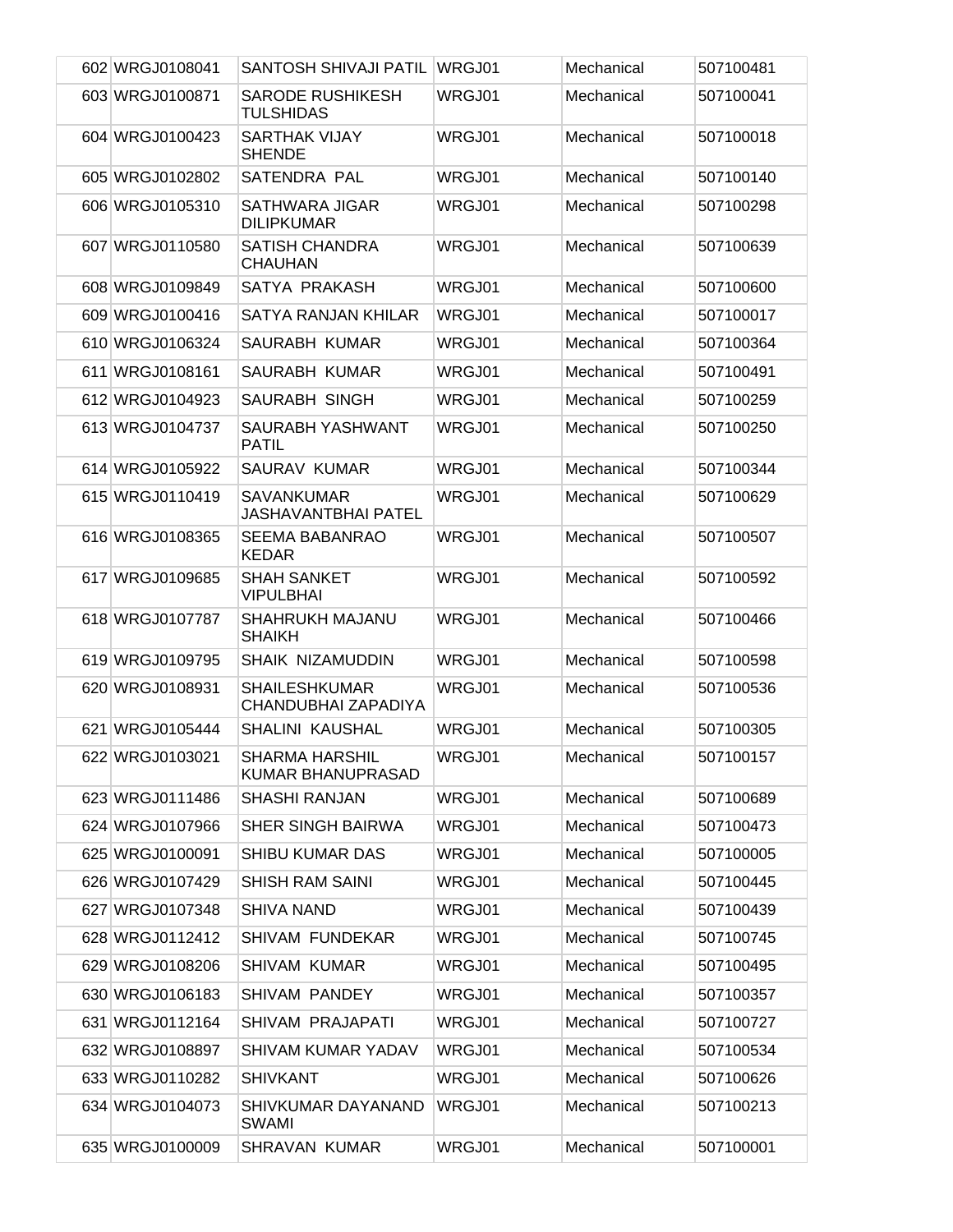| 636 WRGJ0101697 | SHUBHAM MISHRA                                             | WRGJ01 | Mechanical | 507100085 |
|-----------------|------------------------------------------------------------|--------|------------|-----------|
| 637 WRGJ0109897 | <b>SHUBHAM PAL</b>                                         | WRGJ01 | Mechanical | 507100605 |
| 638 WRGJ0104681 | SHUBHAM RAI                                                | WRGJ01 | Mechanical | 507100244 |
| 639 WRGJ0111001 | SHUBHAM VASHISHTHA                                         | WRGJ01 | Mechanical | 507100657 |
| 640 WRGJ0103485 | SHUBHAM BANDU<br><b>CHENDE</b>                             | WRGJ01 | Mechanical | 507100185 |
| 641 WRGJ0102000 | <b>SHUBHAM DILIPRAO</b><br><b>SALUNKE</b>                  | WRGJ01 | Mechanical | 507100101 |
| 642 WRGJ0100402 | <b>SHUBHAM DURGADAS</b><br><b>BALANDE</b>                  | WRGJ01 | Mechanical | 507100016 |
| 643 WRGJ0100796 | <b>SHUBHAM KAILASRAO</b><br><b>WARGHANE</b>                | WRGJ01 | Mechanical | 507100037 |
| 644 WRGJ0102888 | <b>SHUBHAM</b><br>LAXMINARAYAN<br><b>CHOUNDIYE</b>         | WRGJ01 | Mechanical | 507100149 |
| 645 WRGJ0105926 | SHUBHAM SHASHIKANT<br><b>MORE</b>                          | WRGJ01 | Mechanical | 507100345 |
| 646 WRGJ0108917 | SHYAMALI SHARMA                                            | WRGJ01 | Mechanical | 507100535 |
| 647 WRGJ0104106 | <b>SHYAMLAL KUMAR</b><br>YADAV                             | WRGJ01 | Mechanical | 507100214 |
| 648 WRGJ0103912 | SIDDHARTH NILESHBHAI WRGJ01<br><b>KOTIYA</b>               |        | Mechanical | 507100206 |
| 649 WRGJ0103796 | SIDHDHAPURA SAVAN<br><b>SANJAYBHAI</b>                     | WRGJ01 | Mechanical | 507100203 |
| 650 WRGJ0103684 | SINGH MANJEET KUMAR<br><b>RAMPRAKASH</b>                   | WRGJ01 | Mechanical | 507100196 |
| 651 WRGJ0104340 | SINGH OMKAR SATRAM                                         | WRGJ01 | Mechanical | 507100227 |
| 652 WRGJ0107157 | <b>SMITHKUMAR</b><br><b>FAKIRBHAI PATEL</b>                | WRGJ01 | Mechanical | 507100424 |
| 653 WRGJ0103567 | <b>SMITKUMAR</b><br>YOGESHBHAI SHAH                        | WRGJ01 | Mechanical | 507100191 |
| 654 WRGJ0111037 | SOHAN BISONE                                               | WRGJ01 | Mechanical | 507100659 |
| 655 WRGJ0109863 | SOHANSING BABUSING<br><b>DUBE</b>                          | WRGJ01 | Mechanical | 507100602 |
| 656 WRGJ0104154 | <b>SOLANKI DEEP</b><br><b>KISHORLAL</b>                    | WRGJ01 | Mechanical | 507100218 |
| 657 WRGJ0101709 | SOLANKI HITESHKUMAR<br><b>VINODBHAI</b>                    | WRGJ01 | Mechanical | 507100087 |
| 658 WRGJ0107240 | <b>SOLANKI</b><br><b>MAHESHKUMAR</b><br><b>MANHARSINH</b>  | WRGJ01 | Mechanical | 507100436 |
| 659 WRGJ0106977 | <b>SOLANKI</b><br><b>RAKESHKUMAR</b><br><b>KHIMAJIBHAI</b> | WRGJ01 | Mechanical | 507100410 |
| 660 WRGJ0110814 | <b>SONEJI DHARMIL</b><br><b>VINODCHANDRA</b>               | WRGJ01 | Mechanical | 507100650 |
| 661 WRGJ0100750 | SONU GUPTA                                                 | WRGJ01 | Mechanical | 507100034 |
| 662 WRGJ0106059 | <b>SONU KUMAR</b>                                          | WRGJ01 | Mechanical | 507100349 |
| 663 WRGJ0101351 | SONU YADAV                                                 | WRGJ01 | Mechanical | 507100069 |
| 664 WRGJ0107617 | SUBHAJIT DAS                                               | WRGJ01 | Mechanical | 507100455 |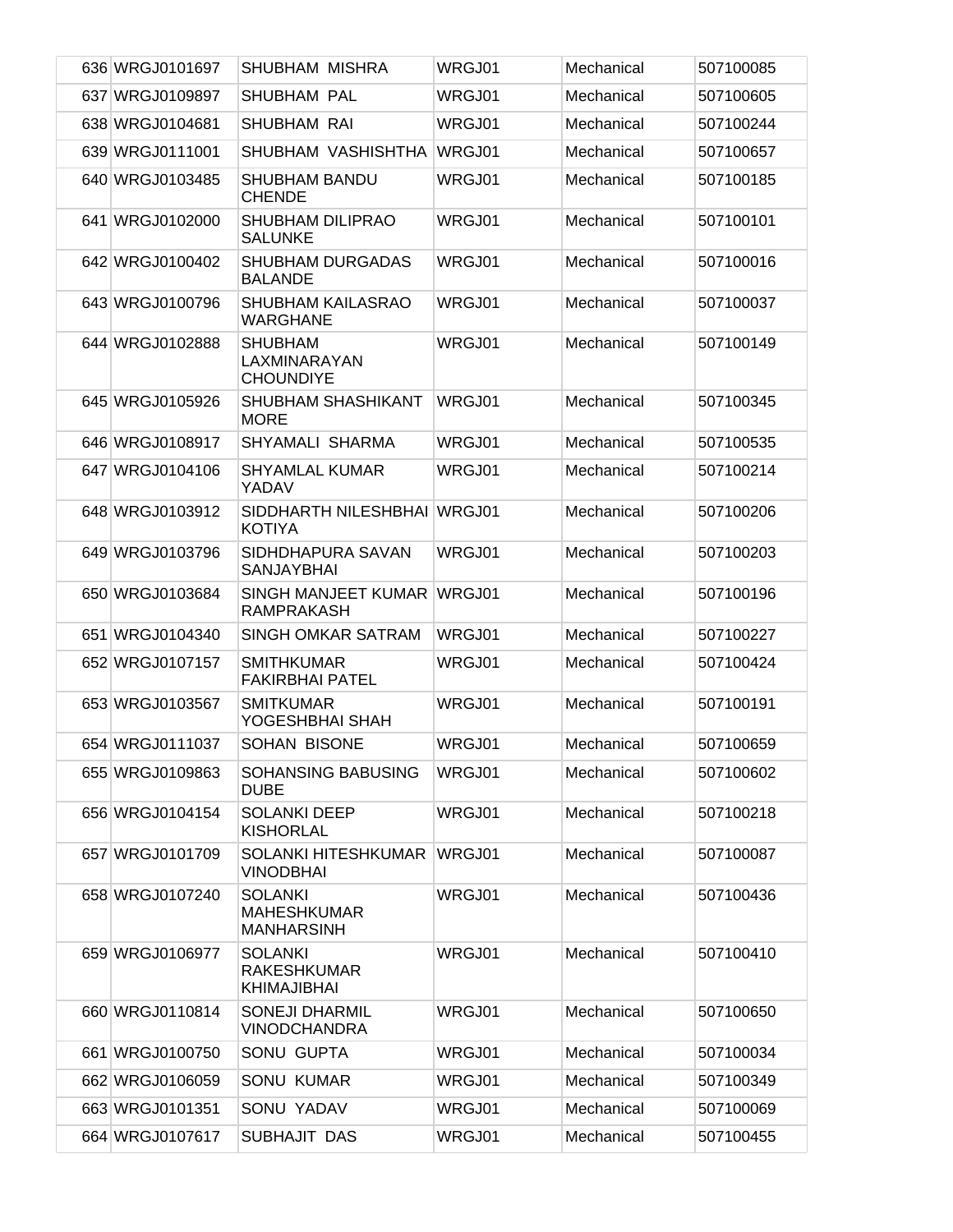| 665 WRGJ0104802 | SUBRATA ROY                                                     | WRGJ01        | Mechanical | 507100255 |
|-----------------|-----------------------------------------------------------------|---------------|------------|-----------|
| 666 WRGJ0103286 | <b>SUDHANSHU KUMAR</b><br><b>PANDEY</b>                         | WRGJ01        | Mechanical | 507100169 |
| 667 WRGJ0112339 | SUDHIR TRIPATHI                                                 | WRGJ01        | Mechanical | 507100740 |
| 668 WRGJ0100448 | SUFIYAN ZAKIRHASAN<br><b>PATEL</b>                              | WRGJ01        | Mechanical | 507100021 |
| 669 WRGJ0110957 | <b>SULENDRA KUMAR</b>                                           | WRGJ01        | Mechanical | 507100655 |
| 670 WRGJ0110128 | <b>SUMAN KUMAR GOUTAM WRGJ01</b>                                |               | Mechanical | 507100619 |
| 671 WRGJ0112055 | <b>SUMANT KUMAR</b>                                             | WRGJ01        | Mechanical | 507100721 |
| 672 WRGJ0101390 | <b>SUMIT VERMA</b>                                              | WRGJ01        | Mechanical | 507100072 |
| 673 WRGJ0109712 | <b>SUMIT KINWATKAR</b><br><b>VISHWASRAO</b><br><b>KINWATKAR</b> | WRGJ01        | Mechanical | 507100593 |
| 674 WRGJ0111616 | <b>SUMIT</b><br><b>SUBHASHCHANDRA</b><br><b>VERMA</b>           | <b>WRGJ01</b> | Mechanical | 507100698 |
| 675 WRGJ0107178 | <b>SUMIT SURESH VASAVE</b>                                      | WRGJ01        | Mechanical | 507100429 |
| 676 WRGJ0104306 | <b>SUMITKUMAR</b><br><b>DINESHKUMAR</b><br><b>PRAJAPATI</b>     | WRGJ01        | Mechanical | 507100225 |
| 677 WRGJ0101796 | <b>SUNIL SONI</b>                                               | WRGJ01        | Mechanical | 507100090 |
| 678 WRGJ0105211 | <b>SUNIL BHASKAR BADE</b>                                       | WRGJ01        | Mechanical | 507100289 |
| 679 WRGJ0100869 | <b>SUNIL JESHINGBHAI</b><br><b>DEGAMA</b>                       | WRGJ01        | Mechanical | 507100040 |
| 680 WRGJ0112354 | <b>SUNIL KUMAR KESHRI</b>                                       | WRGJ01        | Mechanical | 507100741 |
| 681 WRGJ0108819 | <b>SUNIL KUMAR SINGH</b>                                        | WRGJ01        | Mechanical | 507100529 |
| 682 WRGJ0104180 | <b>SUNIL MADHAB REDDY</b>                                       | WRGJ01        | Mechanical | 507100220 |
| 683 WRGJ0110949 | <b>SUNNY KUMAR</b>                                              | WRGJ01        | Mechanical | 507100653 |
| 684 WRGJ0104687 | <b>SUNNY VALMIK BHOI</b>                                        | WRGJ01        | Mechanical | 507100245 |
| 685 WRGJ0111911 | <b>SURAJ</b>                                                    | WRGJ01        | Mechanical | 507100710 |
| 686 WRGJ0101587 | <b>SURAJ GUPTA</b>                                              | WRGJ01        | Mechanical | 507100079 |
| 687 WRGJ0112709 | <b>SURAJ JANKIDAS MISAR</b>                                     | WRGJ01        | Mechanical | 507100758 |
| 688 WRGJ0103469 | <b>SURAJ PRAKASH</b><br>JADHAV                                  | WRGJ01        | Mechanical | 507100183 |
| 689 WRGJ0105823 | <b>SURAJ SAROJKUMAR</b><br><b>SHUKLA</b>                        | WRGJ01        | Mechanical | 507100332 |
| 690 WRGJ0106242 | <b>SURAJ SINGH</b>                                              | WRGJ01        | Mechanical | 507100360 |
| 691 WRGJ0109520 | <b>SURAJ SURESH</b><br><b>MESHRAM</b>                           | WRGJ01        | Mechanical | 507100570 |
| 692 WRGJ0107083 | <b>SURENDER SINGH</b><br><b>MEENA</b>                           | WRGJ01        | Mechanical | 507100417 |
| 693 WRGJ0105528 | <b>SURENDRA KUMAR</b><br>SONI                                   | WRGJ01        | Mechanical | 507100310 |
| 694 WRGJ0107165 | SURYA NARAYAN                                                   | WRGJ01        | Mechanical | 507100428 |
| 695 WRGJ0102852 | <b>SURYAPRAKASH</b><br>SANAM                                    | WRGJ01        | Mechanical | 507100146 |
| 696 WRGJ0105650 | <b>SUSHANT KUMAR</b><br><b>UROAN</b>                            | WRGJ01        | Mechanical | 507100321 |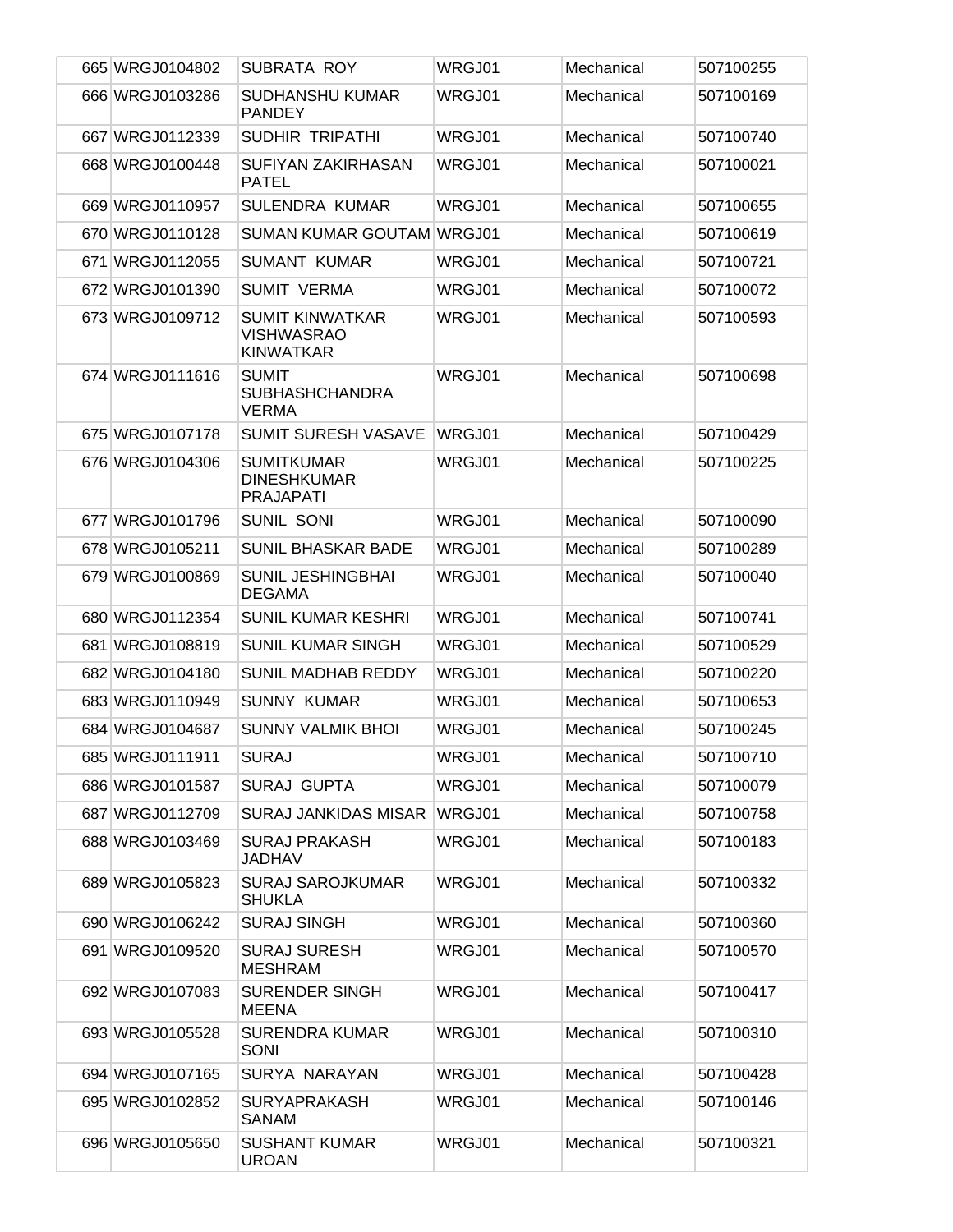| 697 WRGJ0101414 | <b>SUSHIL CHOUDHARY</b>                                        | WRGJ01 | Mechanical | 507100073 |
|-----------------|----------------------------------------------------------------|--------|------------|-----------|
| 698 WRGJ0101290 | SUTANU PRADHAN                                                 | WRGJ01 | Mechanical | 507100065 |
| 699 WRGJ0105858 | <b>SWARUP PRAKASH</b><br>TEMBHARE                              | WRGJ01 | Mechanical | 507100338 |
| 700 WRGJ0104671 | <b>TALSHABHAI</b><br>JODHABHAI<br><b>CHAUDHARY</b>             | WRGJ01 | Mechanical | 507100243 |
| 701 WRGJ0108315 | TAPASH DANDAPAT                                                | WRGJ01 | Mechanical | 507100504 |
| 702 WRGJ0108732 | <b>TARUNKUMAR</b><br><b>SURESHBHAI SOLANKI</b>                 | WRGJ01 | Mechanical | 507100524 |
| 703 WRGJ0111982 | <b>TEJAS VILAS LINGAYAT</b>                                    | WRGJ01 | Mechanical | 507100716 |
| 704 WRGJ0105147 | <b>TEJASKUMAR</b><br><b>RAMESHBHAI</b><br><b>PRAJAPATI</b>     | WRGJ01 | Mechanical | 507100279 |
| 705 WRGJ0104902 | <b>TEJAVATH SAIKUMAR</b>                                       | WRGJ01 | Mechanical | 507100258 |
| 706 WRGJ0104446 | THAIM RAHIM SIDIQ                                              | WRGJ01 | Mechanical | 507100231 |
| 707 WRGJ0105104 | <b>THAKKAR HIREN</b><br><b>ASHOKBHAI</b>                       | WRGJ01 | Mechanical | 507100274 |
| 708 WRGJ0111223 | TRINAYAN CHETIA                                                | WRGJ01 | Mechanical | 507100673 |
| 709 WRGJ0103424 | TRUSHAR HARIVADAN<br><b>PANDYA</b>                             | WRGJ01 | Mechanical | 507100179 |
| 710 WRGJ0112512 | TUSHAR GIRISH<br><b>SONSARE</b>                                | WRGJ01 | Mechanical | 507100751 |
| 711 WRGJ0106763 | <b>TUSHARKUMAR</b><br><b>MAHESHBHAI PANDYA</b>                 | WRGJ01 | Mechanical | 507100398 |
| 712 WRGJ0111778 | <b>UBEDULLAH</b><br><b>BASIRAHMAD BLOCH</b>                    | WRGJ01 | Mechanical | 507100702 |
| 713 WRGJ0109930 | <b>UDANT RAMTEKE</b><br><b>ANAND RAMTEKE</b><br><b>RAMTEKE</b> | WRGJ01 | Mechanical | 507100609 |
| 714 WRGJ0100946 | <b>UDAY KUMAR</b>                                              | WRGJ01 | Mechanical | 507100045 |
| 715 WRGJ0100908 | <b>UDAY PRAKASH</b>                                            | WRGJ01 | Mechanical | 507100042 |
| 716 WRGJ0107399 | UJWAL BHARAT KATE                                              | WRGJ01 | Mechanical | 507100443 |
| 717 WRGJ0109935 | <b>UMANG BHARATBHAI</b><br><b>DABGAR</b>                       | WRGJ01 | Mechanical | 507100611 |
| 718 WRGJ0106037 | <b>UMANG</b><br><b>DASHARATHBHAI</b><br><b>PRAJAPATI</b>       | WRGJ01 | Mechanical | 507100347 |
| 719 WRGJ0103078 | <b>UMESHKUMAR</b><br>RAMANBHAI RATHVA                          | WRGJ01 | Mechanical | 507100159 |
| 720 WRGJ0111716 | UTTAM KUMAR PANDEY                                             | WRGJ01 | Mechanical | 507100700 |
| 721 WRGJ0104998 | UTTAM SURESHBHAI<br><b>GOHIL</b>                               | WRGJ01 | Mechanical | 507100264 |
| 722 WRGJ0103710 | <b>VAGEESH KUMAR</b>                                           | WRGJ01 | Mechanical | 507100198 |
| 723 WRGJ0105614 | VAGHELA<br><b>MANTHANKUMAR</b><br>NAVNEETBHAI                  | WRGJ01 | Mechanical | 507100316 |
| 724 WRGJ0105938 | VAGHELA<br><b>MAYANKKUMAR</b><br><b>KALIDAS</b>                | WRGJ01 | Mechanical | 507100346 |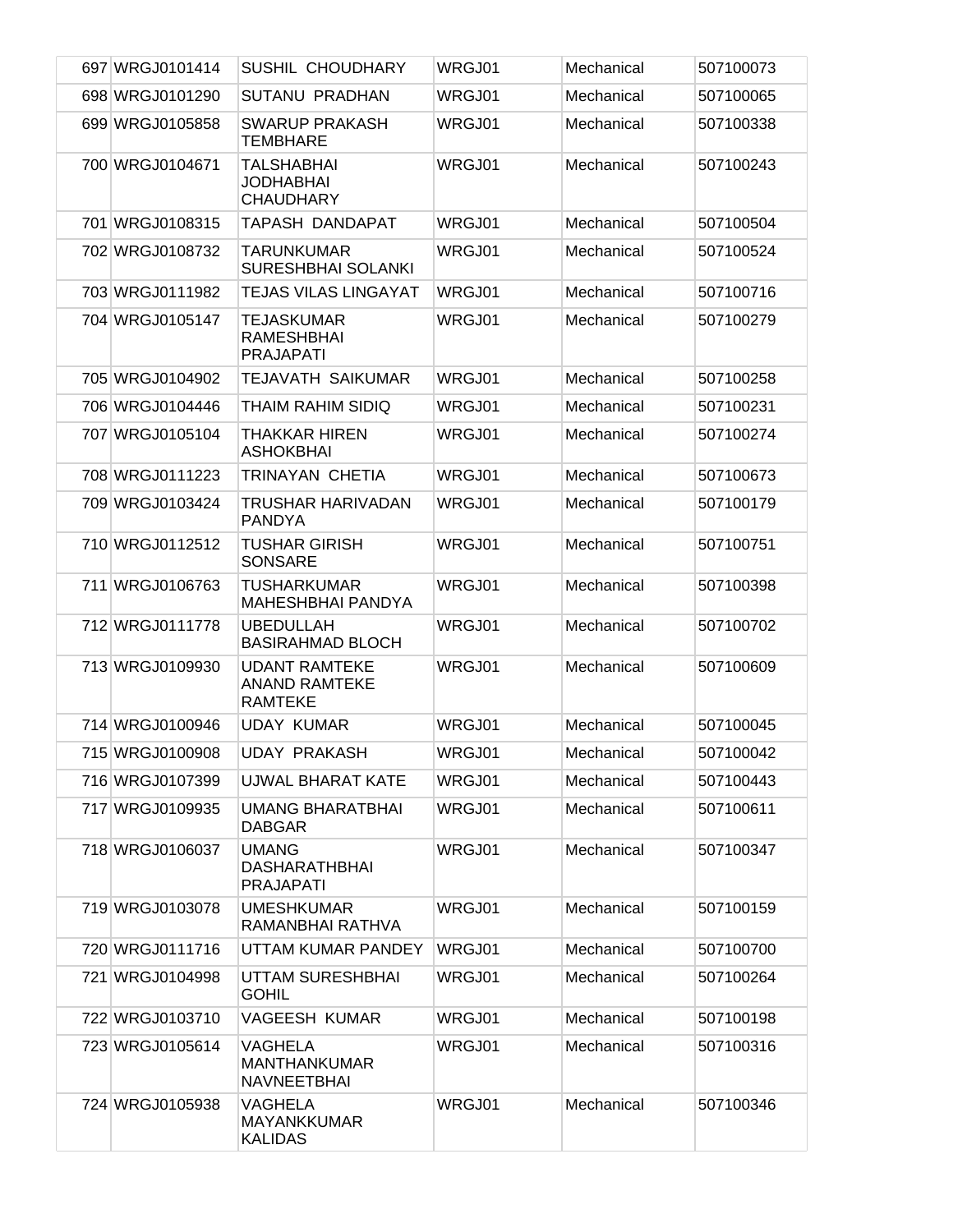| 725 WRGJ0101340 | VAIBHAV DATTATRAYA                                                                                             | WRGJ01 | Mechanical | 507100068 |
|-----------------|----------------------------------------------------------------------------------------------------------------|--------|------------|-----------|
|                 | <b>PATIL</b>                                                                                                   |        |            |           |
| 726 WRGJ0107366 | <b>VAIBHAV MADHUKAR</b><br>KOLI                                                                                | WRGJ01 | Mechanical | 507100441 |
| 727 WRGJ0104691 | <b>VAIBHAV PRAMOD PATIL</b>                                                                                    | WRGJ01 | Mechanical | 507100246 |
| 728 WRGJ0111456 | <b>VAIBHAV SINGH</b><br><b>CHANDEL</b>                                                                         | WRGJ01 | Mechanical | 507100685 |
| 729 WRGJ0106924 | <b>VAISHALI JHA</b>                                                                                            | WRGJ01 | Mechanical | 507100407 |
| 730 WRGJ0111160 | VAISHNAVI BABUBHAI<br><b>PRAJAPATI</b>                                                                         | WRGJ01 | Mechanical | 507100664 |
| 731 WRGJ0104531 | <b>VARIA DHAVAL</b><br><b>VIPINCHANDRA VARIA</b><br>DHAVAL VIPINCHANDRA<br>VARIA DHAVAL<br><b>VIPINCHANDRA</b> | WRGJ01 | Mechanical | 507100236 |
| 732 WRGJ0109666 | <b>VICKY KINTESHBHAI</b><br><b>PATEL</b>                                                                       | WRGJ01 | Mechanical | 507100588 |
| 733 WRGJ0101696 | <b>VIKAS KUMAR</b>                                                                                             | WRGJ01 | Mechanical | 507100084 |
| 734 WRGJ0105179 | <b>VIKAS YADAV</b>                                                                                             | WRGJ01 | Mechanical | 507100283 |
| 735 WRGJ0112192 | <b>VIKAS KUMAR</b><br>KUSHAVAHA                                                                                | WRGJ01 | Mechanical | 507100729 |
| 736 WRGJ0112399 | <b>VIKAS KUMAR</b><br><b>KUSHWAHA</b>                                                                          | WRGJ01 | Mechanical | 507100744 |
| 737 WRGJ0106230 | <b>VIKASH KUMAR</b>                                                                                            | WRGJ01 | Mechanical | 507100359 |
| 738 WRGJ0112235 | <b>VIKRAM SINGH</b>                                                                                            | WRGJ01 | Mechanical | 507100732 |
| 739 WRGJ0111908 | VINAYAK JITENDRABHAI<br>RANA                                                                                   | WRGJ01 | Mechanical | 507100709 |
| 740 WRGJ0105034 | VINZUDA JAYKUMAR<br><b>RAJUBHAI</b>                                                                            | WRGJ01 | Mechanical | 507100268 |
| 741 WRGJ0111291 | <b>VINZUDA PARAS</b><br><b>RAJUBHAI</b>                                                                        | WRGJ01 | Mechanical | 507100675 |
| 742 WRGJ0106539 | <b>VIPIN KUMAR YADAV</b>                                                                                       | WRGJ01 | Mechanical | 507100385 |
| 743 WRGJ0105405 | <b>VIPULKUMAR</b><br>HARSHADBHAI<br><b>CHAUHAN</b>                                                             | WRGJ01 | Mechanical | 507100304 |
| 744 WRGJ0105018 | <b>VIRAT KANABHAI</b><br>SISODIYA                                                                              | WRGJ01 | Mechanical | 507100266 |
| 745 WRGJ0104585 | <b>VIRENDRSINH</b><br><b>AMARSINH GOHIL</b>                                                                    | WRGJ01 | Mechanical | 507100239 |
| 746 WRGJ0102498 | <b>VISHAL RAW</b>                                                                                              | WRGJ01 | Mechanical | 507100126 |
| 747 WRGJ0103312 | <b>VISHAL KAMLESHBHAI</b><br><b>SHARMA</b>                                                                     | WRGJ01 | Mechanical | 507100171 |
| 748 WRGJ0111461 | <b>VISHAL KUMAR</b><br><b>VISHWAKARMA</b>                                                                      | WRGJ01 | Mechanical | 507100686 |
| 749 WRGJ0105474 | <b>VISHALKUMAR</b><br><b>JAGABHAI MARU</b>                                                                     | WRGJ01 | Mechanical | 507100307 |
| 750 WRGJ0106953 | VISHWAS KUMAR<br><b>BHAGVAN BHAI</b><br><b>PRAJAPATI</b>                                                       | WRGJ01 | Mechanical | 507100408 |
| 751 WRGJ0103696 | <b>VIVEK KUMAR</b>                                                                                             | WRGJ01 | Mechanical | 507100197 |
| 752 WRGJ0105000 | <b>VIVEK DILIP BADGUJAR</b>                                                                                    | WRGJ01 | Mechanical | 507100265 |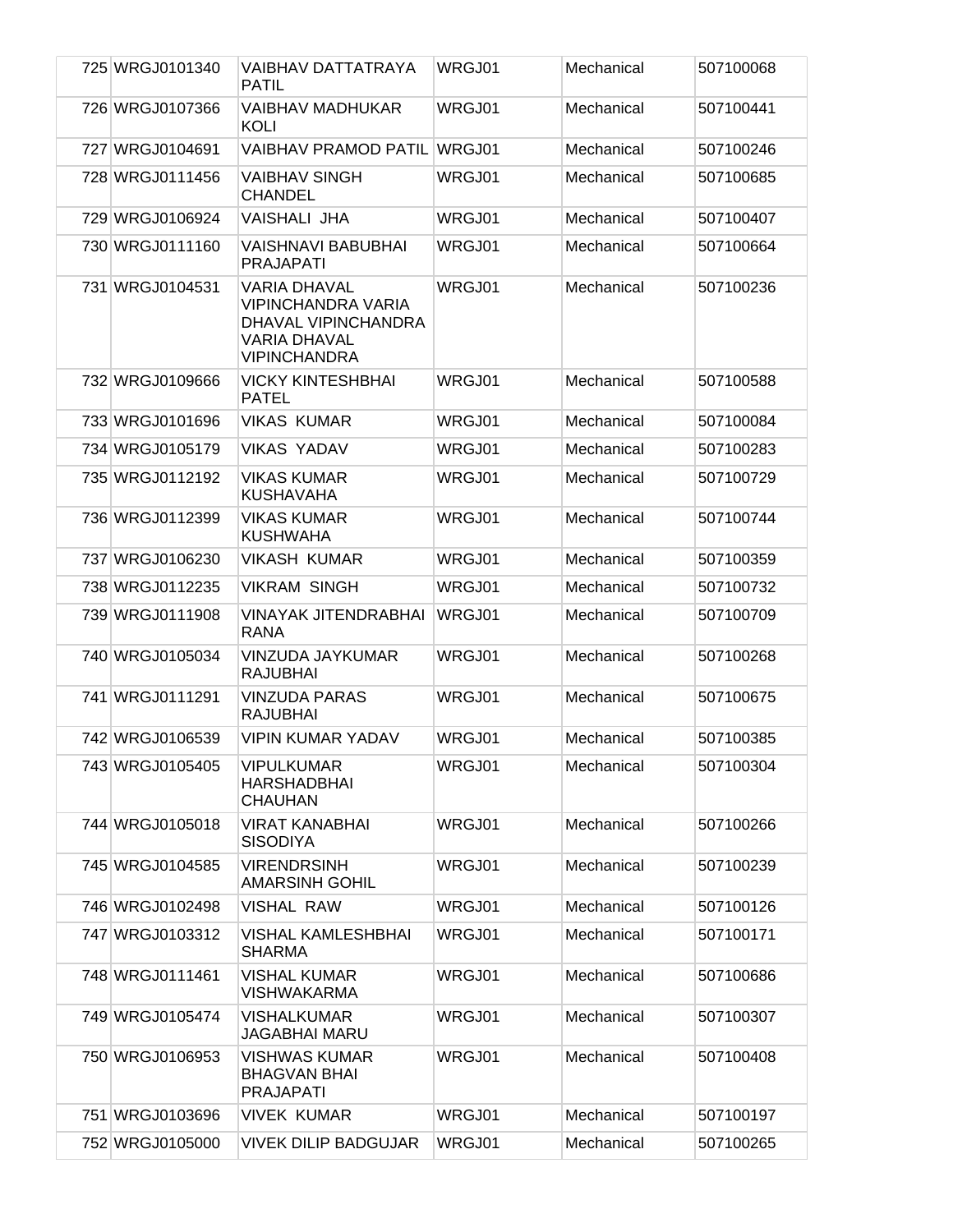| 753 WRGJ0104776 | YADAV ASHISH KUMAR                                       | WRGJ01 | Mechanical | 507100254 |
|-----------------|----------------------------------------------------------|--------|------------|-----------|
| 754 WRGJ0105816 | YASH JAYESHBHAI<br>SAGAR                                 | WRGJ01 | Mechanical | 507100331 |
| 755 WRGJ0101586 | YASH MUKESHBHAI<br><b>PARMAR</b>                         | WRGJ01 | Mechanical | 507100078 |
| 756 WRGJ0103859 | YASH RAJESH RATHOD                                       | WRGJ01 | Mechanical | 507100204 |
| 757 WRGJ0105267 | YASHKUMAR RAJUBHAI<br><b>BHAGAT</b>                      | WRGJ01 | Mechanical | 507100294 |
| 758 WRGJ0106733 | YERRABOINA KIRAN<br><b>KUMAR</b>                         | WRGJ01 | Mechanical | 507100396 |
| 759 WRGJ0111156 | YOGENDRA SINGH                                           | WRGJ01 | Mechanical | 507100663 |
| 760 WRGJ0106370 | YOGESH ASHOK<br><b>GAIKWAD</b>                           | WRGJ01 | Mechanical | 507100369 |
| 761 WRGJ0107224 | YOGESH BHATU PATIL                                       | WRGJ01 | Mechanical | 507100434 |
| 762 WRGJ0102436 | YOGESH SHANKAR<br><b>LOKHANDE</b>                        | WRGJ01 | Mechanical | 507100123 |
| 763 WRGJ0111978 | <b>YOGESHKUMAR</b><br><b>BABULAL GURJAR</b>              | WRGJ01 | Mechanical | 507100715 |
| 764 WRGJ0104613 | YUGALKUMAR<br>PRAKASHBHAI PATEL                          | WRGJ01 | Mechanical | 507100240 |
| 765 WRGJ0100213 | ZEEL CHETAN SHIMPEE                                      | WRGJ01 | Mechanical | 507100009 |
| 766 WRGJ0204944 | 29-01-1999 LALITKUMAR<br><b>NARSHIBHAI</b>               | WRGJ02 | Electrical | 507200135 |
| 767 WRGJ0209422 | AAMISH ANSARI                                            | WRGJ02 | Electrical | 507200271 |
| 768 WRGJ0209084 | <b>ABHISHEK GUPTA</b>                                    | WRGJ02 | Electrical | 507200256 |
| 769 WRGJ0206773 | <b>ABHISHEK KUMAR</b>                                    | WRGJ02 | Electrical | 507200194 |
| 770 WRGJ0202052 | <b>ABHISHEK BABULAL</b><br><b>CHAUHAN</b>                | WRGJ02 | Electrical | 507200035 |
| 771 WRGJ0206979 | <b>ABHISHEK HARISING</b><br><b>SAROTE</b>                | WRGJ02 | Electrical | 507200203 |
| 772 WRGJ0210922 | <b>ABHISHEK KUMAR</b><br><b>DUBEY</b>                    | WRGJ02 | Electrical | 507200332 |
| 773 WRGJ0204624 | <b>ADITYA HEMANT</b><br><b>BULBULE</b>                   | WRGJ02 | Electrical | 507200119 |
| 774 WRGJ0210482 | AJAYA DEHURI                                             | WRGJ02 | Electrical | 507200316 |
| 775 WRGJ0209640 | <b>AJAYKUMAR</b><br><b>RANCHHODSINH</b><br><b>PARMAR</b> | WRGJ02 | Electrical | 507200281 |
| 776 WRGJ0203653 | AJEET KUMAR YADAV                                        | WRGJ02 | Electrical | 507200091 |
| 777 WRGJ0207397 | AKASH PANDEY                                             | WRGJ02 | Electrical | 507200215 |
| 778 WRGJ0212472 | <b>AKASH DEEP PATEL</b>                                  | WRGJ02 | Electrical | 507200372 |
| 779 WRGJ0202028 | <b>AKSHAY LAXMAN TATE</b>                                | WRGJ02 | Electrical | 507200033 |
| 780 WRGJ0202770 | AKSHAY PARASHRAM<br><b>DHOLI</b>                         | WRGJ02 | Electrical | 507200063 |
| 781 WRGJ0212707 | <b>AKSHAY SHIVDAS</b><br><b>THAVAKAR</b>                 | WRGJ02 | Electrical | 507200380 |
| 782 WRGJ0209240 | ALOK VISHWAKARMA                                         | WRGJ02 | Electrical | 507200262 |
| 783 WRGJ0202237 | ALPESHBHAI KALABHAI<br><b>PARMAR</b>                     | WRGJ02 | Electrical | 507200040 |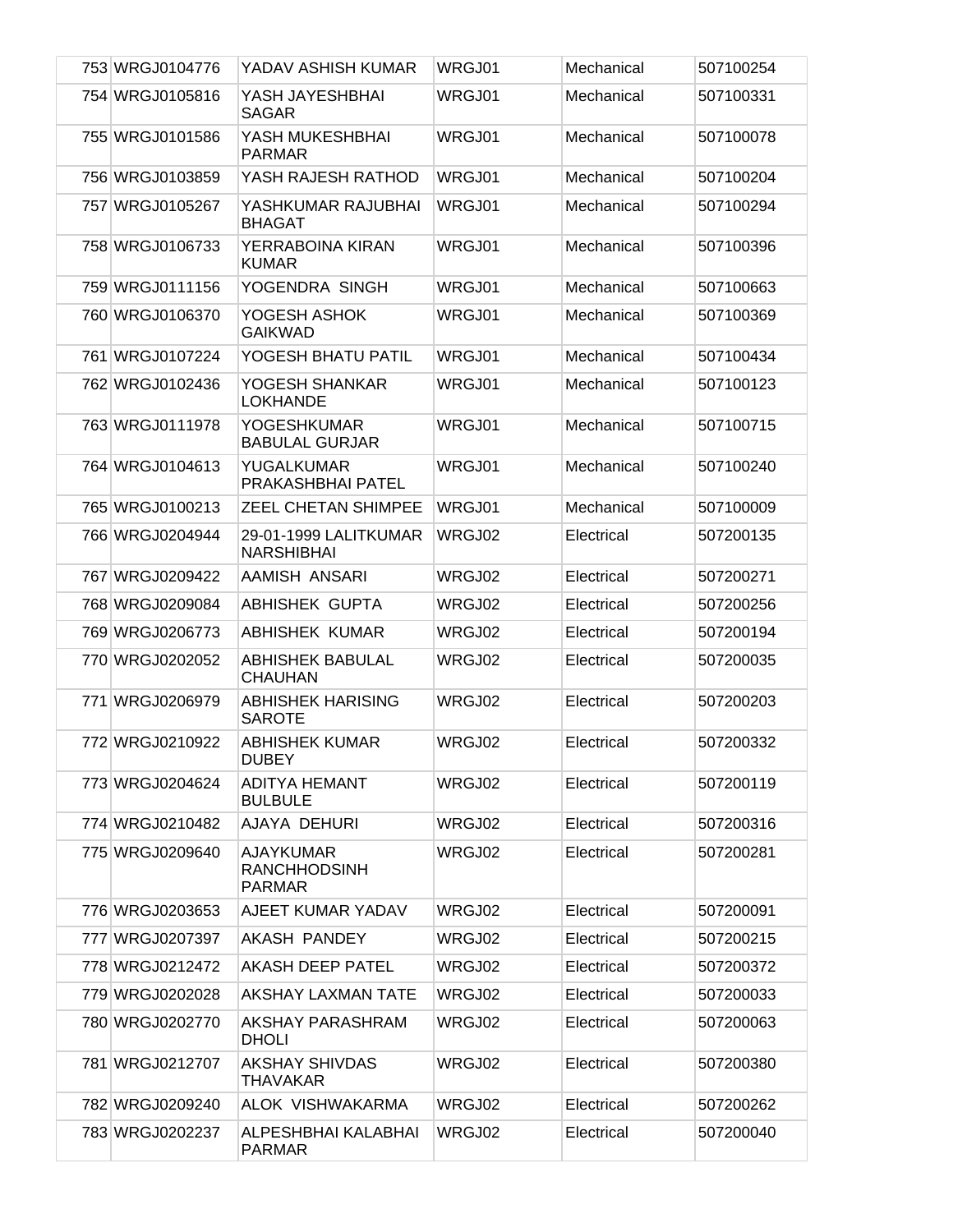| 784 WRGJ0204972 | ALPESHKUMAR<br><b>BABUBHAI PRAJAPATI</b>                  | WRGJ02 | Electrical | 507200140 |
|-----------------|-----------------------------------------------------------|--------|------------|-----------|
| 785 WRGJ0203768 | <b>AMAR SINGH PARMAR</b>                                  | WRGJ02 | Electrical | 507200095 |
| 786 WRGJ0207906 | AMARENDRA DATT<br><b>TRIPATHI</b>                         | WRGJ02 | Electrical | 507200233 |
| 787 WRGJ0203505 | <b>AMIT SINGH</b>                                         | WRGJ02 | Electrical | 507200087 |
| 788 WRGJ0207585 | <b>AMIT KUMAR GOND</b>                                    | WRGJ02 | Electrical | 507200225 |
| 789 WRGJ0206445 | <b>AMIT KUMAR</b><br><b>KUSHWAHA</b>                      | WRGJ02 | Electrical | 507200180 |
| 790 WRGJ0203099 | <b>AMIT KUMAR SINGH</b>                                   | WRGJ02 | Electrical | 507200072 |
| 791 WRGJ0211969 | <b>AMITKUMAR</b><br>SURESHBHAI ROJASARA                   | WRGJ02 | Electrical | 507200358 |
| 792 WRGJ0203569 | <b>ANIKETSINH</b><br><b>RAJENDRASINH</b><br><b>PARMAR</b> | WRGJ02 | Electrical | 507200089 |
| 793 WRGJ0203196 | <b>ANIL SINGH</b>                                         | WRGJ02 | Electrical | 507200077 |
| 794 WRGJ0211688 | <b>ANIL KUMAR YADAV</b>                                   | WRGJ02 | Electrical | 507200351 |
| 795 WRGJ0206747 | ANILBHAI LALJIBHAI<br><b>MENA</b>                         | WRGJ02 | Electrical | 507200191 |
| 796 WRGJ0201118 | ANILKUMAR<br><b>NANDKISHOR RAV</b>                        | WRGJ02 | Electrical | 507200016 |
| 797 WRGJ0209555 | <b>ANKITKUMAR</b><br>PRAVINBHAI TADVI                     | WRGJ02 | Electrical | 507200278 |
| 798 WRGJ0201373 | ANUJ KUMAR                                                | WRGJ02 | Electrical | 507200020 |
| 799 WRGJ0204782 | APURVA DATTATRAY<br><b>BANDAVANE</b>                      | WRGJ02 | Electrical | 507200129 |
| 800 WRGJ0212601 | <b>ARIF</b>                                               | WRGJ02 | Electrical | 507200376 |
| 801 WRGJ0209065 | <b>ARJUN LAL GURJAR</b>                                   | WRGJ02 | Electrical | 507200255 |
| 802 WRGJ0202447 | <b>ARJUN LAL RAO</b>                                      | WRGJ02 | Electrical | 507200050 |
| 803 WRGJ0212262 | ARPIT KUMAR MAURYA                                        | WRGJ02 | Electrical | 507200367 |
| 804 WRGJ0205187 | <b>ARUN CHAUHAN</b>                                       | WRGJ02 | Electrical | 507200144 |
| 805 WRGJ0205092 | ARUN KUMAR                                                | WRGJ02 | Electrical | 507200143 |
| 806 WRGJ0202445 | <b>ASHISH MAHADEO</b><br><b>RAMTEKE</b>                   | WRGJ02 | Electrical | 507200049 |
| 807 WRGJ0209717 | ASHISHBHAI DEVUBHAI<br><b>PATEL</b>                       | WRGJ02 | Electrical | 507200284 |
| 808 WRGJ0210934 | <b>ASHUTOSH KUMAR</b>                                     | WRGJ02 | Electrical | 507200333 |
| 809 WRGJ0207750 | <b>ASMITKUMAR</b><br>RAGHUBHAI CHAUDHARI                  | WRGJ02 | Electrical | 507200229 |
| 810 WRGJ0206766 | ATUL DNYANESHWAR<br><b>MORADE</b>                         | WRGJ02 | Electrical | 507200193 |
| 811 WRGJ0212124 | <b>AVINASH GOUR</b>                                       | WRGJ02 | Electrical | 507200364 |
| 812 WRGJ0203899 | AVINASH RAJENDRA<br><b>BEDADE</b>                         | WRGJ02 | Electrical | 507200099 |
| 813 WRGJ0206542 | <b>AVINASH SHANKARRAO</b><br><b>KIREKAR</b>               | WRGJ02 | Electrical | 507200184 |
| 814 WRGJ0210321 | <b>AVINASH</b><br><b>SURESHKUMAR</b><br><b>MURJANI</b>    | WRGJ02 | Electrical | 507200307 |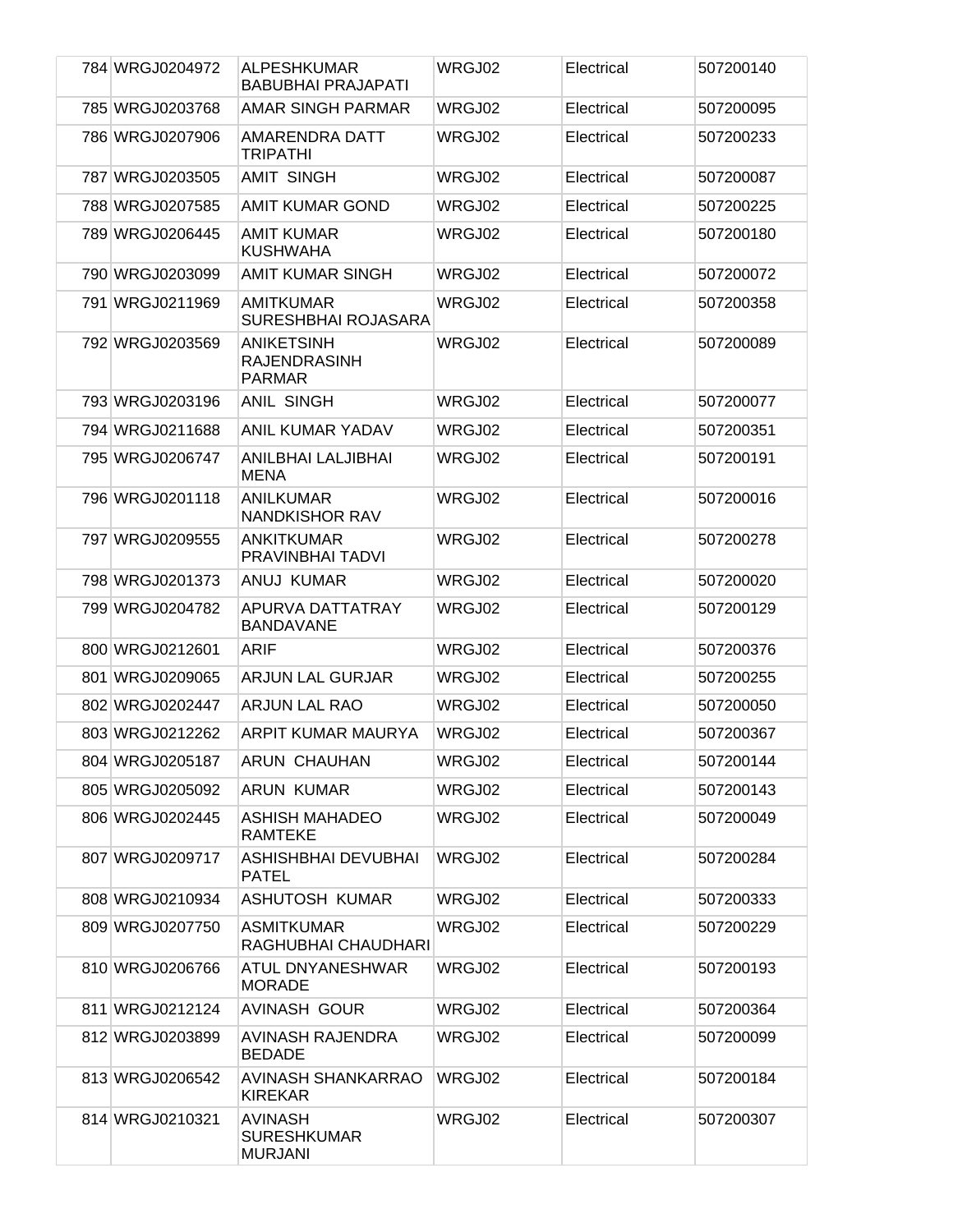| 815 WRGJ0209920 | AYUSHI JIGNESHKUMAR WRGJ02<br><b>SHAH</b>                                          |        | Electrical | 507200296 |
|-----------------|------------------------------------------------------------------------------------|--------|------------|-----------|
| 816 WRGJ0206625 | AZAD KUMAR CHAUHAN                                                                 | WRGJ02 | Electrical | 507200187 |
| 817 WRGJ0201080 | <b>BADAVATH SURESH</b>                                                             | WRGJ02 | Electrical | 507200015 |
| 818 WRGJ0204912 | <b>BALRAJSINH</b><br>NATVARSINH PADHIYAR                                           | WRGJ02 | Electrical | 507200134 |
| 819 WRGJ0201315 | <b>BALRAM KUMAR</b>                                                                | WRGJ02 | Electrical | 507200019 |
| 820 WRGJ0203435 | <b>BAMU ANNASAHEB</b><br>AURANGABAD                                                | WRGJ02 | Electrical | 507200085 |
| 821 WRGJ0209361 | <b>BANTI MEENA</b>                                                                 | WRGJ02 | Electrical | 507200267 |
| 822 WRGJ0208147 | <b>BATTI LAL MEENA</b>                                                             | WRGJ02 | Electrical | 507200237 |
| 823 WRGJ0210897 | <b>BHAGIRATH SARASWAT</b>                                                          | WRGJ02 | Electrical | 507200331 |
| 824 WRGJ0205402 | <b>BHAGWAN SOMALING</b><br><b>BHARATI</b>                                          | WRGJ02 | Electrical | 507200149 |
| 825 WRGJ0205084 | <b>BHARAT RAJ</b>                                                                  | WRGJ02 | Electrical | 507200142 |
| 826 WRGJ0209804 | <b>BHARAT SAINI</b>                                                                | WRGJ02 | Electrical | 507200291 |
| 827 WRGJ0208790 | <b>BHARAT KUMAR</b><br><b>SUTHAR</b>                                               | WRGJ02 | Electrical | 507200244 |
| 828 WRGJ0204033 | <b>BHARGAVKUMAR</b><br>JAYANTILAL MODI<br><b>BHARGAVKUMAR</b><br><b>JAYANTILAL</b> | WRGJ02 | Electrical | 507200106 |
| 829 WRGJ0208135 | <b>BHAVESHKUMAR</b><br>CHATURBHAI VASAVA                                           | WRGJ02 | Electrical | 507200236 |
| 830 WRGJ0210954 | <b>BHAVESHKUMAR</b><br>KALPESHKUMAR RANA                                           | WRGJ02 | Electrical | 507200334 |
| 831 WRGJ0205983 | <b>BHAVINKUMAR</b><br><b>JITENDRA MAHESHWARI</b>                                   | WRGJ02 | Electrical | 507200169 |
| 832 WRGJ0209487 | <b>BIPIN</b>                                                                       | WRGJ02 | Electrical | 507200276 |
| 833 WRGJ0202495 | <b>CHALLA VENKATA</b><br><b>KALYAN</b>                                             | WRGJ02 | Electrical | 507200053 |
| 834 WRGJ0202713 | CHANDRA PRAKASH                                                                    | WRGJ02 | Electrical | 507200061 |
| 835 WRGJ0211703 | <b>CHANDRA PRAKASH</b><br><b>MAURYA</b>                                            | WRGJ02 | Electrical | 507200352 |
| 836 WRGJ0203262 | <b>CHAUDHARI</b><br><b>DHRUVKUMAR</b><br><b>SUBHASHBHAI</b>                        | WRGJ02 | Electrical | 507200079 |
| 837 WRGJ0210410 | <b>CHAUHAN JAYDEEP</b><br><b>MAHESHBHAI</b>                                        | WRGJ02 | Electrical | 507200312 |
| 838 WRGJ0206263 | <b>CHETAN DASHARATH</b><br><b>JAWALE</b>                                           | WRGJ02 | Electrical | 507200176 |
| 839 WRGJ0202805 | <b>CHETAN PANDIT MALI</b>                                                          | WRGJ02 | Electrical | 507200064 |
| 840 WRGJ0203523 | CHIMBILI POOJITHA                                                                  | WRGJ02 | Electrical | 507200088 |
| 841 WRGJ0212695 | <b>CHINTAN KIRITBHAI</b><br><b>PRAJAPATI</b>                                       | WRGJ02 | Electrical | 507200378 |
| 842 WRGJ0207402 | <b>CHINTAN PARESHBHAI</b><br><b>PANCHASARA</b>                                     | WRGJ02 | Electrical | 507200216 |
| 843 WRGJ0202217 | <b>CHINTANKUMAR</b><br><b>DILIPKUMAR DURVE</b>                                     | WRGJ02 | Electrical | 507200039 |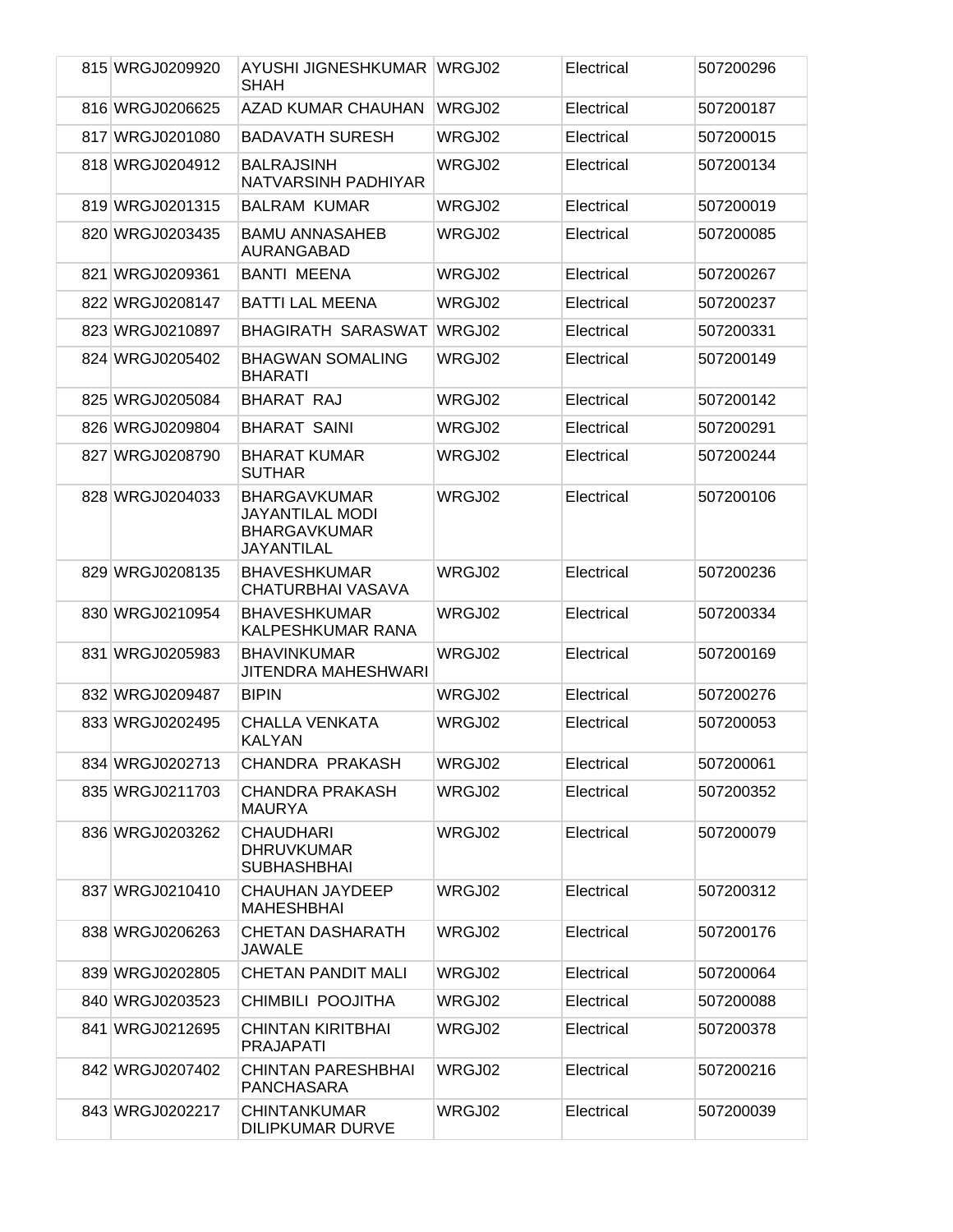| 844 WRGJ0205420 | <b>CHIRAGKUMAR</b><br><b>SURESHBHAI ROHIT</b>  | WRGJ02 | Electrical | 507200151 |
|-----------------|------------------------------------------------|--------|------------|-----------|
| 845 WRGJ0205763 | <b>CHOVATIYA YASH</b><br><b>DILIPBHAI</b>      | WRGJ02 | Electrical | 507200161 |
| 846 WRGJ0211624 | <b>CHUNCHUN KUMAR</b>                          | WRGJ02 | Electrical | 507200347 |
| 847 WRGJ0211653 | DAMOR VINODKUMAR<br><b>PARSINGBHAI</b>         | WRGJ02 | Electrical | 507200349 |
| 848 WRGJ0211781 | DAUD ANSARI                                    | WRGJ02 | Electrical | 507200354 |
| 849 WRGJ0203924 | <b>DAVE PRANAV</b><br><b>PRAKASHBHAI</b>       | WRGJ02 | Electrical | 507200101 |
| 850 WRGJ0204951 | DAYA SHANKAR                                   | WRGJ02 | Electrical | 507200137 |
| 851 WRGJ0209303 | <b>DEEPAK KUSHWAH</b>                          | WRGJ02 | Electrical | 507200264 |
| 852 WRGJ0212667 | DEEPAK PRAJAPATI                               | WRGJ02 | Electrical | 507200377 |
| 853 WRGJ0206685 | <b>DEEPAK THAKUR</b>                           | WRGJ02 | Electrical | 507200188 |
| 854 WRGJ0208720 | DEEPAK KUMAR MEENA                             | WRGJ02 | Electrical | 507200242 |
| 855 WRGJ0211631 | DEEPAK KUMAR NAYAK                             | WRGJ02 | Electrical | 507200348 |
| 856 WRGJ0200528 | DEVENDRA GOND                                  | WRGJ02 | Electrical | 507200007 |
| 857 WRGJ0208862 | <b>DEVRAJSINH</b><br><b>ARJUNSINH PARMAR</b>   | WRGJ02 | Electrical | 507200248 |
| 858 WRGJ0204685 | DHANANJAY SONI                                 | WRGJ02 | Electrical | 507200124 |
| 859 WRGJ0208722 | DHANANJAY HEMABHAI<br><b>PRAJAPATI</b>         | WRGJ02 | Electrical | 507200243 |
| 860 WRGJ0203920 | DHANESHWAR RAMDAS<br><b>BUTE</b>               | WRGJ02 | Electrical | 507200100 |
| 861 WRGJ0201875 | DHARMENDRA MEENA                               | WRGJ02 | Electrical | 507200032 |
| 862 WRGJ0210842 | <b>DHEERAJ KUMAR</b><br><b>MAURYA</b>          | WRGJ02 | Electrical | 507200330 |
| 863 WRGJ0200646 | <b>DHIRAJ DIPAK</b><br><b>CHAUDHARI</b>        | WRGJ02 | Electrical | 507200009 |
| 864 WRGJ0207198 | <b>DHRUVANK</b><br>NITESHKUMAR KIMWALA         | WRGJ02 | Electrical | 507200209 |
| 865 WRGJ0201456 | DIGAMBAR PARASHRAM WRGJ02<br><b>KHOLE</b>      |        | Electrical | 507200022 |
| 866 WRGJ0203758 | <b>DIKU RAM SOREN</b>                          | WRGJ02 | Electrical | 507200094 |
| 867 WRGJ0202539 | DINESH KUMAR                                   | WRGJ02 | Electrical | 507200056 |
| 868 WRGJ0210691 | <b>DINESH KUMAR</b>                            | WRGJ02 | Electrical | 507200324 |
| 869 WRGJ0201746 | <b>DINESH KUMAR</b><br><b>GOSWAMI</b>          | WRGJ02 | Electrical | 507200031 |
| 870 WRGJ0207618 | <b>DIVYESH RAMESHBHAI</b><br><b>KANZARIYA</b>  | WRGJ02 | Electrical | 507200227 |
| 871 WRGJ0211429 | <b>DNYANESHWAR</b><br><b>BHAGWAN MAHAJAN</b>   | WRGJ02 | Electrical | 507200343 |
| 872 WRGJ0203081 | <b>DNYANESHWAR</b><br><b>JAGATRAO AVHADE</b>   | WRGJ02 | Electrical | 507200071 |
| 873 WRGJ0208613 | <b>FAIZALHUSEN</b><br><b>ANVARHUSEN SHAIKH</b> | WRGJ02 | Electrical | 507200240 |
| 874 WRGJ0205957 | <b>GAJENDRA SEN</b>                            | WRGJ02 | Electrical | 507200168 |
| 875 WRGJ0206553 | <b>GAMIT ABHISHEK</b><br><b>DILIPBHAI</b>      | WRGJ02 | Electrical | 507200185 |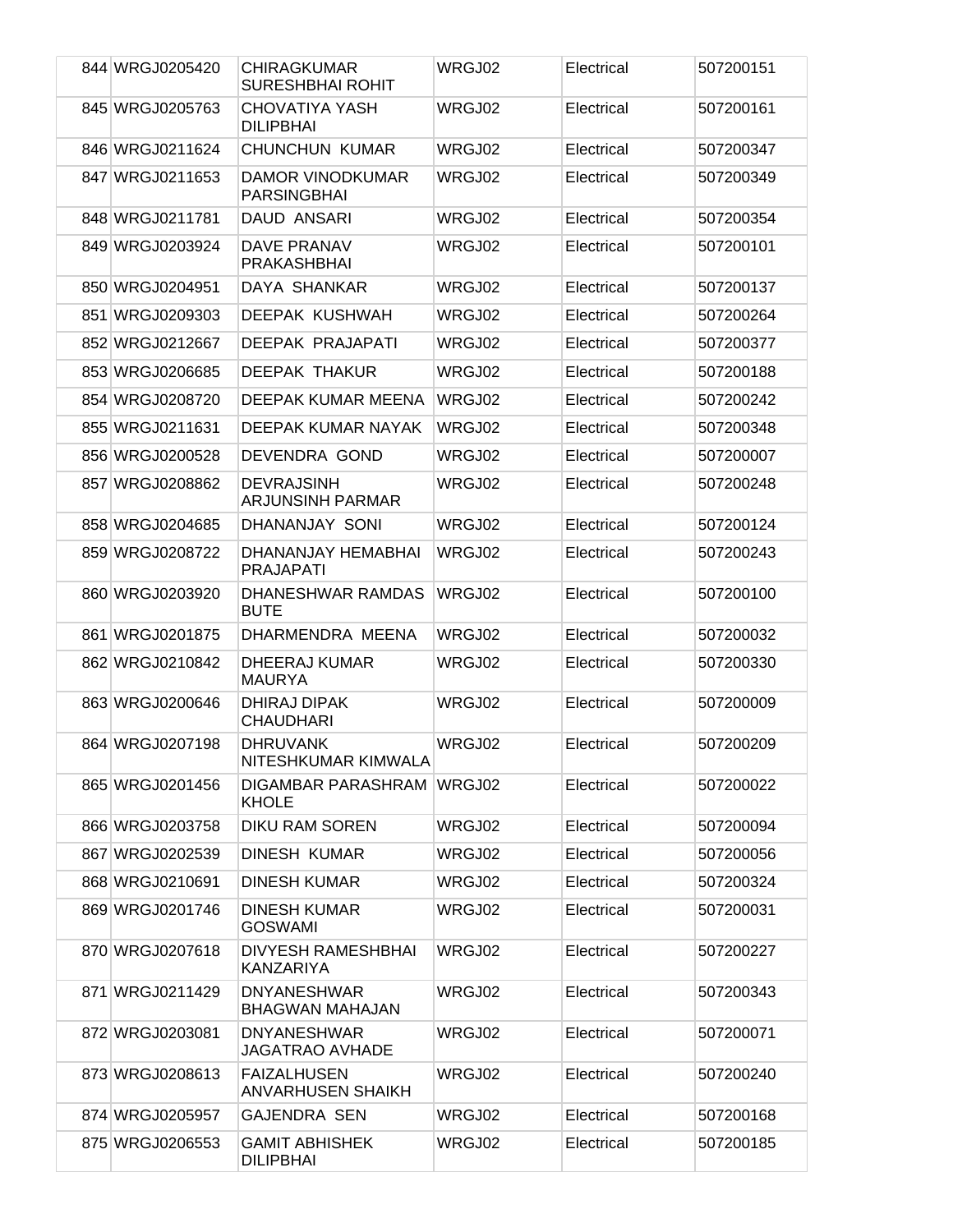| 876 WRGJ0206946 | <b>GANDHI JANAVI</b><br><b>SANJAYBHAI</b>                   | WRGJ02 | Electrical | 507200200 |
|-----------------|-------------------------------------------------------------|--------|------------|-----------|
| 877 WRGJ0202560 | <b>GANESH CHANDRAKANT WRGJ02</b><br><b>DOMB</b>             |        | Electrical | 507200057 |
| 878 WRGJ0210073 | <b>GANESH KAILASHBHAI</b><br><b>BHAVSAR</b>                 | WRGJ02 | Electrical | 507200303 |
| 879 WRGJ0202416 | <b>GAURA PARVATI</b>                                        | WRGJ02 | Electrical | 507200047 |
| 880 WRGJ0205724 | <b>GAURAV KUMAR MEENA</b>                                   | WRGJ02 | Electrical | 507200158 |
| 881 WRGJ0200534 | <b>GAUTAM KUMAR SINGH</b>                                   | WRGJ02 | Electrical | 507200008 |
| 882 WRGJ0211662 | <b>GHANSHYAM</b><br><b>KUSHWAHA</b>                         | WRGJ02 | Electrical | 507200350 |
| 883 WRGJ0206309 | <b>GODHAM RAMESH</b><br><b>VARVABHAI</b>                    | WRGJ02 | Electrical | 507200177 |
| 884 WRGJ0204947 | <b>GOHIL KIRANKUMAR</b><br><b>BABULAL</b>                   | WRGJ02 | Electrical | 507200136 |
| 885 WRGJ0200794 | <b>GOPAL SHANKAR RAUT</b>                                   | WRGJ02 | Electrical | 507200013 |
| 886 WRGJ0201466 | GORKHANI BHAVIK<br><b>PANKAJBHAI</b>                        | WRGJ02 | Electrical | 507200023 |
| 887 WRGJ0210229 | <b>GULAB CHAND</b><br><b>KUMAWAT</b>                        | WRGJ02 | Electrical | 507200305 |
| 888 WRGJ0206534 | HANUMANA JEE VERMA                                          | WRGJ02 | Electrical | 507200183 |
| 889 WRGJ0210467 | <b>HARDIK GHANSHYAM</b><br><b>BHAI CHAVADA</b>              | WRGJ02 | Electrical | 507200315 |
| 890 WRGJ0204637 | <b>HARDIK GORDHANBHAI</b><br><b>DESAI</b>                   | WRGJ02 | Electrical | 507200122 |
| 891 WRGJ0209605 | <b>HARDIPKUMAR</b><br>MAGANBHAI<br><b>DHANDHUKIYA</b>       | WRGJ02 | Electrical | 507200280 |
| 892 WRGJ0210288 | <b>HARESHBHAI</b><br>SURESHBHAI JATAPARA                    | WRGJ02 | Electrical | 507200306 |
| 893 WRGJ0204803 | <b>HARIKANT</b><br><b>RAMKRUSHNA</b><br><b>DAINGADE</b>     | WRGJ02 | Electrical | 507200131 |
| 894 WRGJ0211049 | HARIKESH KUSHWAHA                                           | WRGJ02 | Electrical | 507200338 |
| 895 WRGJ0200134 | <b>HARSH BAGHEL</b>                                         | WRGJ02 | Electrical | 507200002 |
| 896 WRGJ0207484 | HARSH GIRISHCHANDRA WRGJ02<br>SOLANKI                       |        | Electrical | 507200219 |
| 897 WRGJ0200382 | <b>HARSHAD DATTAJI</b><br><b>MANEKAR</b>                    | WRGJ02 | Electrical | 507200005 |
| 898 WRGJ0206332 | <b>HARSHBHAI</b><br><b>RAJESHKUMAR</b><br>VIRADIYA          | WRGJ02 | Electrical | 507200178 |
| 899 WRGJ0205798 | <b>HARSHKUMAR</b><br>PRAMODKUMAR JOSHI                      | WRGJ02 | Electrical | 507200162 |
| 900 WRGJ0209283 | <b>HARSHRAJSINH</b><br><b>NARESHKUMAR</b><br><b>CHAUHAN</b> | WRGJ02 | Electrical | 507200263 |
| 901 WRGJ0210466 | HEMANT DILIP PANGARE WRGJ02                                 |        | Electrical | 507200314 |
| 902 WRGJ0207846 | HIMANSHU HIRABHAI<br><b>PARKAR</b>                          | WRGJ02 | Electrical | 507200230 |
| 903 WRGJ0204783 | <b>HITESH SANTOSHRAO</b><br>TARAM                           | WRGJ02 | Electrical | 507200130 |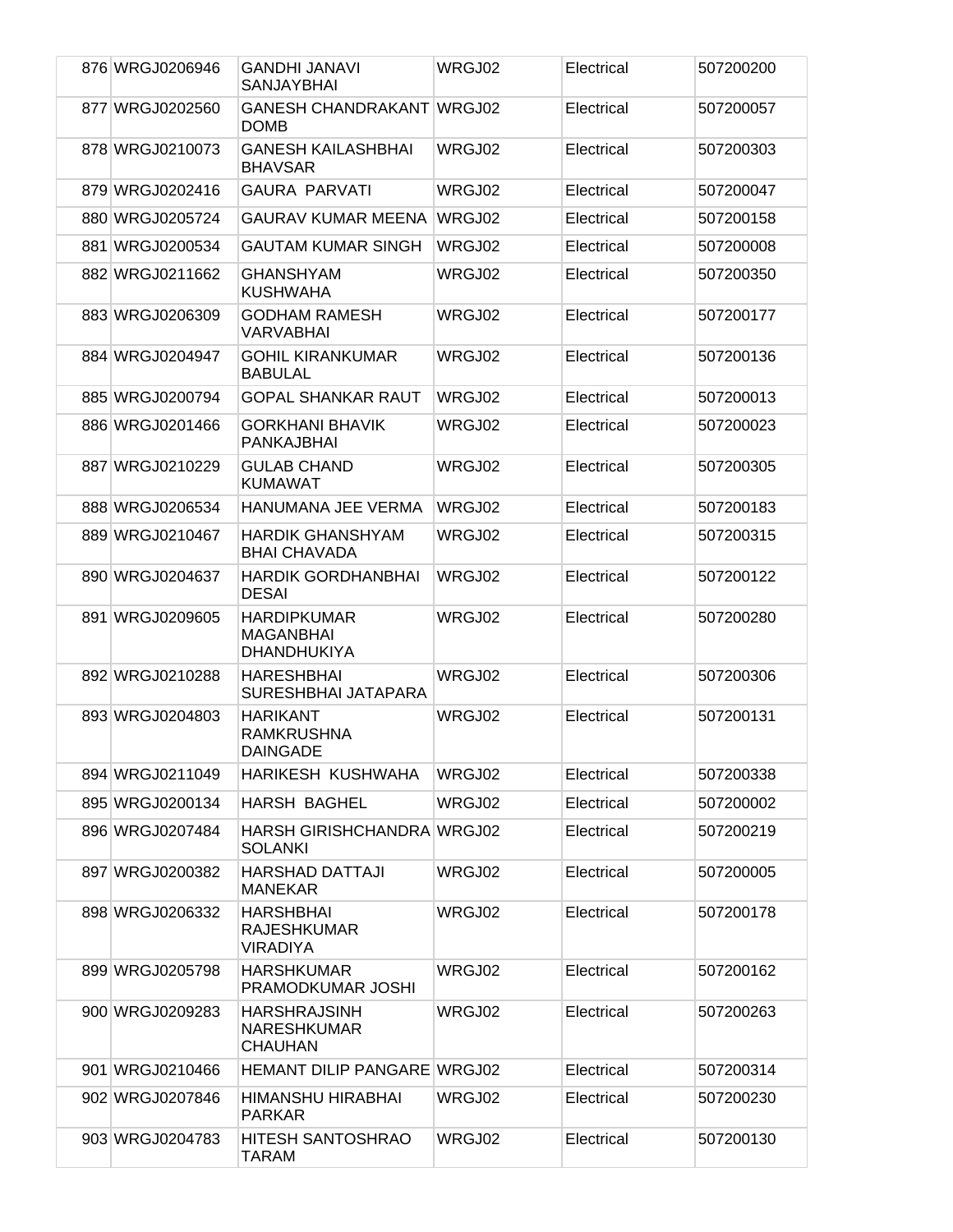| 904 WRGJ0202261 | <b>HITESH SIDHARTH</b><br><b>KALARKAR</b>             | WRGJ02 | Electrical | 507200043 |
|-----------------|-------------------------------------------------------|--------|------------|-----------|
| 905 WRGJ0209782 | <b>ISHTIAQMOHMAD</b><br><b>SALIMBHAI SHAIKH</b>       | WRGJ02 | Electrical | 507200290 |
| 906 WRGJ0210709 | <b>JADAV CHINTAN</b><br><b>BAHADURSINH</b>            | WRGJ02 | Electrical | 507200327 |
| 907 WRGJ0203992 | JASRAM MEENA                                          | WRGJ02 | Electrical | 507200104 |
| 908 WRGJ0211900 | JAY KAUSHIKBHAI TOLIA WRGJ02                          |        | Electrical | 507200357 |
| 909 WRGJ0205936 | JAYDEEPKUMAR<br>RAMANBHAI KANTHARIA                   | WRGJ02 | Electrical | 507200167 |
| 910 WRGJ0212481 | <b>JAYDEV KANUBHAI</b><br><b>PATEL</b>                | WRGJ02 | Electrical | 507200374 |
| 911 WRGJ0208952 | JAYMINKUMAR<br><b>RAJENDRABHAI</b><br><b>MAISURIA</b> | WRGJ02 | Electrical | 507200251 |
| 912 WRGJ0202403 | <b>JIGAR PRADEEPKUMAR</b><br><b>MEHTA</b>             | WRGJ02 | Electrical | 507200046 |
| 913 WRGJ0203673 | JITENDRA JIJABRAO<br><b>PATIL</b>                     | WRGJ02 | Electrical | 507200092 |
| 914 WRGJ0206453 | JOSHI ABHISHEK<br><b>MANOJBHAI</b>                    | WRGJ02 | Electrical | 507200181 |
| 915 WRGJ0207564 | <b>JYOTI KUMARI</b>                                   | WRGJ02 | Electrical | 507200224 |
| 916 WRGJ0210058 | KAHAR ZARANA<br><b>SATISHBHAI</b>                     | WRGJ02 | Electrical | 507200301 |
| 917 WRGJ0210451 | <b>KALPESH DEELIP</b><br><b>KULKARNI</b>              | WRGJ02 | Electrical | 507200313 |
| 918 WRGJ0207320 | KANHAIYA LAL MEENA                                    | WRGJ02 | Electrical | 507200214 |
| 919 WRGJ0212152 | KANZARIYA KISHORBHAI WRGJ02<br><b>VIRJIBHAI</b>       |        | Electrical | 507200365 |
| 920 WRGJ0203169 | <b>KESHAV</b>                                         | WRGJ02 | Electrical | 507200074 |
| 921 WRGJ0205469 | KHUSHBOO ASHOK<br><b>MESHRAM</b>                      | WRGJ02 | Electrical | 507200152 |
| 922 WRGJ0205888 | KISHAN ASHWIN BHAI<br><b>KHANDHAR</b>                 | WRGJ02 | Electrical | 507200166 |
| 923 WRGJ0204060 | KISHAN JAGDISHBHAI<br><b>PARMAR</b>                   | WRGJ02 | Electrical | 507200108 |
| 924 WRGJ0207228 | KISHAN KUMAR NAVIN<br><b>BHAI PATEL</b>               | WRGJ02 | Electrical | 507200210 |
| 925 WRGJ0207884 | <b>KORDIYA</b><br>NARENDRAKUMAR<br>JERAMBHAI          | WRGJ02 | Electrical | 507200232 |
| 926 WRGJ0210629 | <b>KULDEEP KUMAR</b>                                  | WRGJ02 | Electrical | 507200320 |
| 927 WRGJ0210326 | <b>KULDIPKUMAR</b><br>RASIKLAL BALEVA                 | WRGJ02 | Electrical | 507200308 |
| 928 WRGJ0210375 | <b>KUNAL AJAY SANAF</b>                               | WRGJ02 | Electrical | 507200309 |
| 929 WRGJ0206936 | <b>LAKHAN LAL BIND</b>                                | WRGJ02 | Electrical | 507200199 |
| 930 WRGJ0202161 | LAKUM MAYURKUMAR<br><b>BHIMABHAI</b>                  | WRGJ02 | Electrical | 507200037 |
| 931 WRGJ0202691 | <b>LALIT SUNIL BHAVSAR</b>                            | WRGJ02 | Electrical | 507200059 |
| 932 WRGJ0211756 | LOKENDRA SINGH                                        | WRGJ02 | Electrical | 507200353 |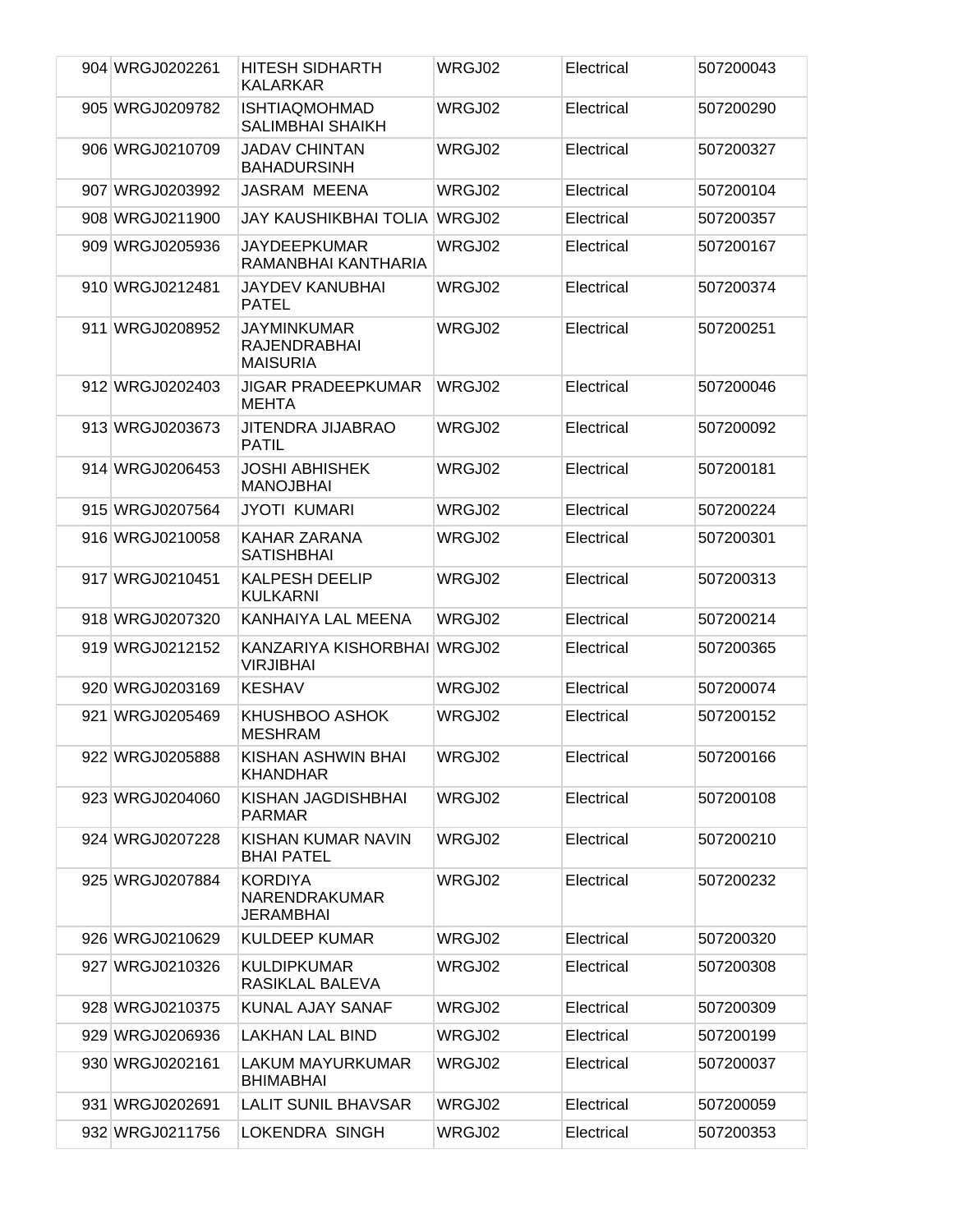| 933 WRGJ0203474 | <b>MAHENDRA KUMAR</b><br>YADAV                                    | WRGJ02 | Electrical | 507200086 |
|-----------------|-------------------------------------------------------------------|--------|------------|-----------|
| 934 WRGJ0208962 | <b>MAHENDRA RAJENDRA</b><br><b>SHINDHE</b>                        | WRGJ02 | Electrical | 507200252 |
| 935 WRGJ0202969 | <b>MAHESH</b><br><b>VISHWAKARMA</b>                               | WRGJ02 | Electrical | 507200069 |
| 936 WRGJ0204625 | <b>MANISH VERMA</b>                                               | WRGJ02 | Electrical | 507200120 |
| 937 WRGJ0210050 | <b>MANISH KUMAR</b>                                               | WRGJ02 | Electrical | 507200300 |
| 938 WRGJ0209431 | <b>MANISH KUMAR SINGH</b>                                         | WRGJ02 | Electrical | 507200274 |
| 939 WRGJ0206129 | <b>MANISHA KUMARI</b>                                             | WRGJ02 | Electrical | 507200173 |
| 940 WRGJ0209729 | <b>MAYANKKUMAR</b><br>RAJESHBHAI SHARMA                           | WRGJ02 | Electrical | 507200286 |
| 941 WRGJ0211833 | <b>MAYURKUMAR</b><br><b>DINESHBHAI PATEL</b>                      | WRGJ02 | Electrical | 507200355 |
| 942 WRGJ0211140 | <b>MEGHRAJ GULABRAO</b><br><b>BHAMARE</b>                         | WRGJ02 | Electrical | 507200339 |
| 943 WRGJ0207150 | <b>MEHUL DHANRAJBHAI</b><br><b>KARANKAL</b>                       | WRGJ02 | Electrical | 507200207 |
| 944 WRGJ0212117 | <b>MEHUL NAGINBHAI</b><br><b>PARMAR</b>                           | WRGJ02 | Electrical | 507200363 |
| 945 WRGJ0202466 | <b>MEHULKUMAR</b><br>NATVARSINH SOLANKI                           | WRGJ02 | Electrical | 507200051 |
| 946 WRGJ0203956 | <b>MIRDHAWALA SHAKIB</b><br><b>MAHEDI MAKBUL</b><br><b>HUSHEN</b> | WRGJ02 | Electrical | 507200103 |
| 947 WRGJ0212463 | <b>MITHLESH KUMAR</b>                                             | WRGJ02 | Electrical | 507200371 |
| 948 WRGJ0203388 | <b>MOHAMMAD AARIF ALI</b>                                         | WRGJ02 | Electrical | 507200083 |
| 949 WRGJ0205684 | <b>MOHAMMADATIK A</b><br>RAZZAQ MANSURI                           | WRGJ02 | Electrical | 507200157 |
| 950 WRGJ0209831 | <b>MOHAMMEDJAVED</b><br>JILANIBHAI MANSURI                        | WRGJ02 | Electrical | 507200292 |
| 951 WRGJ0203295 | <b>MOHAN SAINI</b>                                                | WRGJ02 | Electrical | 507200080 |
| 952 WRGJ0203350 | <b>MONALI JANARDAN</b><br><b>ZOPE</b>                             | WRGJ02 | Electrical | 507200082 |
| 953 WRGJ0206061 | <b>MUBIN MAHAMMED</b><br><b>HANIF PATEL</b>                       | WRGJ02 | Electrical | 507200170 |
| 954 WRGJ0204766 | <b>MUKESH KUMAR</b>                                               | WRGJ02 | Electrical | 507200128 |
| 955 WRGJ0202197 | <b>MUKESH NARGESH</b>                                             | WRGJ02 | Electrical | 507200038 |
| 956 WRGJ0209653 | <b>MUKESH KUMAR SAINI</b>                                         | WRGJ02 | Electrical | 507200282 |
| 957 WRGJ0210995 | MURARI MISHRA                                                     | WRGJ02 | Electrical | 507200335 |
| 958 WRGJ0211497 | <b>NAGESHWAR</b><br><b>PRAJAPATI</b>                              | WRGJ02 | Electrical | 507200344 |
| 959 WRGJ0206978 | <b>NAITIKKUMAR</b><br><b>MANUBHAI RAVAL</b>                       | WRGJ02 | Electrical | 507200202 |
| 960 WRGJ0206760 | NANDINI DAVE                                                      | WRGJ02 | Electrical | 507200192 |
| 961 WRGJ0211622 | NANDKISHOR PASWAN                                                 | WRGJ02 | Electrical | 507200346 |
| 962 WRGJ0202895 | NARENDRA BABUBHAI<br><b>CHANDPA</b>                               | WRGJ02 | Electrical | 507200068 |
| 963 WRGJ0207598 | <b>NARESHKUMAR</b><br><b>AMRUTJI THAKOR</b>                       | WRGJ02 | Electrical | 507200226 |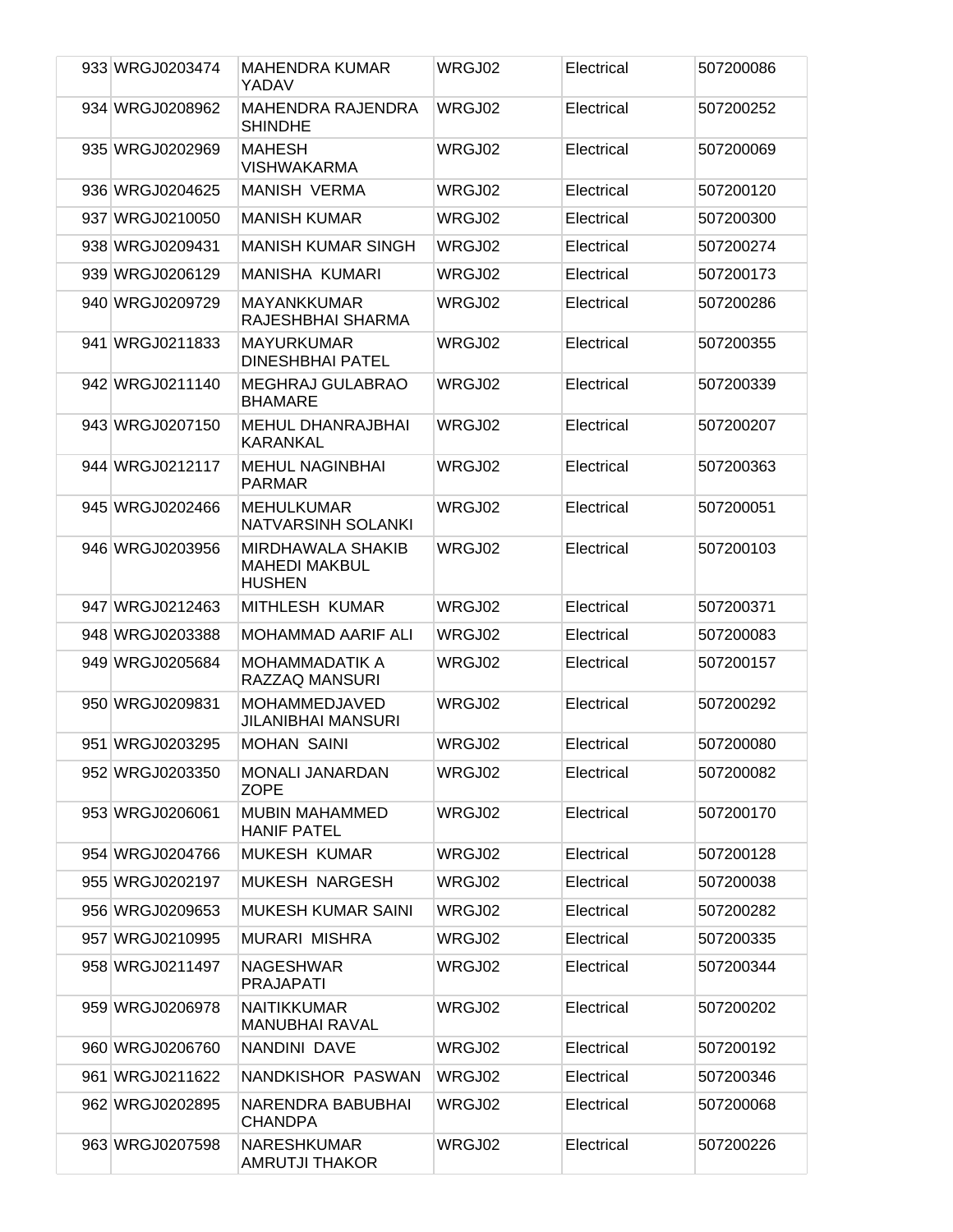| 964 WRGJ0210598 | <b>NARESHKUMAR</b><br>TEJARAMBHAI RAJGOR              | WRGJ02 | Electrical | 507200319 |
|-----------------|-------------------------------------------------------|--------|------------|-----------|
| 965 WRGJ0206907 | <b>NAYI VISHALKUMAR</b><br><b>KHODABHAI</b>           | WRGJ02 | Electrical | 507200197 |
| 966 WRGJ0212359 | <b>NEERAJ KUMAR</b><br><b>PRAJAPATI</b>               | WRGJ02 | Electrical | 507200370 |
| 967 WRGJ0200774 | <b>NIKHIL HARIDAS</b><br><b>RANDHE</b>                | WRGJ02 | Electrical | 507200012 |
| 968 WRGJ0204812 | <b>NIKUNJKUMAR</b><br><b>GOVINDBHAI PAREKH</b>        | WRGJ02 | Electrical | 507200132 |
| 969 WRGJ0205682 | NIRAV DINESHBHAI<br><b>MANDORA</b>                    | WRGJ02 | Electrical | 507200156 |
| 970 WRGJ0207063 | NISHAT MANSOORI                                       | WRGJ02 | Electrical | 507200205 |
| 971 WRGJ0212003 | <b>NITESH</b><br>LAKSHMINARAYAN<br><b>PARADESHI</b>   | WRGJ02 | Electrical | 507200361 |
| 972 WRGJ0207115 | <b>NITISHKUMAR</b><br>RANGITBHAI PARMAR               | WRGJ02 | Electrical | 507200206 |
| 973 WRGJ0207542 | OM PRAKASH YADAV                                      | WRGJ02 | Electrical | 507200221 |
| 974 WRGJ0204959 | OMESH KUMAR JOLIYA                                    | WRGJ02 | Electrical | 507200139 |
| 975 WRGJ0211876 | OTARADI BHAVESHBHAI<br><b>POLABHAI</b>                | WRGJ02 | Electrical | 507200356 |
| 976 WRGJ0205608 | PALINDER SINGH                                        | WRGJ02 | Electrical | 507200154 |
| 977 WRGJ0208926 | PANCHAL ASHILKUMAR<br><b>GIRISHBHAI</b>               | WRGJ02 | Electrical | 507200250 |
| 978 WRGJ0202435 | <b>PANCHAL RITESH</b><br><b>PRAVINBHAI</b>            | WRGJ02 | Electrical | 507200048 |
| 979 WRGJ0211543 | PANKAJ KUMAR MEENA                                    | WRGJ02 | Electrical | 507200345 |
| 980 WRGJ0210390 | PANKAJ KUMAR YADAV                                    | WRGJ02 | Electrical | 507200310 |
| 981 WRGJ0207512 | <b>PANKAJKUMAR</b><br>RASIKBHAI DETHADIYA             | WRGJ02 | Electrical | 507200220 |
| 982 WRGJ0212297 | PARESHBHAI KALIDASH<br><b>TALPADA</b>                 | WRGJ02 | Electrical | 507200368 |
| 983 WRGJ0204958 | <b>PARESHKUMAR</b><br>VADANJI PARAKHADIYA             | WRGJ02 | Electrical | 507200138 |
| 984 WRGJ0204579 | <b>PARMAR BALDEVKUMAR WRGJ02</b><br><b>BHIKHABHAI</b> |        | Electrical | 507200116 |
| 985 WRGJ0206994 | PARMAR KISHANKUMAR<br><b>MANUBHAI</b>                 | WRGJ02 | Electrical | 507200204 |
| 986 WRGJ0205394 | <b>PARTHKUMAR</b><br><b>MUKESHBHAI BHATT</b>          | WRGJ02 | Electrical | 507200148 |
| 987 WRGJ0201583 | PATEL ANKURKUMAR<br><b>ARVINDBHAI</b>                 | WRGJ02 | Electrical | 507200028 |
| 988 WRGJ0209239 | PATEL DHRUVI<br><b>KISHORBHAI</b>                     | WRGJ02 | Electrical | 507200261 |
| 989 WRGJ0203823 | <b>PATEL FENNY</b><br><b>PRAVINBHAI</b>               | WRGJ02 | Electrical | 507200096 |
| 990 WRGJ0206532 | PATEL HARDIK<br><b>BHARATBHAI</b>                     | WRGJ02 | Electrical | 507200182 |
| 991 WRGJ0202493 | PATEL JAY UMESHBHAI                                   | WRGJ02 | Electrical | 507200052 |
| 992 WRGJ0204622 | PAVAN KUMAR MEENA                                     | WRGJ02 | Electrical | 507200118 |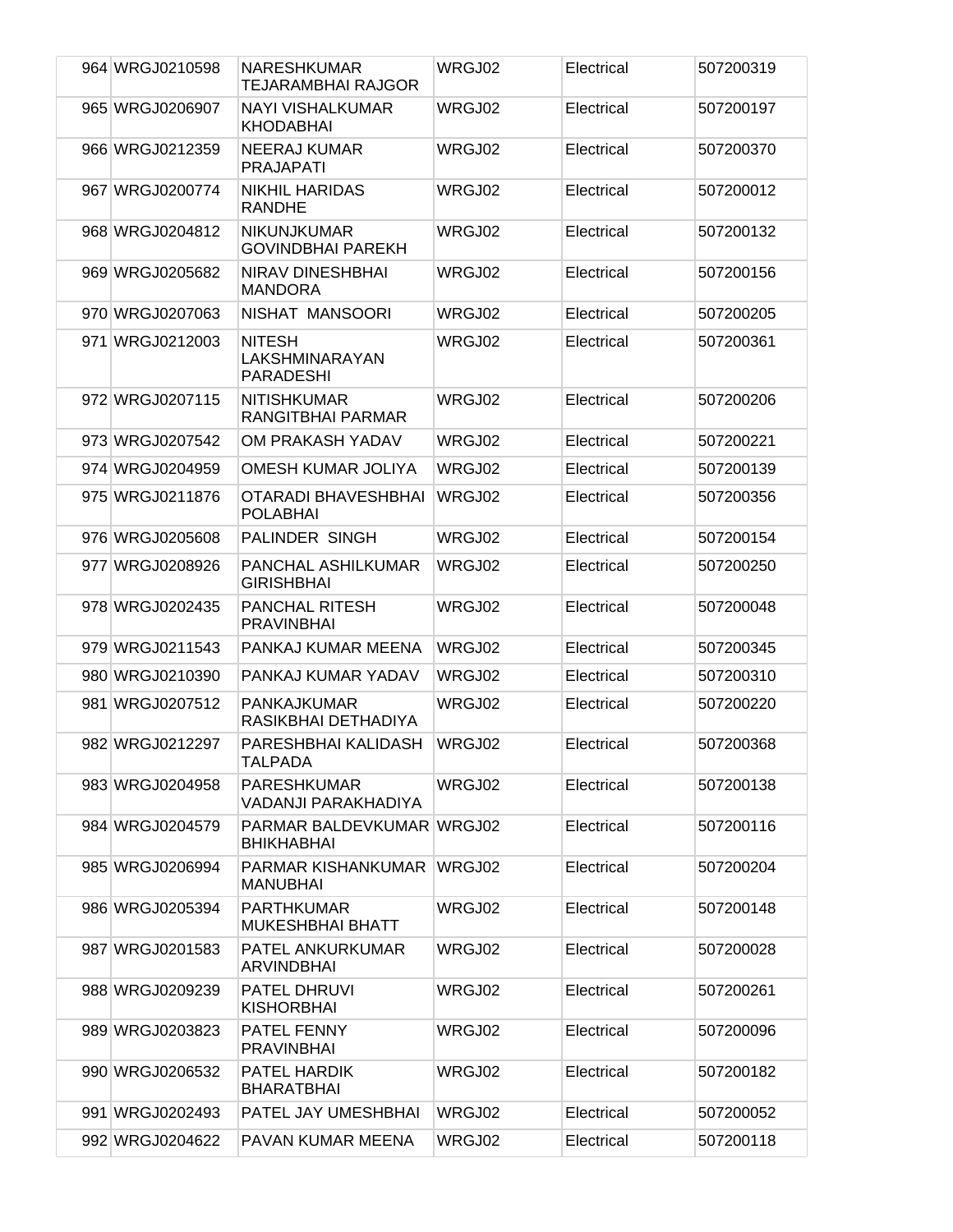| 993 WRGJ0204430  | PRABHUDYAL MEENA                                              | WRGJ02 | Electrical | 507200114 |
|------------------|---------------------------------------------------------------|--------|------------|-----------|
| 994 WRGJ0204237  | <b>PRAHLAD KUMAR</b><br><b>MEENA</b>                          | WRGJ02 | Electrical | 507200109 |
| 995 WRGJ0210796  | <b>PRAJAPATI</b><br><b>KETANKUMAR</b><br><b>DINESHBHAI</b>    | WRGJ02 | Electrical | 507200329 |
| 996 WRGJ0202872  | <b>PRAJAPATI</b><br><b>KULDIPKUMAR</b><br><b>RAJUBHAI</b>     | WRGJ02 | Electrical | 507200066 |
| 997 WRGJ0205751  | PRAKASH PRAKASH<br><b>PARMAR</b>                              | WRGJ02 | Electrical | 507200160 |
| 998 WRGJ0209348  | PRAKASH SHAMJIBHAI<br>CHAUHAN                                 | WRGJ02 | Electrical | 507200265 |
| 999 WRGJ0209380  | <b>PRAKASHKUMAR</b><br><b>GORADHANBHAI</b><br><b>MALAVIYA</b> | WRGJ02 | Electrical | 507200268 |
| 1000 WRGJ0204241 | PRANAV MANISH KUMAR WRGJ02<br><b>BHATIYA</b>                  |        | Electrical | 507200110 |
| 1001 WRGJ0205337 | PRANEET MADHUKAR<br><b>MESHRAM</b>                            | WRGJ02 | Electrical | 507200147 |
| 1002 WRGJ0209749 | PRATEEK SHARMA                                                | WRGJ02 | Electrical | 507200288 |
| 1003 WRGJ0210706 | <b>PRATIK DEVENDRA</b><br><b>BHAVSAR</b>                      | WRGJ02 | Electrical | 507200325 |
| 1004 WRGJ0206873 | <b>PRATIKKUMAR</b><br><b>CHAMPAKBHAI MORKER</b>               | WRGJ02 | Electrical | 507200195 |
| 1005 WRGJ0211045 | PRATIKSHA AMBADAS<br><b>RAIPURE</b>                           | WRGJ02 | Electrical | 507200337 |
| 1006 WRGJ0212774 | PRAVEEN SINGH                                                 | WRGJ02 | Electrical | 507200381 |
| 1007 WRGJ0201455 | <b>PRITAM KUMAR</b><br><b>KISHANBHAI PATEL</b>                | WRGJ02 | Electrical | 507200021 |
| 1008 WRGJ0209427 | PYARELAL MEENA                                                | WRGJ02 | Electrical | 507200272 |
| 1009 WRGJ0202754 | <b>RADHESHKUMAR</b><br>ASHVINBHAI SIDAPARA                    | WRGJ02 | Electrical | 507200062 |
| 1010 WRGJ0201119 | RAHUL GOPAL OAD                                               | WRGJ02 | Electrical | 507200017 |
| 1011 WRGJ0208232 | <b>RAHUL KUMAR SAHU</b>                                       | WRGJ02 | Electrical | 507200238 |
| 1012 WRGJ0203182 | <b>RAHUL SINGH</b>                                            | WRGJ02 | Electrical | 507200076 |
| 1013 WRGJ0212303 | RAHUL VINODBHAI<br><b>MAKWANA</b>                             | WRGJ02 | Electrical | 507200369 |
| 1014 WRGJ0208060 | RAHUL VINODCHANDRA<br><b>SOLANKI</b>                          | WRGJ02 | Electrical | 507200235 |
| 1015 WRGJ0202514 | <b>RAJ JITUBHAI</b><br>VAGHADIYA                              | WRGJ02 | Electrical | 507200054 |
| 1016 WRGJ0209968 | RAJ KUMAR YADAV                                               | WRGJ02 | Electrical | 507200299 |
| 1017 WRGJ0209722 | <b>RAJAT KISHOR KOLATE</b>                                    | WRGJ02 | Electrical | 507200285 |
| 1018 WRGJ0203297 | RAJENDRA SINGH                                                | WRGJ02 | Electrical | 507200081 |
| 1019 WRGJ0201568 | RAJKUMAR MEENA                                                | WRGJ02 | Electrical | 507200027 |
| 1020 WRGJ0206423 | <b>RAJNISH</b>                                                | WRGJ02 | Electrical | 507200179 |
| 1021 WRGJ0202692 | <b>RAJOO</b>                                                  | WRGJ02 | Electrical | 507200060 |
| 1022 WRGJ0208403 | RAJPUT VIKRAMSINH<br>POONAMSINH                               | WRGJ02 | Electrical | 507200239 |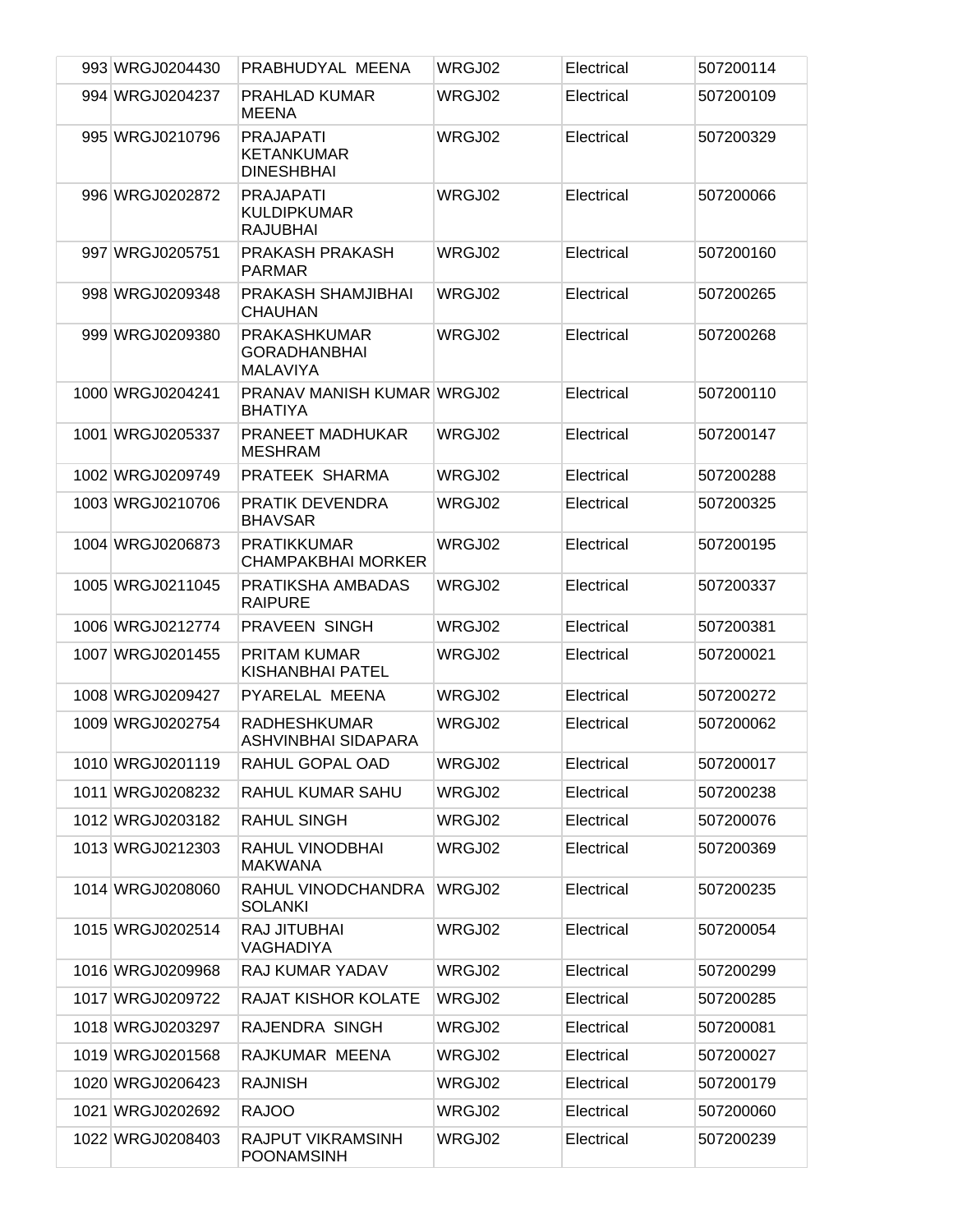| 1023 WRGJ0205845 | RAJVEER JOHN                                           | WRGJ02 | Electrical | 507200164 |
|------------------|--------------------------------------------------------|--------|------------|-----------|
| 1024 WRGJ0203893 | RAKESH KUMAR                                           | WRGJ02 | Electrical | 507200098 |
| 1025 WRGJ0208837 | RAKESH KUMAR                                           | WRGJ02 | Electrical | 507200247 |
| 1026 WRGJ0203720 | RAKESH SAINI                                           | WRGJ02 | Electrical | 507200093 |
| 1027 WRGJ0207861 | RAKESH SHARMA                                          | WRGJ02 | Electrical | 507200231 |
| 1028 WRGJ0211361 | RAKESH KUMAR SAINI                                     | WRGJ02 | Electrical | 507200342 |
| 1029 WRGJ0205825 | RAKESH KUMAR VERMA                                     | WRGJ02 | Electrical | 507200163 |
| 1030 WRGJ0201555 | RAMKISHAN MEENA                                        | WRGJ02 | Electrical | 507200026 |
| 1031 WRGJ0201524 | <b>RAUT KIRAN VILAS</b>                                | WRGJ02 | Electrical | 507200025 |
| 1032 WRGJ0207699 | RAVI KUMAR                                             | WRGJ02 | Electrical | 507200228 |
| 1033 WRGJ0211249 | RAVI PRAKASH                                           | WRGJ02 | Electrical | 507200340 |
| 1034 WRGJ0200209 | RAVI UMESH BHAI<br><b>PANDYA</b>                       | WRGJ02 | Electrical | 507200003 |
| 1035 WRGJ0202535 | RAVIKANT CHAUHAN                                       | WRGJ02 | Electrical | 507200055 |
| 1036 WRGJ0210393 | RAVIN RAWAT                                            | WRGJ02 | Electrical | 507200311 |
| 1037 WRGJ0210161 | RISHABH KUMAR DUBEY                                    | WRGJ02 | Electrical | 507200304 |
| 1038 WRGJ0205640 | ROHIT DADASAHEB<br><b>KHAIRNAR</b>                     | WRGJ02 | Electrical | 507200155 |
| 1039 WRGJ0209486 | ROHIT VINODBHAI<br><b>MESARIYA</b>                     | WRGJ02 | Electrical | 507200275 |
| 1040 WRGJ0202606 | RONAK GOVIND ODH                                       | WRGJ02 | Electrical | 507200058 |
| 1041 WRGJ0207152 | RUSHIK AJAYBHAI<br><b>CHAVDA</b>                       | WRGJ02 | Electrical | 507200208 |
| 1042 WRGJ0209856 | <b>RUSHIKESH RAMESH</b><br><b>KADAM</b>                | WRGJ02 | Electrical | 507200293 |
| 1043 WRGJ0206722 | <b>RUTVI</b><br><b>DHARMENDRABHAI</b><br><b>TAILOR</b> | WRGJ02 | Electrical | 507200190 |
| 1044 WRGJ0207404 | <b>SACHCHIDANAND</b><br><b>MAURYA</b>                  | WRGJ02 | Electrical | 507200217 |
| 1045 WRGJ0202260 | <b>SACHIN SUBHASH</b><br><b>SAWALE</b>                 | WRGJ02 | Electrical | 507200042 |
| 1046 WRGJ0206111 | SAGAR NATHABHAI<br>VAJA                                | WRGJ02 | Electrical | 507200172 |
| 1047 WRGJ0204405 | SAGAR RATIBHAI<br><b>CHAUHAN</b>                       | WRGJ02 | Electrical | 507200113 |
| 1048 WRGJ0208919 | <b>SALIMMIYAN</b><br><b>MAHEBUBMIYAN MALEK</b>         | WRGJ02 | Electrical | 507200249 |
| 1049 WRGJ0209101 | SANDEEP KUMAR                                          | WRGJ02 | Electrical | 507200257 |
| 1050 WRGJ0203134 | SANDEEP KUMAR PATEL                                    | WRGJ02 | Electrical | 507200073 |
| 1051 WRGJ0201505 | SANJAY GUPTA                                           | WRGJ02 | Electrical | 507200024 |
| 1052 WRGJ0209405 | SANJAY KUMAR                                           | WRGJ02 | Electrical | 507200269 |
| 1053 WRGJ0205189 | SANJIT KUMAR MALIK                                     | WRGJ02 | Electrical | 507200145 |
| 1054 WRGJ0212047 | SANTOSH KUMAR                                          | WRGJ02 | Electrical | 507200362 |
| 1055 WRGJ0203241 | <b>SANTOSH KUMAR</b><br><b>MEENA</b>                   | WRGJ02 | Electrical | 507200078 |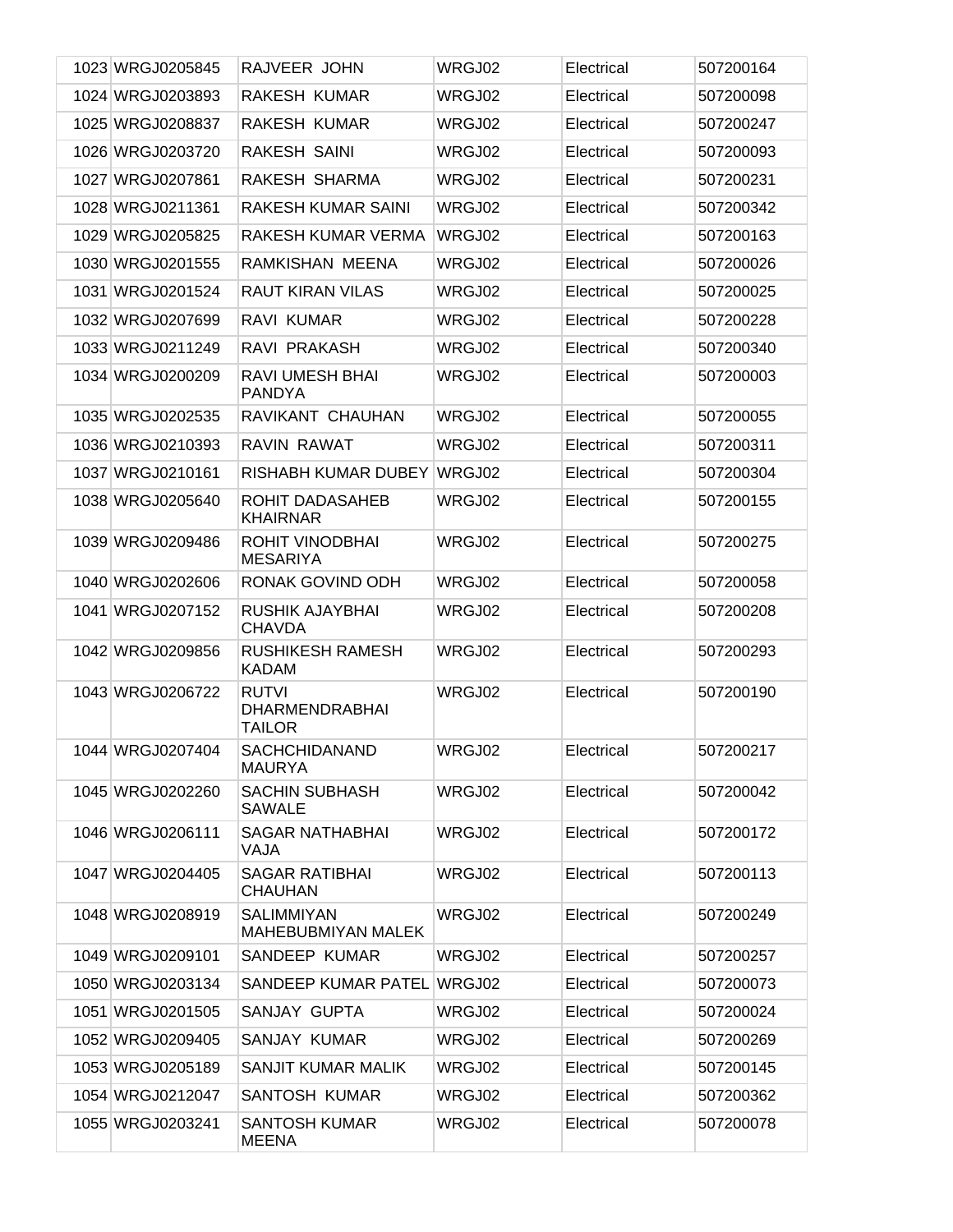| 1056 WRGJ0209906 | <b>SAPTESH SURESH</b><br><b>SHIRKE</b>                        | WRGJ02 | Electrical | 507200295 |
|------------------|---------------------------------------------------------------|--------|------------|-----------|
| 1057 WRGJ0212000 | <b>SARANG MOHAN</b><br><b>PAUNIKAR</b>                        | WRGJ02 | Electrical | 507200360 |
| 1058 WRGJ0206173 | SATHVARA AMIT<br><b>RAMJIBHAI</b>                             | WRGJ02 | Electrical | 507200174 |
| 1059 WRGJ0205407 | SATHVARA CHINTAN<br><b>DILIPBHAI</b>                          | WRGJ02 | Electrical | 507200150 |
| 1060 WRGJ0208669 | SHAHZADSHA SALIMSHA WRGJ02<br><b>DIVAN</b>                    |        | Electrical | 507200241 |
| 1061 WRGJ0203410 | <b>SHAIK SAIDA</b>                                            | WRGJ02 | Electrical | 507200084 |
| 1062 WRGJ0200276 | <b>SHAILESHKUMAR</b><br><b>MOHANBHAI</b><br><b>CHAUDHARI</b>  | WRGJ02 | Electrical | 507200004 |
| 1063 WRGJ0204831 | SHANKAR LAL MEENA                                             | WRGJ02 | Electrical | 507200133 |
| 1064 WRGJ0212206 | <b>SHASHANK KUMAR</b>                                         | WRGJ02 | Electrical | 507200366 |
| 1065 WRGJ0209747 | <b>SHASHANK PRASAD</b>                                        | WRGJ02 | Electrical | 507200287 |
| 1066 WRGJ0208052 | <b>SHASHI KUMAR</b>                                           | WRGJ02 | Electrical | 507200234 |
| 1067 WRGJ0200074 | SHEKHAR PAL                                                   | WRGJ02 | Electrical | 507200001 |
| 1068 WRGJ0201642 | <b>SHIDDHARAJSINH</b><br><b>RAJENDRASINH</b><br><b>CHAVDA</b> | WRGJ02 | Electrical | 507200029 |
| 1069 WRGJ0202070 | SHITAL NANAJI ENGLE                                           | WRGJ02 | Electrical | 507200036 |
| 1070 WRGJ0210637 | SHIVAM MISHRA                                                 | WRGJ02 | Electrical | 507200321 |
| 1071 WRGJ0210665 | SHIVANAND KUSHWAHA WRGJ02                                     |        | Electrical | 507200323 |
| 1072 WRGJ0203177 | <b>SHREYASKUMAR</b><br><b>KANTILAL PARMAR</b>                 | WRGJ02 | Electrical | 507200075 |
| 1073 WRGJ0207268 | <b>SHRUHETI KISHORBHAI</b><br>VAGHASIYA                       | WRGJ02 | Electrical | 507200212 |
| 1074 WRGJ0209659 | <b>SHUBHAM BISEN</b>                                          | WRGJ02 | Electrical | 507200283 |
| 1075 WRGJ0210484 | SHUBHAM SINGH                                                 | WRGJ02 | Electrical | 507200317 |
| 1076 WRGJ0205208 | SHUBHAM BHUJANG<br><b>TANGADE</b>                             | WRGJ02 | Electrical | 507200146 |
| 1077 WRGJ0211986 | SHUBHAM NANDKUMAR<br><b>SONAR</b>                             | WRGJ02 | Electrical | 507200359 |
| 1078 WRGJ0201250 | <b>SHUBHAM RAJU</b><br><b>RANGARI</b>                         | WRGJ02 | Electrical | 507200018 |
| 1079 WRGJ0205481 | <b>SHUBHAM</b><br>SUKHADEVRAO DAROI                           | WRGJ02 | Electrical | 507200153 |
| 1080 WRGJ0204660 | <b>SHUVENDU PRAKASH</b><br><b>GIRI</b>                        | WRGJ02 | Electrical | 507200123 |
| 1081 WRGJ0210743 | <b>SHWETA SANDEEP</b><br><b>GAEKWAD</b>                       | WRGJ02 | Electrical | 507200328 |
| 1082 WRGJ0205875 | <b>SIDDHARTH</b><br><b>HASMUKHBHAI PARMAR</b>                 | WRGJ02 | Electrical | 507200165 |
| 1083 WRGJ0208832 | SIDDHARTH SHYAM<br><b>BHAGWAT</b>                             | WRGJ02 | Electrical | 507200246 |
| 1084 WRGJ0208964 | SIKANDAR THAKUR                                               | WRGJ02 | Electrical | 507200253 |
| 1085 WRGJ0202818 | <b>SITARAM</b>                                                | WRGJ02 | Electrical | 507200065 |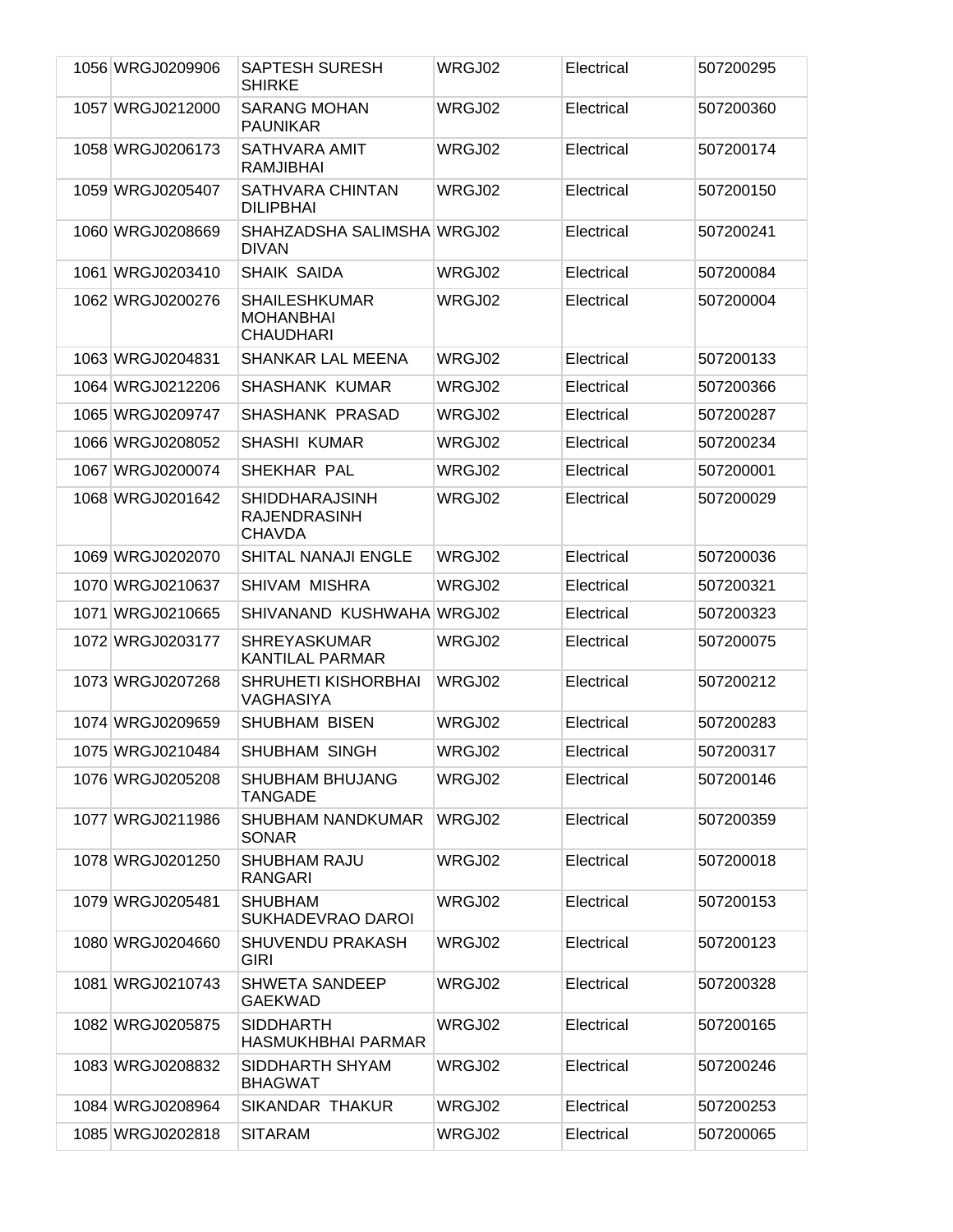| 1086 WRGJ0209582 | SITENDRA MANE                                                                                               | WRGJ02 | Electrical | 507200279 |
|------------------|-------------------------------------------------------------------------------------------------------------|--------|------------|-----------|
| 1087 WRGJ0212705 | SOHAN MOHAN BHAI<br>VAGHELA                                                                                 | WRGJ02 | Electrical | 507200379 |
| 1088 WRGJ0210062 | <b>SOLANKI PARTH</b><br><b>ROHITBHAI</b>                                                                    | WRGJ02 | Electrical | 507200302 |
| 1089 WRGJ0207283 | SOMENDRA KUMAR                                                                                              | WRGJ02 | Electrical | 507200213 |
| 1090 WRGJ0209875 | SONALBEN KANUBHAI<br><b>TARABADAKOLI</b>                                                                    | WRGJ02 | Electrical | 507200294 |
| 1091 WRGJ0202047 | <b>SONU KUMAR</b>                                                                                           | WRGJ02 | Electrical | 507200034 |
| 1092 WRGJ0207554 | SONU VARMA                                                                                                  | WRGJ02 | Electrical | 507200223 |
| 1093 WRGJ0206973 | SONU KUMAR CHAUHAN                                                                                          | WRGJ02 | Electrical | 507200201 |
| 1094 WRGJ0212474 | SOURABH KUMAR                                                                                               | WRGJ02 | Electrical | 507200373 |
| 1095 WRGJ0206108 | <b>SOURABH SAINI</b>                                                                                        | WRGJ02 | Electrical | 507200171 |
| 1096 WRGJ0211018 | SOURAV MONDAL                                                                                               | WRGJ02 | Electrical | 507200336 |
| 1097 WRGJ0206212 | <b>SUBHASH KUMAR</b>                                                                                        | WRGJ02 | Electrical | 507200175 |
| 1098 WRGJ0206893 | SUBHENDU HUDAIT                                                                                             | WRGJ02 | Electrical | 507200196 |
| 1099 WRGJ0203874 | <b>SUBODH KUMAR</b>                                                                                         | WRGJ02 | Electrical | 507200097 |
| 1100 WRGJ0202312 | <b>SUMED MOHAN</b><br><b>WANKHADE MOHAN</b><br>SITARAM WANKHADE<br><b>SITARAM RUPAJI</b><br><b>WANKHADE</b> | WRGJ02 | Electrical | 507200045 |
| 1101 WRGJ0204308 | <b>SUMIT KUMAR MEENA</b>                                                                                    | WRGJ02 | Electrical | 507200112 |
| 1102 WRGJ0204600 | <b>SUNEEL KUMAR MEENA</b>                                                                                   | WRGJ02 | Electrical | 507200117 |
| 1103 WRGJ0209226 | <b>SUNIL PASWAN</b>                                                                                         | WRGJ02 | Electrical | 507200259 |
| 1104 WRGJ0206926 | <b>SUNNY KUMAR</b>                                                                                          | WRGJ02 | Electrical | 507200198 |
| 1105 WRGJ0205736 | <b>SURYA PRAKASH</b><br><b>MEENA</b>                                                                        | WRGJ02 | Electrical | 507200159 |
| 1106 WRGJ0202256 | <b>SUSHEEL KUMAR</b><br>YADAV                                                                               | WRGJ02 | Electrical | 507200041 |
| 1107 WRGJ0206698 | <b>SUSHIL KUMAR PATEL</b>                                                                                   | WRGJ02 | Electrical | 507200189 |
| 1108 WRGJ0200443 | <b>SWAPNIL ANILRAO</b><br><b>KHAIRKAR</b>                                                                   | WRGJ02 | Electrical | 507200006 |
| 1109 WRGJ0208811 | <b>SWEETYKUMARI</b><br><b>MAHESHBHAI PATEL</b>                                                              | WRGJ02 | Electrical | 507200245 |
| 1110 WRGJ0207548 | TALPADA PRAKASHBHAI<br>VITTHALBHAI                                                                          | WRGJ02 | Electrical | 507200222 |
| 1111 WRGJ0210707 | THAKOR ALPESHKUMAR<br><b>PRATAPSINH</b>                                                                     | WRGJ02 | Electrical | 507200326 |
| 1112 WRGJ0204432 | THAKRE<br>JITENDRAKUMAR<br><b>DHARMENDRABHAI</b>                                                            | WRGJ02 | Electrical | 507200115 |
| 1113 WRGJ0205063 | <b>TUSHAR DILIPBHAI</b><br><b>SOLANKI</b>                                                                   | WRGJ02 | Electrical | 507200141 |
| 1114 WRGJ0204265 | TUSHAR RAJENDRA<br><b>BHADADE</b>                                                                           | WRGJ02 | Electrical | 507200111 |
| 1115 WRGJ0204740 | VADHU DIVYESHBHAI<br><b>DHIRUBHAI</b>                                                                       | WRGJ02 | Electrical | 507200126 |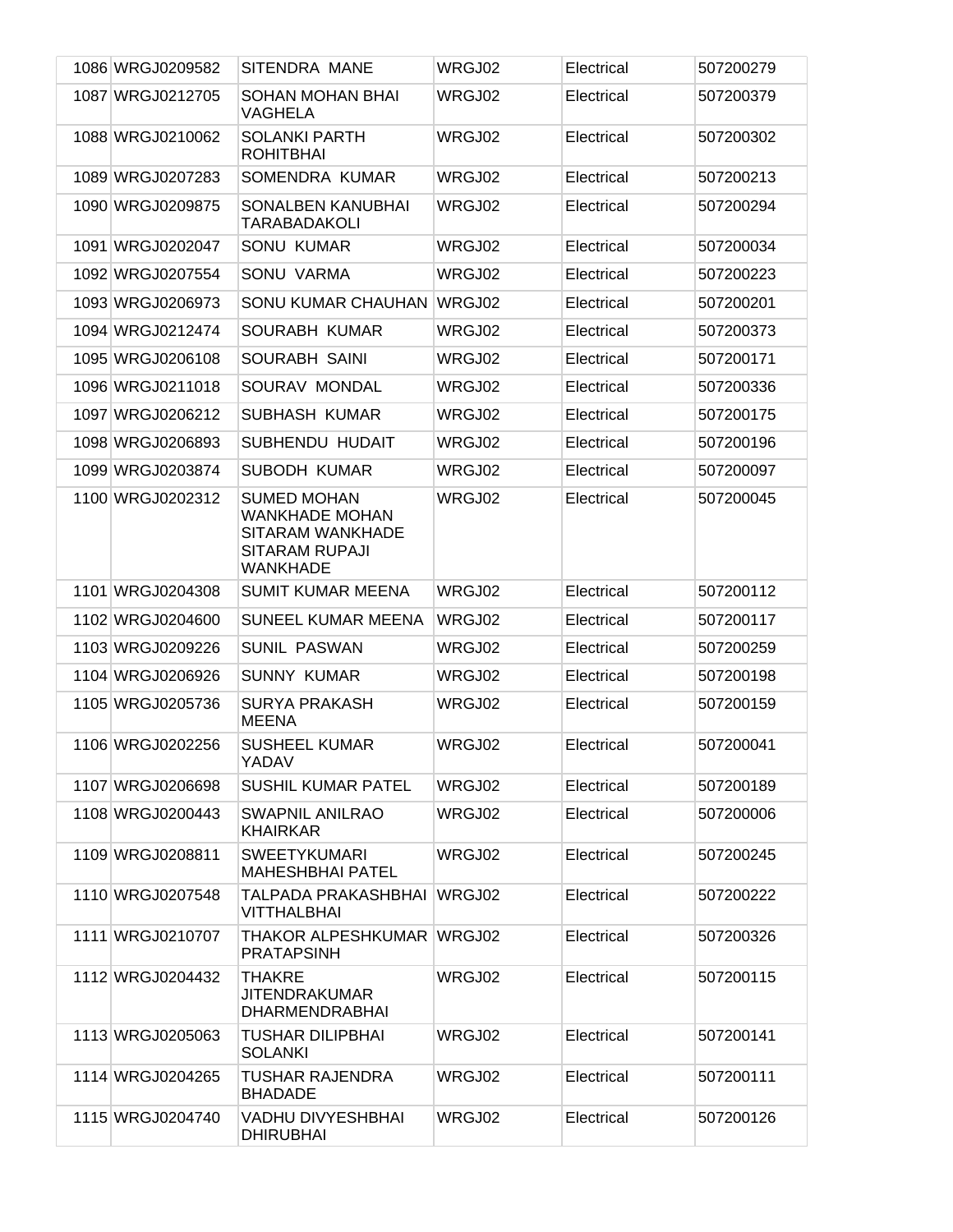| 1116 WRGJ0200825 | <b>VAGHELA PIYUSH</b><br><b>BHAGABHAI</b>       | WRGJ02 | Electrical | 507200014 |
|------------------|-------------------------------------------------|--------|------------|-----------|
| 1117 WRGJ0207234 | <b>VAGHELA TINKAL</b><br>CHANDRAKANTBHAI        | WRGJ02 | Electrical | 507200211 |
| 1118 WRGJ0202873 | <b>VAIBHAV ASHOK</b><br><b>SAWALE</b>           | WRGJ02 | Electrical | 507200067 |
| 1119 WRGJ0201701 | <b>VAIBHAV VILAS</b><br><b>KUMBHARKAR</b>       | WRGJ02 | Electrical | 507200030 |
| 1120 WRGJ0204044 | <b>VAIBHAVKUMAR PATEL</b><br><b>PRAKASHBHAI</b> | WRGJ02 | Electrical | 507200107 |
| 1121 WRGJ0202284 | <b>VANDANA HARISHBHAI</b><br><b>GODHANIYA</b>   | WRGJ02 | Electrical | 507200044 |
| 1122 WRGJ0203939 | <b>VARU YASH</b><br><b>JITENDRABHAI</b>         | WRGJ02 | Electrical | 507200102 |
| 1123 WRGJ0209228 | <b>VEERENDRA</b>                                | WRGJ02 | Electrical | 507200260 |
| 1124 WRGJ0204762 | <b>VEGAD NILESHKUMAR</b><br><b>NAROTAMBHAI</b>  | WRGJ02 | Electrical | 507200127 |
| 1125 WRGJ0211252 | <b>VENKATEX VINUBHAI</b><br><b>CHAUDHARY</b>    | WRGJ02 | Electrical | 507200341 |
| 1126 WRGJ0204627 | VIJENDRA MEENA                                  | WRGJ02 | Electrical | 507200121 |
| 1127 WRGJ0207458 | <b>VINAY KUMAR</b><br><b>VISHWAKARMA</b>        | WRGJ02 | Electrical | 507200218 |
| 1128 WRGJ0212544 | <b>VINAYAK VITHOBA</b><br><b>SALEKAR</b>        | WRGJ02 | Electrical | 507200375 |
| 1129 WRGJ0200706 | <b>VINIT KUMAR KUMAR</b>                        | WRGJ02 | Electrical | 507200011 |
| 1130 WRGJ0209353 | <b>VINOD BIJALBHAI</b><br><b>SOLANKI</b>        | WRGJ02 | Electrical | 507200266 |
| 1131 WRGJ0209430 | <b>VIPIN KUMAR YADAV</b>                        | WRGJ02 | Electrical | 507200273 |
| 1132 WRGJ0209418 | <b>VIRENDRA KUMAR</b><br><b>MEENA</b>           | WRGJ02 | Electrical | 507200270 |
| 1133 WRGJ0210530 | <b>VISHAL YADAV</b>                             | WRGJ02 | Electrical | 507200318 |
| 1134 WRGJ0209499 | VISHAL RAVSAHEB<br>PATIL                        | WRGJ02 | Electrical | 507200277 |
| 1135 WRGJ0209200 | <b>VISHAL SUBHASH</b><br><b>RATHOD</b>          | WRGJ02 | Electrical | 507200258 |
| 1136 WRGJ0200697 | <b>VISHAL VIJAYRAO</b><br><b>KEDAR</b>          | WRGJ02 | Electrical | 507200010 |
| 1137 WRGJ0203596 | <b>VISHNU KUMAR</b>                             | WRGJ02 | Electrical | 507200090 |
| 1138 WRGJ0209922 | <b>VIVEK KUMAR</b>                              | WRGJ02 | Electrical | 507200297 |
| 1139 WRGJ0206616 | <b>VIVEK CHANDRA JOSHI</b>                      | WRGJ02 | Electrical | 507200186 |
| 1140 WRGJ0208992 | <b>VIVEK KUMAR KOURAV</b>                       | WRGJ02 | Electrical | 507200254 |
| 1141 WRGJ0209763 | YADAV HEMANTSINH<br><b>GHANSHYAMSINH</b>        | WRGJ02 | Electrical | 507200289 |
| 1142 WRGJ0203074 | YASH SHARMA                                     | WRGJ02 | Electrical | 507200070 |
| 1143 WRGJ0204015 | YASH KIRANBHAI<br><b>GADHAVI</b>                | WRGJ02 | Electrical | 507200105 |
| 1144 WRGJ0204693 | YASH MILIND<br><b>DEVPURKAR</b>                 | WRGJ02 | Electrical | 507200125 |
| 1145 WRGJ0209924 | YASH NARAYANBHAI<br><b>PATEL</b>                | WRGJ02 | Electrical | 507200298 |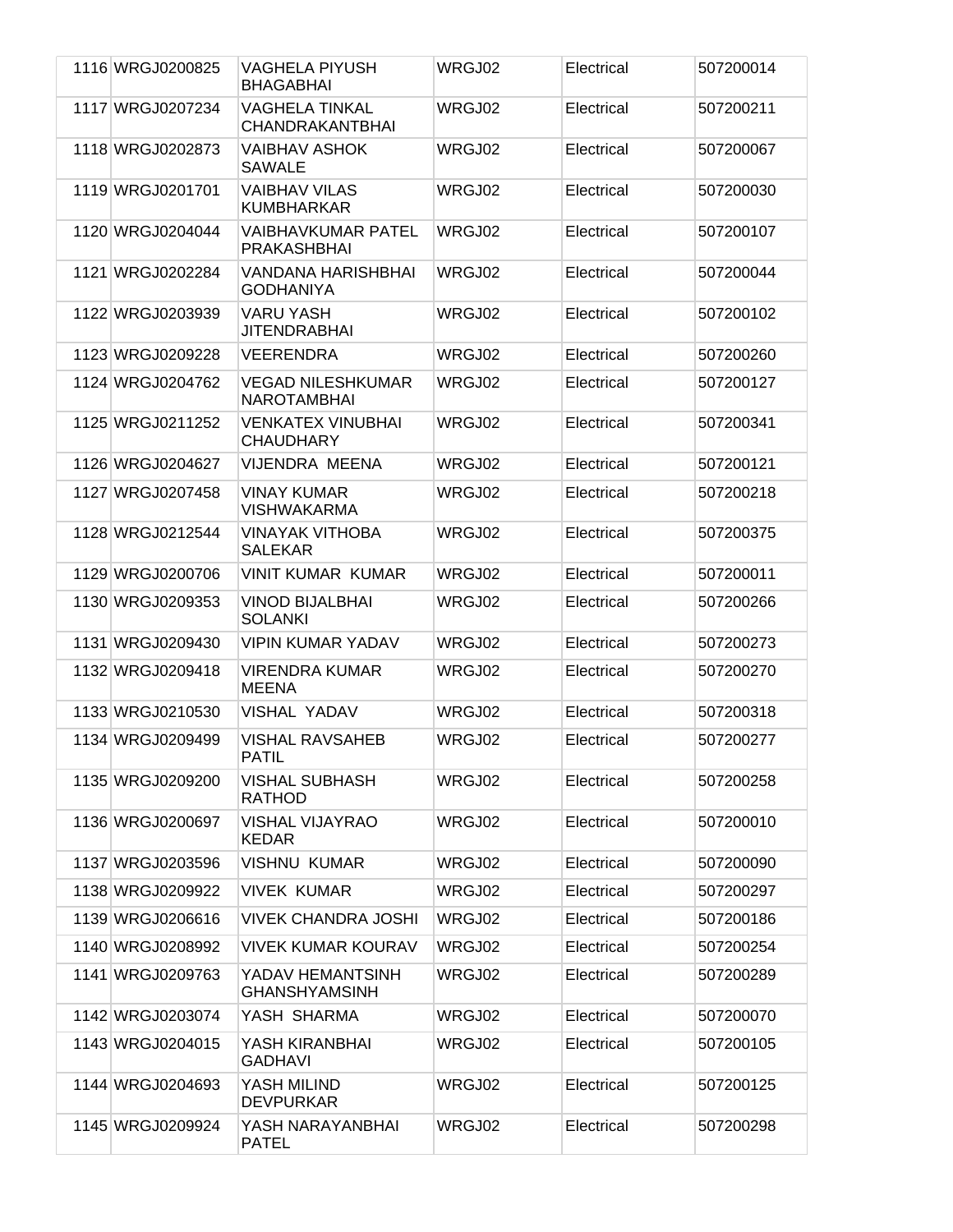| 1146 WRGJ0210662 | <b>YOGESHBHAI</b><br>CHHAGANBHAI HARIJAN               | WRGJ02 | Electrical                   | 507200322 |
|------------------|--------------------------------------------------------|--------|------------------------------|-----------|
| 1147 WRGJ0303612 | AAKASH HITESHBHAI<br><b>IJARDAR</b>                    | WRGJ03 | Telecom &<br>Instrumentation | 507300044 |
| 1148 WRGJ0307691 | <b>AEJAJ HASAMBHAI</b><br><b>BUTTA</b>                 | WRGJ03 | Telecom &<br>Instrumentation | 507300105 |
| 1149 WRGJ0309665 | AJAY RAMESH KHADE                                      | WRGJ03 | Telecom &<br>Instrumentation | 507300137 |
| 1150 WRGJ0308057 | <b>AJAYSINH</b><br><b>BHARATKUMAR</b><br><b>PARMAR</b> | WRGJ03 | Telecom &<br>Instrumentation | 507300107 |
| 1151 WRGJ0301327 | AMAR BHAGWAN KALAL                                     | WRGJ03 | Telecom &<br>Instrumentation | 507300019 |
| 1152 WRGJ0303257 | AMARJEET KUMAR                                         | WRGJ03 | Telecom &<br>Instrumentation | 507300043 |
| 1153 WRGJ0300234 | AMBEDKAR INSTITUTE<br>OF TECHNOLOGY                    | WRGJ03 | Telecom &<br>Instrumentation | 507300005 |
| 1154 WRGJ0310936 | <b>AMRITA</b><br><b>BANDYOPADHYAY</b>                  | WRGJ03 | Telecom &<br>Instrumentation | 507300154 |
| 1155 WRGJ0301733 | ANAND KUMAR PATIDAR                                    | WRGJ03 | Telecom &<br>Instrumentation | 507300020 |
| 1156 WRGJ0309102 | <b>ANANDKUMAR</b><br>PRATAPBHAI PARMAR                 | WRGJ03 | Telecom &<br>Instrumentation | 507300125 |
| 1157 WRGJ0311917 | <b>ANIL KUMAR</b>                                      | WRGJ03 | Telecom &<br>Instrumentation | 507300171 |
| 1158 WRGJ0312634 | ANKITA MISHRA                                          | WRGJ03 | Telecom &<br>Instrumentation | 507300183 |
| 1159 WRGJ0312001 | APOORV BHARATBHAI<br><b>CHAVDA</b>                     | WRGJ03 | Telecom &<br>Instrumentation | 507300173 |
| 1160 WRGJ0305998 | <b>ARATI JIVANBHAI</b><br><b>FATANIYA</b>              | WRGJ03 | Telecom &<br>Instrumentation | 507300081 |
| 1161 WRGJ0310581 | <b>ARVIND KUMAR</b>                                    | WRGJ03 | Telecom &<br>Instrumentation | 507300148 |
| 1162 WRGJ0311531 | <b>ASHMITA KUMARI</b>                                  | WRGJ03 | Telecom &<br>Instrumentation | 507300166 |
| 1163 WRGJ0309483 | <b>ASHOK KUMAR SAHU</b>                                | WRGJ03 | Telecom &<br>Instrumentation | 507300135 |
| 1164 WRGJ0305702 | <b>ASHWYN VINOD MORE</b>                               | WRGJ03 | Telecom &<br>Instrumentation | 507300078 |
| 1165 WRGJ0303040 | AYYALLAREDDYGARI<br><b>DEVENDRA REDDY</b>              | WRGJ03 | Telecom &<br>Instrumentation | 507300039 |
| 1166 WRGJ0308216 | <b>BHARAT KUMAR</b>                                    | WRGJ03 | Telecom &<br>Instrumentation | 507300111 |
| 1167 WRGJ0304565 | <b>BHAVIK MANILAL</b><br><b>PARIHAR</b>                | WRGJ03 | Telecom &<br>Instrumentation | 507300065 |
| 1168 WRGJ0312247 | <b>BHAVSAR PREKSHA</b><br><b>HITENDRAKUMAR</b>         | WRGJ03 | Telecom &<br>Instrumentation | 507300176 |
| 1169 WRGJ0302850 | <b>BRAJESH KUMAR</b>                                   | WRGJ03 | Telecom &<br>Instrumentation | 507300034 |
| 1170 WRGJ0309814 | <b>CHANDNI BHATT</b><br><b>PANKAJBHAI</b>              | WRGJ03 | Telecom &<br>Instrumentation | 507300141 |
| 1171 WRGJ0310921 | CHAUHAN JATINKUMAR<br><b>VINUBHAI</b>                  | WRGJ03 | Telecom &<br>Instrumentation | 507300153 |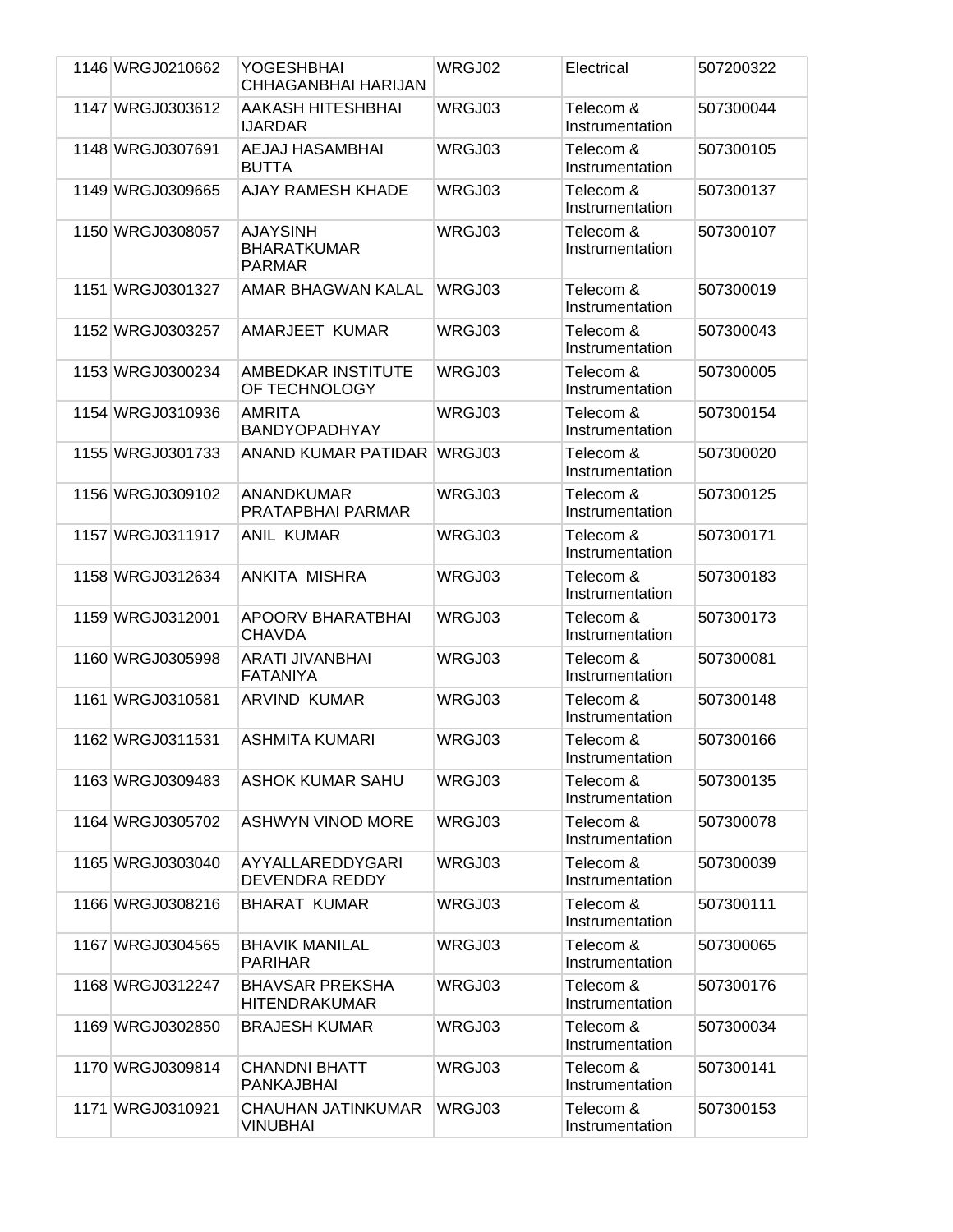| 1172 WRGJ0305164 | DARJI KARISHMA<br><b>DIPAKBHAI</b>                         | WRGJ03 | Telecom &<br>Instrumentation | 507300073 |
|------------------|------------------------------------------------------------|--------|------------------------------|-----------|
| 1173 WRGJ0307259 | DARSHAN HARIBHAU<br><b>SAPKALE</b>                         | WRGJ03 | Telecom &<br>Instrumentation | 507300096 |
| 1174 WRGJ0306185 | DARSHAN N KHAMAL                                           | WRGJ03 | Telecom &<br>Instrumentation | 507300083 |
| 1175 WRGJ0308589 | DEEP NARAYAN NAND                                          | WRGJ03 | Telecom &<br>Instrumentation | 507300115 |
| 1176 WRGJ0311458 | <b>DILIP MUKESHBHAI</b><br><b>CHAVDA</b>                   | WRGJ03 | Telecom &<br>Instrumentation | 507300164 |
| 1177 WRGJ0304486 | <b>DRASHTI</b><br><b>BHUPENDRABHAI</b><br><b>KAVATHIYA</b> | WRGJ03 | Telecom &<br>Instrumentation | 507300064 |
| 1178 WRGJ0312051 | <b>FAGU RAM KASHYAP</b>                                    | WRGJ03 | Telecom &<br>Instrumentation | 507300174 |
| 1179 WRGJ0306818 | <b>GHEDIYA POOJA</b><br><b>LILADHARBHAI</b>                | WRGJ03 | Telecom &<br>Instrumentation | 507300090 |
| 1180 WRGJ0307446 | <b>GIRISHRAO SURESH</b><br><b>PATIL</b>                    | WRGJ03 | Telecom &<br>Instrumentation | 507300099 |
| 1181 WRGJ0309358 | <b>GOPAL JEE</b>                                           | WRGJ03 | Telecom &<br>Instrumentation | 507300132 |
| 1182 WRGJ0309473 | <b>HARDIK JAYSUKHBHAI</b><br><b>JOSHI</b>                  | WRGJ03 | Telecom &<br>Instrumentation | 507300134 |
| 1183 WRGJ0304215 | <b>HARDIKKUMAR</b><br>SURESHBHAI RATHOD                    | WRGJ03 | Telecom &<br>Instrumentation | 507300062 |
| 1184 WRGJ0300757 | HARSHAL SHANKARRAO<br><b>GAJJALWAR</b>                     | WRGJ03 | Telecom &<br>Instrumentation | 507300013 |
| 1185 WRGJ0304020 | <b>HARSHKUMAR</b><br>PRAGNESHKUMAR<br><b>PATEL</b>         | WRGJ03 | Telecom &<br>Instrumentation | 507300057 |
| 1186 WRGJ0311165 | <b>HEMANT PRABHAKAR</b><br><b>SONKUSARE</b>                | WRGJ03 | Telecom &<br>Instrumentation | 507300159 |
| 1187 WRGJ0307470 | <b>HIMANSHU</b><br><b>VINODKUMAR SINDHAV</b>               | WRGJ03 | Telecom &<br>Instrumentation | 507300100 |
| 1188 WRGJ0302205 | HIREN JAGDISHBHAI<br><b>PARMAR</b>                         | WRGJ03 | Telecom &<br>Instrumentation | 507300026 |
| 1189 WRGJ0304662 | <b>HIRENKUMAR</b><br>DIPAKBHAI VAGHELA                     | WRGJ03 | Telecom &<br>Instrumentation | 507300066 |
| 1190 WRGJ0306637 | <b>HITESH MANSUKHBHAI</b><br>PANKHANIYA                    | WRGJ03 | Telecom &<br>Instrumentation | 507300087 |
| 1191 WRGJ0308194 | <b>ISHAN SATYAN BHAI</b><br>PATEL                          | WRGJ03 | Telecom &<br>Instrumentation | 507300109 |
| 1192 WRGJ0300563 | JAIMESH GOVINDBHAI<br>THAKKAR                              | WRGJ03 | Telecom &<br>Instrumentation | 507300010 |
| 1193 WRGJ0306659 | <b>JAY PRAKASH</b>                                         | WRGJ03 | Telecom &<br>Instrumentation | 507300088 |
| 1194 WRGJ0302580 | JAY KADAM AJAY<br><b>KUMAR</b>                             | WRGJ03 | Telecom &<br>Instrumentation | 507300029 |
| 1195 WRGJ0311029 | <b>JAYESH DEVABHAI</b><br><b>HATHIYA</b>                   | WRGJ03 | Telecom &<br>Instrumentation | 507300157 |
| 1196 WRGJ0304825 | JIGAR RAMESH BHAI<br><b>THAKOR</b>                         | WRGJ03 | Telecom &<br>Instrumentation | 507300070 |
| 1197 WRGJ0304214 | JIGARKUMAR<br>CHANDUBHAI RAVAL                             | WRGJ03 | Telecom &<br>Instrumentation | 507300061 |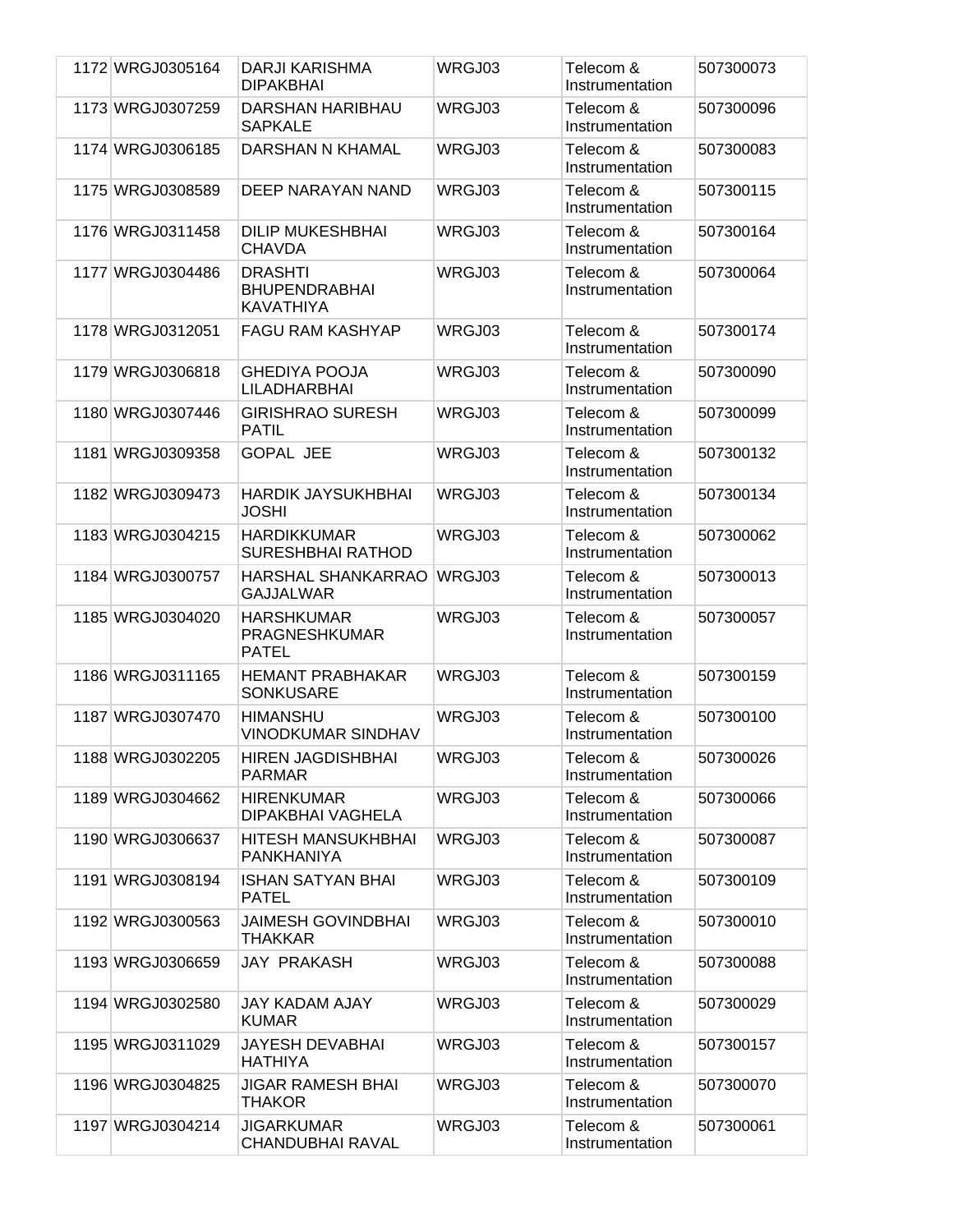| 1198 WRGJ0300887 | JITENDRA CHOUHAN                                             | WRGJ03 | Telecom &<br>Instrumentation | 507300015 |
|------------------|--------------------------------------------------------------|--------|------------------------------|-----------|
| 1199 WRGJ0302925 | JITENDRA KUMAR<br><b>SINGH</b>                               | WRGJ03 | Telecom &<br>Instrumentation | 507300037 |
| 1200 WRGJ0308849 | JUJARSINH JAYRAJSINH<br><b>PARMAR</b>                        | WRGJ03 | Telecom &<br>Instrumentation | 507300120 |
| 1201 WRGJ0311559 | JYOTKUMAR UDAYBHAI<br><b>PATEL</b>                           | WRGJ03 | Telecom &<br>Instrumentation | 507300167 |
| 1202 WRGJ0312464 | <b>KAMAL KISHORE</b><br><b>KUSHWAH</b>                       | WRGJ03 | Telecom &<br>Instrumentation | 507300178 |
| 1203 WRGJ0302710 | KAMALESH REVANNATH<br>SONAWANE                               | WRGJ03 | Telecom &<br>Instrumentation | 507300031 |
| 1204 WRGJ0308401 | <b>KARAN ASHOK KATKAR</b>                                    | WRGJ03 | Telecom &<br>Instrumentation | 507300114 |
| 1205 WRGJ0310449 | <b>KHUNGALA RIDDHI</b><br><b>RAMESHBHAI</b>                  | WRGJ03 | Telecom &<br>Instrumentation | 507300145 |
| 1206 WRGJ0302513 | <b>KM JYOTI</b>                                              | WRGJ03 | Telecom &<br>Instrumentation | 507300028 |
| 1207 WRGJ0307299 | KRUNAL PRANAYKUMAR WRGJ03<br><b>DESAI</b>                    |        | Telecom &<br>Instrumentation | 507300097 |
| 1208 WRGJ0305378 | <b>KULDEEPSINH</b><br><b>GAJENDRASINH</b><br><b>TALATIYA</b> | WRGJ03 | Telecom &<br>Instrumentation | 507300077 |
| 1209 WRGJ0302326 | <b>KUNAL KIRITKUMAR</b><br><b>RATHOD</b>                     | WRGJ03 | Telecom &<br>Instrumentation | 507300027 |
| 1210 WRGJ0303637 | <b>LALIT</b>                                                 | WRGJ03 | Telecom &<br>Instrumentation | 507300045 |
| 1211 WRGJ0311356 | MAHAMRITYUNJAY RAI                                           | WRGJ03 | Telecom &<br>Instrumentation | 507300162 |
| 1212 WRGJ0302905 | <b>MANAS HALDER</b>                                          | WRGJ03 | Telecom &<br>Instrumentation | 507300035 |
| 1213 WRGJ0303703 | <b>MANISH MAURYA</b>                                         | WRGJ03 | Telecom &<br>Instrumentation | 507300046 |
| 1214 WRGJ0305369 | <b>MANISHKUMAR</b><br>LAKHUBHAI KHANDHAR                     | WRGJ03 | Telecom &<br>Instrumentation | 507300076 |
| 1215 WRGJ0307005 | <b>MANOJ GANGAJIBHAI</b><br><b>PATARIYA</b>                  | WRGJ03 | Telecom &<br>Instrumentation | 507300091 |
| 1216 WRGJ0309260 | <b>MAYANK PRAJAPATI</b>                                      | WRGJ03 | Telecom &<br>Instrumentation | 507300130 |
| 1217 WRGJ0303839 | <b>MAYANK DINESHBHAI</b><br><b>SOLANKI</b>                   | WRGJ03 | Telecom &<br>Instrumentation | 507300049 |
| 1218 WRGJ0311281 | <b>MAYANKKUMAR</b><br><b>MANISHBHAI PATEL</b>                | WRGJ03 | Telecom &<br>Instrumentation | 507300161 |
| 1219 WRGJ0309557 | <b>MAYUR CHANDRAKANT</b><br><b>PARMAR</b>                    | WRGJ03 | Telecom &<br>Instrumentation | 507300136 |
| 1220 WRGJ0311660 | <b>MD SAIFUL ANSARI</b>                                      | WRGJ03 | Telecom &<br>Instrumentation | 507300169 |
| 1221 WRGJ0304093 | <b>MEET SANJAYBHAI</b><br><b>HARIYANI</b>                    | WRGJ03 | Telecom &<br>Instrumentation | 507300059 |
| 1222 WRGJ0308304 | <b>MILAN RASHMIKANT</b><br>SONAGARA                          | WRGJ03 | Telecom &<br>Instrumentation | 507300113 |
| 1223 WRGJ0301740 | <b>MISBA MASUMALI</b><br><b>SAIYED</b>                       | WRGJ03 | Telecom &<br>Instrumentation | 507300021 |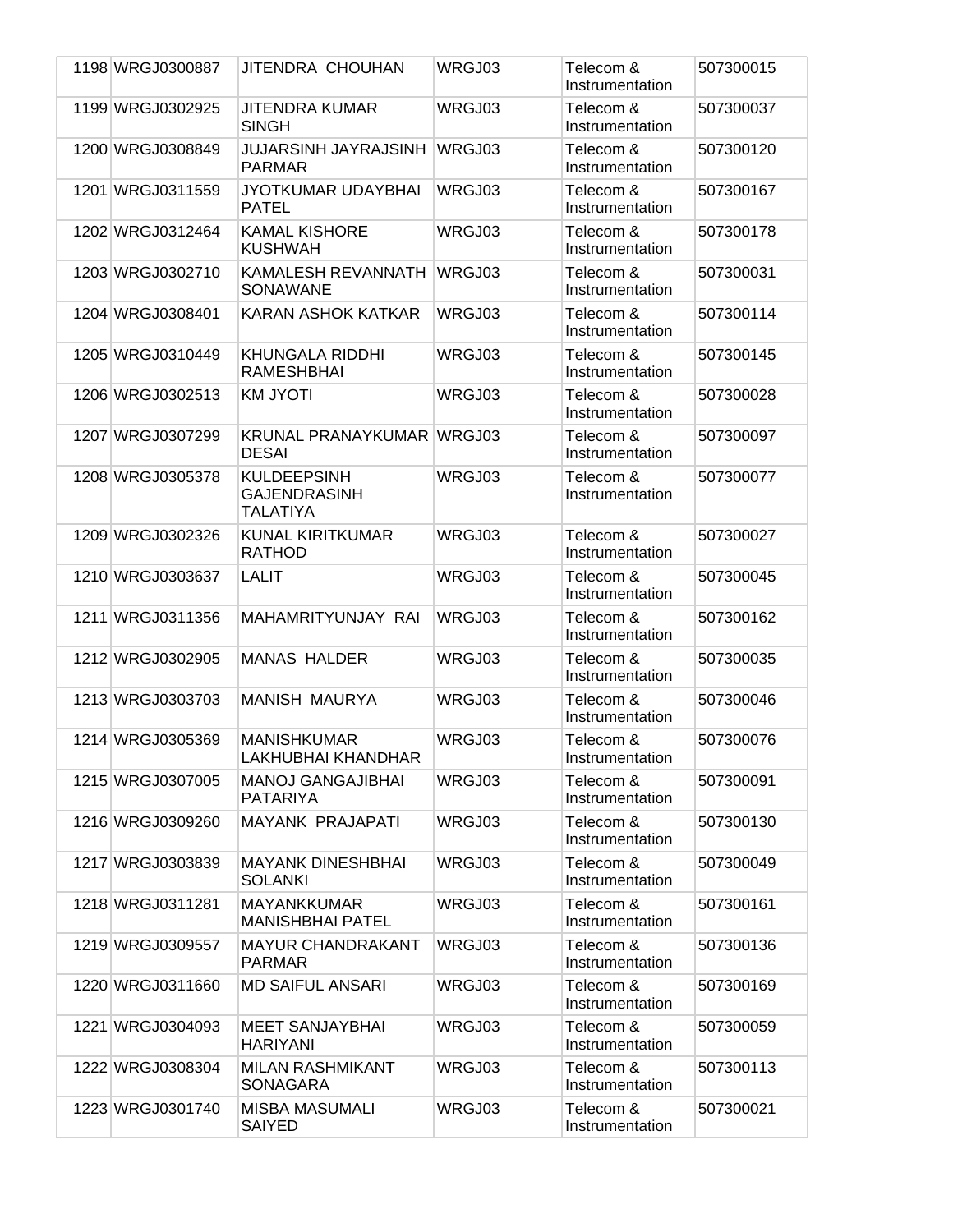| 1224 WRGJ0309066 | <b>MITENKUMAR</b><br>KISHORBHAI PATEL                                   | WRGJ03 | Telecom &<br>Instrumentation | 507300122 |
|------------------|-------------------------------------------------------------------------|--------|------------------------------|-----------|
| 1225 WRGJ0301035 | <b>MOHAN CHANDRA</b>                                                    | WRGJ03 | Telecom &                    | 507300017 |
|                  | <b>DHYANI</b>                                                           |        | Instrumentation              |           |
| 1226 WRGJ0303172 | <b>MOHD SHAHARIQUE</b><br><b>MATIN QURESHI</b>                          | WRGJ03 | Telecom &<br>Instrumentation | 507300041 |
| 1227 WRGJ0310690 | <b>MOHIT KUMAR SINGH</b>                                                | WRGJ03 | Telecom &<br>Instrumentation | 507300149 |
| 1228 WRGJ0310526 | <b>MRINAL KANTI TEWARI</b>                                              | WRGJ03 | Telecom &<br>Instrumentation | 507300147 |
| 1229 WRGJ0307191 | <b>NEEL DILEEPBHAI</b><br><b>MAKVANA</b>                                | WRGJ03 | Telecom &<br>Instrumentation | 507300094 |
| 1230 WRGJ0302618 | NIDHIN VS                                                               | WRGJ03 | Telecom &<br>Instrumentation | 507300030 |
| 1231 WRGJ0309340 | <b>NIKHIL MUKESH</b><br><b>SADAFULE</b>                                 | WRGJ03 | Telecom &<br>Instrumentation | 507300131 |
| 1232 WRGJ0300522 | <b>NIKHILKUMAR</b><br><b>DINESHBHAI PARMAR</b>                          | WRGJ03 | Telecom &<br>Instrumentation | 507300008 |
| 1233 WRGJ0310966 | NILESH YADAV                                                            | WRGJ03 | Telecom &<br>Instrumentation | 507300155 |
| 1234 WRGJ0305800 | NITA PRAKASH JADHAV                                                     | WRGJ03 | Telecom &<br>Instrumentation | 507300080 |
| 1235 WRGJ0300270 | P G NOOTHAN KUMAR                                                       | WRGJ03 | Telecom &<br>Instrumentation | 507300006 |
| 1236 WRGJ0307195 | <b>PANDOR VIJYABEN</b><br><b>UMEDBHAI</b>                               | WRGJ03 | Telecom &<br>Instrumentation | 507300095 |
| 1237 WRGJ0300233 | PANKAJ GUPTA                                                            | WRGJ03 | Telecom &<br>Instrumentation | 507300004 |
| 1238 WRGJ0308976 | PARASRAM UTTAM<br><b>FALAKE</b>                                         | WRGJ03 | Telecom &<br>Instrumentation | 507300121 |
| 1239 WRGJ0308641 | <b>PARMAR BHARAT</b><br><b>CHHAGANBHAI</b>                              | WRGJ03 | Telecom &<br>Instrumentation | 507300116 |
| 1240 WRGJ0304162 | PARMAR MAULIKKUMAR<br><b>DINUBHAI</b><br>MAULIKKUMAR<br><b>DINUBHAI</b> | WRGJ03 | Telecom &<br>Instrumentation | 507300060 |
| 1241 WRGJ0302023 | <b>PARMAR PUNIT KUMAR</b>                                               | WRGJ03 | Telecom &<br>Instrumentation | 507300025 |
| 1242 WRGJ0305228 | PARMAR SAGARKUMAR<br><b>SHANKARBHAI</b>                                 | WRGJ03 | Telecom &<br>Instrumentation | 507300074 |
| 1243 WRGJ0303955 | PATEL HARDIK<br><b>PRAMODBHAI</b>                                       | WRGJ03 | Telecom &<br>Instrumentation | 507300053 |
| 1244 WRGJ0303837 | PATEL SUNNY<br><b>KISHORBHAI</b>                                        | WRGJ03 | Telecom &<br>Instrumentation | 507300048 |
| 1245 WRGJ0309694 | PAVAN AMRENDRA<br><b>SINHA</b>                                          | WRGJ03 | Telecom &<br>Instrumentation | 507300139 |
| 1246 WRGJ0303864 | <b>PAWAN KRUSHNA</b><br><b>DESHMUKH</b>                                 | WRGJ03 | Telecom &<br>Instrumentation | 507300050 |
| 1247 WRGJ0309135 | POOJA SANJAY SURVE                                                      | WRGJ03 | Telecom &<br>Instrumentation | 507300127 |
| 1248 WRGJ0308745 | PRAGYA SINGH                                                            | WRGJ03 | Telecom &<br>Instrumentation | 507300117 |
| 1249 WRGJ0309083 | <b>PRAKASHBHAI</b><br><b>BABUBHAI PRAJAPATI</b>                         | WRGJ03 | Telecom &<br>Instrumentation | 507300123 |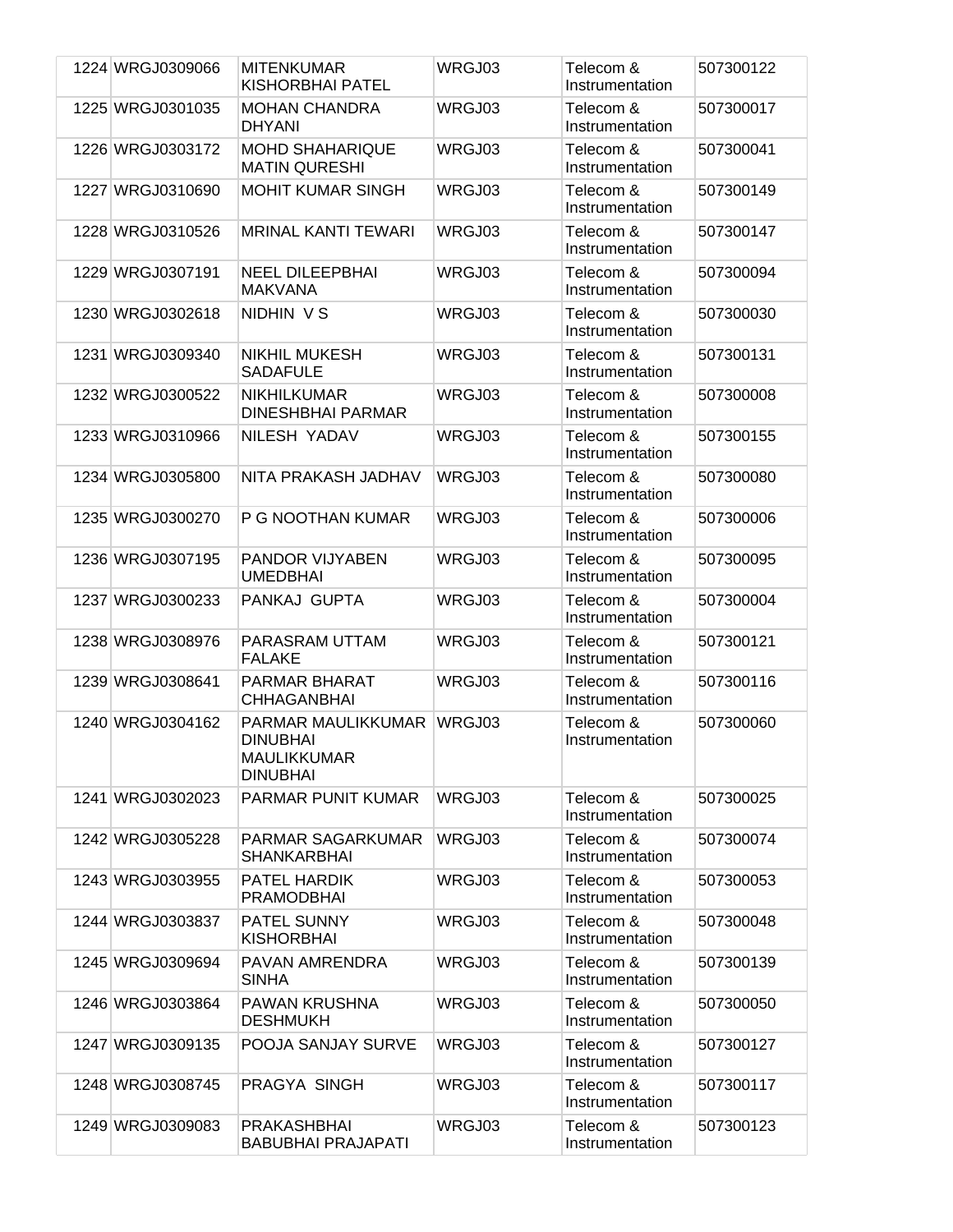| 1250 WRGJ0306581 | <b>PRASHANT MOHAN</b><br>WANI                        | WRGJ03 | Telecom &<br>Instrumentation | 507300086 |
|------------------|------------------------------------------------------|--------|------------------------------|-----------|
| 1251 WRGJ0300723 | PRATIK KAUSHIK PATEL                                 | WRGJ03 | Telecom &<br>Instrumentation | 507300012 |
| 1252 WRGJ0304444 | <b>PRATIKKUMAR</b><br>DEVRAJBHAI JODHANI             | WRGJ03 | Telecom &<br>Instrumentation | 507300063 |
| 1253 WRGJ0312285 | <b>PRAVEEN KUMAR</b>                                 | WRGJ03 | Telecom &<br>Instrumentation | 507300177 |
| 1254 WRGJ0307590 | <b>PRAVESH KUMAR SINGH WRGJ03</b>                    |        | Telecom &<br>Instrumentation | 507300104 |
| 1255 WRGJ0300721 | PRIYA SRIVASTAVA                                     | WRGJ03 | Telecom &<br>Instrumentation | 507300011 |
| 1256 WRGJ0310759 | PRIYANKA SHARMA                                      | WRGJ03 | Telecom &<br>Instrumentation | 507300150 |
| 1257 WRGJ0307066 | PRIYANKA BASAVARAJ<br><b>BANNISHETTI</b>             | WRGJ03 | Telecom &<br>Instrumentation | 507300092 |
| 1258 WRGJ0303963 | PUROHIT JAYESH<br><b>DAXESHKUMAR</b>                 | WRGJ03 | Telecom &<br>Instrumentation | 507300054 |
| 1259 WRGJ0312521 | PUSHPANJALI BHARTI                                   | WRGJ03 | Telecom &<br>Instrumentation | 507300179 |
| 1260 WRGJ0307140 | RAHUL CHAUDHARY                                      | WRGJ03 | Telecom &<br>Instrumentation | 507300093 |
| 1261 WRGJ0303254 | RAHUL KUMAR                                          | WRGJ03 | Telecom &<br>Instrumentation | 507300042 |
| 1262 WRGJ0310016 | RAJ KUMAR                                            | WRGJ03 | Telecom &<br>Instrumentation | 507300142 |
| 1263 WRGJ0300156 | <b>RAJ NIRMALSINH</b><br><b>NIRMALSINH BHARATSIN</b> | WRGJ03 | Telecom &<br>Instrumentation | 507300003 |
| 1264 WRGJ0310515 | RAJESH SHAMJIBHAI<br><b>MANDORA</b>                  | WRGJ03 | Telecom &<br>Instrumentation | 507300146 |
| 1265 WRGJ0306258 | RAJU                                                 | WRGJ03 | Telecom &<br>Instrumentation | 507300084 |
| 1266 WRGJ0310824 | RANA ABHISHEK<br>PRAFULCHANDRA                       | WRGJ03 | Telecom &<br>Instrumentation | 507300152 |
| 1267 WRGJ0301937 | RAVI MOHAN BHAI<br><b>NAKUM</b>                      | WRGJ03 | Telecom &<br>Instrumentation | 507300024 |
| 1268 WRGJ0310444 | RAVINDRA SINGH                                       | WRGJ03 | Telecom &<br>Instrumentation | 507300144 |
| 1269 WRGJ0307540 | <b>REETKUMAR</b><br><b>CHANDRAKANT PATEL</b>         | WRGJ03 | Telecom &<br>Instrumentation | 507300103 |
| 1270 WRGJ0308196 | RIDDHI VELJI PARMAR                                  | WRGJ03 | Telecom &<br>Instrumentation | 507300110 |
| 1271 WRGJ0311220 | RITIK RAJ                                            | WRGJ03 | Telecom &<br>Instrumentation | 507300160 |
| 1272 WRGJ0309801 | RITU KUMARI                                          | WRGJ03 | Telecom &<br>Instrumentation | 507300140 |
| 1273 WRGJ0303940 | <b>RUSHIKESH</b><br>RAMESHWAR TAUR                   | WRGJ03 | Telecom &<br>Instrumentation | 507300051 |
| 1274 WRGJ0309692 | RUTVI RATILAL VASAVA                                 | WRGJ03 | Telecom &<br>Instrumentation | 507300138 |
| 1275 WRGJ0307509 | SAHEB LAL CHAUHAN                                    | WRGJ03 | Telecom &<br>Instrumentation | 507300101 |
| 1276 WRGJ0304771 | SANDEEP RAJORIYA                                     | WRGJ03 | Telecom &<br>Instrumentation | 507300069 |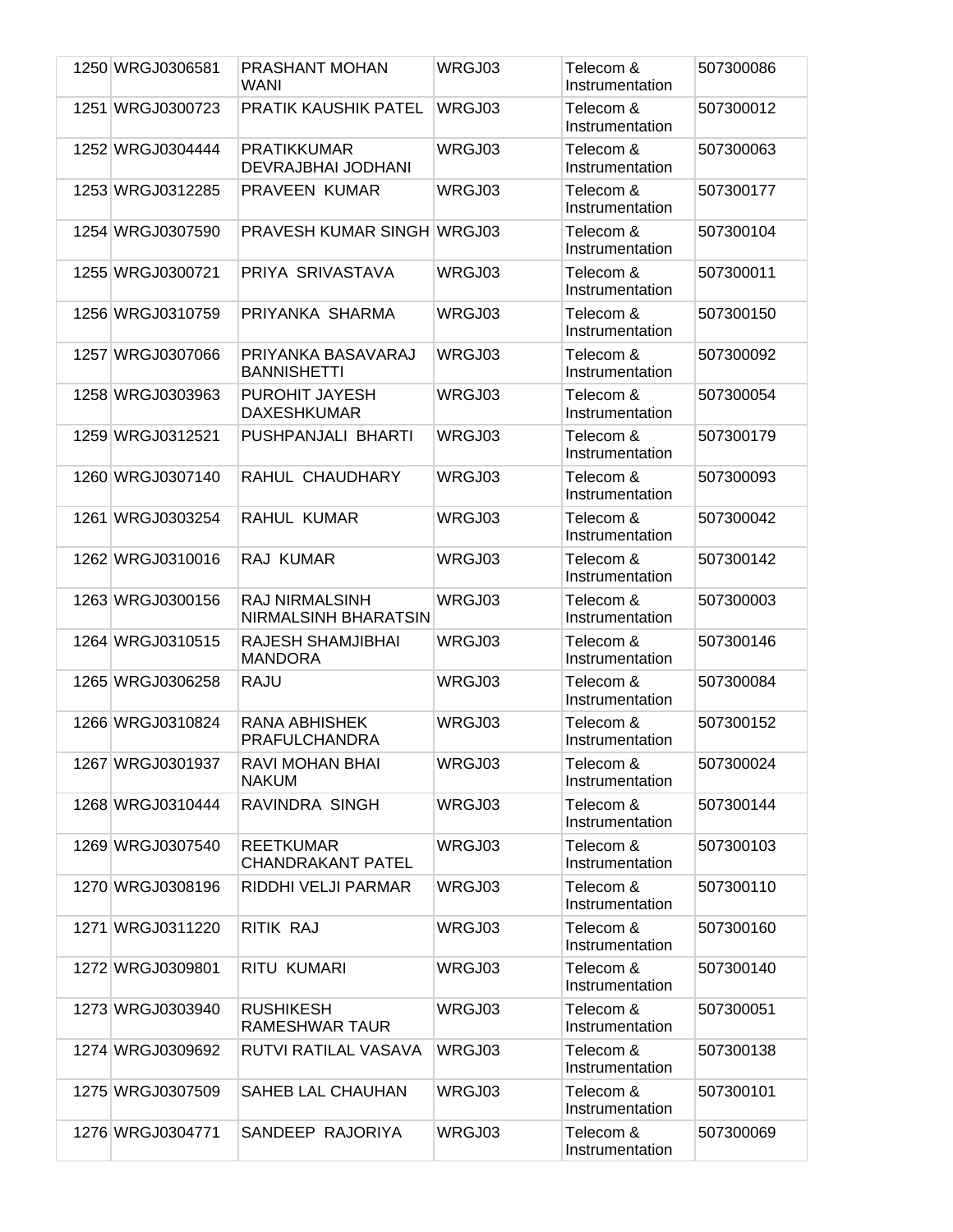| 1277 WRGJ0311448 | SANDHYA KULASTEY                            | WRGJ03 | Telecom &<br>Instrumentation | 507300163 |
|------------------|---------------------------------------------|--------|------------------------------|-----------|
| 1278 WRGJ0302767 | <b>SANI BHARATBHAI</b><br><b>PATEL</b>      | WRGJ03 | Telecom &<br>Instrumentation | 507300033 |
| 1279 WRGJ0305316 | SANJAY RAMESHBHAI<br><b>KHANDHAR</b>        | WRGJ03 | Telecom &<br>Instrumentation | 507300075 |
| 1280 WRGJ0309148 | SAURABH KUMAR                               | WRGJ03 | Telecom &<br>Instrumentation | 507300128 |
| 1281 WRGJ0303072 | <b>SHAIKH SUMIR</b><br><b>MUNVARSAB</b>     | WRGJ03 | Telecom &<br>Instrumentation | 507300040 |
| 1282 WRGJ0308802 | SHASHIKANT KUMAR                            | WRGJ03 | Telecom &<br>Instrumentation | 507300119 |
| 1283 WRGJ0312175 | <b>SHASHIKANT</b><br><b>PRAJAPATI</b>       | WRGJ03 | Telecom &<br>Instrumentation | 507300175 |
| 1284 WRGJ0302917 | <b>SHINDE PRAJWAL</b><br><b>PRAKASH</b>     | WRGJ03 | Telecom &<br>Instrumentation | 507300036 |
| 1285 WRGJ0304765 | SHIRINA SAIPAN AALAGI                       | WRGJ03 | Telecom &<br>Instrumentation | 507300068 |
| 1286 WRGJ0300889 | SHIVAM KUMAR                                | WRGJ03 | Telecom &<br>Instrumentation | 507300016 |
| 1287 WRGJ0311459 | <b>SHIVAM SINGH YADAV</b>                   | WRGJ03 | Telecom &<br>Instrumentation | 507300165 |
| 1288 WRGJ0312604 | SHREEKANT NATUBHAI<br><b>SURELIYA</b>       | WRGJ03 | Telecom &<br>Instrumentation | 507300181 |
| 1289 WRGJ0300115 | SHUBHAM LOHAR                               | WRGJ03 | Telecom &<br>Instrumentation | 507300002 |
| 1290 WRGJ0303019 | <b>SHUBHAM LILADHAR</b><br><b>KASURDE</b>   | WRGJ03 | Telecom &<br>Instrumentation | 507300038 |
| 1291 WRGJ0311020 | SHVETA KUSHAVAHA                            | WRGJ03 | Telecom &<br>Instrumentation | 507300156 |
| 1292 WRGJ0311634 | <b>SHWETKUMAR</b><br><b>MANOJBHAI PATEL</b> | WRGJ03 | Telecom &<br>Instrumentation | 507300168 |
| 1293 WRGJ0301925 | SIDDARTH GOPAL BHAT                         | WRGJ03 | Telecom &<br>Instrumentation | 507300023 |
| 1294 WRGJ0306001 | SIDDIK SAEED DESAI                          | WRGJ03 | Telecom &<br>Instrumentation | 507300082 |
| 1295 WRGJ0301768 | <b>SIRUKA HITESH</b><br>PETHABHAI           | WRGJ03 | Telecom &<br>Instrumentation | 507300022 |
| 1296 WRGJ0300437 | SOMA MAHATO                                 | WRGJ03 | Telecom &<br>Instrumentation | 507300007 |
| 1297 WRGJ0312574 | SONU JAYESHBHAI<br><b>CONTRACTOR</b>        | WRGJ03 | Telecom &<br>Instrumentation | 507300180 |
| 1298 WRGJ0308766 | <b>SONU RAMMOHAN</b><br><b>THAKUR</b>       | WRGJ03 | Telecom &<br>Instrumentation | 507300118 |
| 1299 WRGJ0310145 | SOURABH KUMAR                               | WRGJ03 | Telecom &<br>Instrumentation | 507300143 |
| 1300 WRGJ0300060 | SUBHASH CHAND                               | WRGJ03 | Telecom &<br>Instrumentation | 507300001 |
| 1301 WRGJ0311118 | <b>SUNIL KUMAR</b>                          | WRGJ03 | Telecom &<br>Instrumentation | 507300158 |
| 1302 WRGJ0301173 | <b>SURAJ GUPTA</b>                          | WRGJ03 | Telecom &<br>Instrumentation | 507300018 |
| 1303 WRGJ0310808 | <b>SURAJ GAUTAMBHAI</b><br>VAGHELA          | WRGJ03 | Telecom &<br>Instrumentation | 507300151 |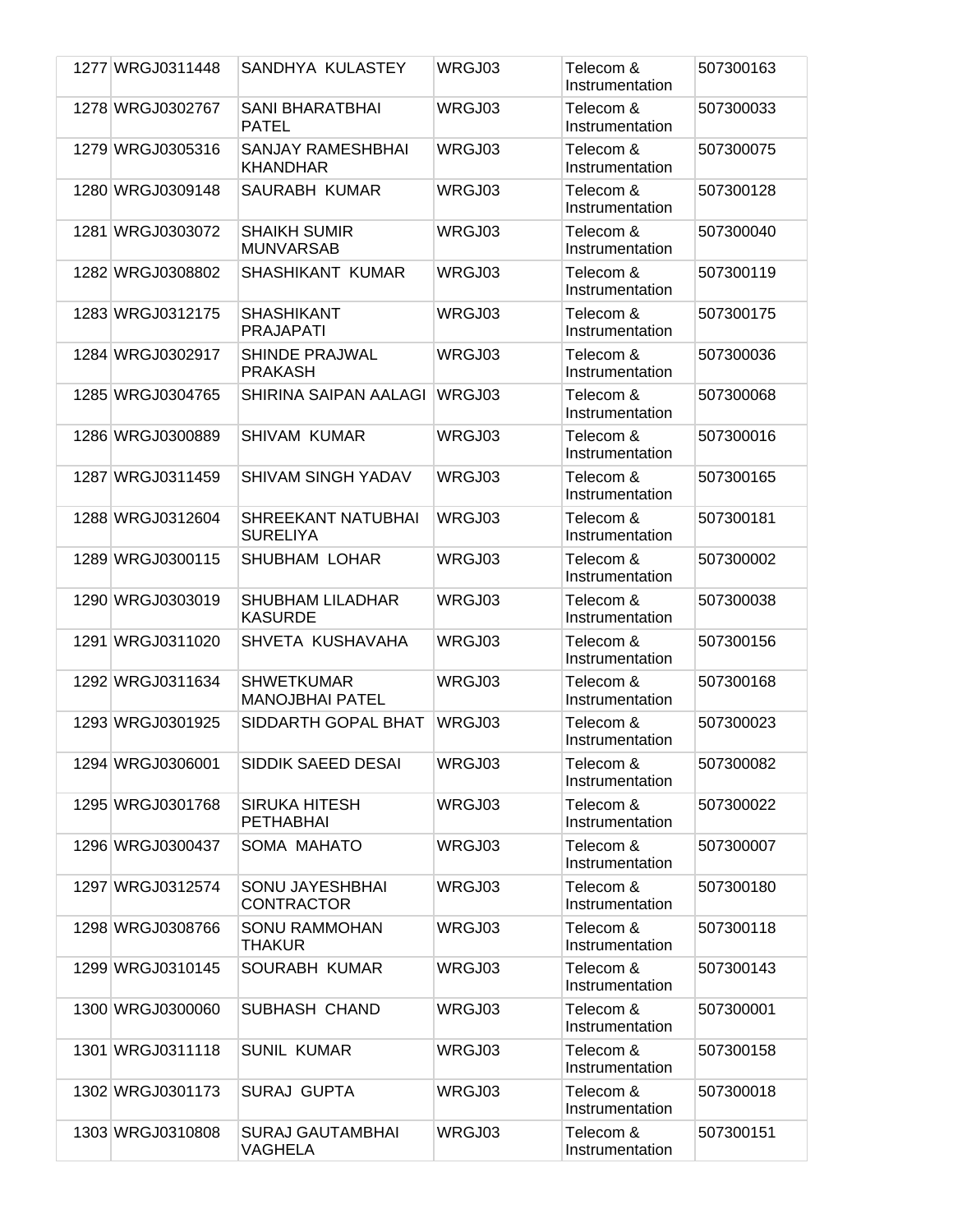| 1304 WRGJ0300533 | <b>SURAJ RAJESH TAYADE</b>                               | WRGJ03 | Telecom &<br>Instrumentation | 507300009 |
|------------------|----------------------------------------------------------|--------|------------------------------|-----------|
| 1305 WRGJ0309462 | TAUFIQUE ALAM                                            | WRGJ03 | Telecom &<br>Instrumentation | 507300133 |
| 1306 WRGJ0300816 | <b>TEJAS RAMESH BHATTI</b>                               | WRGJ03 | Telecom &<br>Instrumentation | 507300014 |
| 1307 WRGJ0303786 | <b>TEJASWINI HANAMANT</b><br><b>MAHAMUNI</b>             | WRGJ03 | Telecom &<br>Instrumentation | 507300047 |
| 1308 WRGJ0311822 | TULSIBHAI MAJIRANA<br><b>PRABHUBHAI</b>                  | WRGJ03 | Telecom &<br>Instrumentation | 507300170 |
| 1309 WRGJ0311984 | <b>TUSHAL PRAVINBHAI</b><br><b>PATEL</b>                 | WRGJ03 | Telecom &<br>Instrumentation | 507300172 |
| 1310 WRGJ0304744 | <b>UMESH KUMAR</b>                                       | WRGJ03 | Telecom &<br>Instrumentation | 507300067 |
| 1311 WRGJ0302760 | <b>URVINKUMAR</b><br>SHAILESHBHAI PAREKH                 | WRGJ03 | Telecom &<br>Instrumentation | 507300032 |
| 1312 WRGJ0306466 | VALAGIYA GOVIND H                                        | WRGJ03 | Telecom &<br>Instrumentation | 507300085 |
| 1313 WRGJ0308242 | <b>VALLABH HAKABHAI</b><br><b>GOHIL</b>                  | WRGJ03 | Telecom &<br>Instrumentation | 507300112 |
| 1314 WRGJ0312618 | VANDAN HASMUKHBHAI<br><b>KOTECHA</b>                     | WRGJ03 | Telecom &<br>Instrumentation | 507300182 |
| 1315 WRGJ0307971 | <b>VANKAR SHEETALBEN</b><br><b>CHANDUBHAI</b>            | WRGJ03 | Telecom &<br>Instrumentation | 507300106 |
| 1316 WRGJ0304906 | <b>VIDHI KAMLESHKUMAR</b><br><b>PATEL</b>                | WRGJ03 | Telecom &<br>Instrumentation | 507300072 |
| 1317 WRGJ0312645 | <b>VIJAYENDRA KUMAR</b><br>YADAV                         | WRGJ03 | Telecom &<br>Instrumentation | 507300184 |
| 1318 WRGJ0309233 | <b>VIKASKUMAR</b><br>RAKESHBHAI KUNVAR                   | WRGJ03 | Telecom &<br>Instrumentation | 507300129 |
| 1319 WRGJ0305743 | <b>VINAY HARESHBHAI</b><br><b>HANSORA</b>                | WRGJ03 | Telecom &<br>Instrumentation | 507300079 |
| 1320 WRGJ0304014 | <b>VINAY KUMAR MAURYA</b>                                | WRGJ03 | Telecom &<br>Instrumentation | 507300056 |
| 1321 WRGJ0304088 | <b>VIPUL PRATAP</b>                                      | WRGJ03 | Telecom &<br>Instrumentation | 507300058 |
| 1322 WRGJ0303953 | <b>VIPULBHAI</b><br><b>GHANSHYAMBHAI</b><br>RATHOD       | WRGJ03 | Telecom &<br>Instrumentation | 507300052 |
| 1323 WRGJ0304011 | VISHAL ARVIND KOTKAR WRGJ03                              |        | Telecom &<br>Instrumentation | 507300055 |
| 1324 WRGJ0307513 | <b>VISHAL DINESHBHAI</b><br><b>PARMAR</b>                | WRGJ03 | Telecom &<br>Instrumentation | 507300102 |
| 1325 WRGJ0309119 | <b>VISHESH RUPESHBHAI</b><br><b>PATEL</b>                | WRGJ03 | Telecom &<br>Instrumentation | 507300126 |
| 1326 WRGJ0304845 | <b>VISHVESH</b><br><b>BHASKARBHAI JOSHI</b>              | WRGJ03 | Telecom &<br>Instrumentation | 507300071 |
| 1327 WRGJ0309099 | VIVYANKUMAR<br><b>KIRANBHAI PATEL</b>                    | WRGJ03 | Telecom &<br>Instrumentation | 507300124 |
| 1328 WRGJ0307341 | VRUNDA ARVINDBHAI<br><b>PADHIYAR</b>                     | WRGJ03 | Telecom &<br>Instrumentation | 507300098 |
| 1329 WRGJ0306785 | <b>YOGESH</b><br><b>HASAMUKHBHAI</b><br><b>MACHCHHAR</b> | WRGJ03 | Telecom &<br>Instrumentation | 507300089 |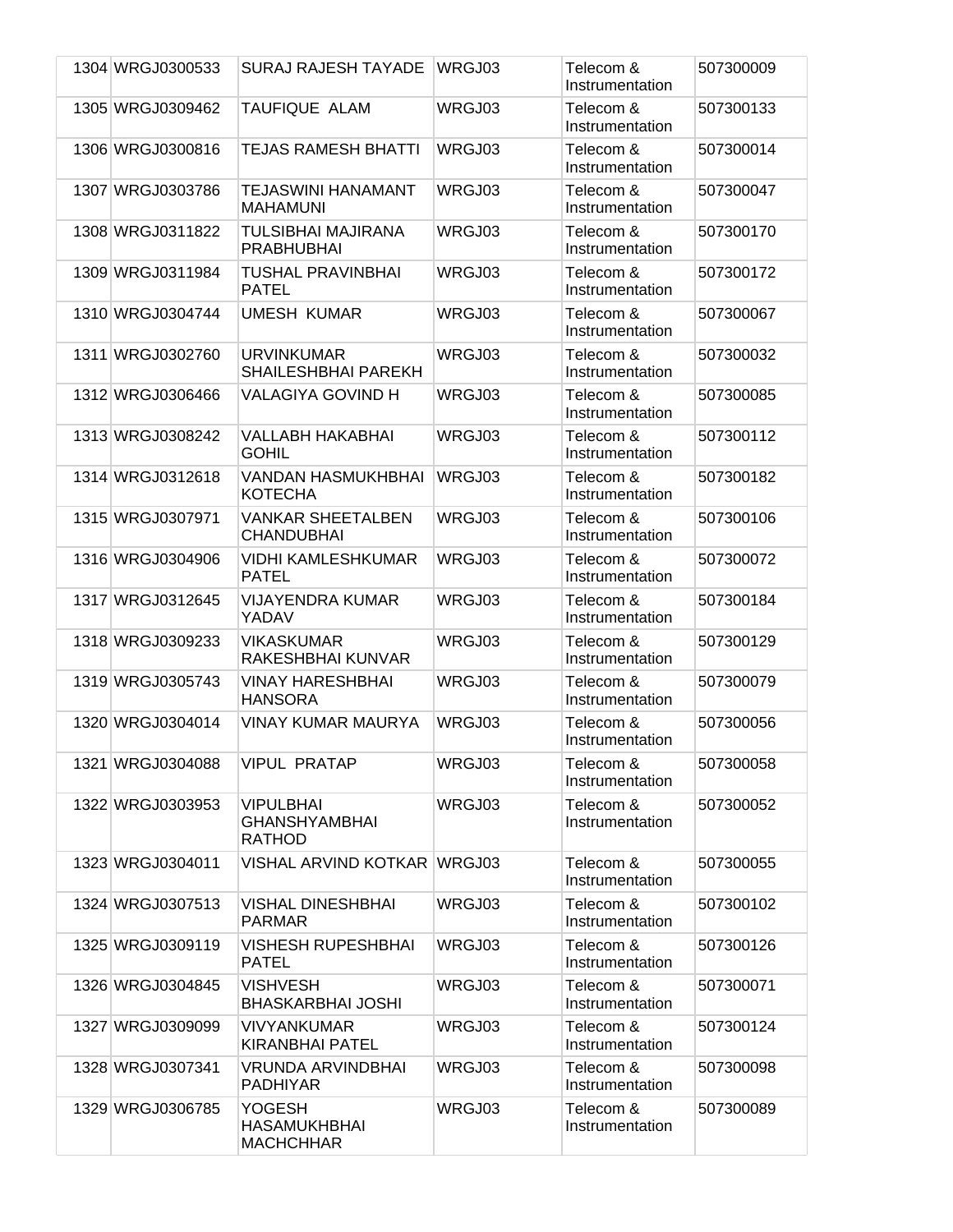| 1330 WRGJ0308102 | <b>ZALA CHEHARSINH</b><br><b>KISMATSINH</b> | WRGJ03 | Telecom &<br>Instrumentation | 507300108 |
|------------------|---------------------------------------------|--------|------------------------------|-----------|
| 1331 WRGJ0605365 | AASHU KUMARI                                | WRGJ06 | Assistant-Human<br>Resource  | 507600082 |
| 1332 WRGJ0600658 | <b>ABHAY BHIMRAO</b><br><b>WANKHADE</b>     | WRGJ06 | Assistant-Human<br>Resource  | 507600009 |
| 1333 WRGJ0602830 | ABHAY RAJ SINGH                             | WRGJ06 | Assistant-Human<br>Resource  | 507600044 |
| 1334 WRGJ0610508 | ABHISHEK ANAND                              | WRGJ06 | Assistant-Human<br>Resource  | 507600152 |
| 1335 WRGJ0602163 | <b>ABOLEE KAILAS</b><br><b>KARLEKAR</b>     | WRGJ06 | Assistant-Human<br>Resource  | 507600035 |
| 1336 WRGJ0606916 | <b>ADITYA SHANKAR</b><br><b>KULTHE</b>      | WRGJ06 | Assistant-Human<br>Resource  | 507600109 |
| 1337 WRGJ0600662 | AJAY ANIL KHARATE                           | WRGJ06 | Assistant-Human<br>Resource  | 507600010 |
| 1338 WRGJ0602492 | AJAYRAJ SINGH<br><b>CHOUHAN</b>             | WRGJ06 | Assistant-Human<br>Resource  | 507600039 |
| 1339 WRGJ0605035 | <b>AKASH KUMAR</b>                          | WRGJ06 | Assistant-Human<br>Resource  | 507600076 |
| 1340 WRGJ0605826 | AKASH PRADHAN                               | WRGJ06 | Assistant-Human<br>Resource  | 507600091 |
| 1341 WRGJ0604313 | AKASH PRAKASHRAO<br><b>SAPATE</b>           | WRGJ06 | Assistant-Human<br>Resource  | 507600067 |
| 1342 WRGJ0606520 | AMAN MAHEBUBBHAI<br><b>VAHORA</b>           | WRGJ06 | Assistant-Human<br>Resource  | 507600100 |
| 1343 WRGJ0604628 | <b>AMIT KUMAR</b><br><b>CHOUDHARY</b>       | WRGJ06 | Assistant-Human<br>Resource  | 507600071 |
| 1344 WRGJ0609158 | <b>AMIT KUMAR SINGH</b>                     | WRGJ06 | Assistant-Human<br>Resource  | 507600145 |
| 1345 WRGJ0602103 | <b>AMOL BHAURAO</b><br><b>MAGARE</b>        | WRGJ06 | Assistant-Human<br>Resource  | 507600034 |
| 1346 WRGJ0608629 | ANGELA SUSAN<br><b>VARGHESE</b>             | WRGJ06 | Assistant-Human<br>Resource  | 507600139 |
| 1347 WRGJ0602303 | <b>ANKIT HIRALAL</b><br><b>KHALODE</b>      | WRGJ06 | Assistant-Human<br>Resource  | 507600037 |
| 1348 WRGJ0604278 | ANUJ KUMAR                                  | WRGJ06 | Assistant-Human<br>Resource  | 507600066 |
| 1349 WRGJ0605477 | <b>ANUJ KUMAR MODI</b>                      | WRGJ06 | Assistant-Human<br>Resource  | 507600084 |
| 1350 WRGJ0602943 | ANURAG YADAV                                | WRGJ06 | Assistant-Human<br>Resource  | 507600048 |
| 1351 WRGJ0604550 | ARPIT KUMAR JAIN                            | WRGJ06 | Assistant-Human<br>Resource  | 507600069 |
| 1352 WRGJ0608551 | <b>ARVIND KUMAR</b>                         | WRGJ06 | Assistant-Human<br>Resource  | 507600133 |
| 1353 WRGJ0608600 | <b>ASHISH SINGH</b>                         | WRGJ06 | Assistant-Human<br>Resource  | 507600135 |
| 1354 WRGJ0603774 | ASHISH SAMARJEET PAL WRGJ06                 |        | Assistant-Human<br>Resource  | 507600054 |
| 1355 WRGJ0602644 | ASHOK RAO                                   | WRGJ06 | Assistant-Human<br>Resource  | 507600041 |
| 1356 WRGJ0608861 | AYUSHI MORE                                 | WRGJ06 | Assistant-Human<br>Resource  | 507600141 |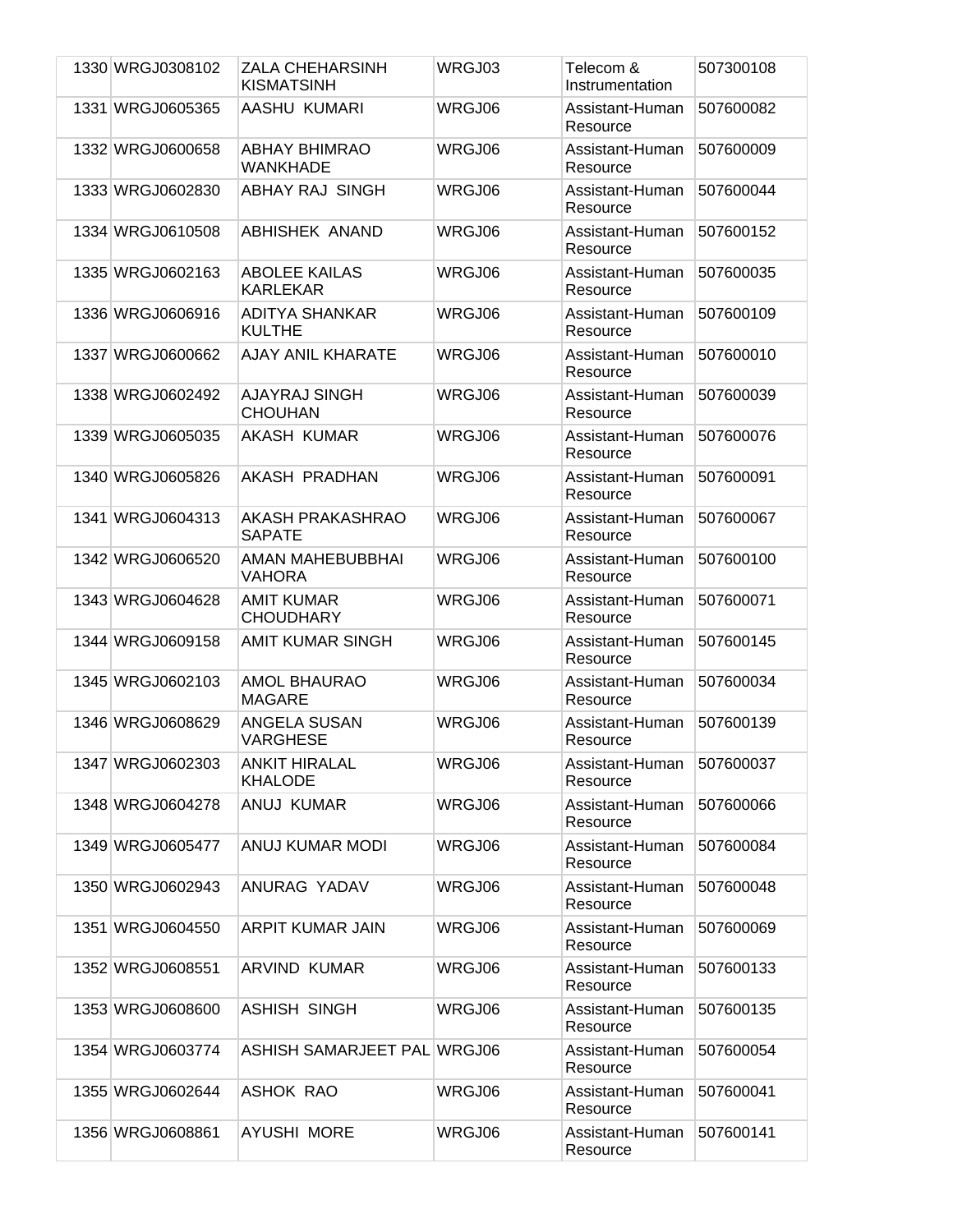| 1357 WRGJ0606390 | <b>BHAGWAN SINGH</b>                             | WRGJ06 | Assistant-Human<br>Resource | 507600098 |
|------------------|--------------------------------------------------|--------|-----------------------------|-----------|
| 1358 WRGJ0607835 | <b>BHARATKUMAR</b><br><b>KARSHANBHAI PARMAR</b>  | WRGJ06 | Assistant-Human<br>Resource | 507600124 |
| 1359 WRGJ0612703 | <b>BHAVSAR KRISHNA</b><br><b>KETANKUMAR</b>      | WRGJ06 | Assistant-Human<br>Resource | 507600177 |
| 1360 WRGJ0600449 | <b>CHETAN PRAKASH</b><br><b>MADESHWAR</b>        | WRGJ06 | Assistant-Human<br>Resource | 507600007 |
| 1361 WRGJ0603842 | <b>DELENDRA KUMAR</b><br><b>THAKUR</b>           | WRGJ06 | Assistant-Human<br>Resource | 507600055 |
| 1362 WRGJ0600875 | <b>DEVENDRA BISHT</b>                            | WRGJ06 | Assistant-Human<br>Resource | 507600014 |
| 1363 WRGJ0606289 | DEVESH YADAV                                     | WRGJ06 | Assistant-Human<br>Resource | 507600097 |
| 1364 WRGJ0601101 | DHARMARAJ ARVIND<br><b>CHITRAKAR</b>             | WRGJ06 | Assistant-Human<br>Resource | 507600021 |
| 1365 WRGJ0610862 | <b>DHARMISHTHABEN</b><br><b>HIRABHAI CHAUHAN</b> | WRGJ06 | Assistant-Human<br>Resource | 507600157 |
| 1366 WRGJ0604058 | <b>DHAVALKUMAR</b><br>RAMESHBHAI GOTHI           | WRGJ06 | Assistant-Human<br>Resource | 507600059 |
| 1367 WRGJ0600008 | DHIRAJ KUMAR SINGH                               | WRGJ06 | Assistant-Human<br>Resource | 507600001 |
| 1368 WRGJ0601001 | DHIRUBHAI ARVINDBHAI<br><b>MAKWANA</b>           | WRGJ06 | Assistant-Human<br>Resource | 507600016 |
| 1369 WRGJ0608000 | DHYANESH SINGH                                   | WRGJ06 | Assistant-Human<br>Resource | 507600127 |
| 1370 WRGJ0608397 | <b>DILEEP SOLANKY</b>                            | WRGJ06 | Assistant-Human<br>Resource | 507600132 |
| 1371 WRGJ0603843 | <b>DILIP KUMAR</b>                               | WRGJ06 | Assistant-Human<br>Resource | 507600056 |
| 1372 WRGJ0604575 | DIPESH PRASHANTBHAI<br><b>LUHAR</b>              | WRGJ06 | Assistant-Human<br>Resource | 507600070 |
| 1373 WRGJ0603881 | <b>DISHA GIRISHBHAI</b><br><b>THANKI</b>         | WRGJ06 | Assistant-Human<br>Resource | 507600057 |
| 1374 WRGJ0604722 | DIWAKAR PANDIT                                   | WRGJ06 | Assistant-Human<br>Resource | 507600074 |
| 1375 WRGJ0606576 | DNYANESHWAR ARJUN<br><b>GARUD</b>                | WRGJ06 | Assistant-Human<br>Resource | 507600104 |
| 1376 WRGJ0601854 | <b>FIROJ SHAKUR MOGAL</b>                        | WRGJ06 | Assistant-Human<br>Resource | 507600028 |
| 1377 WRGJ0610916 | GANESH<br>DNYANESHWAR SHINDE                     | WRGJ06 | Assistant-Human<br>Resource | 507600159 |
| 1378 WRGJ0601145 | GAURAV KUMAR                                     | WRGJ06 | Assistant-Human<br>Resource | 507600023 |
| 1379 WRGJ0611035 | <b>GORAJIYA BHARATBHAI</b><br><b>BHARATBHAI</b>  | WRGJ06 | Assistant-Human<br>Resource | 507600161 |
| 1380 WRGJ0600140 | <b>HARDI NILESHKUMAR</b><br><b>VYAS</b>          | WRGJ06 | Assistant-Human<br>Resource | 507600004 |
| 1381 WRGJ0609198 | HARENBHAI NAVNITBHAI WRGJ06<br><b>SUVERA</b>     |        | Assistant-Human<br>Resource | 507600146 |
| 1382 WRGJ0607764 | <b>HARIOM KUMAR</b>                              | WRGJ06 | Assistant-Human<br>Resource | 507600122 |
| 1383 WRGJ0610660 | <b>HARSHAL PRAKASH</b><br><b>SALUNKHE</b>        | WRGJ06 | Assistant-Human<br>Resource | 507600153 |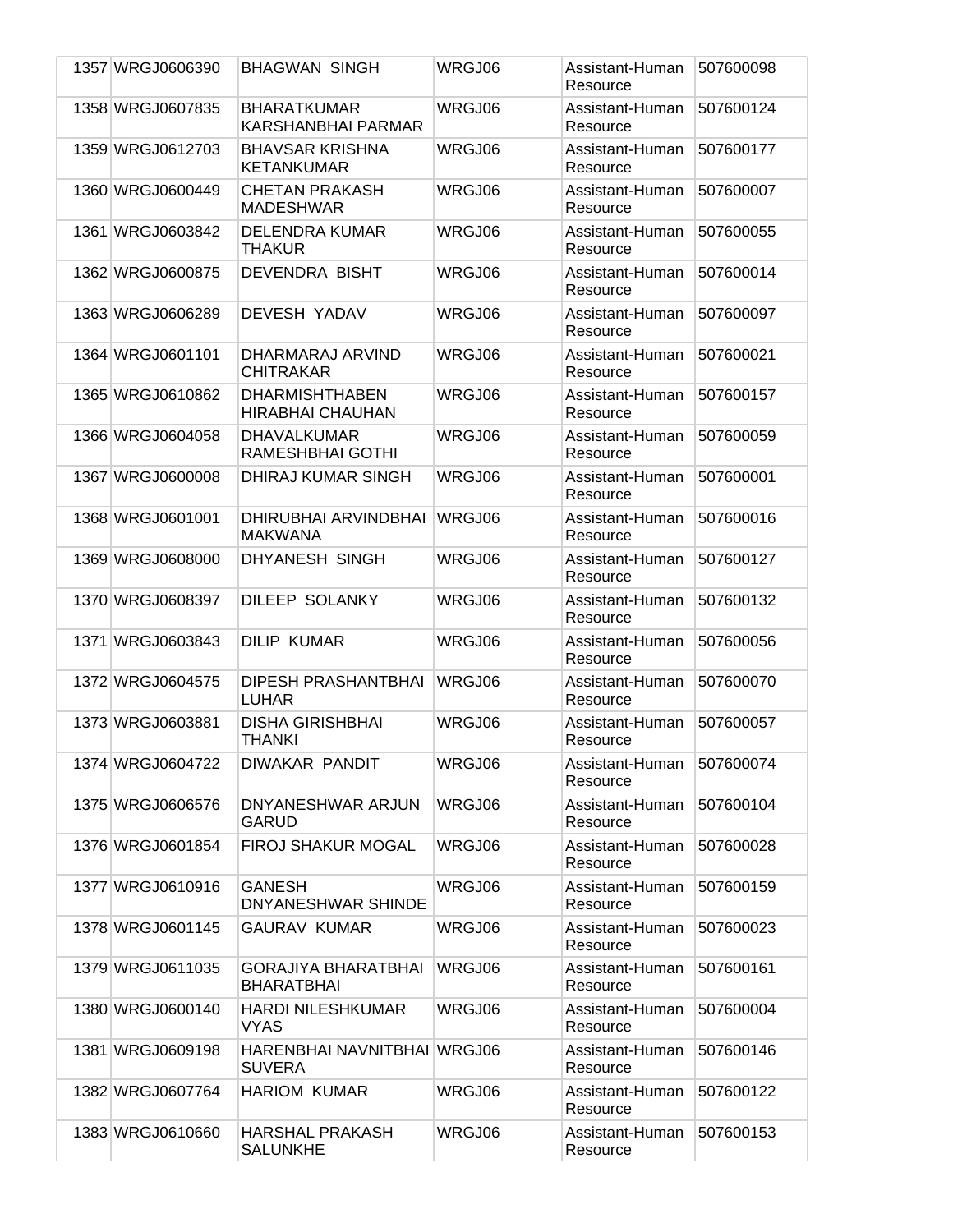| 1384 WRGJ0604436 | <b>HEMANG</b><br><b>HARSHKANTBHAI</b><br><b>PUROHIT</b> | WRGJ06 | Assistant-Human<br>Resource | 507600068 |
|------------------|---------------------------------------------------------|--------|-----------------------------|-----------|
| 1385 WRGJ0600576 | <b>HEMANT KUMAR</b>                                     | WRGJ06 | Assistant-Human<br>Resource | 507600008 |
| 1386 WRGJ0608758 | HIMANSHU JAISWAL                                        | WRGJ06 | Assistant-Human<br>Resource | 507600140 |
| 1387 WRGJ0611036 | <b>HIMANSHU PANDEY</b>                                  | WRGJ06 | Assistant-Human<br>Resource | 507600162 |
| 1388 WRGJ0612214 | <b>HITESH SINGH BHAMBU</b>                              | WRGJ06 | Assistant-Human<br>Resource | 507600172 |
| 1389 WRGJ0604061 | <b>INDRAJEET KUMAR</b>                                  | WRGJ06 | Assistant-Human<br>Resource | 507600060 |
| 1390 WRGJ0601154 | JANMEJOY PARIDA                                         | WRGJ06 | Assistant-Human<br>Resource | 507600024 |
| 1391 WRGJ0603233 | <b>JAYDEEP RAJESHBHAI</b><br><b>PARMAR</b>              | WRGJ06 | Assistant-Human<br>Resource | 507600052 |
| 1392 WRGJ0601034 | <b>JIGISHA VIJAYKUMAR</b><br><b>KAPADIA</b>             | WRGJ06 | Assistant-Human<br>Resource | 507600018 |
| 1393 WRGJ0608602 | JITENDRA GOYAL                                          | WRGJ06 | Assistant-Human<br>Resource | 507600137 |
| 1394 WRGJ0608090 | <b>JYOTIKA ASHOKBHAI</b><br>TALPADA                     | WRGJ06 | Assistant-Human<br>Resource | 507600130 |
| 1395 WRGJ0606171 | <b>KAILAS VILAS BORADE</b>                              | WRGJ06 | Assistant-Human<br>Resource | 507600095 |
| 1396 WRGJ0604713 | KAMLIYA KISHANBHAI<br><b>NANUBHAI</b>                   | WRGJ06 | Assistant-Human<br>Resource | 507600073 |
| 1397 WRGJ0602841 | <b>KAPIL BHARATBHAI</b><br><b>KANZARIYA</b>             | WRGJ06 | Assistant-Human<br>Resource | 507600045 |
| 1398 WRGJ0602181 | <b>KARANSINGH</b><br><b>ISHWARSINGH RATHOD</b>          | WRGJ06 | Assistant-Human<br>Resource | 507600036 |
| 1399 WRGJ0612369 | KAUSHAL MADANLAL<br><b>BHATI</b>                        | WRGJ06 | Assistant-Human<br>Resource | 507600175 |
| 1400 WRGJ0601002 | KAUSHAR ALI AHAMAD                                      | WRGJ06 | Assistant-Human<br>Resource | 507600017 |
| 1401 WRGJ0605846 | <b>KIRAN BAL</b>                                        | WRGJ06 | Assistant-Human<br>Resource | 507600092 |
| 1402 WRGJ0612179 | <b>KRUNAL PARESHBHAI</b><br>JOSHI                       | WRGJ06 | Assistant-Human<br>Resource | 507600169 |
| 1403 WRGJ0610485 | KUCHHADIYA RAMDE<br><b>BHIMABHAI</b>                    | WRGJ06 | Assistant-Human<br>Resource | 507600151 |
| 1404 WRGJ0612098 | KULDEEP SRIVASTAVA                                      | WRGJ06 | Assistant-Human<br>Resource | 507600167 |
| 1405 WRGJ0600123 | <b>KURATI ENOSH</b>                                     | WRGJ06 | Assistant-Human<br>Resource | 507600003 |
| 1406 WRGJ0601091 | <b>LAXMAN VENKAT NARE</b>                               | WRGJ06 | Assistant-Human<br>Resource | 507600020 |
| 1407 WRGJ0602960 | LAXMI WASUDEV<br>LAHULKAR                               | WRGJ06 | Assistant-Human<br>Resource | 507600049 |
| 1408 WRGJ0607462 | <b>LUHAR TOFIKHUSEN</b><br>AKHLAKHUSEN                  | WRGJ06 | Assistant-Human<br>Resource | 507600115 |
| 1409 WRGJ0607698 | <b>MACHHI UTTAMBHAI</b><br>NATAVARBHAI                  | WRGJ06 | Assistant-Human<br>Resource | 507600120 |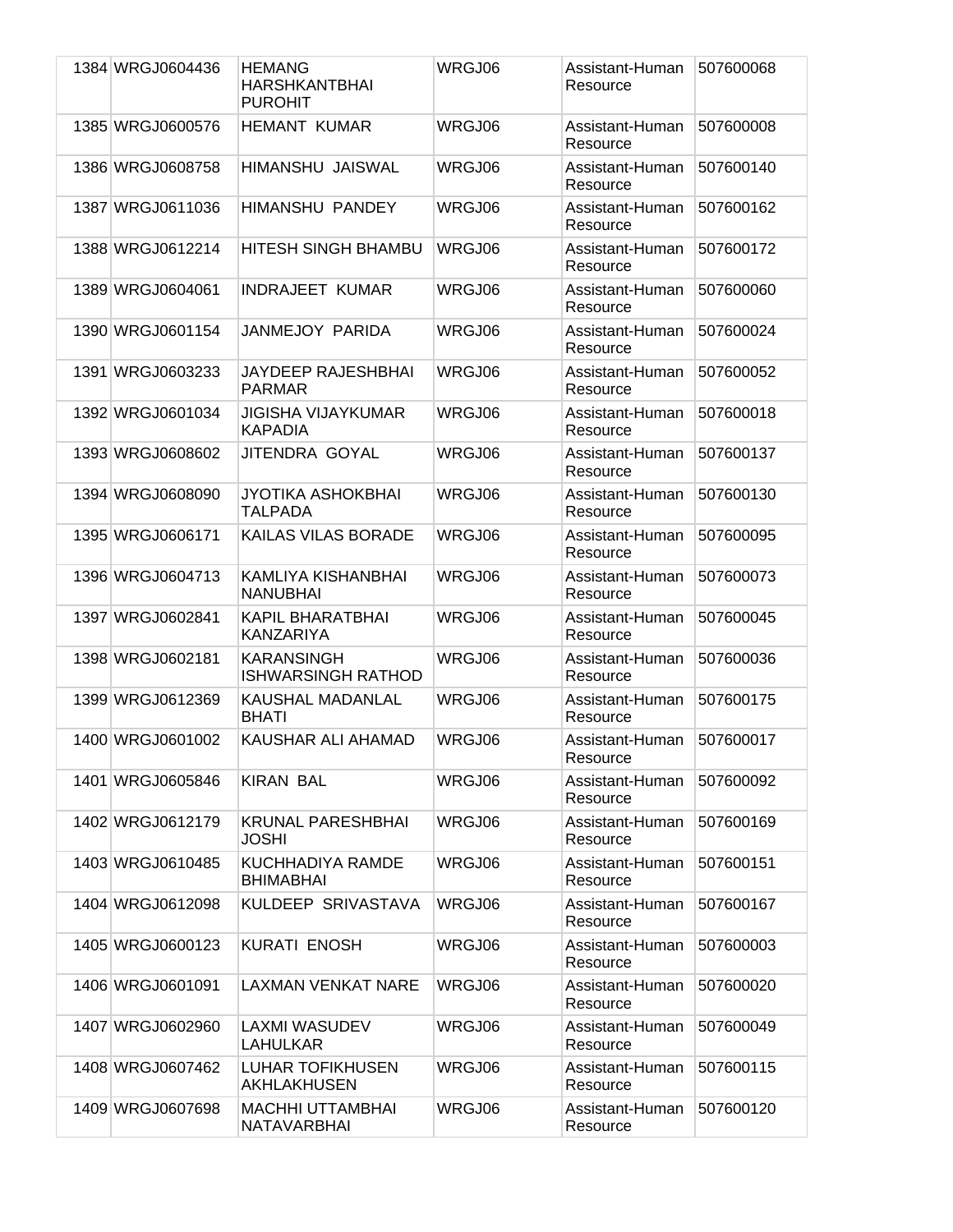| 1410 WRGJ0612081 | <b>MADHAV</b>                                         | WRGJ06 | Assistant-Human<br>Resource | 507600166 |
|------------------|-------------------------------------------------------|--------|-----------------------------|-----------|
| 1411 WRGJ0602849 | <b>MADHU SARA</b><br><b>KERKETTA</b>                  | WRGJ06 | Assistant-Human<br>Resource | 507600046 |
| 1412 WRGJ0602089 | <b>MANGESH GOPAL SABE</b>                             | WRGJ06 | Assistant-Human<br>Resource | 507600033 |
| 1413 WRGJ0608601 | <b>MANISH PATHAK</b>                                  | WRGJ06 | Assistant-Human<br>Resource | 507600136 |
| 1414 WRGJ0607739 | <b>MANISH RAWAT</b>                                   | WRGJ06 | Assistant-Human<br>Resource | 507600121 |
| 1415 WRGJ0606562 | <b>MANOJ VISHNU ALGAT</b>                             | WRGJ06 | Assistant-Human<br>Resource | 507600103 |
| 1416 WRGJ0606651 | <b>MD IRFAN ANSARI</b>                                | WRGJ06 | Assistant-Human<br>Resource | 507600105 |
| 1417 WRGJ0604649 | MITHIL VIJAYBHAI PATEL WRGJ06                         |        | Assistant-Human<br>Resource | 507600072 |
| 1418 WRGJ0602781 | <b>MOHIT</b>                                          | WRGJ06 | Assistant-Human<br>Resource | 507600042 |
| 1419 WRGJ0601107 | <b>MUKESH KUMAR</b>                                   | WRGJ06 | Assistant-Human<br>Resource | 507600022 |
| 1420 WRGJ0606099 | <b>NAGAJI GIGABHAI</b><br><b>BAVALIYA</b>             | WRGJ06 | Assistant-Human<br>Resource | 507600094 |
| 1421 WRGJ0606663 | NARENDRA SINGH                                        | WRGJ06 | Assistant-Human<br>Resource | 507600106 |
| 1422 WRGJ0606538 | <b>NARENDRASINH</b><br><b>GOPALSINH JADAV</b>         | WRGJ06 | Assistant-Human<br>Resource | 507600101 |
| 1423 WRGJ0603680 | <b>NARESH KUMAR</b>                                   | WRGJ06 | Assistant-Human<br>Resource | 507600053 |
| 1424 WRGJ0610352 | NITESH KUMAR                                          | WRGJ06 | Assistant-Human<br>Resource | 507600150 |
| 1425 WRGJ0607482 | NORTH MAHARASHTRA<br>PRABHAKAR JALGAON                | WRGJ06 | Assistant-Human<br>Resource | 507600116 |
| 1426 WRGJ0605519 | <b>OMKAR NARSINHBHAI</b><br>VANZARA                   | WRGJ06 | Assistant-Human<br>Resource | 507600086 |
| 1427 WRGJ0612188 | <b>PALAK UMESHKUMAR</b><br><b>KANSARA</b>             | WRGJ06 | Assistant-Human<br>Resource | 507600171 |
| 1428 WRGJ0604095 | PALLAVI JAGGA                                         | WRGJ06 | Assistant-Human<br>Resource | 507600062 |
| 1429 WRGJ0605377 | PALLAVI KUNDAN<br><b>DEVKAR</b>                       | WRGJ06 | Assistant-Human<br>Resource | 507600083 |
| 1430 WRGJ0601754 | <b>PANCHAL SHYAMKUMAR WRGJ06</b><br><b>NARESHBHAI</b> |        | Assistant-Human<br>Resource | 507600027 |
| 1431 WRGJ0602635 | PANKAJ VERMA                                          | WRGJ06 | Assistant-Human<br>Resource | 507600040 |
| 1432 WRGJ0608868 | PARMAR NILAM<br><b>KIRANSINH</b>                      | WRGJ06 | Assistant-Human<br>Resource | 507600142 |
| 1433 WRGJ0605318 | <b>PATEL DIPKUMAR</b><br><b>PRAVINBHAI</b>            | WRGJ06 | Assistant-Human<br>Resource | 507600081 |
| 1434 WRGJ0608013 | <b>PATEL KISMATKUMAR</b><br><b>KAMLESHBHAI</b>        | WRGJ06 | Assistant-Human<br>Resource | 507600128 |
| 1435 WRGJ0608913 | <b>PATEL SAGARKUMAR</b><br><b>DINESHBHAI</b>          | WRGJ06 | Assistant-Human<br>Resource | 507600143 |
| 1436 WRGJ0607689 | PAULY BABY JOHN                                       | WRGJ06 | Assistant-Human<br>Resource | 507600119 |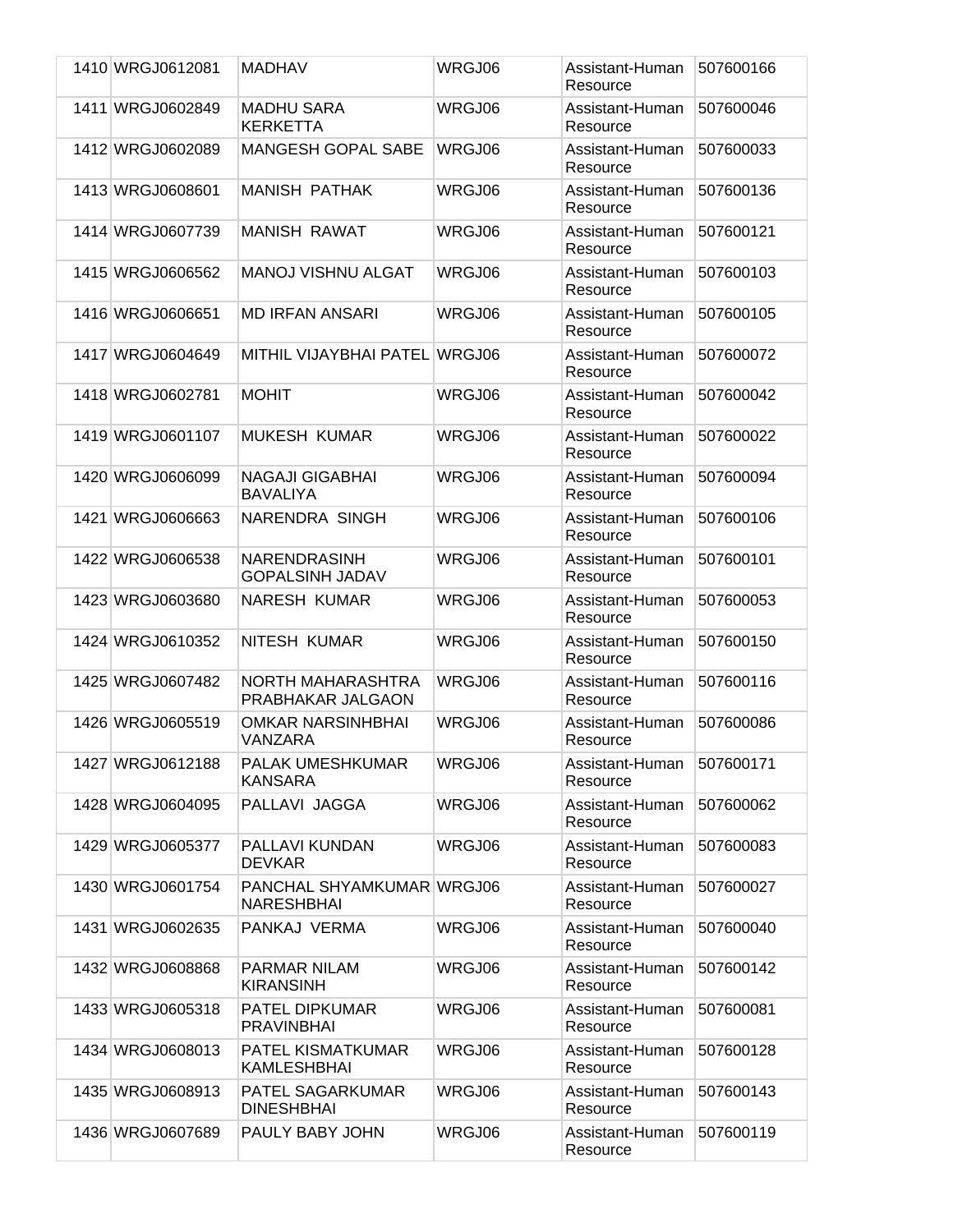| 1437 WRGJ0612182 | POORVA UJJWAL<br><b>SHINTRE</b>                                                                           | WRGJ06 | Assistant-Human<br>Resource | 507600170 |
|------------------|-----------------------------------------------------------------------------------------------------------|--------|-----------------------------|-----------|
| 1438 WRGJ0605809 | <b>PRAGATI</b><br><b>HARISHCHANDRA</b><br><b>JADHAO</b><br><b>HARISHCHANDRA B</b><br><b>OAHGAC OAHGAL</b> | WRGJ06 | Assistant-Human<br>Resource | 507600090 |
| 1439 WRGJ0605255 | <b>PRAGNESH</b><br><b>LAXMANBHAI SAPKAL</b>                                                               | WRGJ06 | Assistant-Human<br>Resource | 507600080 |
| 1440 WRGJ0604212 | PRASHANT RANJAN                                                                                           | WRGJ06 | Assistant-Human<br>Resource | 507600064 |
| 1441 WRGJ0601076 | PRIYANKA PRAJAPATI                                                                                        | WRGJ06 | Assistant-Human<br>Resource | 507600019 |
| 1442 WRGJ0611614 | <b>PRIYANKA</b><br><b>RAGHUWANSHI</b>                                                                     | WRGJ06 | Assistant-Human<br>Resource | 507600163 |
| 1443 WRGJ0608071 | PUSHPENDRA PATEL                                                                                          | WRGJ06 | Assistant-Human<br>Resource | 507600129 |
| 1444 WRGJ0605786 | RAHUL KUMAR                                                                                               | WRGJ06 | Assistant-Human<br>Resource | 507600089 |
| 1445 WRGJ0608587 | RAJAT KULHARI                                                                                             | WRGJ06 | Assistant-Human<br>Resource | 507600134 |
| 1446 WRGJ0606207 | <b>RAJAT KUMAR</b>                                                                                        | WRGJ06 | Assistant-Human<br>Resource | 507600096 |
| 1447 WRGJ0610154 | RAJDIP RAJESHBHAI<br><b>MAKVANA</b>                                                                       | WRGJ06 | Assistant-Human<br>Resource | 507600147 |
| 1448 WRGJ0611921 | <b>RAJESH KHEMCHAND</b><br><b>CHAUDHARI</b>                                                               | WRGJ06 | Assistant-Human<br>Resource | 507600165 |
| 1449 WRGJ0603181 | RAKESH BHAGAWAN<br><b>SURYAWANSHI</b>                                                                     | WRGJ06 | Assistant-Human<br>Resource | 507600051 |
| 1450 WRGJ0606005 | RANA MAULINKUMAR<br><b>MUKESHBHAI</b>                                                                     | WRGJ06 | Assistant-Human<br>Resource | 507600093 |
| 1451 WRGJ0612355 | <b>RANDHEER</b>                                                                                           | WRGJ06 | Assistant-Human<br>Resource | 507600174 |
| 1452 WRGJ0610214 | RANDHIR KUMAR                                                                                             | WRGJ06 | Assistant-Human<br>Resource | 507600149 |
| 1453 WRGJ0610994 | RASHMITA FRANCISBHAI WRGJ06<br><b>PARMAR</b>                                                              |        | Assistant-Human<br>Resource | 507600160 |
| 1454 WRGJ0603929 | RASMI RAJU                                                                                                | WRGJ06 | Assistant-Human<br>Resource | 507600058 |
| 1455 WRGJ0600331 | <b>RAVI</b>                                                                                               | WRGJ06 | Assistant-Human<br>Resource | 507600006 |
| 1456 WRGJ0601246 | RAVINDRA MADHUKAR<br><b>BHORE</b>                                                                         | WRGJ06 | Assistant-Human<br>Resource | 507600025 |
| 1457 WRGJ0607650 | RAVIRAJ MEENA                                                                                             | WRGJ06 | Assistant-Human<br>Resource | 507600118 |
| 1458 WRGJ0612163 | RIDDHI RANJITSINGH<br><b>BAGHA</b>                                                                        | WRGJ06 | Assistant-Human<br>Resource | 507600168 |
| 1459 WRGJ0610685 | RISHABH SINGH                                                                                             | WRGJ06 | Assistant-Human<br>Resource | 507600155 |
| 1460 WRGJ0610667 | ROHAN PRAVINBHAI<br><b>PRAJAPATI</b>                                                                      | WRGJ06 | Assistant-Human<br>Resource | 507600154 |
| 1461 WRGJ0606862 | RUPAK KUMAR JHA                                                                                           | WRGJ06 | Assistant-Human<br>Resource | 507600108 |
| 1462 WRGJ0602800 | RUPAM ASHOKRAO<br><b>BHOYAR</b>                                                                           | WRGJ06 | Assistant-Human<br>Resource | 507600043 |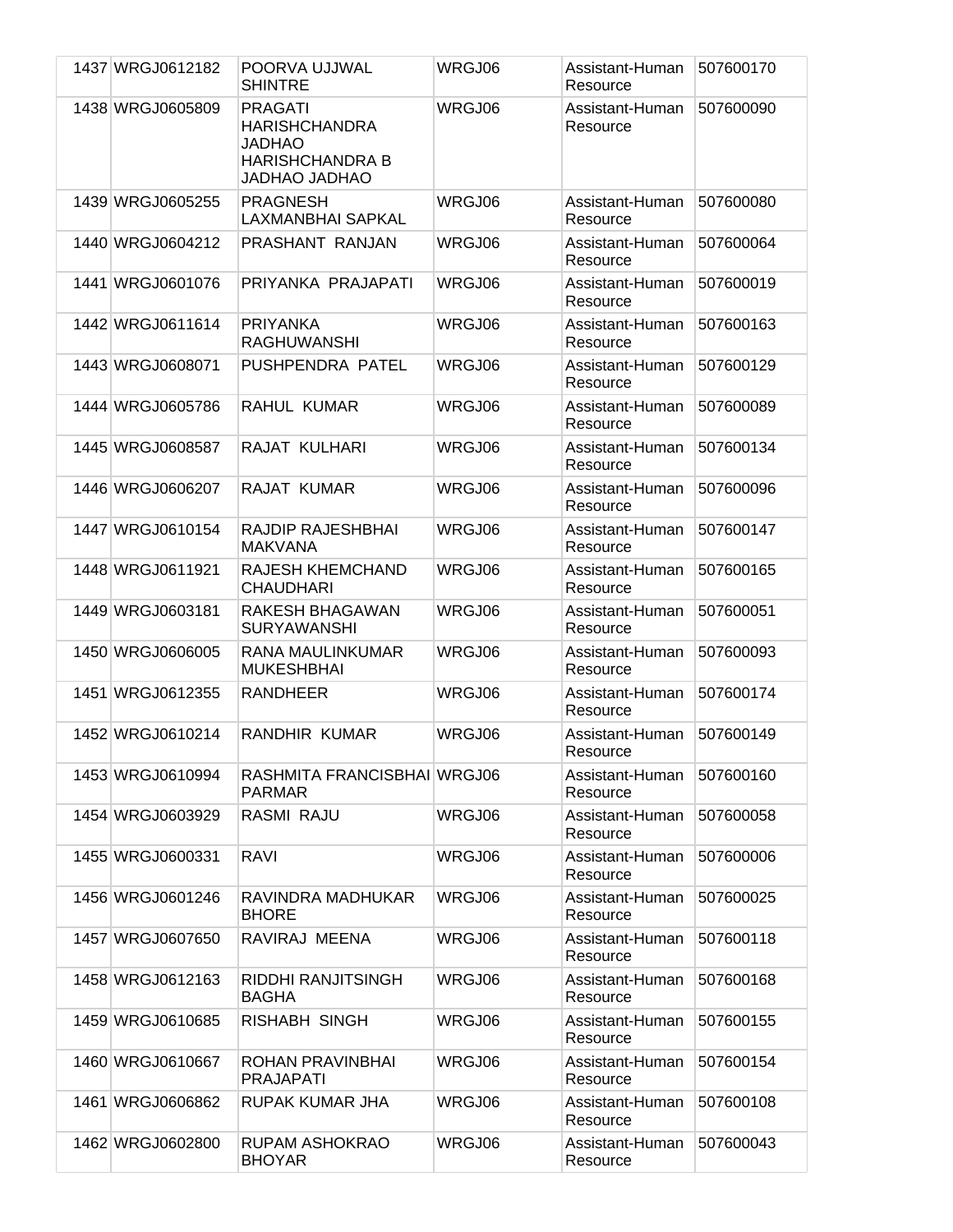| 1463 WRGJ0604186 | SABYASACHI SAHU                               | WRGJ06 | Assistant-Human<br>Resource | 507600063 |
|------------------|-----------------------------------------------|--------|-----------------------------|-----------|
| 1464 WRGJ0601890 | <b>SACHIN DEVRAO</b><br><b>KANGULE</b>        | WRGJ06 | Assistant-Human<br>Resource | 507600030 |
| 1465 WRGJ0610901 | SAGAR ANNA PAWAR                              | WRGJ06 | Assistant-Human<br>Resource | 507600158 |
| 1466 WRGJ0607214 | <b>SAGAR DILIPBHAI</b><br><b>MAKAWANA</b>     | WRGJ06 | Assistant-Human<br>Resource | 507600113 |
| 1467 WRGJ0602030 | <b>SAGAR HARIDAS</b><br><b>VIRKAR</b>         | WRGJ06 | Assistant-Human<br>Resource | 507600032 |
| 1468 WRGJ0600702 | <b>SAGAR SHIVAJI</b><br><b>KARANJKHELE</b>    | WRGJ06 | Assistant-Human<br>Resource | 507600011 |
| 1469 WRGJ0601950 | SANDEEP GANGARAM<br><b>NITTURKAR</b>          | WRGJ06 | Assistant-Human<br>Resource | 507600031 |
| 1470 WRGJ0605707 | <b>SANJAY</b>                                 | WRGJ06 | Assistant-Human<br>Resource | 507600088 |
| 1471 WRGJ0612276 | <b>SANKET SANDIP UNUNE</b>                    | WRGJ06 | Assistant-Human<br>Resource | 507600173 |
| 1472 WRGJ0606974 | SATYA PRAKASH                                 | WRGJ06 | Assistant-Human<br>Resource | 507600111 |
| 1473 WRGJ0607538 | SATYAJIT BERA                                 | WRGJ06 | Assistant-Human<br>Resource | 507600117 |
| 1474 WRGJ0608624 | <b>SHASHANK SINGH</b>                         | WRGJ06 | Assistant-Human<br>Resource | 507600138 |
| 1475 WRGJ0608215 | <b>SHETH JAINEEL</b><br><b>BHARATBHAI</b>     | WRGJ06 | Assistant-Human<br>Resource | 507600131 |
| 1476 WRGJ0600761 | <b>SHIVAM RAI</b>                             | WRGJ06 | Assistant-Human<br>Resource | 507600013 |
| 1477 WRGJ0605142 | <b>SHIVANG SHIRISHBHAI</b><br><b>BABRIYA</b>  | WRGJ06 | Assistant-Human<br>Resource | 507600077 |
| 1478 WRGJ0611899 | <b>SHRIKANT GANGADHAR</b><br><b>NISTARWAD</b> | WRGJ06 | Assistant-Human<br>Resource | 507600164 |
| 1479 WRGJ0606557 | SHUBHAM GUPTA                                 | WRGJ06 | Assistant-Human<br>Resource | 507600102 |
| 1480 WRGJ0605214 | <b>SHUBHAM BHARAT</b><br><b>VAISHNAV</b>      | WRGJ06 | Assistant-Human<br>Resource | 507600079 |
| 1481 WRGJ0605485 | <b>SHUBHAM DEEPAK</b><br><b>MATADE</b>        | WRGJ06 | Assistant-Human<br>Resource | 507600085 |
| 1482 WRGJ0601750 | <b>SHYAM SUNDER</b>                           | WRGJ06 | Assistant-Human<br>Resource | 507600026 |
| 1483 WRGJ0607993 | SIDDHARTH DWIVEDI                             | WRGJ06 | Assistant-Human<br>Resource | 507600126 |
| 1484 WRGJ0600927 | SOURAV KUMAR                                  | WRGJ06 | Assistant-Human<br>Resource | 507600015 |
| 1485 WRGJ0604081 | <b>SUJEET KUMAR PATEL</b>                     | WRGJ06 | Assistant-Human<br>Resource | 507600061 |
| 1486 WRGJ0606861 | <b>SUMIT LALJI CHOUBEY</b>                    | WRGJ06 | Assistant-Human<br>Resource | 507600107 |
| 1487 WRGJ0602882 | <b>SUPER JITU KUMAR</b>                       | WRGJ06 | Assistant-Human<br>Resource | 507600047 |
| 1488 WRGJ0601885 | <b>SURAJ SHRIKANT</b><br><b>AWATADE</b>       | WRGJ06 | Assistant-Human<br>Resource | 507600029 |
| 1489 WRGJ0607050 | SURBHI HARIPRASAD<br><b>PAL</b>               | WRGJ06 | Assistant-Human<br>Resource | 507600112 |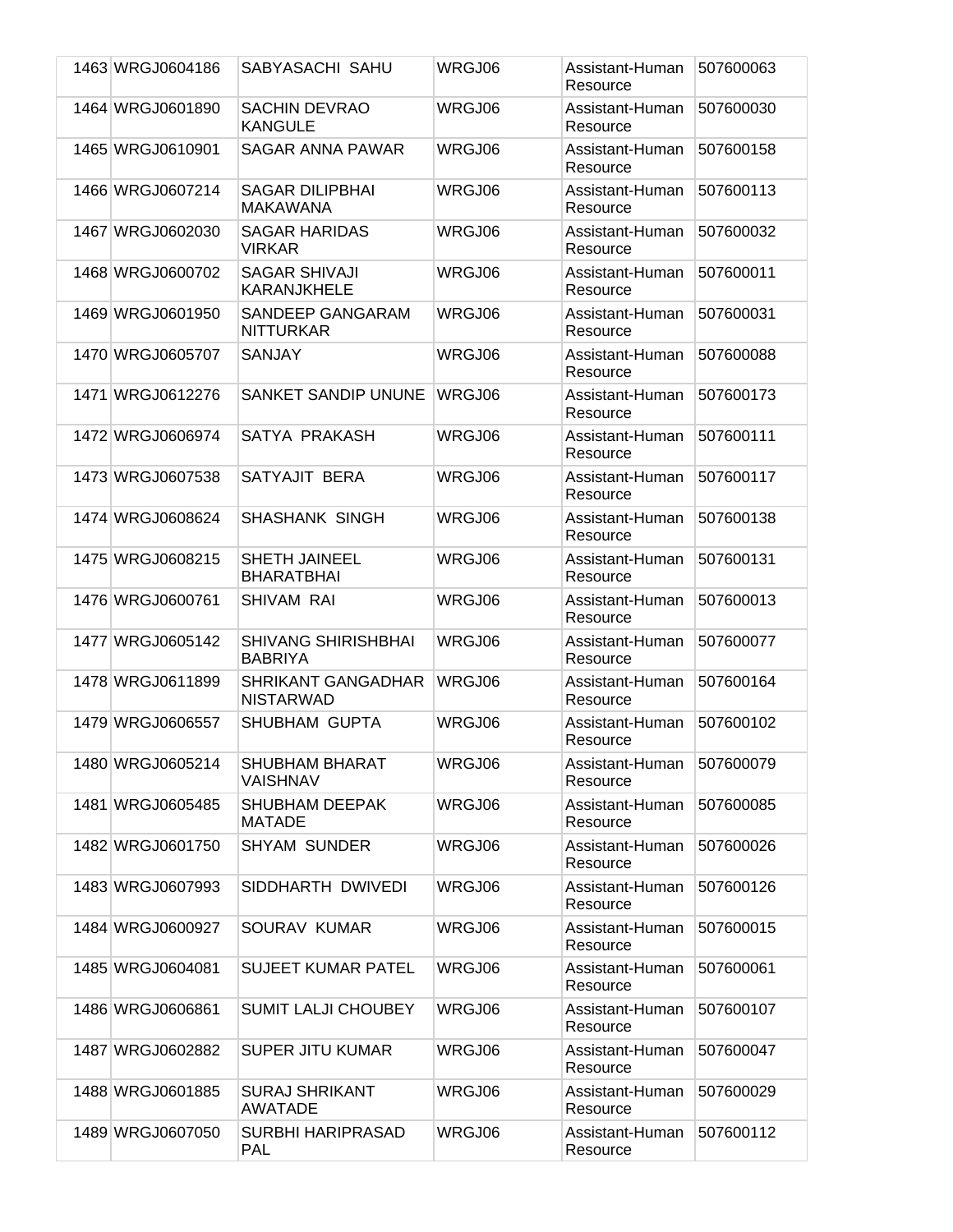| 1490 WRGJ0603032 | <b>SURENDRA</b><br>PREMCHANDRA TIWARI           | WRGJ06 | Assistant-Human<br>Resource | 507600050 |
|------------------|-------------------------------------------------|--------|-----------------------------|-----------|
| 1491 WRGJ0604916 | <b>SURESH MANDAN MER</b>                        | WRGJ06 | Assistant-Human<br>Resource | 507600075 |
| 1492 WRGJ0600305 | SUVANKAR SAMANTA                                | WRGJ06 | Assistant-Human<br>Resource | 507600005 |
| 1493 WRGJ0607977 | SUYASH SRIVASTAVA                               | WRGJ06 | Assistant-Human<br>Resource | 507600125 |
| 1494 WRGJ0604270 | <b>SWAROOP SINGH</b>                            | WRGJ06 | Assistant-Human<br>Resource | 507600065 |
| 1495 WRGJ0600725 | UMESHKUMAR MHASU<br>WAGH                        | WRGJ06 | Assistant-Human<br>Resource | 507600012 |
| 1496 WRGJ0602458 | <b>VAIBHAV BHAGIRATH</b><br><b>SHIRALKAR</b>    | WRGJ06 | Assistant-Human<br>Resource | 507600038 |
| 1497 WRGJ0606515 | <b>VAISHALI SHIVAJI</b><br><b>THOSAR</b>        | WRGJ06 | Assistant-Human<br>Resource | 507600099 |
| 1498 WRGJ0607796 | <b>VARUN KUMAR</b>                              | WRGJ06 | Assistant-Human<br>Resource | 507600123 |
| 1499 WRGJ0610751 | <b>VIBHAV BANSAL</b>                            | WRGJ06 | Assistant-Human<br>Resource | 507600156 |
| 1500 WRGJ0612441 | <b>VIJAY EKNATH TONDE</b>                       | WRGJ06 | Assistant-Human<br>Resource | 507600176 |
| 1501 WRGJ0609077 | <b>VIKAS KASHYAP</b>                            | WRGJ06 | Assistant-Human<br>Resource | 507600144 |
| 1502 WRGJ0606943 | <b>VIKRAM KUMAR MEENA</b>                       | WRGJ06 | Assistant-Human<br>Resource | 507600110 |
| 1503 WRGJ0607266 | <b>VINAY KUMAR</b>                              | WRGJ06 | Assistant-Human<br>Resource | 507600114 |
| 1504 WRGJ0605582 | <b>VISHAL PANDURANG</b><br><b>PATIL</b>         | WRGJ06 | Assistant-Human<br>Resource | 507600087 |
| 1505 WRGJ0605178 | <b>VISHMITHA VITTAL</b><br><b>SHETTY</b>        | WRGJ06 | Assistant-Human<br>Resource | 507600078 |
| 1506 WRGJ0610201 | YADAV HARSHIT<br><b>GURUNARAYAN</b>             | WRGJ06 | Assistant-Human<br>Resource | 507600148 |
| 1507 WRGJ0600015 | YATIN VASHISHT                                  | WRGJ06 | Assistant-Human<br>Resource | 507600002 |
| 1508 WRGJ0703475 | A. ASHWATHY                                     | WRGJ07 | Accountant                  | 507700026 |
| 1509 WRGJ0705188 | AADAM JUNAS                                     | WRGJ07 | Accountant                  | 507700047 |
| 1510 WRGJ0704683 | AJAY PANDURANG<br><b>INGALE</b>                 | WRGJ07 | Accountant                  | 507700039 |
| 1511 WRGJ0701899 | AKASH MODI VIPUL BHAI WRGJ07                    |        | Accountant                  | 507700014 |
| 1512 WRGJ0709088 | <b>AKSHATA SUDHIR</b><br><b>MANERIKAR</b>       | WRGJ07 | Accountant                  | 507700087 |
| 1513 WRGJ0711866 | <b>AMIT ARUN PATIL</b>                          | WRGJ07 | Accountant                  | 507700097 |
| 1514 WRGJ0704381 | <b>AMOL MADHAV</b><br><b>KHEDKAR</b>            | WRGJ07 | Accountant                  | 507700031 |
| 1515 WRGJ0704633 | <b>ASHOK BHAI</b><br><b>GANPATSINH PADHIYAR</b> | WRGJ07 | Accountant                  | 507700038 |
| 1516 WRGJ0704781 | ASHWIN BHAI RAMESH<br><b>BHAI RATHOD</b>        | WRGJ07 | Accountant                  | 507700043 |
| 1517 WRGJ0700792 | <b>ASIF ALEEMUDDIN</b><br><b>SHAIKH</b>         | WRGJ07 | Accountant                  | 507700008 |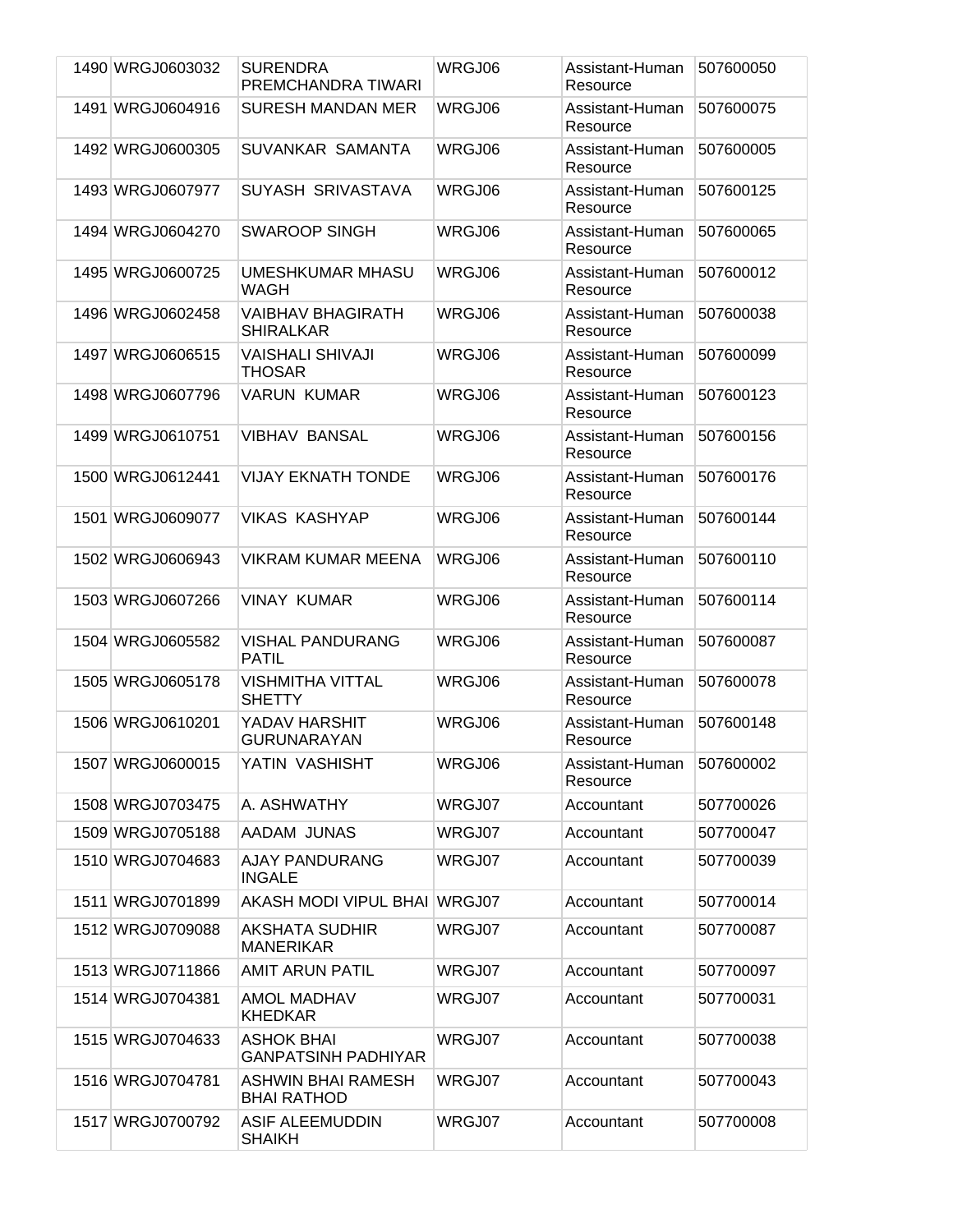| 1518 WRGJ0703820 | AYUSH GOYAL                                                | WRGJ07 | Accountant | 507700028 |
|------------------|------------------------------------------------------------|--------|------------|-----------|
| 1519 WRGJ0707571 | AZADBHAI BABUBHAI<br><b>GOHIL</b>                          | WRGJ07 | Accountant | 507700068 |
| 1520 WRGJ0700716 | AZAHARKHAN YUSUF<br><b>KHAN</b>                            | WRGJ07 | Accountant | 507700006 |
| 1521 WRGJ0711127 | <b>BHAWNA</b>                                              | WRGJ07 | Accountant | 507700096 |
| 1522 WRGJ0709573 | <b>BHOOMIKABEN</b><br><b>RAJENDRABHAI</b><br><b>PARMAR</b> | WRGJ07 | Accountant | 507700092 |
| 1523 WRGJ0702912 | <b>CHEVURI SWETHA</b>                                      | WRGJ07 | Accountant | 507700020 |
| 1524 WRGJ0706939 | <b>CHIRAG HARESHBHAI</b><br><b>BHATIYA</b>                 | WRGJ07 | Accountant | 507700062 |
| 1525 WRGJ0702880 | <b>CHRIS DINESH PATIL</b>                                  | WRGJ07 | Accountant | 507700019 |
| 1526 WRGJ0708480 | <b>DAXABEN</b><br><b>GORDHANBHAI BALDHA</b>                | WRGJ07 | Accountant | 507700080 |
| 1527 WRGJ0706614 | <b>DEEPAK BHACHUBHAI</b><br><b>DHEDA</b>                   | WRGJ07 | Accountant | 507700058 |
| 1528 WRGJ0700364 | <b>DEEPALI VERMA</b>                                       | WRGJ07 | Accountant | 507700003 |
| 1529 WRGJ0704704 | DHAVAL MOHAN BHAI<br><b>SISODIYA</b>                       | WRGJ07 | Accountant | 507700040 |
| 1530 WRGJ0706624 | DHIRAJ BHACHUBHAI<br><b>DHEDA</b>                          | WRGJ07 | Accountant | 507700059 |
| 1531 WRGJ0706349 | <b>DHRUVKUMAR</b><br>VITTHALBHAI PARMAR                    | WRGJ07 | Accountant | 507700055 |
| 1532 WRGJ0703279 | <b>DIPENSINGH</b><br>JAYBAHADUR GURKHA                     | WRGJ07 | Accountant | 507700023 |
| 1533 WRGJ0707936 | DIPIKA MAHENDRABHAI<br>ADREJA                              | WRGJ07 | Accountant | 507700073 |
| 1534 WRGJ0708396 | <b>FAISHAL RASID PATEL</b>                                 | WRGJ07 | Accountant | 507700079 |
| 1535 WRGJ0708301 | <b>GAURAV DEV</b>                                          | WRGJ07 | Accountant | 507700078 |
| 1536 WRGJ0700748 | <b>GHANSHAM UMESH</b><br><b>HARNE</b>                      | WRGJ07 | Accountant | 507700007 |
| 1537 WRGJ0709053 | <b>GIYASUDDIN</b>                                          | WRGJ07 | Accountant | 507700086 |
| 1538 WRGJ0703425 | <b>GOHEL VRAJESH</b><br><b>BHADRESHBHAI</b>                | WRGJ07 | Accountant | 507700025 |
| 1539 WRGJ0704463 | <b>GSEB KANTIBHAI PATEL</b>                                | WRGJ07 | Accountant | 507700033 |
| 1540 WRGJ0705205 | <b>HARDIK RAJESHBHAI</b><br><b>BAROT</b>                   | WRGJ07 | Accountant | 507700048 |
| 1541 WRGJ0709282 | <b>HEENA YADAV</b>                                         | WRGJ07 | Accountant | 507700089 |
| 1542 WRGJ0710517 | JAYENDRASINH<br>PRAVINSINH RAVALJI                         | WRGJ07 | Accountant | 507700094 |
| 1543 WRGJ0704377 | JITENDRA KUMAR RAJ                                         | WRGJ07 | Accountant | 507700030 |
| 1544 WRGJ0706960 | KAJALBEN<br><b>BHAVIKKUMAR SOLANKI</b>                     | WRGJ07 | Accountant | 507700063 |
| 1545 WRGJ0701953 | KALPESH ANIL CHILE                                         | WRGJ07 | Accountant | 507700015 |
| 1546 WRGJ0705462 | KARAN BHUPAT BHAI<br>VANZARA                               | WRGJ07 | Accountant | 507700053 |
| 1547 WRGJ0700669 | KIRAN PRAKASH PATIL                                        | WRGJ07 | Accountant | 507700004 |
| 1548 WRGJ0704416 | <b>MAHESHWARI JAY</b><br>SANJAYBHAI                        | WRGJ07 | Accountant | 507700032 |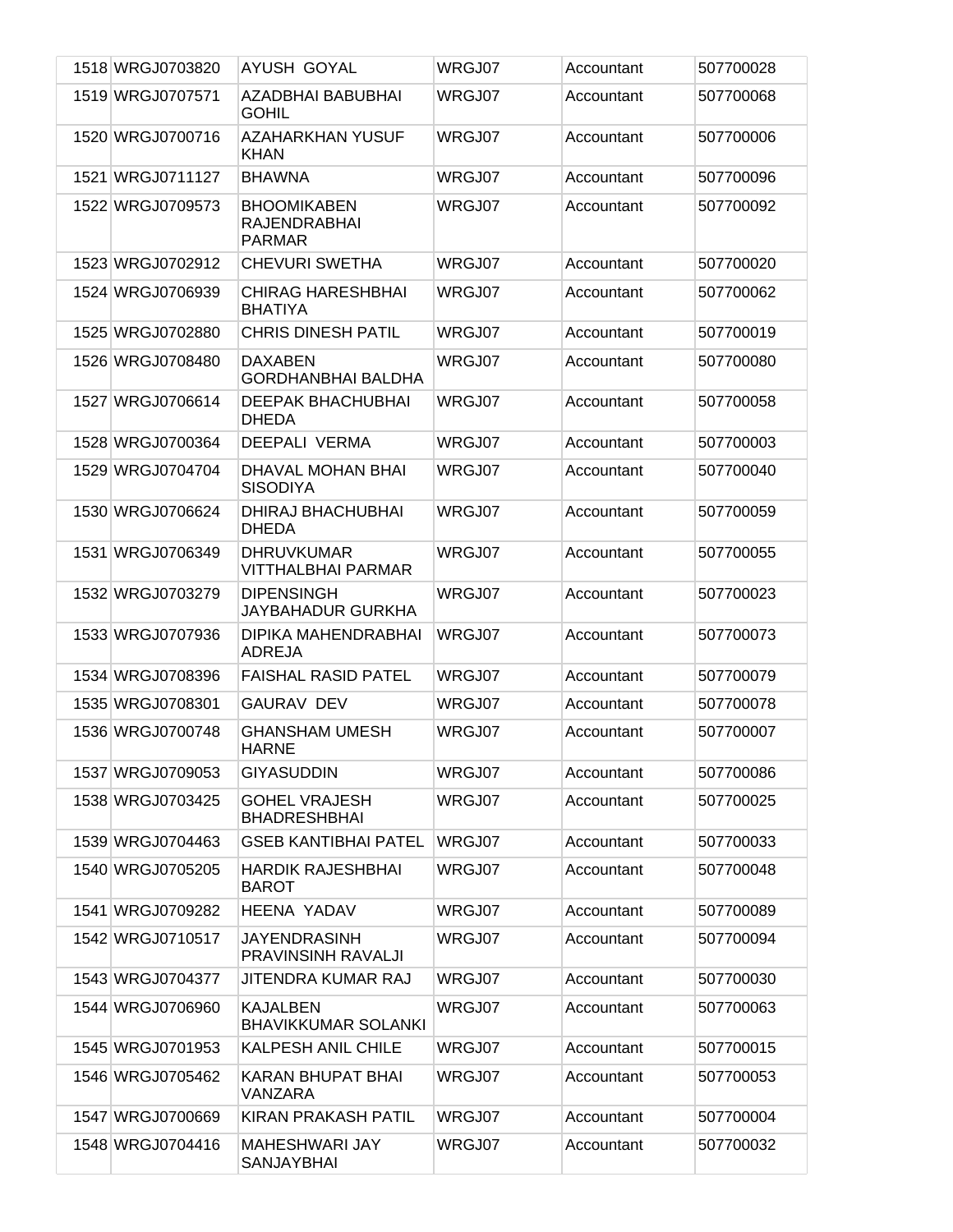| 1549 WRGJ0704612 | <b>MAHIR JABBARBHAI</b><br>KAZI                | WRGJ07 | Accountant | 507700037 |
|------------------|------------------------------------------------|--------|------------|-----------|
| 1550 WRGJ0703959 | <b>MALEK SARFRAJ</b><br><b>GULAMBHAI</b>       | WRGJ07 | Accountant | 507700029 |
| 1551 WRGJ0707682 | <b>MAMTA NARENDRA</b><br><b>BHANUSHALI</b>     | WRGJ07 | Accountant | 507700069 |
| 1552 WRGJ0702171 | <b>MANOJ RAJENDRA</b><br>LADDHA                | WRGJ07 | Accountant | 507700016 |
| 1553 WRGJ0707205 | <b>MANOJKUMAR</b><br><b>BALAKRAM GADARIYA</b>  | WRGJ07 | Accountant | 507700067 |
| 1554 WRGJ0709703 | <b>MARY NIMA</b>                               | WRGJ07 | Accountant | 507700093 |
| 1555 WRGJ0700851 | <b>MAYURSINH</b><br><b>HEMANTSINH VADHER</b>   | WRGJ07 | Accountant | 507700009 |
| 1556 WRGJ0708197 | <b>MEGHA BABUBHAI</b><br><b>GAWAI</b>          | WRGJ07 | Accountant | 507700077 |
| 1557 WRGJ0703767 | <b>MEGHNABEN</b><br><b>GAUTAMBHAI SHRIMALI</b> | WRGJ07 | Accountant | 507700027 |
| 1558 WRGJ0706541 | <b>MEHTA DHARTIBEN</b><br><b>MANISHKUMAR</b>   | WRGJ07 | Accountant | 507700057 |
| 1559 WRGJ0708749 | <b>MILAN PATEL</b>                             | WRGJ07 | Accountant | 507700085 |
| 1560 WRGJ0708739 | <b>MITUL MANOJ MODI</b>                        | WRGJ07 | Accountant | 507700084 |
| 1561 WRGJ0703206 | <b>MOHIT AGRAWAL</b>                           | WRGJ07 | Accountant | 507700022 |
| 1562 WRGJ0705404 | <b>NEHABEN DEVISING</b><br><b>DHANKA</b>       | WRGJ07 | Accountant | 507700050 |
| 1563 WRGJ0700003 | NIKHIL PODDAR                                  | WRGJ07 | Accountant | 507700001 |
| 1564 WRGJ0705448 | NIKUNJ VINODBHAI<br><b>GONDALIYA</b>           | WRGJ07 | Accountant | 507700052 |
| 1565 WRGJ0706644 | PANNALAL JAGDISH<br><b>CHAUHAN</b>             | WRGJ07 | Accountant | 507700060 |
| 1566 WRGJ0707795 | PARMAR RASHMIKA<br><b>PUNAMSINH</b>            | WRGJ07 | Accountant | 507700072 |
| 1567 WRGJ0708559 | PATEL FORAM MANILAL                            | WRGJ07 | Accountant | 507700081 |
| 1568 WRGJ0709330 | PATEL ZALAK<br>NATVARLAL                       | WRGJ07 | Accountant | 507700090 |
| 1569 WRGJ0705095 | PATHAN JUNEDKHA<br>JUNEDKHA                    | WRGJ07 | Accountant | 507700045 |
| 1570 WRGJ0700689 | PATIL KIRAN PRAKASH                            | WRGJ07 | Accountant | 507700005 |
| 1571 WRGJ0707081 | PAVAN SINGH                                    | WRGJ07 | Accountant | 507700065 |
| 1572 WRGJ0704582 | PINTU VASANT GUPTA                             | WRGJ07 | Accountant | 507700035 |
| 1573 WRGJ0701341 | POOJA MANUBHAI<br><b>MAKWANA</b>               | WRGJ07 | Accountant | 507700011 |
| 1574 WRGJ0704607 | POOJA PARSHURAM<br><b>RANE</b>                 | WRGJ07 | Accountant | 507700036 |
| 1575 WRGJ0706896 | POONAM SANJAY HIRE                             | WRGJ07 | Accountant | 507700061 |
| 1576 WRGJ0704775 | PRADEEP PANCHAL                                | WRGJ07 | Accountant | 507700042 |
| 1577 WRGJ0705110 | PRADEEP MURLIDHAR<br><b>SURVE</b>              | WRGJ07 | Accountant | 507700046 |
| 1578 WRGJ0709506 | PRASANNA DILIPRAO<br>YELANE                    | WRGJ07 | Accountant | 507700091 |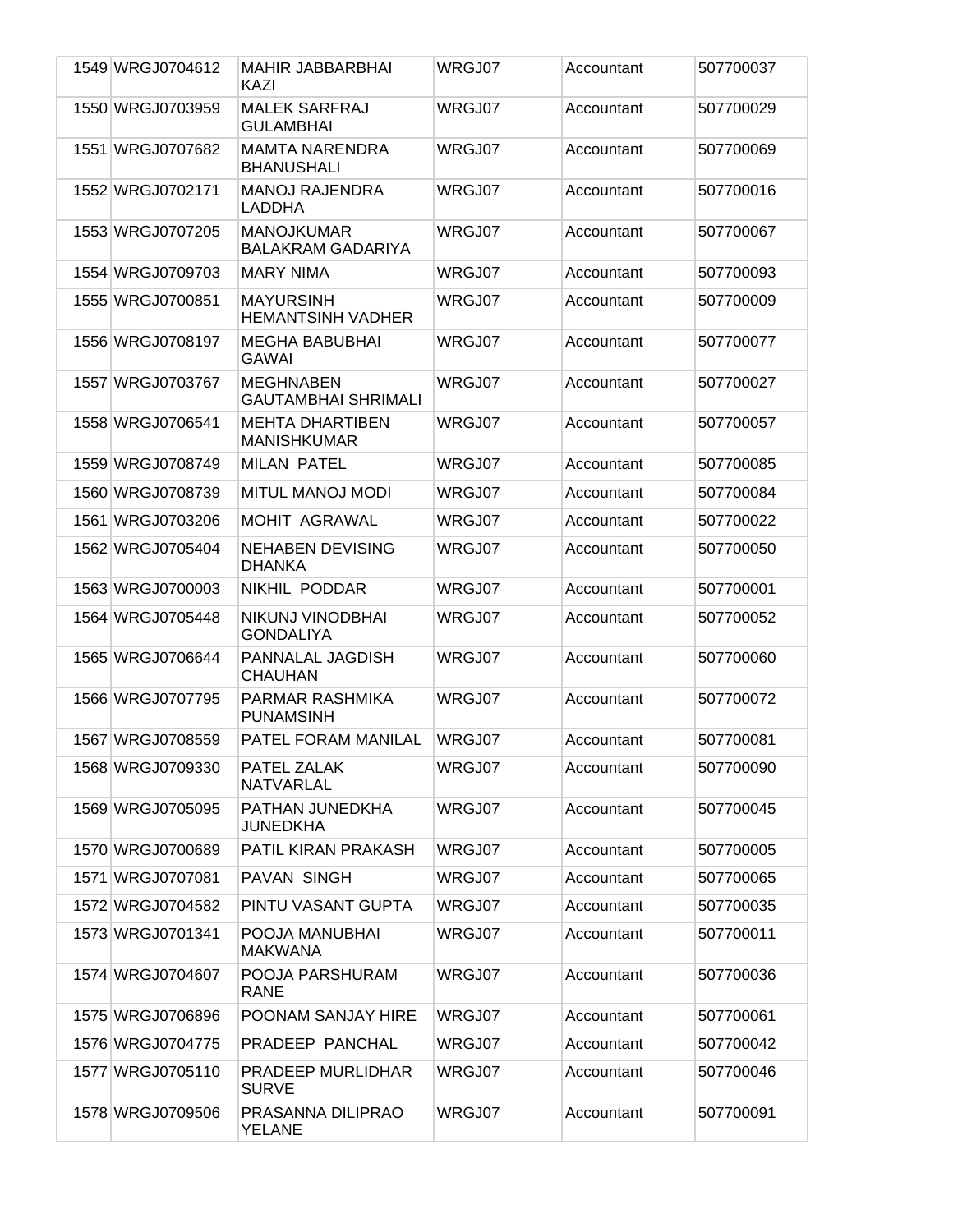| 1579 WRGJ0704971 | PRASHAM KIRITBHAI<br><b>JOSHI</b>                           | WRGJ07 | Accountant | 507700044 |
|------------------|-------------------------------------------------------------|--------|------------|-----------|
| 1580 WRGJ0705360 | <b>PRASHANT</b><br>PRAKASHBHAI SONAR                        | WRGJ07 | Accountant | 507700049 |
| 1581 WRGJ0701481 | PRAVEEN SOM                                                 | WRGJ07 | Accountant | 507700013 |
| 1582 WRGJ0712445 | <b>PRIYANKABEN</b><br>RAMESHBHAI PATELIYA                   | WRGJ07 | Accountant | 507700099 |
| 1583 WRGJ0707746 | <b>RADHIKA</b><br><b>RAHISHPALSINGH</b><br><b>THAKOR</b>    | WRGJ07 | Accountant | 507700071 |
| 1584 WRGJ0704763 | <b>RAHUL</b>                                                | WRGJ07 | Accountant | 507700041 |
| 1585 WRGJ0706970 | RAHUL JAYSING BABAR                                         | WRGJ07 | Accountant | 507700064 |
| 1586 WRGJ0701363 | RAMESH TULSEERAM<br><b>GHATOL</b>                           | WRGJ07 | Accountant | 507700012 |
| 1587 WRGJ0707995 | RAVI RANJAN KUMAR                                           | WRGJ07 | Accountant | 507700074 |
| 1588 WRGJ0702427 | <b>RAVIKUMAR</b><br>PRAHALADBHAI PATNI                      | WRGJ07 | Accountant | 507700017 |
| 1589 WRGJ0710857 | RAVINA KANAIYALAL<br><b>NATHANI</b>                         | WRGJ07 | Accountant | 507700095 |
| 1590 WRGJ0708560 | <b>SADHU PRACHIBAHEN</b><br><b>RAJESHKUMAR</b>              | WRGJ07 | Accountant | 507700082 |
| 1591 WRGJ0705488 | <b>SANTOSH DEVIDAS</b><br><b>BORKAR</b>                     | WRGJ07 | Accountant | 507700054 |
| 1592 WRGJ0702648 | <b>SAPAN KUMAR</b>                                          | WRGJ07 | Accountant | 507700018 |
| 1593 WRGJ0712792 | <b>SAURABH SINGH</b>                                        | WRGJ07 | Accountant | 507700100 |
| 1594 WRGJ0707128 | SEJAL JITENDRAKUMAR<br><b>PATELIYA</b>                      | WRGJ07 | Accountant | 507700066 |
| 1595 WRGJ0700258 | SHRIKANT VIJAYKUMAR<br><b>GIRAM</b>                         | WRGJ07 | Accountant | 507700002 |
| 1596 WRGJ0706535 | <b>SONIKA MAHENDER</b><br><b>SINGH CHAUDHARY</b>            | WRGJ07 | Accountant | 507700056 |
| 1597 WRGJ0708019 | <b>SWETA SIVANKUTTY</b>                                     | WRGJ07 | Accountant | 507700076 |
| 1598 WRGJ0700954 | <b>TRANZIKC</b>                                             | WRGJ07 | Accountant | 507700010 |
| 1599 WRGJ0711937 | <b>VAIBHAV SANJAY</b><br>GAWANDE                            | WRGJ07 | Accountant | 507700098 |
| 1600 WRGJ0707717 | <b>VAISHALI VISHNU</b><br>JANGAM                            | WRGJ07 | Accountant | 507700070 |
| 1601 WRGJ0708009 | <b>VIKAS KUMAR</b>                                          | WRGJ07 | Accountant | 507700075 |
| 1602 WRGJ0709126 | <b>VIKAS YADAV</b>                                          | WRGJ07 | Accountant | 507700088 |
| 1603 WRGJ0708671 | <b>VIKAS ASHOK SINHE</b>                                    | WRGJ07 | Accountant | 507700083 |
| 1604 WRGJ0705435 | <b>VIKRAM BHADUJI</b><br><b>PIDURKAR</b>                    | WRGJ07 | Accountant | 507700051 |
| 1605 WRGJ0703423 | <b>VIKRAMKUMAR</b><br><b>NARUBHAI KHANT</b>                 | WRGJ07 | Accountant | 507700024 |
| 1606 WRGJ0703055 | <b>VINAY KUMAR</b><br><b>BHARDWAJ</b>                       | WRGJ07 | Accountant | 507700021 |
| 1607 WRGJ0704553 | <b>VISHALKUMAR</b><br><b>KRUSHNAKUMAR</b><br><b>ACHARYA</b> | WRGJ07 | Accountant | 507700034 |
| 1608 WRRJ0101560 | ABHISHEK KHANNA                                             | WRRJ01 | Mechanical | 522100012 |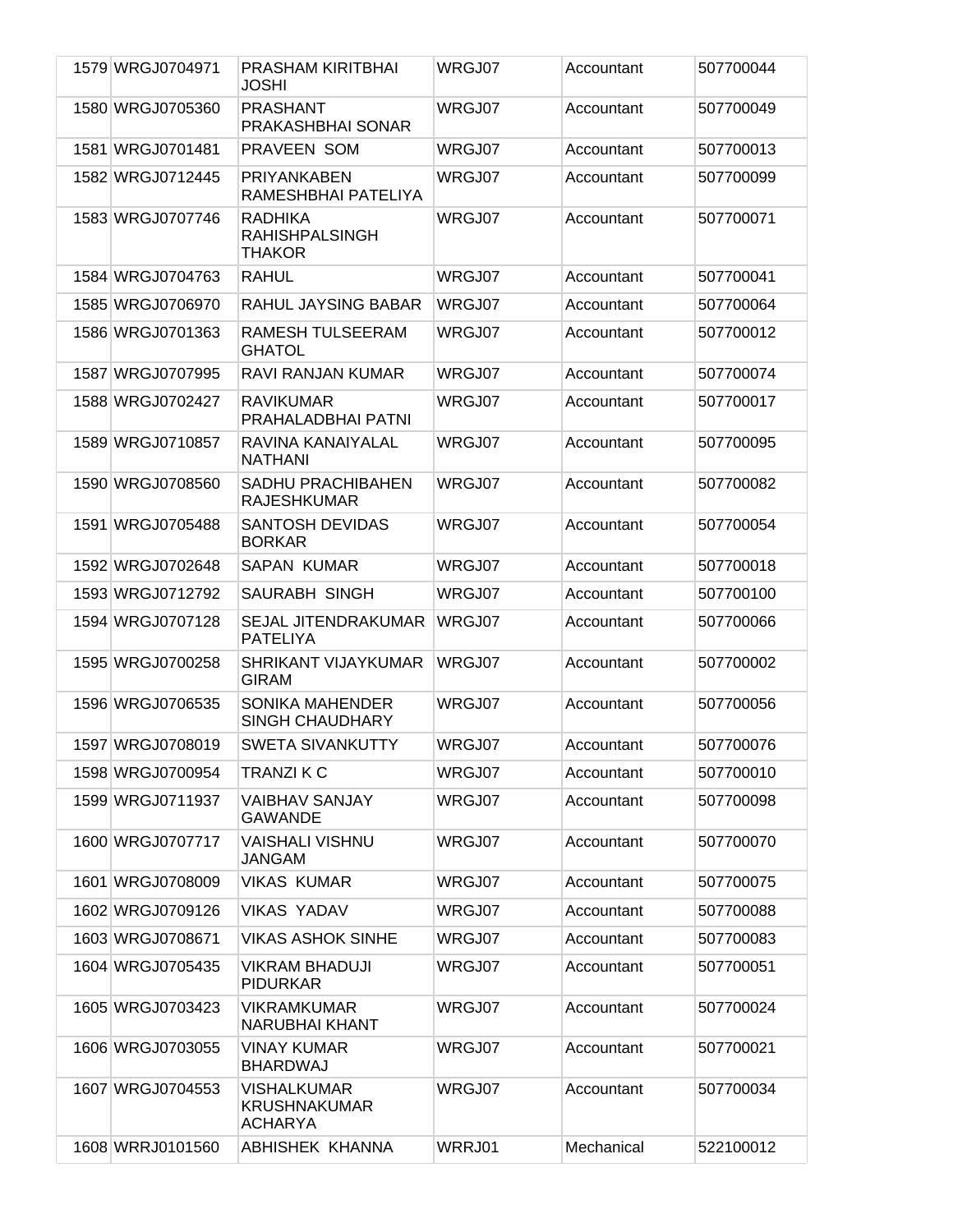| 1609 WRRJ0106394 | AJAY KUMAR                                                           | WRRJ01 | Mechanical | 522100058 |
|------------------|----------------------------------------------------------------------|--------|------------|-----------|
| 1610 WRRJ0105390 | AJAY KUMAR                                                           | WRRJ01 | Mechanical | 522100048 |
| 1611 WRRJ0104148 | AJAY MEGHWAL                                                         | WRRJ01 | Mechanical | 522100037 |
| 1612 WRRJ0102265 | AJEET KUMAR SAH                                                      | WRRJ01 | Mechanical | 522100017 |
| 1613 WRRJ0102330 | <b>AKSHAY TIRKEY</b>                                                 | WRRJ01 | Mechanical | 522100021 |
| 1614 WRRJ0110910 | <b>ANKIT SHARMA</b>                                                  | WRRJ01 | Mechanical | 522100107 |
| 1615 WRRJ0102583 | <b>ANUP KUMAR</b>                                                    | WRRJ01 | Mechanical | 522100022 |
| 1616 WRRJ0112452 | ANUPAM KUMAR GUPTA                                                   | WRRJ01 | Mechanical | 522100122 |
| 1617 WRRJ0101715 | <b>ANURAGH SUKHDEO</b><br><b>UKE</b>                                 | WRRJ01 | Mechanical | 522100013 |
| 1618 WRRJ0109779 | <b>ARVIND SAIN</b>                                                   | WRRJ01 | Mechanical | 522100096 |
| 1619 WRRJ0107847 | ASHENDRA PRATAP<br><b>SINGH</b>                                      | WRRJ01 | Mechanical | 522100075 |
| 1620 WRRJ0102309 | ASHISH KUMAR GUPTA                                                   | WRRJ01 | Mechanical | 522100018 |
| 1621 WRRJ0112615 | <b>ASHOK KUMAR</b><br><b>KHORWAL</b>                                 | WRRJ01 | Mechanical | 522100126 |
| 1622 WRRJ0109150 | ASHOK KUMAR BAIRWA                                                   | WRRJ01 | Mechanical | 522100090 |
| 1623 WRRJ0103503 | ASHUTOSH MISHRA                                                      | WRRJ01 | Mechanical | 522100032 |
| 1624 WRRJ0108429 | <b>ASIF RAJA</b>                                                     | WRRJ01 | Mechanical | 522100082 |
| 1625 WRRJ0111546 | <b>BALU RAM</b>                                                      | WRRJ01 | Mechanical | 522100110 |
| 1626 WRRJ0102321 | <b>BHANU PRATAP SINGH</b>                                            | WRRJ01 | Mechanical | 522100019 |
| 1627 WRRJ0108394 | <b>BHARAT LADKANI</b>                                                | WRRJ01 | Mechanical | 522100080 |
| 1628 WRRJ0107345 | <b>BORAD OF TECHNICAL</b><br><b>KUMAR</b><br><b>RAJASTHANJODHPUR</b> | WRRJ01 | Mechanical | 522100065 |
| 1629 WRRJ0105904 | <b>CHANDRA SHEKHAR</b><br><b>VERMA</b>                               | WRRJ01 | Mechanical | 522100056 |
| 1630 WRRJ0109141 | <b>DEEPAK SHARMA</b>                                                 | WRRJ01 | Mechanical | 522100089 |
| 1631 WRRJ0111757 | <b>DESHRAJ MEENA</b>                                                 | WRRJ01 | Mechanical | 522100112 |
| 1632 WRRJ0105697 | <b>DEVASHISH PUROHIT</b>                                             | WRRJ01 | Mechanical | 522100053 |
| 1633 WRRJ0103909 | DEVENDRA HEDA                                                        | WRRJ01 | Mechanical | 522100036 |
| 1634 WRRJ0103370 | <b>DEVI LAL</b>                                                      | WRRJ01 | Mechanical | 522100031 |
| 1635 WRRJ0111813 | DHASHISH KUMAR                                                       | WRRJ01 | Mechanical | 522100113 |
| 1636 WRRJ0103211 | <b>DINESH KUMAR</b><br><b>BHAMBHU</b>                                | WRRJ01 | Mechanical | 522100030 |
| 1637 WRRJ0105410 | DIVYA KANOJIYA                                                       | WRRJ01 | Mechanical | 522100049 |
| 1638 WRRJ0108108 | <b>DURGESH KUMAR</b>                                                 | WRRJ01 | Mechanical | 522100077 |
| 1639 WRRJ0110344 | <b>GANESH KUMAWAT</b>                                                | WRRJ01 | Mechanical | 522100106 |
| 1640 WRRJ0106432 | <b>GANPAT MEENA</b>                                                  | WRRJ01 | Mechanical | 522100061 |
| 1641 WRRJ0102238 | <b>GORDHAN LAL SAINI</b>                                             | WRRJ01 | Mechanical | 522100016 |
| 1642 WRRJ0108568 | <b>GOVIND SINGH SAINI</b>                                            | WRRJ01 | Mechanical | 522100085 |
| 1643 WRRJ0112344 | <b>HANS RAJ GURJAR</b>                                               | WRRJ01 | Mechanical | 522100120 |
| 1644 WRRJ0101491 | HANSRAJ MEENA                                                        | WRRJ01 | Mechanical | 522100010 |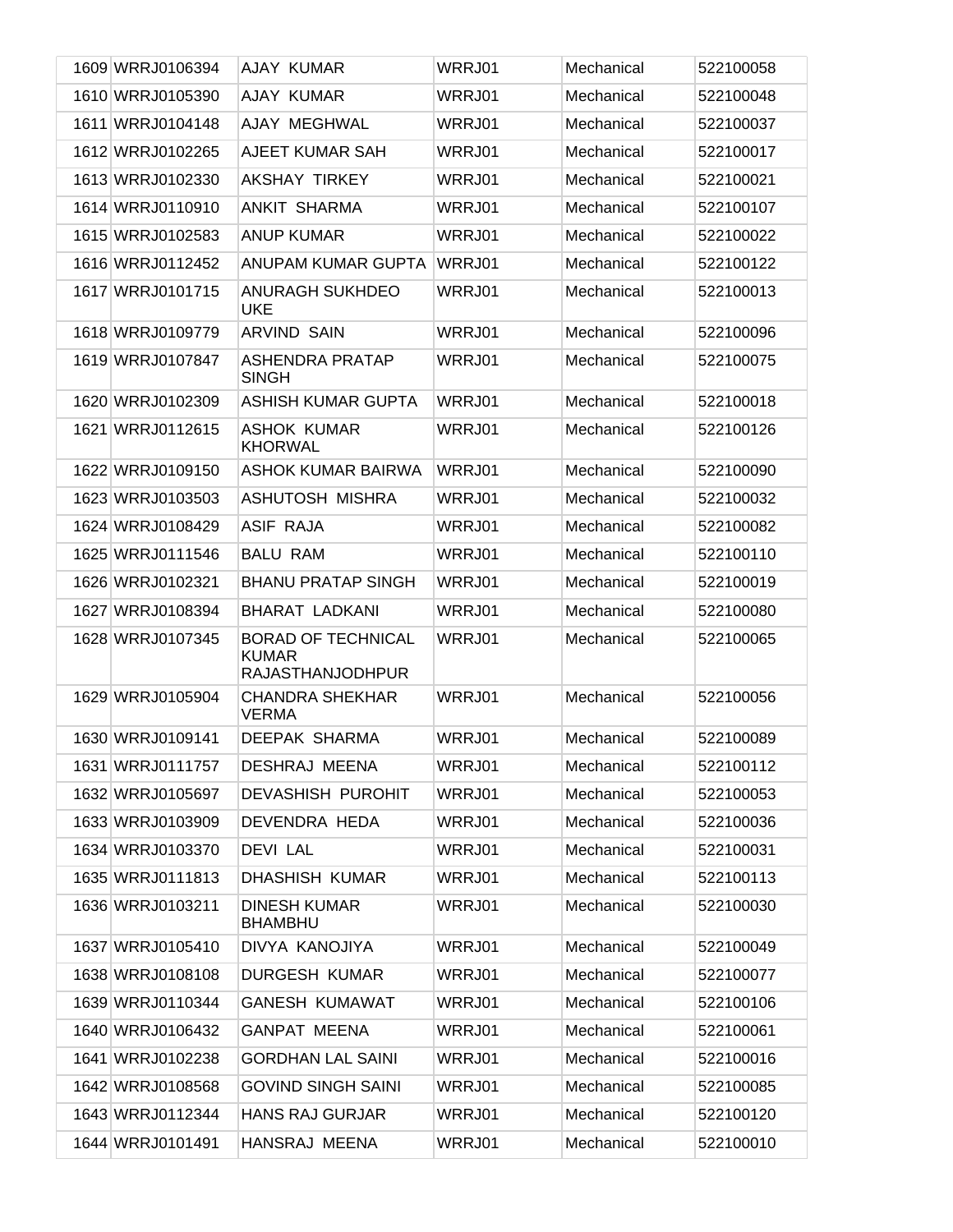| 1645 WRRJ0104647 | HARSH VARDHAN                            | WRRJ01 | Mechanical | 522100043 |
|------------------|------------------------------------------|--------|------------|-----------|
| 1646 WRRJ0107372 | <b>HARSHPREET SINGH</b><br><b>DHIMAN</b> | WRRJ01 | Mechanical | 522100066 |
| 1647 WRRJ0102664 | <b>HIMANSHU</b>                          | WRRJ01 | Mechanical | 522100023 |
| 1648 WRRJ0105626 | JITENDRA GURJAR                          | WRRJ01 | Mechanical | 522100052 |
| 1649 WRRJ0105714 | KAPIL KUMAR                              | WRRJ01 | Mechanical | 522100054 |
| 1650 WRRJ0101078 | <b>KHAIMRAJ</b>                          | WRRJ01 | Mechanical | 522100006 |
| 1651 WRRJ0107582 | <b>KRISHNA KUMAR PAL</b>                 | WRRJ01 | Mechanical | 522100070 |
| 1652 WRRJ0102667 | KULDEEP MEENA                            | WRRJ01 | Mechanical | 522100024 |
| 1653 WRRJ0103556 | <b>KULDEEP SINGH</b>                     | WRRJ01 | Mechanical | 522100034 |
| 1654 WRRJ0108756 | <b>KUNDAN KUMAR</b>                      | WRRJ01 | Mechanical | 522100086 |
| 1655 WRRJ0104520 | <b>KUNDAN KUMAR</b>                      | WRRJ01 | Mechanical | 522100040 |
| 1656 WRRJ0107547 | <b>LAL SINGH</b>                         | WRRJ01 | Mechanical | 522100069 |
| 1657 WRRJ0111896 | <b>MAHENDRA KUMAR</b><br><b>JAKHAR</b>   | WRRJ01 | Mechanical | 522100115 |
| 1658 WRRJ0101254 | <b>MAHESH KUMAR</b>                      | WRRJ01 | Mechanical | 522100007 |
| 1659 WRRJ0106405 | <b>MANISH KUMAR</b><br><b>DHARIWAL</b>   | WRRJ01 | Mechanical | 522100059 |
| 1660 WRRJ0112466 | MIRTUNJAY KUMAR                          | WRRJ01 | Mechanical | 522100123 |
| 1661 WRRJ0102329 | MOHAMMAD FAIJAL                          | WRRJ01 | Mechanical | 522100020 |
| 1662 WRRJ0109939 | <b>MOHD RIZWAN</b>                       | WRRJ01 | Mechanical | 522100099 |
| 1663 WRRJ0108460 | <b>MOSIM KHAN</b>                        | WRRJ01 | Mechanical | 522100083 |
| 1664 WRRJ0111860 | MUKESH JANGAM                            | WRRJ01 | Mechanical | 522100114 |
| 1665 WRRJ0110081 | <b>MUKESH KUMAR</b>                      | WRRJ01 | Mechanical | 522100100 |
| 1666 WRRJ0110221 | <b>NAND LAL</b>                          | WRRJ01 | Mechanical | 522100103 |
| 1667 WRRJ0110272 | NARENDRA KUMAR<br><b>MEENA</b>           | WRRJ01 | Mechanical | 522100104 |
| 1668 WRRJ0105215 | <b>NIRMAL SINGH</b><br><b>KUSHWAH</b>    | WRRJ01 | Mechanical | 522100046 |
| 1669 WRRJ0107114 | <b>PANKAJ</b>                            | WRRJ01 | Mechanical | 522100064 |
| 1670 WRRJ0111961 | PANKAJ KUMAR                             | WRRJ01 | Mechanical | 522100116 |
| 1671 WRRJ0106878 | PANKAJ SINGH                             | WRRJ01 | Mechanical | 522100063 |
| 1672 WRRJ0111527 | <b>PINKY</b>                             | WRRJ01 | Mechanical | 522100109 |
| 1673 WRRJ0101814 | PIYUSH KHINCHI                           | WRRJ01 | Mechanical | 522100014 |
| 1674 WRRJ0108411 | <b>PRADEEP</b>                           | WRRJ01 | Mechanical | 522100081 |
| 1675 WRRJ0112374 | PRAMOD KUMAR                             | WRRJ01 | Mechanical | 522100121 |
| 1676 WRRJ0109258 | PRATIK SUNIL KANASE                      | WRRJ01 | Mechanical | 522100092 |
| 1677 WRRJ0107461 | PREM CHAND MALI                          | WRRJ01 | Mechanical | 522100067 |
| 1678 WRRJ0101511 | <b>PREM RAJESH MORE</b>                  | WRRJ01 | Mechanical | 522100011 |
| 1679 WRRJ0102822 | <b>PRINCE KUMAR</b>                      | WRRJ01 | Mechanical | 522100026 |
| 1680 WRRJ0108283 | PRIYANKA LIKHAR                          | WRRJ01 | Mechanical | 522100079 |
| 1681 WRRJ0100013 | PUSHPENDRA ATAL                          | WRRJ01 | Mechanical | 522100001 |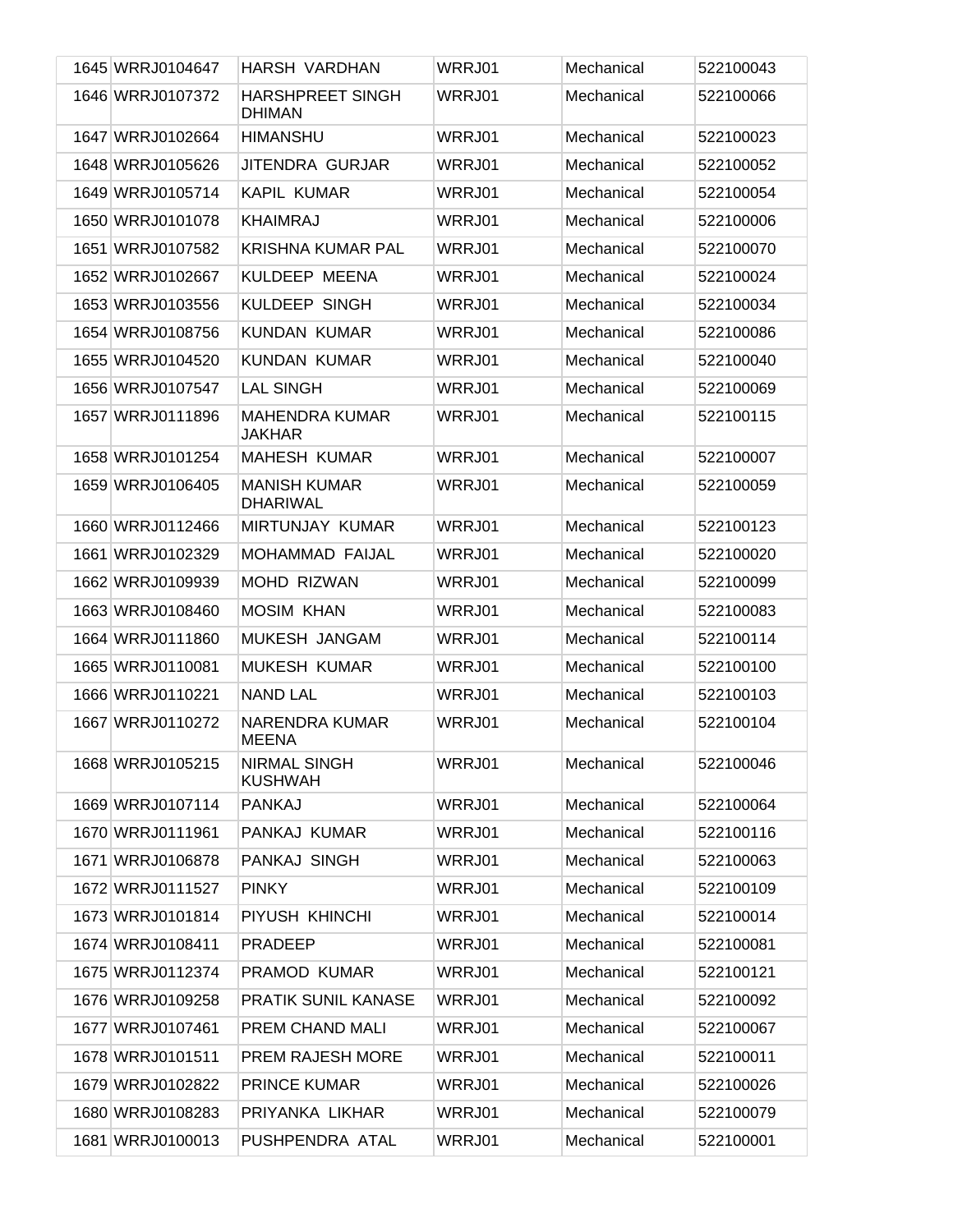| 1682 WRRJ0110216 | PUSHPENDRA JANGAM                         | WRRJ01 | Mechanical | 522100102 |
|------------------|-------------------------------------------|--------|------------|-----------|
| 1683 WRRJ0112708 | <b>RAHUL</b>                              | WRRJ01 | Mechanical | 522100127 |
| 1684 WRRJ0103521 | RAHUL KUMAR                               | WRRJ01 | Mechanical | 522100033 |
| 1685 WRRJ0105540 | RAHUL PAREEK                              | WRRJ01 | Mechanical | 522100051 |
| 1686 WRRJ0109161 | <b>RAJ KUMAR PATWA</b>                    | WRRJ01 | Mechanical | 522100091 |
| 1687 WRRJ0105064 | RAJABABU KUMAR                            | WRRJ01 | Mechanical | 522100044 |
| 1688 WRRJ0105181 | RAJDEEPENDRA SINGH                        | WRRJ01 | Mechanical | 522100045 |
| 1689 WRRJ0108567 | RAJENDRA SINGH                            | WRRJ01 | Mechanical | 522100084 |
| 1690 WRRJ0104599 | RAJESH KUMAR                              | WRRJ01 | Mechanical | 522100042 |
| 1691 WRRJ0106431 | <b>RAJESH BAIRWA</b><br><b>BAIRWA</b>     | WRRJ01 | Mechanical | 522100060 |
| 1692 WRRJ0107806 | <b>RAJESH KUMAR</b>                       | WRRJ01 | Mechanical | 522100072 |
| 1693 WRRJ0103065 | RAJESH KUMAR BAIRWA WRRJ01                |        | Mechanical | 522100027 |
| 1694 WRRJ0106365 | RAKESH GHANSHYAM<br><b>DESHPANDE</b>      | WRRJ01 | Mechanical | 522100057 |
| 1695 WRRJ0105532 | RAMPRASAD SAINI                           | WRRJ01 | Mechanical | 522100050 |
| 1696 WRRJ0112123 | <b>RAMRAJ SINGH RAWAT</b>                 | WRRJ01 | Mechanical | 522100118 |
| 1697 WRRJ0105878 | RAVI KUMAR SHARMA                         | WRRJ01 | Mechanical | 522100055 |
| 1698 WRRJ0107508 | RAVINDRA SINGH                            | WRRJ01 | Mechanical | 522100068 |
| 1699 WRRJ0108251 | <b>ROHIT GUPTA</b>                        | WRRJ01 | Mechanical | 522100078 |
| 1700 WRRJ0109927 | ROHIT KUMAR MEENA                         | WRRJ01 | Mechanical | 522100098 |
| 1701 WRRJ0106768 | <b>SACHIN KUMAR</b>                       | WRRJ01 | Mechanical | 522100062 |
| 1702 WRRJ0105387 | <b>SAJJAN KUMAR</b>                       | WRRJ01 | Mechanical | 522100047 |
| 1703 WRRJ0110985 | SANJAY UCHENIYA                           | WRRJ01 | Mechanical | 522100108 |
| 1704 WRRJ0107822 | SATENDRA KUMAR                            | WRRJ01 | Mechanical | 522100074 |
| 1705 WRRJ0100499 | <b>SHAH KATHAN VIRAL</b>                  | WRRJ01 | Mechanical | 522100003 |
| 1706 WRRJ0110300 | SHAITAN MEENA                             | WRRJ01 | Mechanical | 522100105 |
| 1707 WRRJ0109693 | <b>SHIV CHANDRA</b>                       | WRRJ01 | Mechanical | 522100095 |
| 1708 WRRJ0109474 | SIYARAM MEENA                             | WRRJ01 | Mechanical | 522100094 |
| 1709 WRRJ0111700 | SONU SAINI                                | WRRJ01 | Mechanical | 522100111 |
| 1710 WRRJ0103146 | SUBHAM CHHEEPI                            | WRRJ01 | Mechanical | 522100028 |
| 1711 WRRJ0103851 | SUBHASH PANCHMANI                         | WRRJ01 | Mechanical | 522100035 |
| 1712 WRRJ0110213 | SUBHASH CHAND<br><b>MEHTA</b>             | WRRJ01 | Mechanical | 522100101 |
| 1713 WRRJ0109009 | <b>SUNEEL KUMAR</b>                       | WRRJ01 | Mechanical | 522100087 |
| 1714 WRRJ0100206 | <b>SUNIL</b>                              | WRRJ01 | Mechanical | 522100002 |
| 1715 WRRJ0101313 | <b>SUNIL KUMAR</b>                        | WRRJ01 | Mechanical | 522100008 |
| 1716 WRRJ0100720 | <b>SURENDRA KUMAR</b>                     | WRRJ01 | Mechanical | 522100005 |
| 1717 WRRJ0104485 | <b>SURENDRA SINGH</b><br><b>SHEKHAWAT</b> | WRRJ01 | Mechanical | 522100038 |
| 1718 WRRJ0109926 | <b>SURESH CHANDRA</b><br><b>KUMHAR</b>    | WRRJ01 | Mechanical | 522100097 |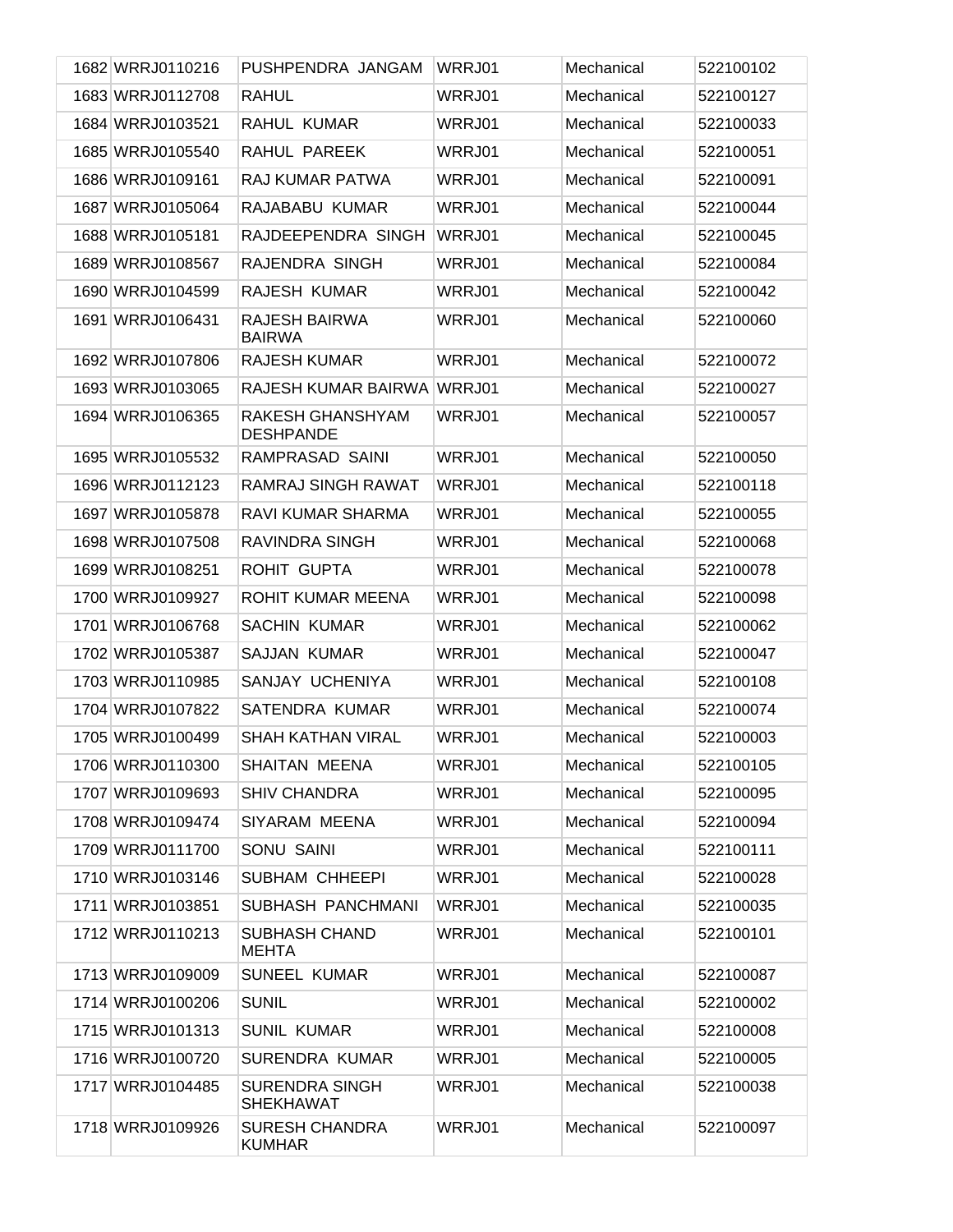| 1719 WRRJ0102806 | <b>SURESH KUMAR</b><br><b>MAHALA</b> | WRRJ01 | Mechanical | 522100025 |
|------------------|--------------------------------------|--------|------------|-----------|
| 1720 WRRJ0100717 | <b>SURYA PRAKASH</b><br><b>DUBEY</b> | WRRJ01 | Mechanical | 522100004 |
| 1721 WRRJ0109115 | <b>TEJ BHAN SINGH</b>                | WRRJ01 | Mechanical | 522100088 |
| 1722 WRRJ0101330 | THAN SINGH                           | WRRJ01 | Mechanical | 522100009 |
| 1723 WRRJ0107926 | <b>TINKU KUMAR SAW</b>               | WRRJ01 | Mechanical | 522100076 |
| 1724 WRRJ0102166 | <b>TUSHAR BANSAL</b>                 | WRRJ01 | Mechanical | 522100015 |
| 1725 WRRJ0112002 | <b>TUSHAR SHARMA</b>                 | WRRJ01 | Mechanical | 522100117 |
| 1726 WRRJ0107807 | <b>VASIM AKRAM</b>                   | WRRJ01 | Mechanical | 522100073 |
| 1727 WRRJ0112490 | <b>VIJAY SHANKAR GUPTA</b>           | WRRJ01 | Mechanical | 522100124 |
| 1728 WRRJ0112326 | <b>VIKRAM</b>                        | WRRJ01 | Mechanical | 522100119 |
| 1729 WRRJ0109452 | <b>VIKRAM RAM</b>                    | WRRJ01 | Mechanical | 522100093 |
| 1730 WRRJ0104502 | <b>VINOD KUMAR MEENA</b>             | WRRJ01 | Mechanical | 522100039 |
| 1731 WRRJ0112565 | VISHAKHA GURJAR                      | WRRJ01 | Mechanical | 522100125 |
| 1732 WRRJ0104587 | <b>VIVEK SHARMA</b>                  | WRRJ01 | Mechanical | 522100041 |
| 1733 WRRJ0107612 | YASHWANT KUMAR<br><b>KHATIK</b>      | WRRJ01 | Mechanical | 522100071 |
| 1734 WRRJ0103171 | YOGESH                               | WRRJ01 | Mechanical | 522100029 |
| 1735 WRRJ0200101 | AAKASH SINGH                         | WRRJ02 | Electrical | 522200002 |
| 1736 WRRJ0209819 | <b>ABHISHEK</b>                      | WRRJ02 | Electrical | 522200235 |
| 1737 WRRJ0203079 | ABID ALI                             | WRRJ02 | Electrical | 522200062 |
| 1738 WRRJ0209970 | AJAY KUMAR BAIRWA                    | WRRJ02 | Electrical | 522200236 |
| 1739 WRRJ0208771 | AJAY KUMAR MEENA                     | WRRJ02 | Electrical | 522200214 |
| 1740 WRRJ0211310 | AJAY SINGH KUSHWAHA                  | WRRJ02 | Electrical | 522200265 |
| 1741 WRRJ0204413 | AKRAM RAZA ANSARI                    | WRRJ02 | Electrical | 522200097 |
| 1742 WRRJ0204804 | ANIL PRAJAPAT                        | WRRJ02 | Electrical | 522200110 |
| 1743 WRRJ0204672 | ANJALI TIWARI                        | WRRJ02 | Electrical | 522200104 |
| 1744 WRRJ0209214 | ANKIT PAREEK                         | WRRJ02 | Electrical | 522200225 |
| 1745 WRRJ0210493 | ANKIT KUMAR MEENA                    | WRRJ02 | Electrical | 522200248 |
| 1746 WRRJ0203749 | ANKUR KUMAR                          | WRRJ02 | Electrical | 522200080 |
| 1747 WRRJ0203524 | <b>ANKUSH KUMAR</b>                  | WRRJ02 | Electrical | 522200072 |
| 1748 WRRJ0208571 | <b>ANKUSH KUMAR AHEER</b>            | WRRJ02 | Electrical | 522200207 |
| 1749 WRRJ0206470 | ANSHUL MEHRA                         | WRRJ02 | Electrical | 522200153 |
| 1750 WRRJ0208555 | ANURADHA SHARMA                      | WRRJ02 | Electrical | 522200206 |
| 1751 WRRJ0201860 | ARJUN YADAV                          | WRRJ02 | Electrical | 522200038 |
| 1752 WRRJ0206812 | <b>ARPIT GOSWAMI</b>                 | WRRJ02 | Electrical | 522200164 |
| 1753 WRRJ0208312 | <b>ARVIND KUMAR</b>                  | WRRJ02 | Electrical | 522200196 |
| 1754 WRRJ0212017 | ASHA RAM MEENA                       | WRRJ02 | Electrical | 522200279 |
| 1755 WRRJ0201580 | ASHISH KUMAR BAIRWA                  | WRRJ02 | Electrical | 522200024 |
| 1756 WRRJ0205245 | <b>ASHISH SINGH RAO</b>              | WRRJ02 | Electrical | 522200124 |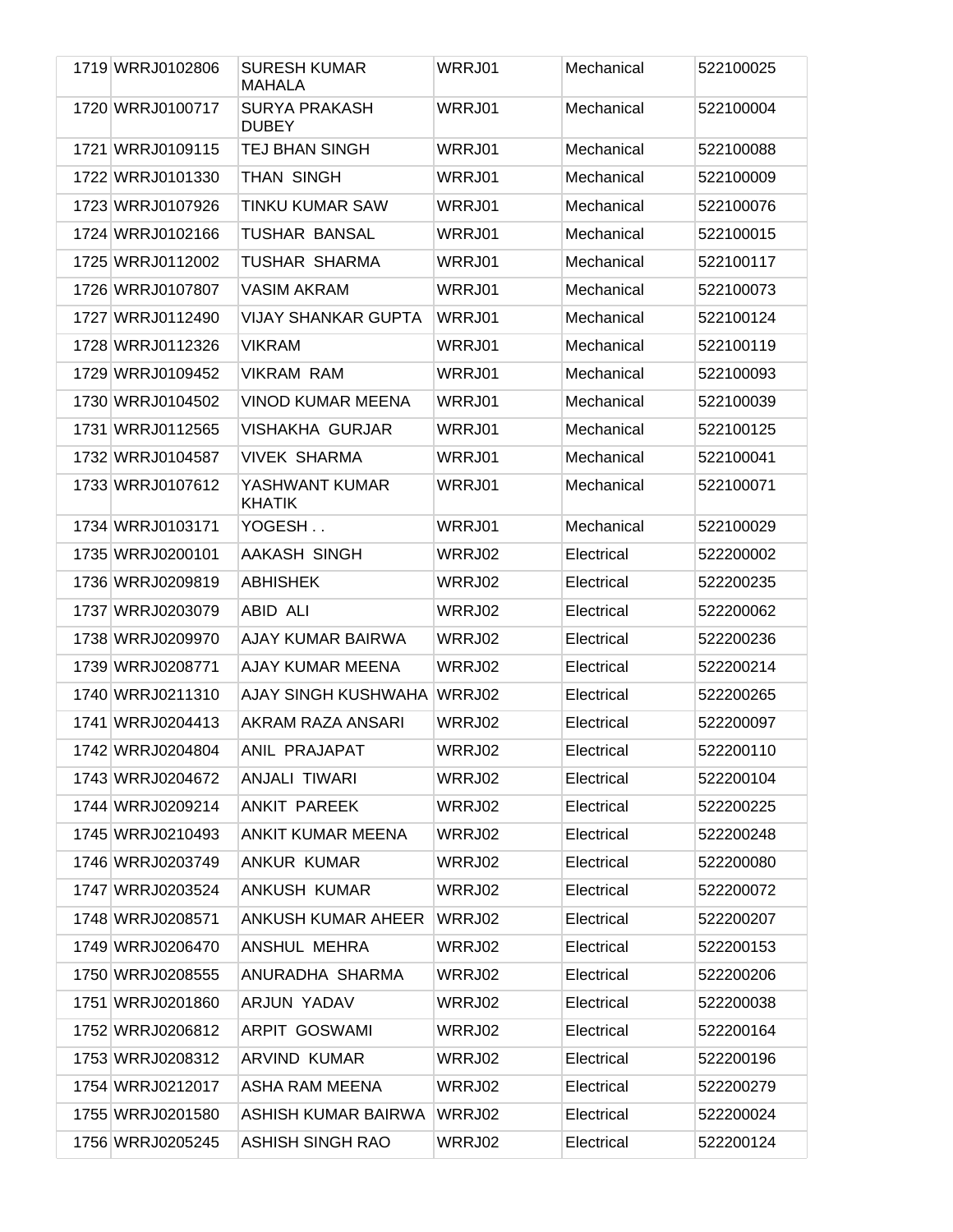| 1757 WRRJ0203342 | <b>ASHOK KUMAR</b>                                    | WRRJ02 | Electrical | 522200070 |
|------------------|-------------------------------------------------------|--------|------------|-----------|
| 1758 WRRJ0210971 | <b>ASHOK YADAV</b>                                    | WRRJ02 | Electrical | 522200259 |
| 1759 WRRJ0202058 | ASHOK KUMAR BAIRWA                                    | WRRJ02 | Electrical | 522200041 |
| 1760 WRRJ0200359 | ASHOK KUMAR MEENA                                     | WRRJ02 | Electrical | 522200007 |
| 1761 WRRJ0208437 | <b>ASHOK KUMAR</b><br><b>PRAJAPAT</b>                 | WRRJ02 | Electrical | 522200202 |
| 1762 WRRJ0206110 | <b>ASHOK KUMAR SAINI</b>                              | WRRJ02 | Electrical | 522200144 |
| 1763 WRRJ0204640 | <b>BABLU KUMAR</b><br><b>PRAJAPAT</b>                 | WRRJ02 | Electrical | 522200102 |
| 1764 WRRJ0203921 | <b>BABLU RAM MEENA</b>                                | WRRJ02 | Electrical | 522200082 |
| 1765 WRRJ0202336 | <b>BABU LAL JATAV</b>                                 | WRRJ02 | Electrical | 522200046 |
| 1766 WRRJ0208695 | <b>BANTESH KUMAR</b><br><b>MEENA</b>                  | WRRJ02 | Electrical | 522200212 |
| 1767 WRRJ0204297 | <b>BANTI LAL MEENA</b>                                | WRRJ02 | Electrical | 522200094 |
| 1768 WRRJ0211877 | <b>BHAGVAT PRASAD</b>                                 | WRRJ02 | Electrical | 522200276 |
| 1769 WRRJ0210614 | <b>BHARAT VERMA</b>                                   | WRRJ02 | Electrical | 522200252 |
| 1770 WRRJ0209548 | <b>BHARAT RAM LAUDHA</b>                              | WRRJ02 | Electrical | 522200231 |
| 1771 WRRJ0201197 | <b>BHAVANI SHANKAR</b><br><b>PRAJAPAT</b>             | WRRJ02 | Electrical | 522200016 |
| 1772 WRRJ0211560 | <b>BHEEM RAJ SAINI</b>                                | WRRJ02 | Electrical | 522200269 |
| 1773 WRRJ0207338 | <b>BORAD OF TECHNICAL</b><br><b>RAJASTHANJODHPUR</b>  | WRRJ02 | Electrical | 522200178 |
| 1774 WRRJ0205780 | <b>BRIJESH KUMAR</b>                                  | WRRJ02 | Electrical | 522200133 |
| 1775 WRRJ0202597 | <b>BRIJESH KUMAR SAINI</b>                            | WRRJ02 | Electrical | 522200050 |
| 1776 WRRJ0210426 | <b>CHAND KHAN</b>                                     | WRRJ02 | Electrical | 522200243 |
| 1777 WRRJ0210874 | <b>CHANDRABHAN SAHU</b>                               | WRRJ02 | Electrical | 522200257 |
| 1778 WRRJ0204114 | <b>CHETRAM SINGH</b>                                  | WRRJ02 | Electrical | 522200090 |
| 1779 WRRJ0203128 | <b>CHIRAG</b><br><b>RANCHHODBHAI</b><br><b>PARMAR</b> | WRRJ02 | Electrical | 522200064 |
| 1780 WRRJ0206456 | <b>DASHRATH SINGH</b>                                 | WRRJ02 | Electrical | 522200152 |
| 1781 WRRJ0210453 | <b>DEENDYAL</b>                                       | WRRJ02 | Electrical | 522200245 |
| 1782 WRRJ0210237 | DEEPAK SHARMA                                         | WRRJ02 | Electrical | 522200239 |
| 1783 WRRJ0206697 | DEVA RAM                                              | WRRJ02 | Electrical | 522200160 |
| 1784 WRRJ0206294 | DEVENDRA KUMAR                                        | WRRJ02 | Electrical | 522200147 |
| 1785 WRRJ0205156 | DHANNARAM MEGHWAL                                     | WRRJ02 | Electrical | 522200119 |
| 1786 WRRJ0205655 | DHARA SINGH BAIRWA                                    | WRRJ02 | Electrical | 522200132 |
| 1787 WRRJ0210029 | DHARAMVEER KUMAR                                      | WRRJ02 | Electrical | 522200237 |
| 1788 WRRJ0202615 | DHARMA RAM<br><b>MEGHWAL</b>                          | WRRJ02 | Electrical | 522200052 |
| 1789 WRRJ0207685 | DHARMENDRA KUMAR                                      | WRRJ02 | Electrical | 522200185 |
| 1790 WRRJ0209165 | <b>DHARMPAL</b>                                       | WRRJ02 | Electrical | 522200221 |
| 1791 WRRJ0207047 | DILEEP KUMAR BAIRWA                                   | WRRJ02 | Electrical | 522200169 |
| 1792 WRRJ0211317 | DILKHUSH MEENA                                        | WRRJ02 | Electrical | 522200266 |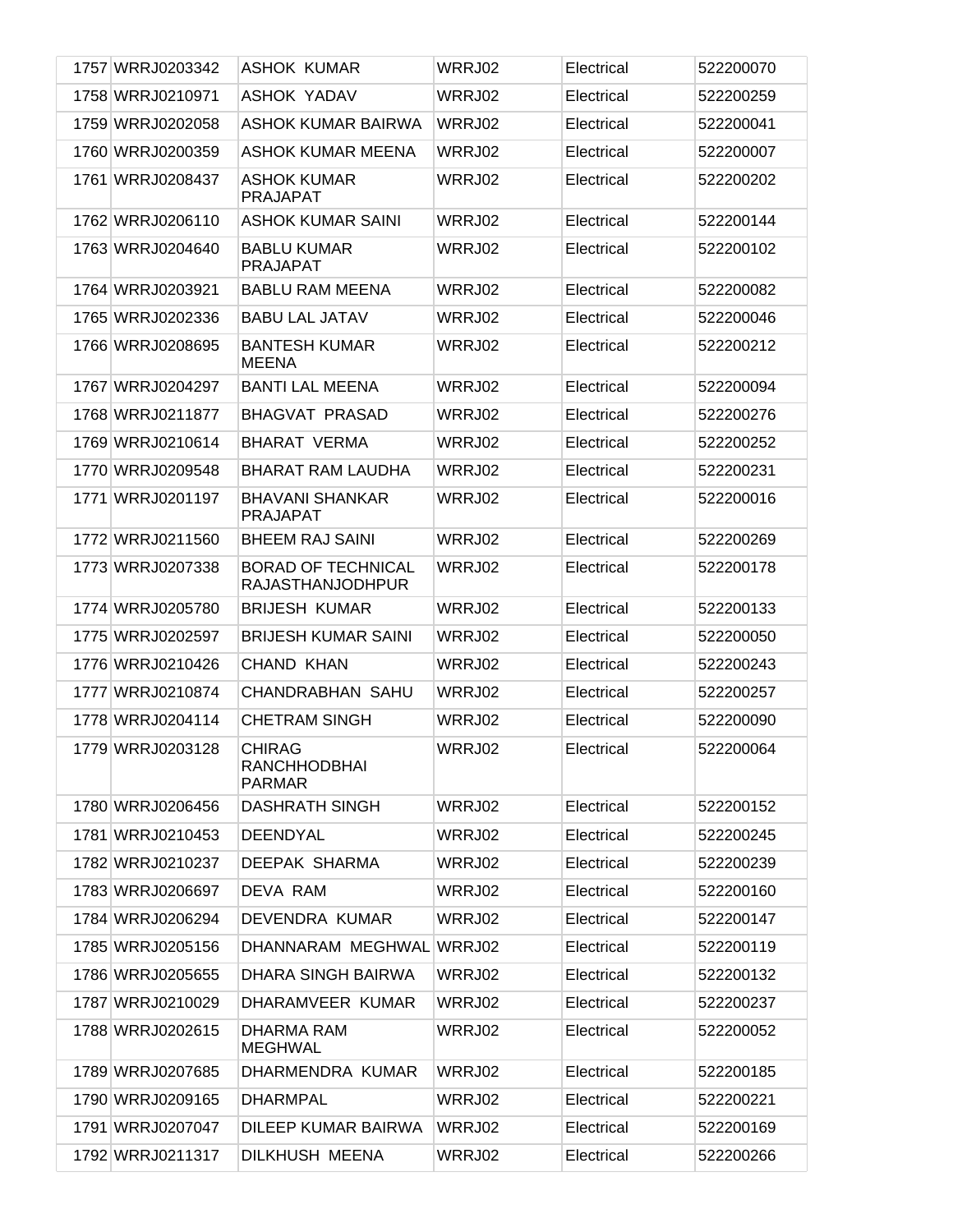| 1793 WRRJ0206881 | DINESH MEENA                            | WRRJ02 | Electrical | 522200166 |
|------------------|-----------------------------------------|--------|------------|-----------|
| 1794 WRRJ0206177 | DINESH CHAND MEENA                      | WRRJ02 | Electrical | 522200146 |
| 1795 WRRJ0201903 | <b>DINESH KUMAR</b><br><b>CHOUDHARY</b> | WRRJ02 | Electrical | 522200039 |
| 1796 WRRJ0204639 | DURGA RAM MEGHWAL                       | WRRJ02 | Electrical | 522200101 |
| 1797 WRRJ0206757 | <b>DURGA SHANKAR</b><br><b>MEENA</b>    | WRRJ02 | Electrical | 522200161 |
| 1798 WRRJ0201775 | <b>GAMANA RAM</b>                       | WRRJ02 | Electrical | 522200033 |
| 1799 WRRJ0201280 | <b>GAURAV ADHIKARI</b>                  | WRRJ02 | Electrical | 522200017 |
| 1800 WRRJ0209224 | <b>GOPAL LAL SAIN</b>                   | WRRJ02 | Electrical | 522200226 |
| 1801 WRRJ0205200 | <b>GOVIND SHARMA</b>                    | WRRJ02 | Electrical | 522200121 |
| 1802 WRRJ0205170 | <b>GURDAS SINGH</b>                     | WRRJ02 | Electrical | 522200120 |
| 1803 WRRJ0210406 | HANSRAJ MEENA                           | WRRJ02 | Electrical | 522200242 |
| 1804 WRRJ0207805 | <b>HARISH KUMAR</b>                     | WRRJ02 | Electrical | 522200188 |
| 1805 WRRJ0204709 | <b>HEERA LAL MEENA</b>                  | WRRJ02 | Electrical | 522200108 |
| 1806 WRRJ0200995 | <b>HEMANT KUMAR</b><br><b>KHINCHI</b>   | WRRJ02 | Electrical | 522200011 |
| 1807 WRRJ0211868 | <b>HEMSINGH GURJAR</b>                  | WRRJ02 | Electrical | 522200275 |
| 1808 WRRJ0203660 | HIMANSHU SINGH HADA                     | WRRJ02 | Electrical | 522200076 |
| 1809 WRRJ0206064 | JAIPRASAD BAIRWA                        | WRRJ02 | Electrical | 522200141 |
| 1810 WRRJ0207551 | <b>JAIVEER</b>                          | WRRJ02 | Electrical | 522200183 |
| 1811 WRRJ0208679 | <b>JASWANT SINGH YADAV</b>              | WRRJ02 | Electrical | 522200211 |
| 1812 WRRJ0212860 | <b>JAWED HUSSAIN</b>                    | WRRJ02 | Electrical | 522200288 |
| 1813 WRRJ0208597 | <b>JAY SINGH PATEL</b>                  | WRRJ02 | Electrical | 522200208 |
| 1814 WRRJ0200281 | JITENDRA KUMAR                          | WRRJ02 | Electrical | 522200004 |
| 1815 WRRJ0202659 | JITENDRA MAHAWAR                        | WRRJ02 | Electrical | 522200053 |
| 1816 WRRJ0204021 | JITENDRA SAINI                          | WRRJ02 | Electrical | 522200088 |
| 1817 WRRJ0207229 | JITENDRA SHARMA                         | WRRJ02 | Electrical | 522200176 |
| 1818 WRRJ0209500 | <b>JITENDRA KUMAR</b><br><b>CHOUHAN</b> | WRRJ02 | Electrical | 522200230 |
| 1819 WRRJ0204359 | <b>JITENDRA KUMAR</b><br><b>MEENA</b>   | WRRJ02 | Electrical | 522200096 |
| 1820 WRRJ0211254 | <b>JITENDRA KUMAR</b><br>MEENA          | WRRJ02 | Electrical | 522200264 |
| 1821 WRRJ0208774 | <b>JITENDRA REBARI</b>                  | WRRJ02 | Electrical | 522200215 |
| 1822 WRRJ0203705 | <b>JOY JULIUS DANIEL</b>                | WRRJ02 | Electrical | 522200078 |
| 1823 WRRJ0202608 | <b>JUGAL KISHORE</b>                    | WRRJ02 | Electrical | 522200051 |
| 1824 WRRJ0204170 | KALU LAL                                | WRRJ02 | Electrical | 522200092 |
| 1825 WRRJ0208218 | KALU RAM MEENA                          | WRRJ02 | Electrical | 522200192 |
| 1826 WRRJ0203058 | KANA RAM                                | WRRJ02 | Electrical | 522200060 |
| 1827 WRRJ0204703 | KANWAL JEET<br><b>MAHAWAR</b>           | WRRJ02 | Electrical | 522200106 |
| 1828 WRRJ0203118 | KANWAR PAL NAWARIA                      | WRRJ02 | Electrical | 522200063 |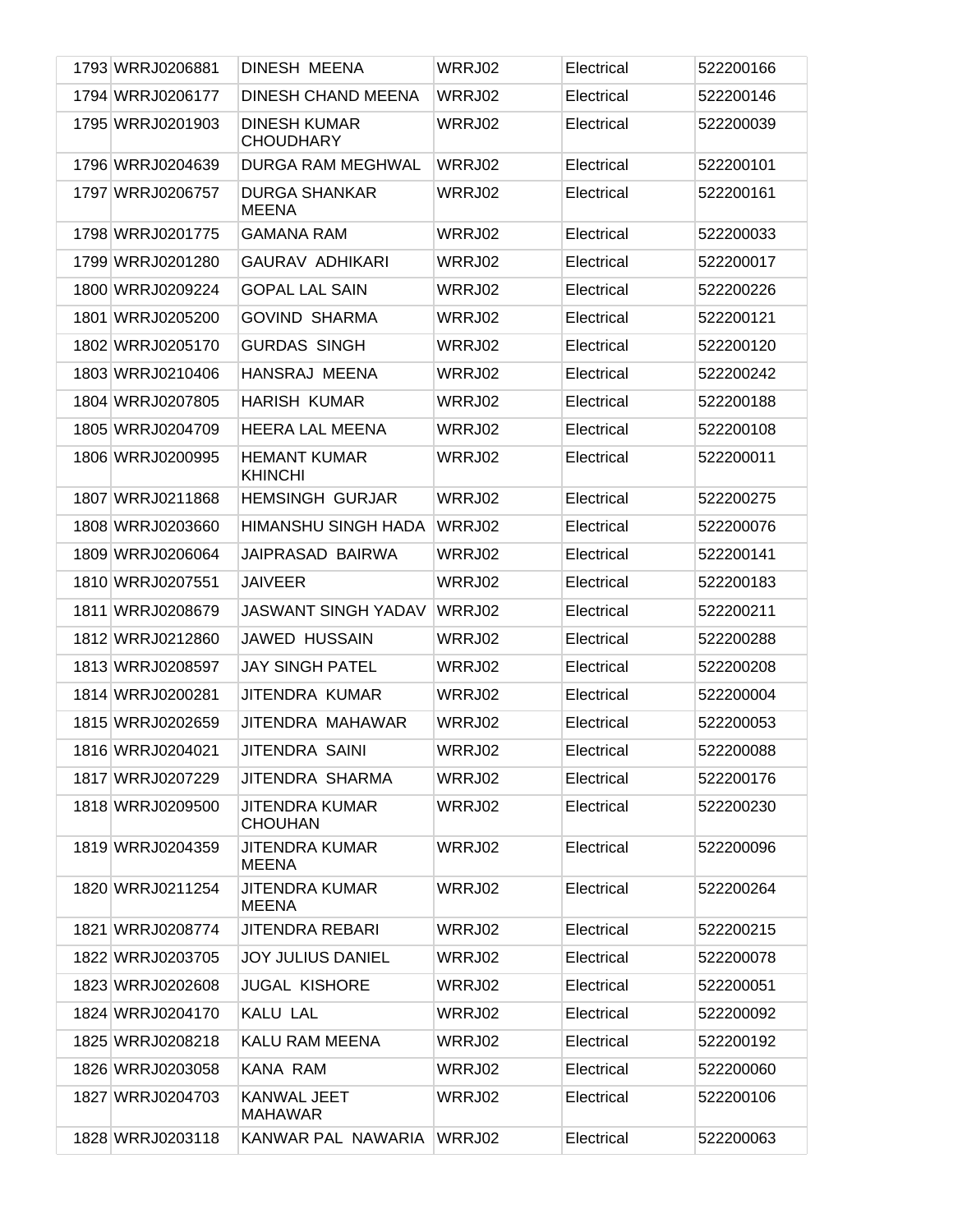| 1829 WRRJ0201791 | KANWARA RAM                            | WRRJ02 | Electrical | 522200037 |
|------------------|----------------------------------------|--------|------------|-----------|
| 1830 WRRJ0206335 | <b>KAPIL SINGH</b>                     | WRRJ02 | Electrical | 522200148 |
| 1831 WRRJ0208432 | KAUSHAL KUMAR                          | WRRJ02 | Electrical | 522200201 |
| 1832 WRRJ0209176 | KIRODI LAL MEENA                       | WRRJ02 | Electrical | 522200223 |
| 1833 WRRJ0205988 | <b>KULDEEP DABI</b>                    | WRRJ02 | Electrical | 522200139 |
| 1834 WRRJ0211853 | KULDEEP DEVAL                          | WRRJ02 | Electrical | 522200274 |
| 1835 WRRJ0203322 | KULDEEP NAGAR                          | WRRJ02 | Electrical | 522200069 |
| 1836 WRRJ0211762 | KULDEEP SINGH                          | WRRJ02 | Electrical | 522200273 |
| 1837 WRRJ0206473 | <b>KULDEEP SINGH</b><br><b>RATHORE</b> | WRRJ02 | Electrical | 522200154 |
| 1838 WRRJ0209711 | <b>KUNWAR SINGH</b>                    | WRRJ02 | Electrical | 522200233 |
| 1839 WRRJ0210455 | <b>KUNWER SAMRAT</b><br><b>SINGH</b>   | WRRJ02 | Electrical | 522200246 |
| 1840 WRRJ0205141 | <b>LAKHAN LAL SAINI</b>                | WRRJ02 | Electrical | 522200117 |
| 1841 WRRJ0207363 | LALCHAND RAIGAR                        | WRRJ02 | Electrical | 522200179 |
| 1842 WRRJ0202981 | LALIT PAHADIYA                         | WRRJ02 | Electrical | 522200058 |
| 1843 WRRJ0210373 | <b>LOKESH</b>                          | WRRJ02 | Electrical | 522200241 |
| 1844 WRRJ0210494 | LOKESH MEENA                           | WRRJ02 | Electrical | 522200249 |
| 1845 WRRJ0211539 | LOKESH SHARMA                          | WRRJ02 | Electrical | 522200268 |
| 1846 WRRJ0208990 | LOKESH KUMAR MEENA                     | WRRJ02 | Electrical | 522200219 |
| 1847 WRRJ0206389 | LOKESH KUMAR MEENA                     | WRRJ02 | Electrical | 522200149 |
| 1848 WRRJ0204814 | LOKESH KUMAR MEENA                     | WRRJ02 | Electrical | 522200112 |
| 1849 WRRJ0201783 | LUCKY KUMAR TAILOR                     | WRRJ02 | Electrical | 522200035 |
| 1850 WRRJ0200737 | <b>MAHESH KUMAR</b><br><b>BAIRWA</b>   | WRRJ02 | Electrical | 522200009 |
| 1851 WRRJ0202164 | <b>MAHESH KUMAR</b><br><b>MEGHWAL</b>  | WRRJ02 | Electrical | 522200043 |
| 1852 WRRJ0203214 | <b>MAHESH KUMAR</b><br><b>SHARMA</b>   | WRRJ02 | Electrical | 522200066 |
| 1853 WRRJ0200379 | MANGEE LAL                             | WRRJ02 | Electrical | 522200008 |
| 1854 WRRJ0206615 | <b>MANISH</b>                          | WRRJ02 | Electrical | 522200159 |
| 1855 WRRJ0203230 | MANJEET MEENA                          | WRRJ02 | Electrical | 522200067 |
| 1856 WRRJ0202835 | <b>MANOJ BAIRWA</b>                    | WRRJ02 | Electrical | 522200054 |
| 1857 WRRJ0201584 | <b>MANOJ TAILOR</b>                    | WRRJ02 | Electrical | 522200025 |
| 1858 WRRJ0204873 | MANRAJ MEENA                           | WRRJ02 | Electrical | 522200113 |
| 1859 WRRJ0201787 | <b>MATHURA LAL</b><br><b>MENARIYA</b>  | WRRJ02 | Electrical | 522200036 |
| 1860 WRRJ0201610 | MAYANK CHHAJED                         | WRRJ02 | Electrical | 522200026 |
| 1861 WRRJ0208487 | <b>MAYANK KUMAR</b>                    | WRRJ02 | Electrical | 522200204 |
| 1862 WRRJ0210942 | <b>MEGHRAJ MEENA</b>                   | WRRJ02 | Electrical | 522200258 |
| 1863 WRRJ0205305 | <b>MEH RAM GWALA</b>                   | WRRJ02 | Electrical | 522200126 |
| 1864 WRRJ0200323 | <b>MEHUL</b>                           | WRRJ02 | Electrical | 522200006 |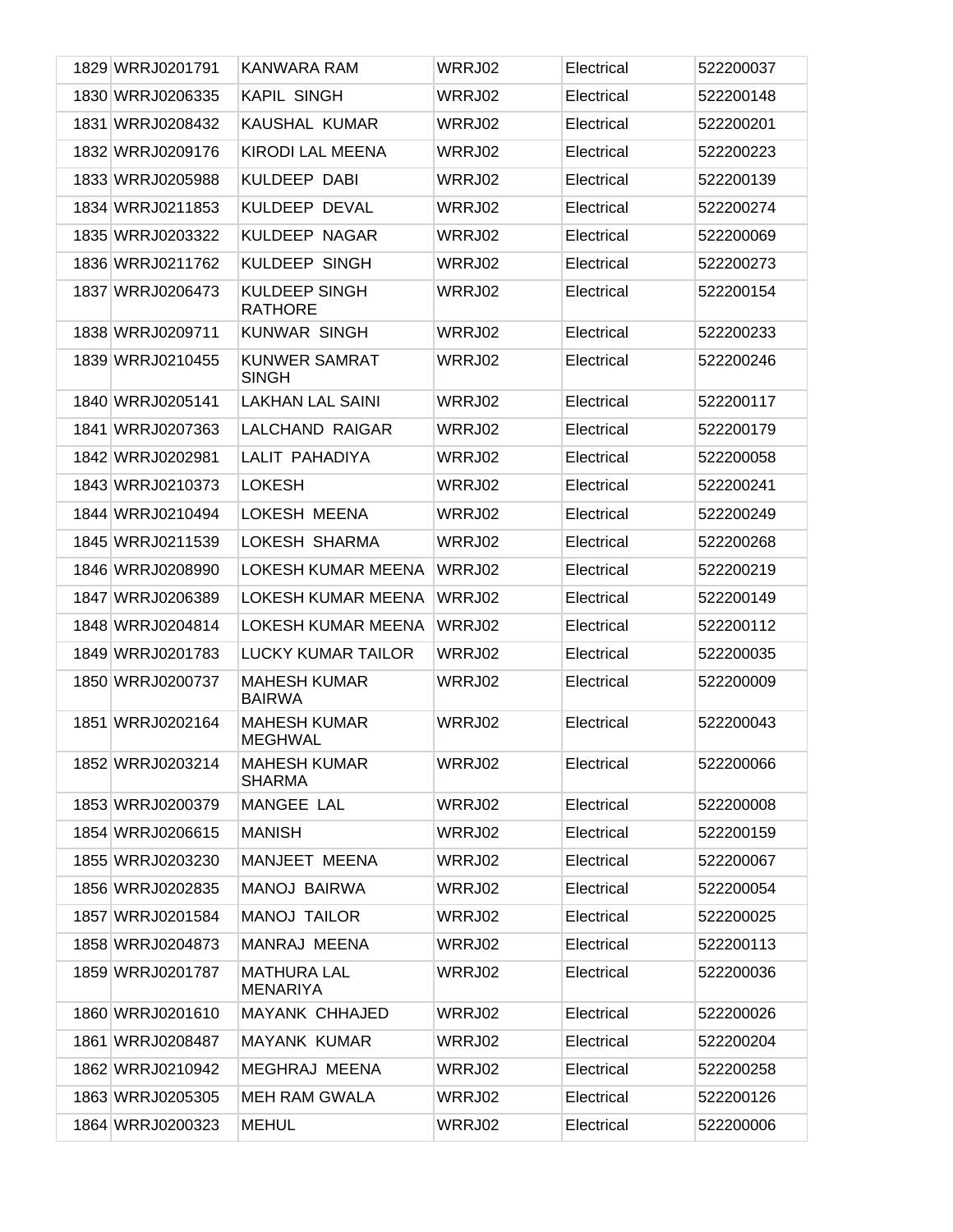| 1865 WRRJ0201038 | MOHAMMAD LIYAKAT<br>ALI               | WRRJ02 | Electrical | 522200012 |
|------------------|---------------------------------------|--------|------------|-----------|
| 1866 WRRJ0204678 | <b>MOHAMMAD FAIJAL</b><br><b>KHAN</b> | WRRJ02 | Electrical | 522200105 |
| 1867 WRRJ0202839 | <b>MOHAN RAM JAKHAR</b>               | WRRJ02 | Electrical | 522200055 |
| 1868 WRRJ0201673 | <b>MOHIT</b>                          | WRRJ02 | Electrical | 522200029 |
| 1869 WRRJ0206113 | <b>MOHIT KUMAR</b>                    | WRRJ02 | Electrical | 522200145 |
| 1870 WRRJ0204426 | <b>MOHIT MAHARSHI</b>                 | WRRJ02 | Electrical | 522200098 |
| 1871 WRRJ0209175 | <b>MOHIT NAGAR</b>                    | WRRJ02 | Electrical | 522200222 |
| 1872 WRRJ0205576 | <b>MOTI SHANKER NAGAR</b>             | WRRJ02 | Electrical | 522200131 |
| 1873 WRRJ0205003 | MUKESH BURANIYA                       | WRRJ02 | Electrical | 522200116 |
| 1874 WRRJ0204477 | <b>MUKESH KUMAR</b>                   | WRRJ02 | Electrical | 522200099 |
| 1875 WRRJ0210737 | <b>MUKESH KUMAR</b>                   | WRRJ02 | Electrical | 522200253 |
| 1876 WRRJ0212526 | MUKESH MEENA                          | WRRJ02 | Electrical | 522200286 |
| 1877 WRRJ0205862 | MUKESH PATHRIYA                       | WRRJ02 | Electrical | 522200136 |
| 1878 WRRJ0208525 | <b>MUKESH SAINI</b>                   | WRRJ02 | Electrical | 522200205 |
| 1879 WRRJ0203559 | <b>MUKESH KUMAR NEEL</b>              | WRRJ02 | Electrical | 522200073 |
| 1880 WRRJ0203917 | <b>MUKESH KUMAR</b><br><b>SUTHAR</b>  | WRRJ02 | Electrical | 522200081 |
| 1881 WRRJ0205939 | <b>MUKESH KUMAR YADAV</b>             | WRRJ02 | Electrical | 522200138 |
| 1882 WRRJ0204718 | <b>MUKUL KUMAR BUNDEL</b>             | WRRJ02 | Electrical | 522200109 |
| 1883 WRRJ0202353 | <b>MURLI KUMAR</b><br><b>MEROTHA</b>  | WRRJ02 | Electrical | 522200047 |
| 1884 WRRJ0203944 | <b>NAND KISHOR</b><br><b>PRAJAPAT</b> | WRRJ02 | Electrical | 522200083 |
| 1885 WRRJ0211923 | NAND KISHORE MEENA                    | WRRJ02 | Electrical | 522200277 |
| 1886 WRRJ0208138 | NARENDRA KUMAR                        | WRRJ02 | Electrical | 522200190 |
| 1887 WRRJ0201498 | NARENDRA KUMAR<br>MEENA               | WRRJ02 | Electrical | 522200021 |
| 1888 WRRJ0211408 | NARENDRA SHARMA<br><b>SHARMA</b>      | WRRJ02 | Electrical | 522200267 |
| 1889 WRRJ0212436 | <b>NARENDRA SINGH</b><br>CHANDRAWAT   | WRRJ02 | Electrical | 522200285 |
| 1890 WRRJ0202920 | NARESH KUMAR MEENA                    | WRRJ02 | Electrical | 522200056 |
| 1891 WRRJ0212146 | <b>NARESH KUMAR SAINI</b>             | WRRJ02 | Electrical | 522200282 |
| 1892 WRRJ0212053 | <b>NAVEEN KUMAR</b><br><b>BAIRWA</b>  | WRRJ02 | Electrical | 522200280 |
| 1893 WRRJ0202215 | NAVEEN KUMAR MEENA                    | WRRJ02 | Electrical | 522200045 |
| 1894 WRRJ0200309 | <b>NEHANU RAM</b><br><b>JABDOLIYA</b> | WRRJ02 | Electrical | 522200005 |
| 1895 WRRJ0210976 | NORATMAL KUMAWAT                      | WRRJ02 | Electrical | 522200260 |
| 1896 WRRJ0205392 | <b>NYAL SINGH GURJAR</b>              | WRRJ02 | Electrical | 522200127 |
| 1897 WRRJ0205573 | <b>OMPRAKASH</b>                      | WRRJ02 | Electrical | 522200130 |
| 1898 WRRJ0201478 | <b>OMPRAKASH GURJAR</b>               | WRRJ02 | Electrical | 522200020 |
| 1899 WRRJ0208028 | PANKAJ KAMBOJ                         | WRRJ02 | Electrical | 522200189 |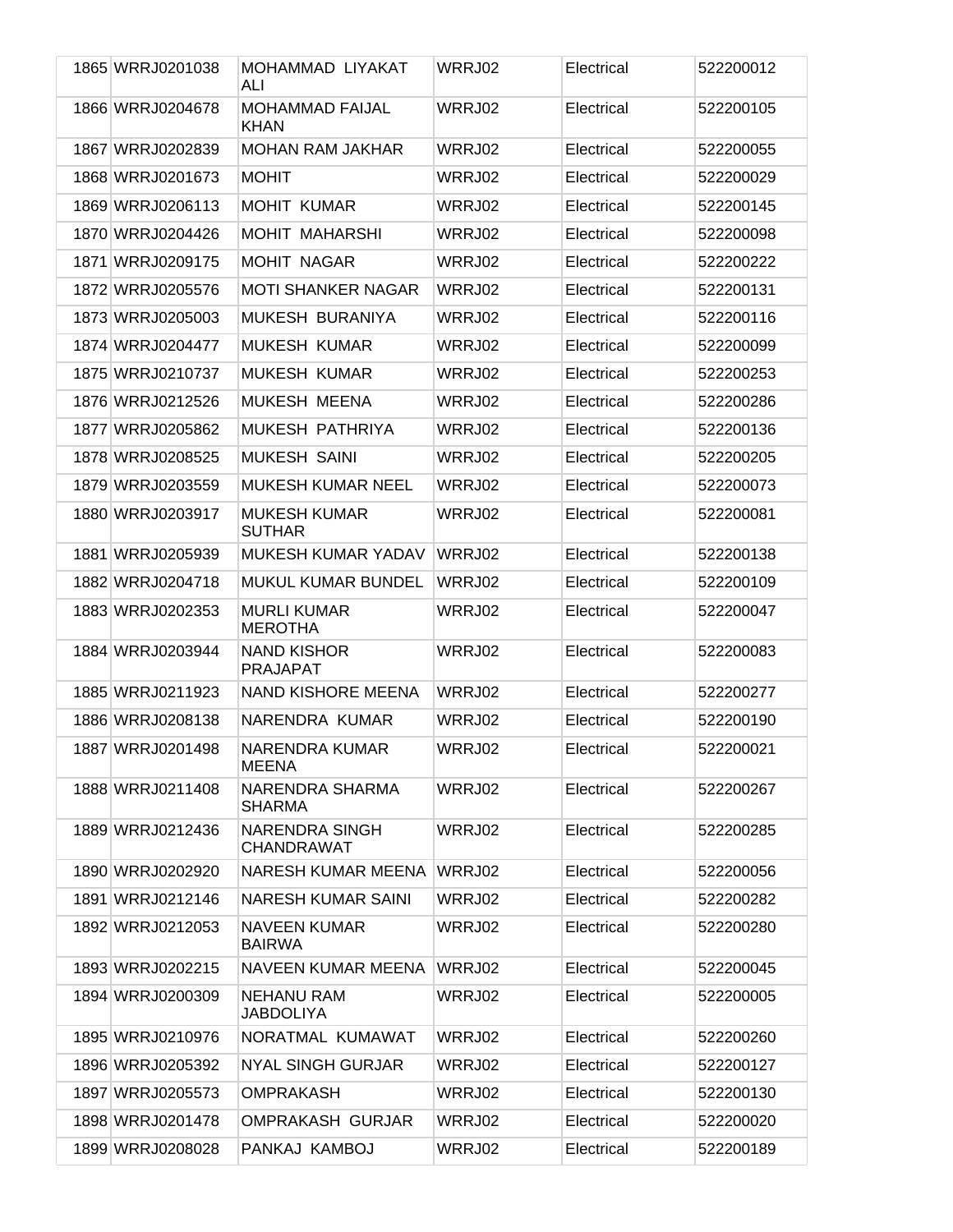| 1900 WRRJ0212118 | PANKAJ KUMAR BAIRWA                  | WRRJ02 | Electrical | 522200281 |
|------------------|--------------------------------------|--------|------------|-----------|
| 1901 WRRJ0209790 | PANKAJ KUMAR SAINI                   | WRRJ02 | Electrical | 522200234 |
| 1902 WRRJ0205149 | PARVATI SAINI                        | WRRJ02 | Electrical | 522200118 |
| 1903 WRRJ0202584 | PAVAN KUMAR JANGID                   | WRRJ02 | Electrical | 522200049 |
| 1904 WRRJ0207107 | <b>PAVAN KUMAR</b><br><b>MEGHWAL</b> | WRRJ02 | Electrical | 522200172 |
| 1905 WRRJ0201621 | <b>PAWAN KUMAR KHARE</b>             | WRRJ02 | Electrical | 522200027 |
| 1906 WRRJ0207703 | PEEYUSH KUMAR PAL                    | WRRJ02 | Electrical | 522200186 |
| 1907 WRRJ0208935 | PIYUSH KUMAR                         | WRRJ02 | Electrical | 522200218 |
| 1908 WRRJ0203317 | POONAM CHAND<br><b>PRAJAPAT</b>      | WRRJ02 | Electrical | 522200068 |
| 1909 WRRJ0203167 | PRADEEP GHORELA                      | WRRJ02 | Electrical | 522200065 |
| 1910 WRRJ0205278 | PRADEEP SINGH                        | WRRJ02 | Electrical | 522200125 |
| 1911 WRRJ0208843 | PRAHLAD DAGADI                       | WRRJ02 | Electrical | 522200216 |
| 1912 WRRJ0201421 | PRAMOD KUMAR                         | WRRJ02 | Electrical | 522200018 |
| 1913 WRRJ0201780 | <b>PRATAP SINGH SOLANKI</b>          | WRRJ02 | Electrical | 522200034 |
| 1914 WRRJ0204224 | PRAVEEN MEGHWAL                      | WRRJ02 | Electrical | 522200093 |
| 1915 WRRJ0210852 | <b>PRAVEEN KUMAR</b><br><b>MEENA</b> | WRRJ02 | Electrical | 522200255 |
| 1916 WRRJ0201769 | <b>PRAVEEN KUMAR</b><br><b>MEENA</b> | WRRJ02 | Electrical | 522200032 |
| 1917 WRRJ0207426 | <b>PRAVEEN KUMAR</b><br><b>MEENA</b> | WRRJ02 | Electrical | 522200182 |
| 1918 WRRJ0206523 | <b>PREM KUMAR</b>                    | WRRJ02 | Electrical | 522200157 |
| 1919 WRRJ0203981 | PRIYANKA YOGI                        | WRRJ02 | Electrical | 522200085 |
| 1920 WRRJ0201702 | PRIYANSHU                            | WRRJ02 | Electrical | 522200031 |
| 1921 WRRJ0208846 | PUKH RAJ MALI                        | WRRJ02 | Electrical | 522200217 |
| 1922 WRRJ0207100 | <b>RAHUL</b>                         | WRRJ02 | Electrical | 522200171 |
| 1923 WRRJ0206500 | <b>RAHUL</b>                         | WRRJ02 | Electrical | 522200156 |
| 1924 WRRJ0210452 | RAHUL GAUR                           | WRRJ02 | Electrical | 522200244 |
| 1925 WRRJ0209433 | RAHUL SAIN                           | WRRJ02 | Electrical | 522200228 |
| 1926 WRRJ0208750 | RAHUL SEN                            | WRRJ02 | Electrical | 522200213 |
| 1927 WRRJ0205496 | RAJ KUMAR                            | WRRJ02 | Electrical | 522200128 |
| 1928 WRRJ0210588 | RAJAT                                | WRRJ02 | Electrical | 522200251 |
| 1929 WRRJ0204163 | RAJENDRA KUMAR<br><b>CHHIPA</b>      | WRRJ02 | Electrical | 522200091 |
| 1930 WRRJ0207792 | RAJESH CHOUDHARY                     | WRRJ02 | Electrical | 522200187 |
| 1931 WRRJ0208356 | <b>RAJESH KUMAR</b>                  | WRRJ02 | Electrical | 522200197 |
| 1932 WRRJ0207219 | RAJESH KUMAR BALAI                   | WRRJ02 | Electrical | 522200175 |
| 1933 WRRJ0208416 | RAJESH KUMAR DEWAT                   | WRRJ02 | Electrical | 522200199 |
| 1934 WRRJ0206904 | RAJESH KUMAR MEENA                   | WRRJ02 | Electrical | 522200168 |
| 1935 WRRJ0205221 | RAJU SINGH                           | WRRJ02 | Electrical | 522200122 |
| 1936 WRRJ0209117 | RAKESH KUMAR                         | WRRJ02 | Electrical | 522200220 |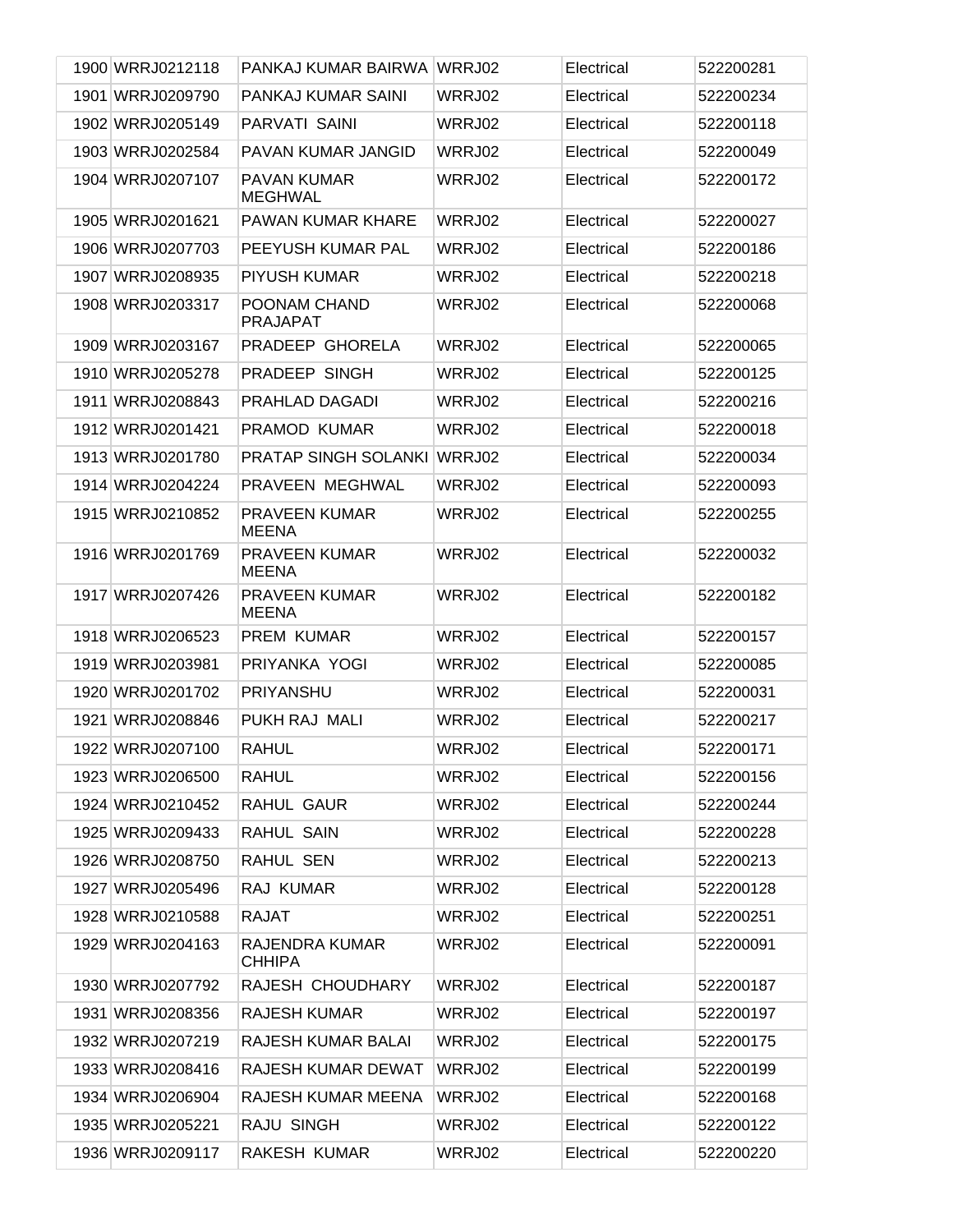| 1937 WRRJ0212227 | RAKESH KUMAR                           | WRRJ02 | Electrical | 522200283 |
|------------------|----------------------------------------|--------|------------|-----------|
| 1938 WRRJ0211636 | <b>RAKESH KUMAR</b>                    | WRRJ02 | Electrical | 522200270 |
| 1939 WRRJ0207126 | RAKESH MEENA                           | WRRJ02 | Electrical | 522200173 |
| 1940 WRRJ0201137 | <b>RAKESH SAINI</b>                    | WRRJ02 | Electrical | 522200013 |
| 1941 WRRJ0203997 | <b>RAKESH KUMAR</b>                    | WRRJ02 | Electrical | 522200087 |
| 1942 WRRJ0201477 | RAKESH KUMAR MEENA                     | WRRJ02 | Electrical | 522200019 |
| 1943 WRRJ0210162 | <b>RAKESH KUMAR</b><br><b>SHARMA</b>   | WRRJ02 | Electrical | 522200238 |
| 1944 WRRJ0211959 | RAM GOPAL SHARMA                       | WRRJ02 | Electrical | 522200278 |
| 1945 WRRJ0205900 | RAM JEET MEENA                         | WRRJ02 | Electrical | 522200137 |
| 1946 WRRJ0203366 | <b>RAM SINGH GURJAR</b>                | WRRJ02 | Electrical | 522200071 |
| 1947 WRRJ0205235 | RAMESH CHAND VERMA                     | WRRJ02 | Electrical | 522200123 |
| 1948 WRRJ0206053 | RAMJI LAL BAIRWA                       | WRRJ02 | Electrical | 522200140 |
| 1949 WRRJ0203011 | RAMKESH MEENA                          | WRRJ02 | Electrical | 522200059 |
| 1950 WRRJ0204706 | RAMRESH MEENA                          | WRRJ02 | Electrical | 522200107 |
| 1951 WRRJ0204940 | RAMSWAROOP SAINI                       | WRRJ02 | Electrical | 522200115 |
| 1952 WRRJ0206596 | RAVI PRAJAPAT                          | WRRJ02 | Electrical | 522200158 |
| 1953 WRRJ0206083 | <b>RAVI KUMAR RATHOR</b>               | WRRJ02 | Electrical | 522200143 |
| 1954 WRRJ0210496 | RINKU MEENA                            | WRRJ02 | Electrical | 522200250 |
| 1955 WRRJ0206780 | <b>ROHIT KUMAR</b>                     | WRRJ02 | Electrical | 522200163 |
| 1956 WRRJ0200050 | ROHITASH MOBARSA                       | WRRJ02 | Electrical | 522200001 |
| 1957 WRRJ0202503 | <b>ROSHAN RAMDAS</b><br><b>JUGNAKE</b> | WRRJ02 | Electrical | 522200048 |
| 1958 WRRJ0208270 | RUKAMKESH MEENA                        | WRRJ02 | Electrical | 522200193 |
| 1959 WRRJ0209241 | <b>SACHIN BADETIA</b>                  | WRRJ02 | Electrical | 522200227 |
| 1960 WRRJ0203681 | <b>SACHIN MAURYA</b>                   | WRRJ02 | Electrical | 522200077 |
| 1961 WRRJ0204534 | SADANAND SAIN                          | WRRJ02 | Electrical | 522200100 |
| 1962 WRRJ0210861 | SAJJAN PAL YADAV                       | WRRJ02 | Electrical | 522200256 |
| 1963 WRRJ0201687 | SALMAN KHURSHID                        | WRRJ02 | Electrical | 522200030 |
| 1964 WRRJ0212286 | SANJAY CHHIMPA                         | WRRJ02 | Electrical | 522200284 |
| 1965 WRRJ0202120 | <b>SANTOSH KUMAR</b><br><b>MEENA</b>   | WRRJ02 | Electrical | 522200042 |
| 1966 WRRJ0207329 | <b>SANTOSH KUMAR</b><br><b>MIROTHA</b> | WRRJ02 | Electrical | 522200177 |
| 1967 WRRJ0208300 | <b>SATENDRA SINGH</b>                  | WRRJ02 | Electrical | 522200195 |
| 1968 WRRJ0209440 | SHAHRUKH KHAN                          | WRRJ02 | Electrical | 522200229 |
| 1969 WRRJ0201516 | <b>SHARWAN</b>                         | WRRJ02 | Electrical | 522200022 |
| 1970 WRRJ0203991 | SHASHIPAL SINGH                        | WRRJ02 | Electrical | 522200086 |
| 1971 WRRJ0202174 | <b>SHEKHAR KUMAR</b><br><b>BUNKAR</b>  | WRRJ02 | Electrical | 522200044 |
| 1972 WRRJ0205549 | SHIVRAJ MEENA                          | WRRJ02 | Electrical | 522200129 |
| 1973 WRRJ0206762 | <b>SHREE RAM</b>                       | WRRJ02 | Electrical | 522200162 |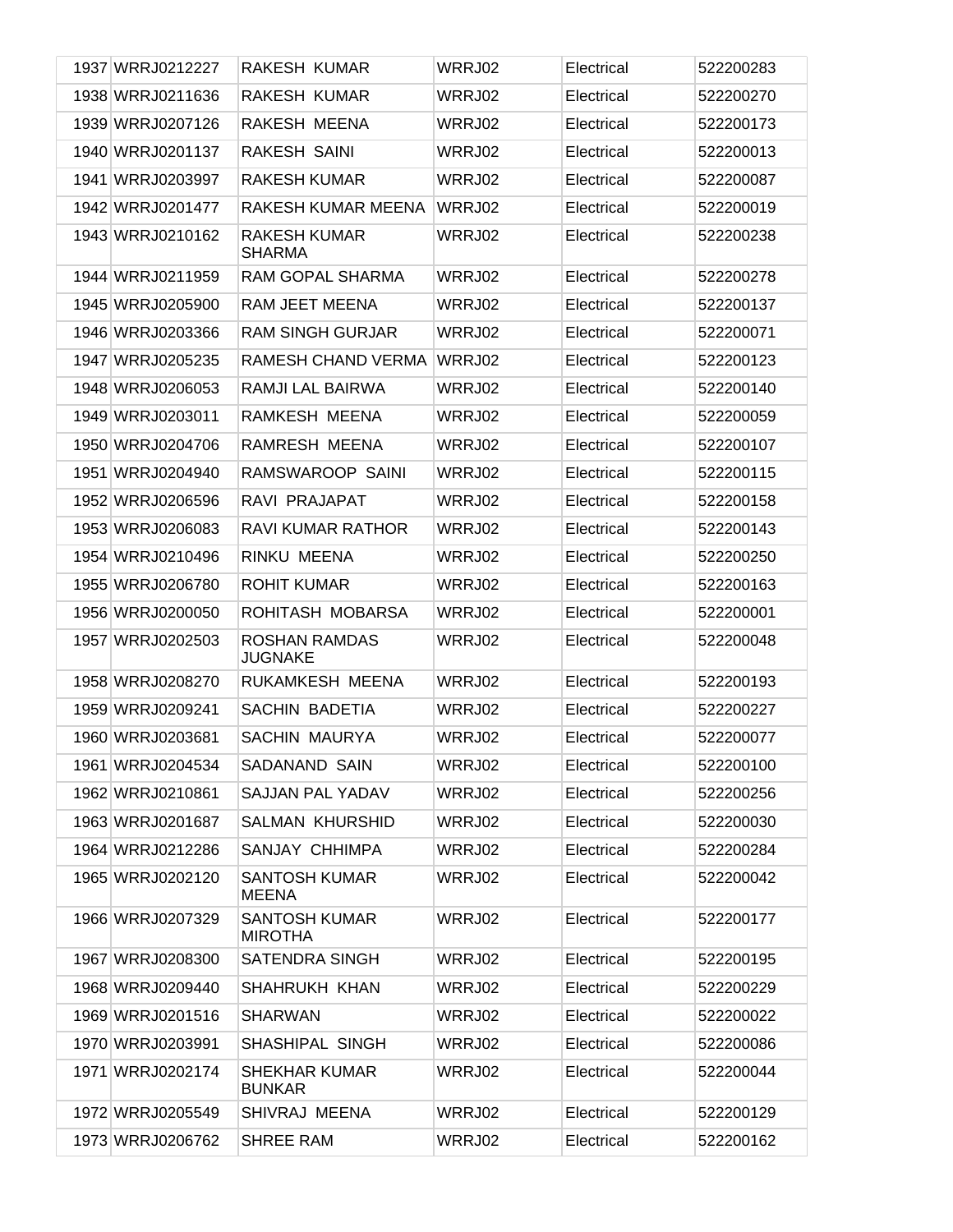| 1974 WRRJ0212748 | SHRI CHANDRA SHAKYA                     | WRRJ02 | Electrical | 522200287 |
|------------------|-----------------------------------------|--------|------------|-----------|
| 1975 WRRJ0206073 | SHUBHAM JOLIYA                          | WRRJ02 | Electrical | 522200142 |
| 1976 WRRJ0205795 | SHUBHAM SHARMA                          | WRRJ02 | Electrical | 522200134 |
| 1977 WRRJ0211680 | SIYARAM PATIDAR                         | WRRJ02 | Electrical | 522200271 |
| 1978 WRRJ0211122 | SUBODH KUMAR MEENA                      | WRRJ02 | Electrical | 522200263 |
| 1979 WRRJ0207396 | SUDHINDRA NAMDEV                        | WRRJ02 | Electrical | 522200181 |
| 1980 WRRJ0206902 | <b>SUKH RAJ MEENA</b>                   | WRRJ02 | Electrical | 522200167 |
| 1981 WRRJ0203071 | <b>SUMIT AGARWAL</b>                    | WRRJ02 | Electrical | 522200061 |
| 1982 WRRJ0207069 | <b>SUNIL CHOUDHARY</b>                  | WRRJ02 | Electrical | 522200170 |
| 1983 WRRJ0201662 | SUNIL JALWANIYAN                        | WRRJ02 | Electrical | 522200028 |
| 1984 WRRJ0208382 | <b>SUNIL KUMAR</b>                      | WRRJ02 | Electrical | 522200198 |
| 1985 WRRJ0207382 | <b>SUNIL KUMAR</b>                      | WRRJ02 | Electrical | 522200180 |
| 1986 WRRJ0204909 | <b>SUNIL KUMAR MEENA</b>                | WRRJ02 | Electrical | 522200114 |
| 1987 WRRJ0206416 | <b>SURAJ PRAJAPAT</b>                   | WRRJ02 | Electrical | 522200151 |
| 1988 WRRJ0211720 | <b>SURAJ MAL SHARMA</b>                 | WRRJ02 | Electrical | 522200272 |
| 1989 WRRJ0204810 | SURENDRA JASODIYA                       | WRRJ02 | Electrical | 522200111 |
| 1990 WRRJ0207644 | <b>SURENDRA MEENA</b>                   | WRRJ02 | Electrical | 522200184 |
| 1991 WRRJ0206475 | <b>SURENDRA SINGH</b><br><b>BENIWAL</b> | WRRJ02 | Electrical | 522200155 |
| 1992 WRRJ0205799 | <b>SURENDRA SINGH</b><br><b>RAWAT</b>   | WRRJ02 | Electrical | 522200135 |
| 1993 WRRJ0208635 | SURESH KUMAR JAT                        | WRRJ02 | Electrical | 522200210 |
| 1994 WRRJ0210825 | <b>SURESH KUMAR MEENA</b>               | WRRJ02 | Electrical | 522200254 |
| 1995 WRRJ0210360 | <b>SURESH KUMAR MEHRA</b>               | WRRJ02 | Electrical | 522200240 |
| 1996 WRRJ0201149 | <b>SURYA PRAKASH</b><br><b>KANTIA</b>   | WRRJ02 | Electrical | 522200015 |
| 1997 WRRJ0209197 | SUSHEEL KUMAR                           | WRRJ02 | Electrical | 522200224 |
| 1998 WRRJ0201569 | SUSHIL LAKHARA                          | WRRJ02 | Electrical | 522200023 |
| 1999 WRRJ0200118 | TANUJ LAXKAR                            | WRRJ02 | Electrical | 522200003 |
| 2000 WRRJ0211011 | <b>TEJPAL</b>                           | WRRJ02 | Electrical | 522200261 |
| 2001 WRRJ0208149 | TEJRAM MEENA                            | WRRJ02 | Electrical | 522200191 |
| 2002 WRRJ0204331 | TUSHAR MAHAWAR                          | WRRJ02 | Electrical | 522200095 |
| 2003 WRRJ0211033 | UMASHANKAR NAGAR                        | WRRJ02 | Electrical | 522200262 |
| 2004 WRRJ0207173 | <b>UMESH MEENA</b>                      | WRRJ02 | Electrical | 522200174 |
| 2005 WRRJ0201985 | UMESH KUMAR BAIRWA                      | WRRJ02 | Electrical | 522200040 |
| 2006 WRRJ0208417 | UMMED KUMAR NAGAR                       | WRRJ02 | Electrical | 522200200 |
| 2007 WRRJ0203573 | <b>VASADI NAVEEN</b>                    | WRRJ02 | Electrical | 522200074 |
| 2008 WRRJ0206397 | VEMULA VENKATESH                        | WRRJ02 | Electrical | 522200150 |
| 2009 WRRJ0208468 | VIJAY KUMAWAT                           | WRRJ02 | Electrical | 522200203 |
| 2010 WRRJ0206866 | <b>VIJAY SINGH</b>                      | WRRJ02 | Electrical | 522200165 |
| 2011 WRRJ0208620 | <b>VIJAY PRAKASH</b><br><b>GORAMA</b>   | WRRJ02 | Electrical | 522200209 |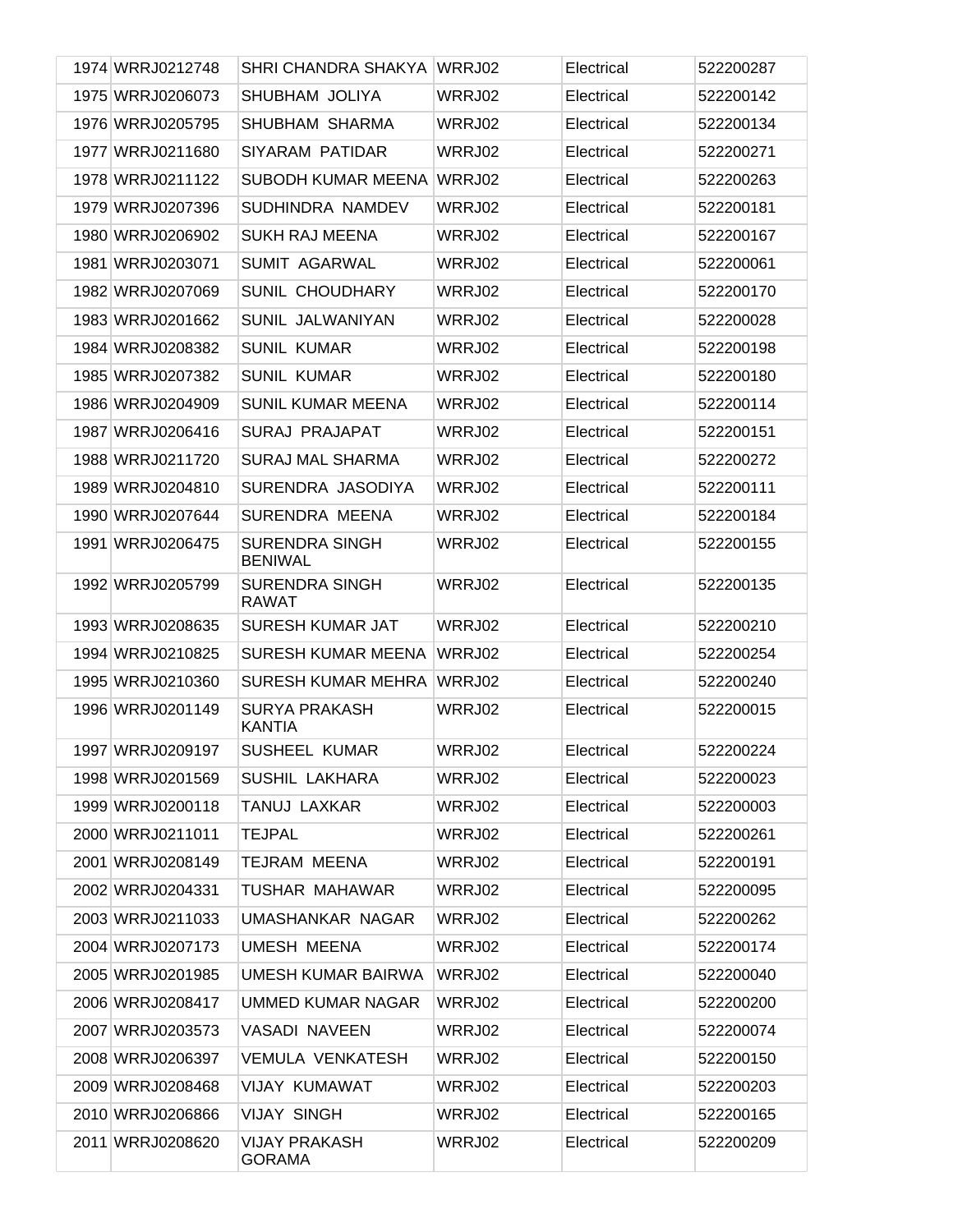| 2012 WRRJ0204664 | <b>VIKASH KUMAR MEENA</b>                 | WRRJ02 | Electrical                   | 522200103 |
|------------------|-------------------------------------------|--------|------------------------------|-----------|
| 2013 WRRJ0204077 | <b>VIKKI BHANWARLAL</b><br><b>KUMAWAT</b> | WRRJ02 | Electrical                   | 522200089 |
| 2014 WRRJ0209602 | <b>VINAY KUMAR KUMAR</b><br><b>KUMAR</b>  | WRRJ02 | Electrical                   | 522200232 |
| 2015 WRRJ0200959 | <b>VINITA KAUSHIK</b>                     | WRRJ02 | Electrical                   | 522200010 |
| 2016 WRRJ0203708 | <b>VINOD</b>                              | WRRJ02 | Electrical                   | 522200079 |
| 2017 WRRJ0202930 | <b>VINOD SHARMA</b>                       | WRRJ02 | Electrical                   | 522200057 |
| 2018 WRRJ0201143 | <b>VINOD KUMAR MEENA</b>                  | WRRJ02 | Electrical                   | 522200014 |
| 2019 WRRJ0203958 | <b>VIRENDRA RANKAWAT</b>                  | WRRJ02 | Electrical                   | 522200084 |
| 2020 WRRJ0203622 | <b>VISHAL RAMASHISH</b><br><b>BHARTI</b>  | WRRJ02 | Electrical                   | 522200075 |
| 2021 WRRJ0208296 | <b>VIVEK KUMAR THAKUR</b>                 | WRRJ02 | Electrical                   | 522200194 |
| 2022 WRRJ0210468 | YOGESH KUMAR SAINI                        | WRRJ02 | Electrical                   | 522200247 |
| 2023 WRRJ0308349 | <b>AMIT KUMAR SINGH</b>                   | WRRJ03 | Telecom &<br>Instrumentation | 522300016 |
| 2024 WRRJ0300636 | <b>ASHISH INDRAPAL</b><br><b>PAIKRAO</b>  | WRRJ03 | Telecom &<br>Instrumentation | 522300002 |
| 2025 WRRJ0300451 | <b>BHAVESH PARMAR</b>                     | WRRJ03 | Telecom &<br>Instrumentation | 522300001 |
| 2026 WRRJ0310397 | DEEPAK JOTIYANA                           | WRRJ03 | Telecom &<br>Instrumentation | 522300022 |
| 2027 WRRJ0310265 | DHARAM CHAND MEENA                        | WRRJ03 | Telecom &<br>Instrumentation | 522300021 |
| 2028 WRRJ0302451 | <b>JUNED ALI MANSURI</b>                  | WRRJ03 | Telecom &<br>Instrumentation | 522300005 |
| 2029 WRRJ0305787 | KAILASH CHAND SAINI                       | WRRJ03 | Telecom &<br>Instrumentation | 522300013 |
| 2030 WRRJ0305824 | <b>KRISHN SINGH</b><br><b>CHOUHAN</b>     | WRRJ03 | Telecom &<br>Instrumentation | 522300014 |
| 2031 WRRJ0309319 | <b>MANISH KUMAR</b><br>MAHAJAN            | WRRJ03 | Telecom &<br>Instrumentation | 522300018 |
| 2032 WRRJ0304376 | <b>MOHAN KUMAR KUMAR</b><br>м             | WRRJ03 | Telecom &<br>Instrumentation | 522300009 |
| 2033 WRRJ0312240 | <b>MOHD TAUSEEF</b>                       | WRRJ03 | Telecom &<br>Instrumentation | 522300023 |
| 2034 WRRJ0312249 | PRITHVIRAJ MEENA                          | WRRJ03 | Telecom &<br>Instrumentation | 522300024 |
| 2035 WRRJ0305517 | RAMJASH MEENA                             | WRRJ03 | Telecom &<br>Instrumentation | 522300011 |
| 2036 WRRJ0306808 | RAVI KUMAR SAINI                          | WRRJ03 | Telecom &<br>Instrumentation | 522300015 |
| 2037 WRRJ0302335 | <b>ROHIT</b>                              | WRRJ03 | Telecom &<br>Instrumentation | 522300004 |
| 2038 WRRJ0304351 | ROOGNATH RAM                              | WRRJ03 | Telecom &<br>Instrumentation | 522300008 |
| 2039 WRRJ0302477 | <b>RUSHIKESH DILIP</b><br><b>CHANDILE</b> | WRRJ03 | Telecom &<br>Instrumentation | 522300006 |
| 2040 WRRJ0302688 | SAJJAN PATEL                              | WRRJ03 | Telecom &<br>Instrumentation | 522300007 |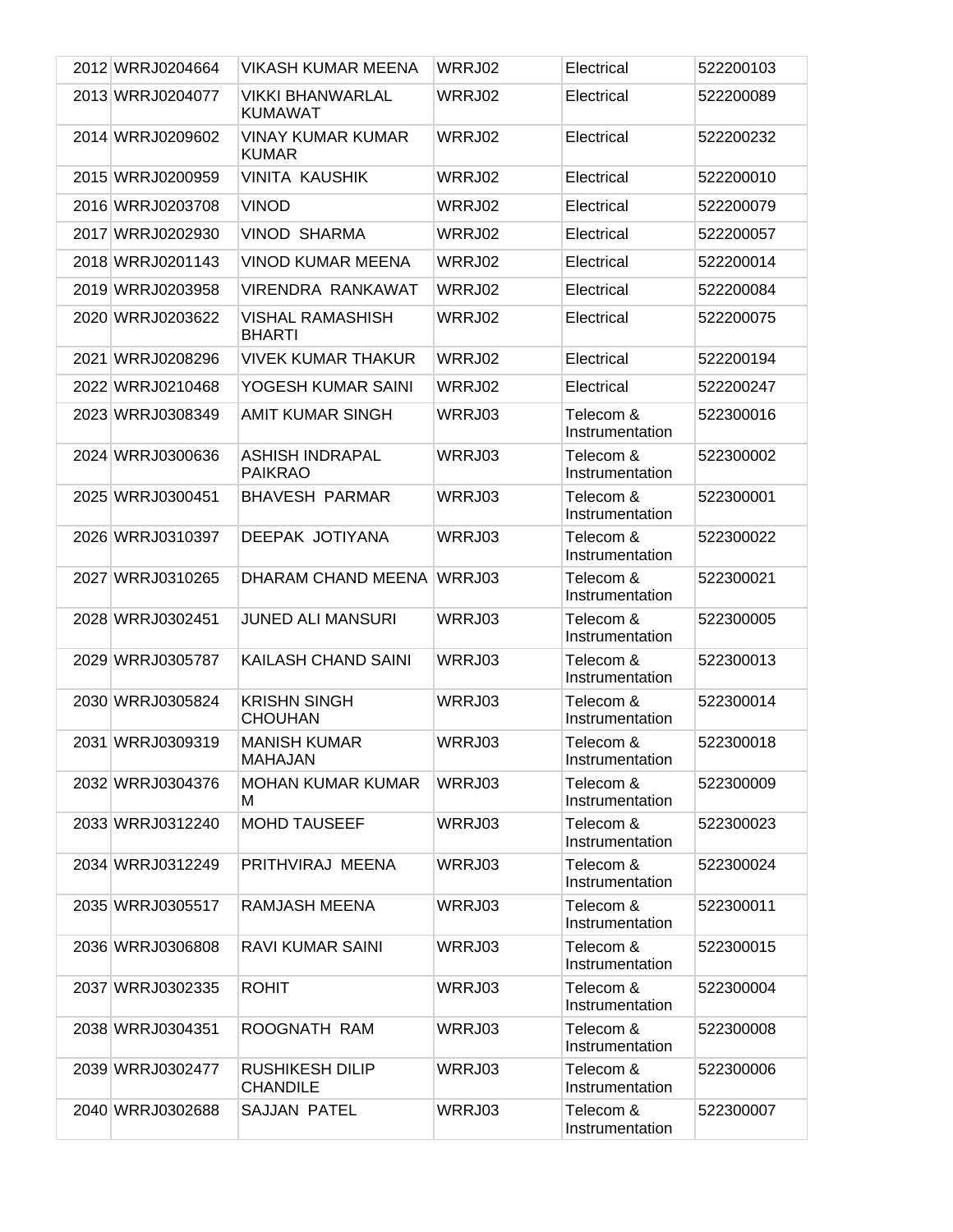| 2041 WRRJ0304648 | SATYA PRAKASH<br><b>SHARMA</b>            | WRRJ03 | Telecom &<br>Instrumentation | 522300010 |
|------------------|-------------------------------------------|--------|------------------------------|-----------|
| 2042 WRRJ0308419 | TEJPAL MEENA                              | WRRJ03 | Telecom &<br>Instrumentation | 522300017 |
| 2043 WRRJ0309579 | <b>VAISHALI</b>                           | WRRJ03 | Telecom &<br>Instrumentation | 522300019 |
| 2044 WRRJ0305597 | <b>VINOD KUMAR MEENA</b>                  | WRRJ03 | Telecom &<br>Instrumentation | 522300012 |
| 2045 WRRJ0302293 | <b>VIVEK KUMAR</b>                        | WRRJ03 | Telecom &<br>Instrumentation | 522300003 |
| 2046 WRRJ0309752 | YUGAL KISHOR SAIN                         | WRRJ03 | Telecom &<br>Instrumentation | 522300020 |
| 2047 WRRJ0610187 | AASIF KHAN                                | WRRJ06 | Assistant-Human<br>Resource  | 522600057 |
| 2048 WRRJ0601205 | ABHISHEK KANNAUJIYA                       | WRRJ06 | Assistant-Human<br>Resource  | 522600005 |
| 2049 WRRJ0607658 | <b>ABHISHEK PANI</b>                      | WRRJ06 | Assistant-Human<br>Resource  | 522600040 |
| 2050 WRRJ0600413 | <b>AKSHAY EKNATH</b><br><b>JADHAV</b>     | WRRJ06 | Assistant-Human<br>Resource  | 522600002 |
| 2051 WRRJ0600561 | AKSHAY GAJANANRAO<br><b>DHUNDI</b>        | WRRJ06 | Assistant-Human<br>Resource  | 522600003 |
| 2052 WRRJ0611469 | <b>ANISHA</b>                             | WRRJ06 | Assistant-Human<br>Resource  | 522600065 |
| 2053 WRRJ0604390 | ANUJ KUMAR CHAUHAN                        | WRRJ06 | Assistant-Human<br>Resource  | 522600022 |
| 2054 WRRJ0612611 | ARADHANA SISODIA                          | WRRJ06 | Assistant-Human<br>Resource  | 522600068 |
| 2055 WRRJ0607809 | <b>ASHWINI CHHATRAPATI</b><br><b>KALE</b> | WRRJ06 | Assistant-Human<br>Resource  | 522600041 |
| 2056 WRRJ0604287 | <b>BALKAR SINGH</b>                       | WRRJ06 | Assistant-Human<br>Resource  | 522600021 |
| 2057 WRRJ0610138 | <b>BRIJESH KUMAR</b>                      | WRRJ06 | Assistant-Human<br>Resource  | 522600056 |
| 2058 WRRJ0610854 | <b>CHETAN PRAKASH</b><br><b>GURJAR</b>    | WRRJ06 | Assistant-Human<br>Resource  | 522600060 |
| 2059 WRRJ0610780 | DEEPAK KUMAR YADAV                        | WRRJ06 | Assistant-Human<br>Resource  | 522600059 |
| 2060 WRRJ0605146 | <b>DHANIRAM</b>                           | WRRJ06 | Assistant-Human<br>Resource  | 522600028 |
| 2061 WRRJ0606283 | DHIRENDRA DEORA                           | WRRJ06 | Assistant-Human<br>Resource  | 522600035 |
| 2062 WRRJ0604827 | <b>GANESH CHOUDHARY</b>                   | WRRJ06 | Assistant-Human<br>Resource  | 522600026 |
| 2063 WRRJ0604049 | <b>GANESH SUDAM BARVE</b>                 | WRRJ06 | Assistant-Human<br>Resource  | 522600018 |
| 2064 WRRJ0600014 | <b>GOVIND SINGH</b>                       | WRRJ06 | Assistant-Human<br>Resource  | 522600001 |
| 2065 WRRJ0608857 | HIMANI KHANDELWAL                         | WRRJ06 | Assistant-Human<br>Resource  | 522600048 |
| 2066 WRRJ0604824 | <b>INDER SINGH GURJAR</b>                 | WRRJ06 | Assistant-Human<br>Resource  | 522600025 |
| 2067 WRRJ0604772 | <b>JASPAL DUDI</b>                        | WRRJ06 | Assistant-Human<br>Resource  | 522600023 |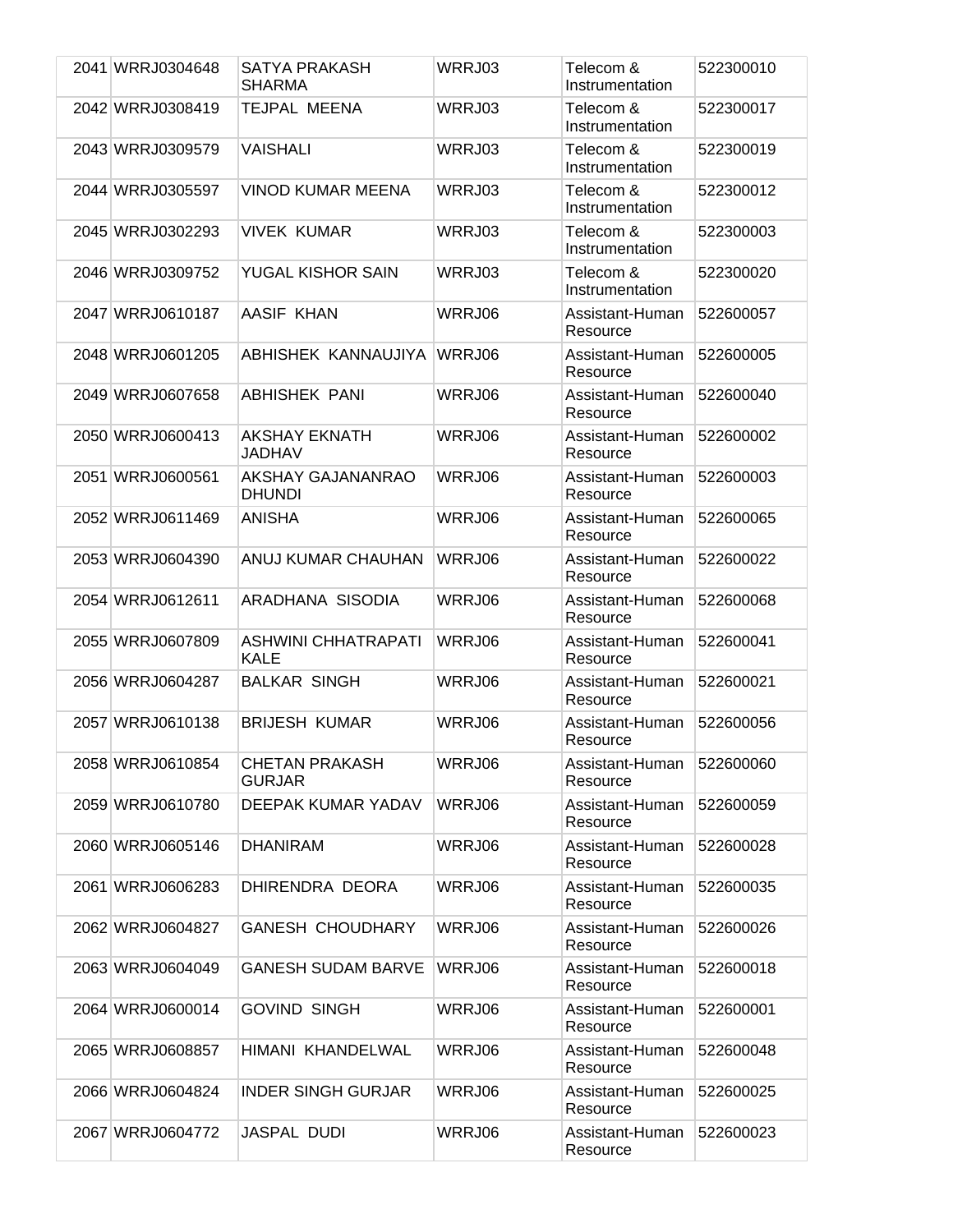| 2068 WRRJ0611549 | JAYANTHI MS                         | WRRJ06 | Assistant-Human             | 522600066 |
|------------------|-------------------------------------|--------|-----------------------------|-----------|
| 2069 WRRJ0605686 | JAYPRAKASH SAINI                    | WRRJ06 | Resource<br>Assistant-Human | 522600029 |
|                  |                                     |        | Resource                    |           |
| 2070 WRRJ0609367 | JITENDRA MALI                       | WRRJ06 | Assistant-Human<br>Resource | 522600052 |
| 2071 WRRJ0605987 | <b>JOGAJYOTISMAN GIRI</b>           | WRRJ06 | Assistant-Human<br>Resource | 522600034 |
| 2072 WRRJ0607510 | LOKESH MEENA                        | WRRJ06 | Assistant-Human<br>Resource | 522600038 |
| 2073 WRRJ0602290 | MAHAVEER JAIN                       | WRRJ06 | Assistant-Human<br>Resource | 522600011 |
| 2074 WRRJ0610959 | <b>MAHENDRA SAINI</b>               | WRRJ06 | Assistant-Human<br>Resource | 522600062 |
| 2075 WRRJ0604899 | <b>MANOJ KUMAR MEENA</b>            | WRRJ06 | Assistant-Human<br>Resource | 522600027 |
| 2076 WRRJ0609051 | <b>MD ASHRAF AHMAD</b>              | WRRJ06 | Assistant-Human<br>Resource | 522600050 |
| 2077 WRRJ0604235 | <b>MEHUL SONI</b>                   | WRRJ06 | Assistant-Human<br>Resource | 522600019 |
| 2078 WRRJ0609375 | <b>MOHAN PRAKASH</b>                | WRRJ06 | Assistant-Human<br>Resource | 522600054 |
| 2079 WRRJ0600663 | <b>MOHMAD SHAKIL</b>                | WRRJ06 | Assistant-Human<br>Resource | 522600004 |
| 2080 WRRJ0609372 | <b>MONIKA MEENA</b>                 | WRRJ06 | Assistant-Human<br>Resource | 522600053 |
| 2081 WRRJ0607603 | NARAYAN GADRI                       | WRRJ06 | Assistant-Human<br>Resource | 522600039 |
| 2082 WRRJ0605698 | <b>NARESH KUMAR</b><br><b>KUMAR</b> | WRRJ06 | Assistant-Human<br>Resource | 522600030 |
| 2083 WRRJ0608895 | NEELESH GUPTA                       | WRRJ06 | Assistant-Human<br>Resource | 522600049 |
| 2084 WRRJ0611155 | NIRANJAN KUMAR                      | WRRJ06 | Assistant-Human<br>Resource | 522600063 |
| 2085 WRRJ0602871 | PREM SINGH                          | WRRJ06 | Assistant-Human<br>Resource | 522600012 |
| 2086 WRRJ0612542 | PREM SINGH MEENA                    | WRRJ06 | Assistant-Human<br>Resource | 522600067 |
| 2087 WRRJ0601208 | PRUTHAVIRAJ SANJAY<br>PATIL         | WRRJ06 | Assistant-Human<br>Resource | 522600006 |
| 2088 WRRJ0608023 | RAJENDAR KUMAR<br>MEENA             | WRRJ06 | Assistant-Human<br>Resource | 522600043 |
| 2089 WRRJ0610887 | RAJENDRA KUMAR                      | WRRJ06 | Assistant-Human<br>Resource | 522600061 |
| 2090 WRRJ0608151 | RAJENDRA KUMAR                      | WRRJ06 | Assistant-Human<br>Resource | 522600045 |
| 2091 WRRJ0607306 | RAJESH MEENA                        | WRRJ06 | Assistant-Human<br>Resource | 522600037 |
| 2092 WRRJ0607848 | RAVTA RAM                           | WRRJ06 | Assistant-Human<br>Resource | 522600042 |
| 2093 WRRJ0601724 | RAWINDER KUMAR                      | WRRJ06 | Assistant-Human<br>Resource | 522600010 |
| 2094 WRRJ0607145 | ROHIT UPADHYAY                      | WRRJ06 | Assistant-Human<br>Resource | 522600036 |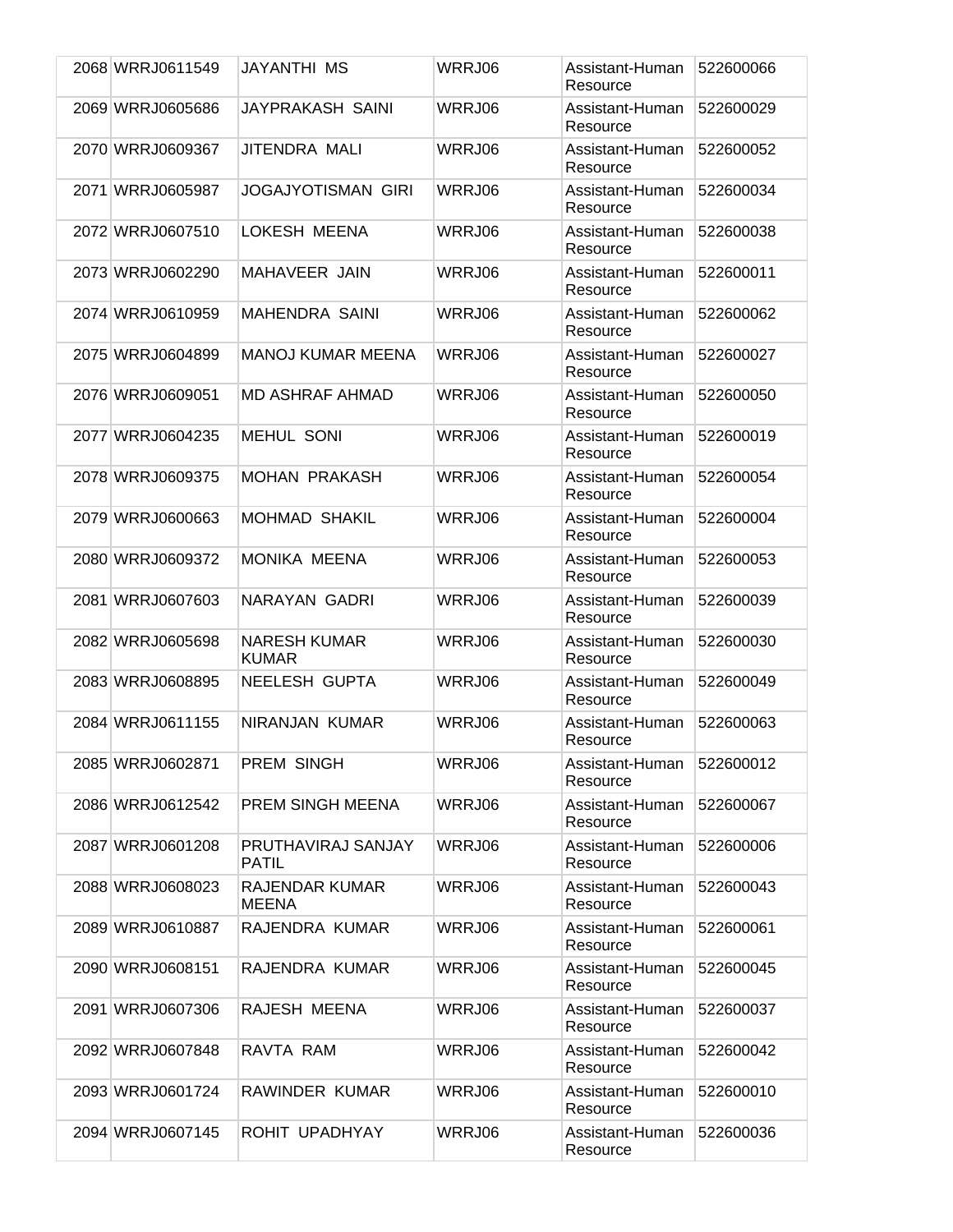| 2095 WRRJ0611246 | SACHIN KUMAR                             | WRRJ06 | Assistant-Human<br>Resource | 522600064 |
|------------------|------------------------------------------|--------|-----------------------------|-----------|
| 2096 WRRJ0601448 | <b>SAGAR VERMA</b>                       | WRRJ06 | Assistant-Human<br>Resource | 522600008 |
| 2097 WRRJ0603803 | SANDEEP KUMAR                            | WRRJ06 | Assistant-Human<br>Resource | 522600017 |
| 2098 WRRJ0609828 | SANJAY KUMAR SUMAN                       | WRRJ06 | Assistant-Human<br>Resource | 522600055 |
| 2099 WRRJ0602922 | SAURAV SINGH CHAHAR WRRJ06               |        | Assistant-Human<br>Resource | 522600013 |
| 2100 WRRJ0604238 | <b>SHAITAN SINGH GURJAR WRRJ06</b>       |        | Assistant-Human<br>Resource | 522600020 |
| 2101 WRRJ0601591 | <b>SHANIL SHARMA</b>                     | WRRJ06 | Assistant-Human<br>Resource | 522600009 |
| 2102 WRRJ0603224 | <b>SHEETAL KUMAR</b><br><b>UPADHYAY</b>  | WRRJ06 | Assistant-Human<br>Resource | 522600015 |
| 2103 WRRJ0609110 | SHIVNATH KUMAR                           | WRRJ06 | Assistant-Human<br>Resource | 522600051 |
| 2104 WRRJ0605721 | SHRAVAN KUMAR                            | WRRJ06 | Assistant-Human<br>Resource | 522600031 |
| 2105 WRRJ0612723 | SHRAVAN SINGH                            | WRRJ06 | Assistant-Human<br>Resource | 522600069 |
| 2106 WRRJ0610627 | SIYA RAM MEENA                           | WRRJ06 | Assistant-Human<br>Resource | 522600058 |
| 2107 WRRJ0603046 | <b>SOHAN MEENA</b>                       | WRRJ06 | Assistant-Human<br>Resource | 522600014 |
| 2108 WRRJ0608239 | <b>SUKHDEV SINGH</b>                     | WRRJ06 | Assistant-Human<br>Resource | 522600046 |
| 2109 WRRJ0603646 | <b>SURAJ NARSINGH</b><br><b>BALOTIYA</b> | WRRJ06 | Assistant-Human<br>Resource | 522600016 |
| 2110 WRRJ0605808 | SURENDRA SHARMA                          | WRRJ06 | Assistant-Human<br>Resource | 522600033 |
| 2111 WRRJ0608407 | UJJVAL SHARMA                            | WRRJ06 | Assistant-Human<br>Resource | 522600047 |
| 2112 WRRJ0608075 | <b>VARUN VARSHNEY</b>                    | WRRJ06 | Assistant-Human<br>Resource | 522600044 |
| 2113 WRRJ0601272 | <b>VIKASH KUMAR</b><br><b>DHAKER</b>     | WRRJ06 | Assistant-Human<br>Resource | 522600007 |
| 2114 WRRJ0605776 | VISHVENDRA SINGH                         | WRRJ06 | Assistant-Human<br>Resource | 522600032 |
| 2115 WRRJ0604791 | YOGRAJ MEENA                             | WRRJ06 | Assistant-Human<br>Resource | 522600024 |
| 2116 WRRJ0700277 | AMAN GAUR GAUR                           | WRRJ07 | Accountant                  | 522700004 |
| 2117 WRRJ0707981 | <b>AMIT GUPTA</b>                        | WRRJ07 | Accountant                  | 522700027 |
| 2118 WRRJ0708381 | ANKIT SHARMA                             | WRRJ07 | Accountant                  | 522700029 |
| 2119 WRRJ0702633 | <b>ANKIT SHARMA</b>                      | WRRJ07 | Accountant                  | 522700012 |
| 2120 WRRJ0703096 | ANKIT KUMAR JANGID                       | WRRJ07 | Accountant                  | 522700013 |
| 2121 WRRJ0711235 | ANTIMA SHARMA                            | WRRJ07 | Accountant                  | 522700038 |
| 2122 WRRJ0706961 | ANUPAM RAMCHANDRA<br>CHAUHAN             | WRRJ07 | Accountant                  | 522700024 |
| 2123 WRRJ0707284 | ANURAG GUPTA                             | WRRJ07 | Accountant                  | 522700026 |